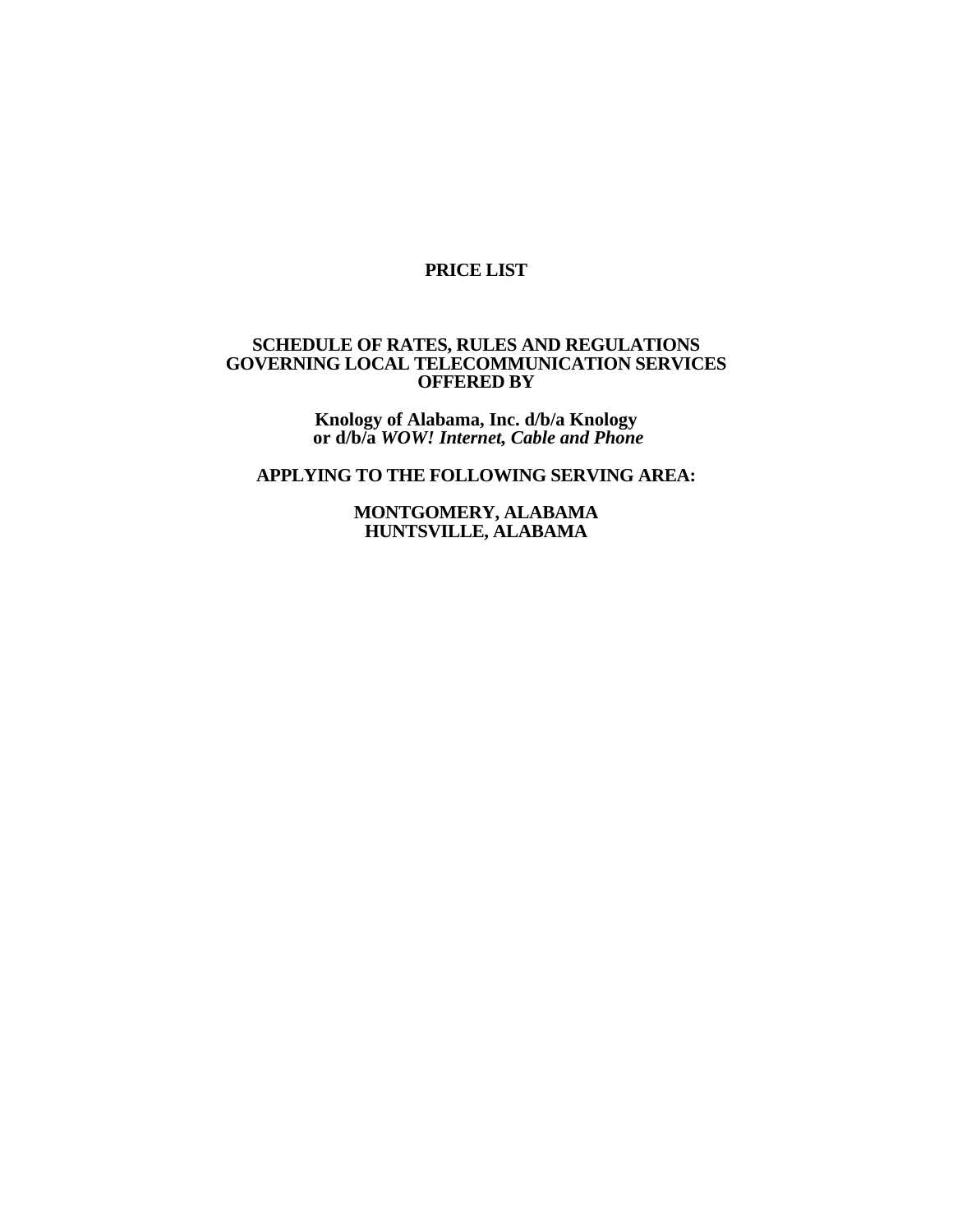# **CONTENTS**

| <b>Section Title</b> | <b>Section Number</b> |
|----------------------|-----------------------|
|                      |                       |
|                      |                       |
|                      |                       |
|                      |                       |
|                      |                       |
|                      |                       |
|                      |                       |
|                      |                       |
|                      |                       |
|                      |                       |
|                      |                       |
|                      |                       |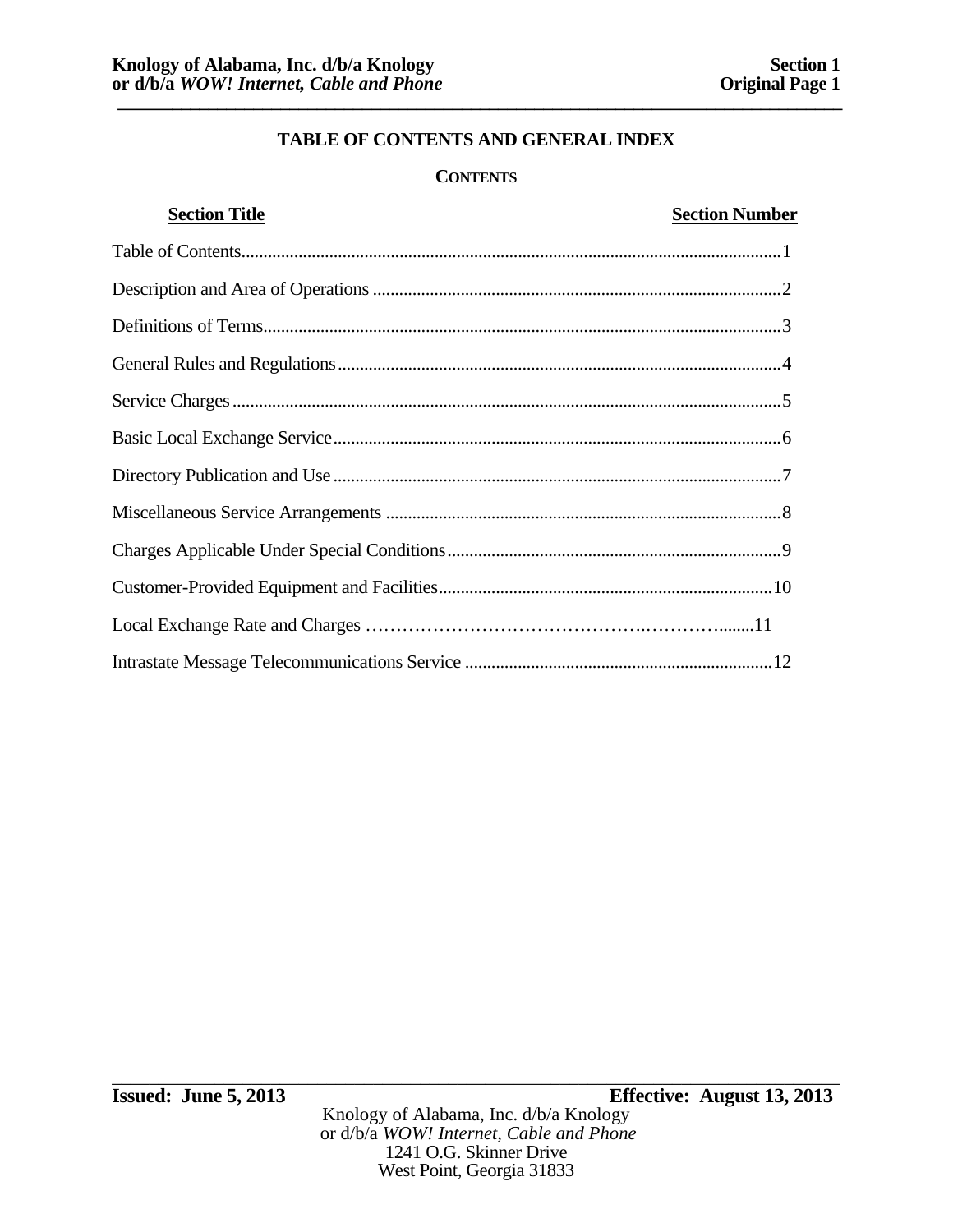## **INDEX**

| <b>SUBJECT</b> | <b>SECTION</b> |
|----------------|----------------|
|                |                |
|                |                |
|                |                |
|                |                |
|                |                |
|                |                |
|                |                |
|                |                |
|                |                |
|                |                |
|                |                |
|                |                |
|                |                |
|                |                |
|                |                |
|                |                |
|                |                |
|                |                |
|                |                |
|                |                |
|                |                |
|                |                |

**Issued: June 5, 2013** 

# Effective: August 13, 2013

Knology of Alabama, Inc. d/b/a Knology<br>or d/b/a WOW! Internet, Cable and Phone 1241 O.G. Skinner Drive West Point, Georgia 31833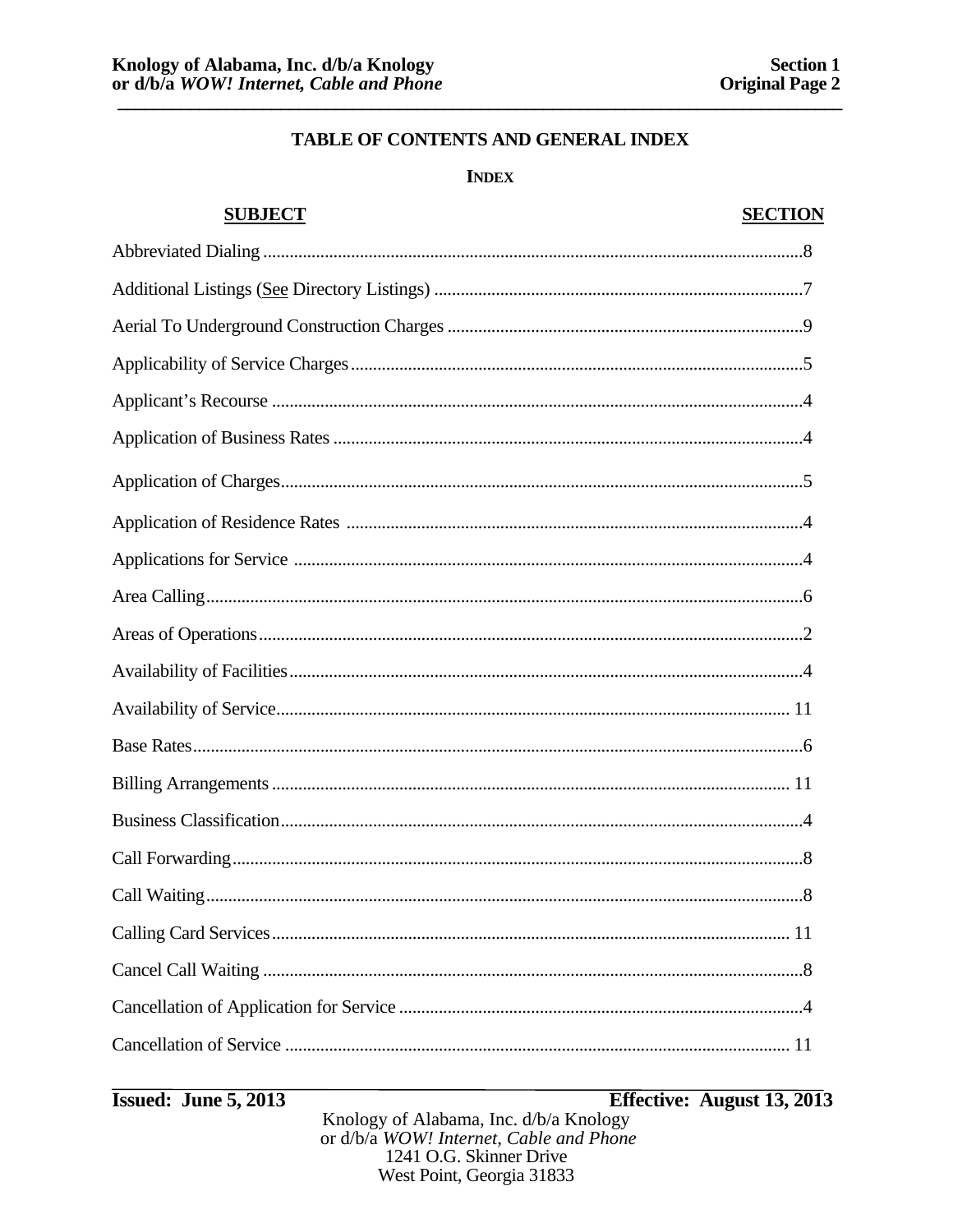# **INDEX**

# **SUBJECT SECTION** CLASS Services (Custom Local Area Signaling) ............................................................................ 8 Classifications of Service ................................................................................................................... 4 Conduit and Trenching ....................................................................................................................... 9 Connection of FCC Registered Equipment .................................................................................... 10 Connection with Customer-Provided Equipment and Facilities ................................................... 10 Construction ........................................................................................................................................ 9 Custom Local Area Signaling Services (CLASS) ............................................................................ 8 Customer-Provided Communications Systems .............................................................................. 10 Customer-Provided Terminal Equipment ....................................................................................... 10 Damage to Facilities ........................................................................................................................ 10 Defacement of Premises ..................................................................................................................... 4 Detached Access Lines ....................................................................................................................... 5 Deposits……………………………………………………………………………… ... ……….4 Description of Services ................................................................................................................... 11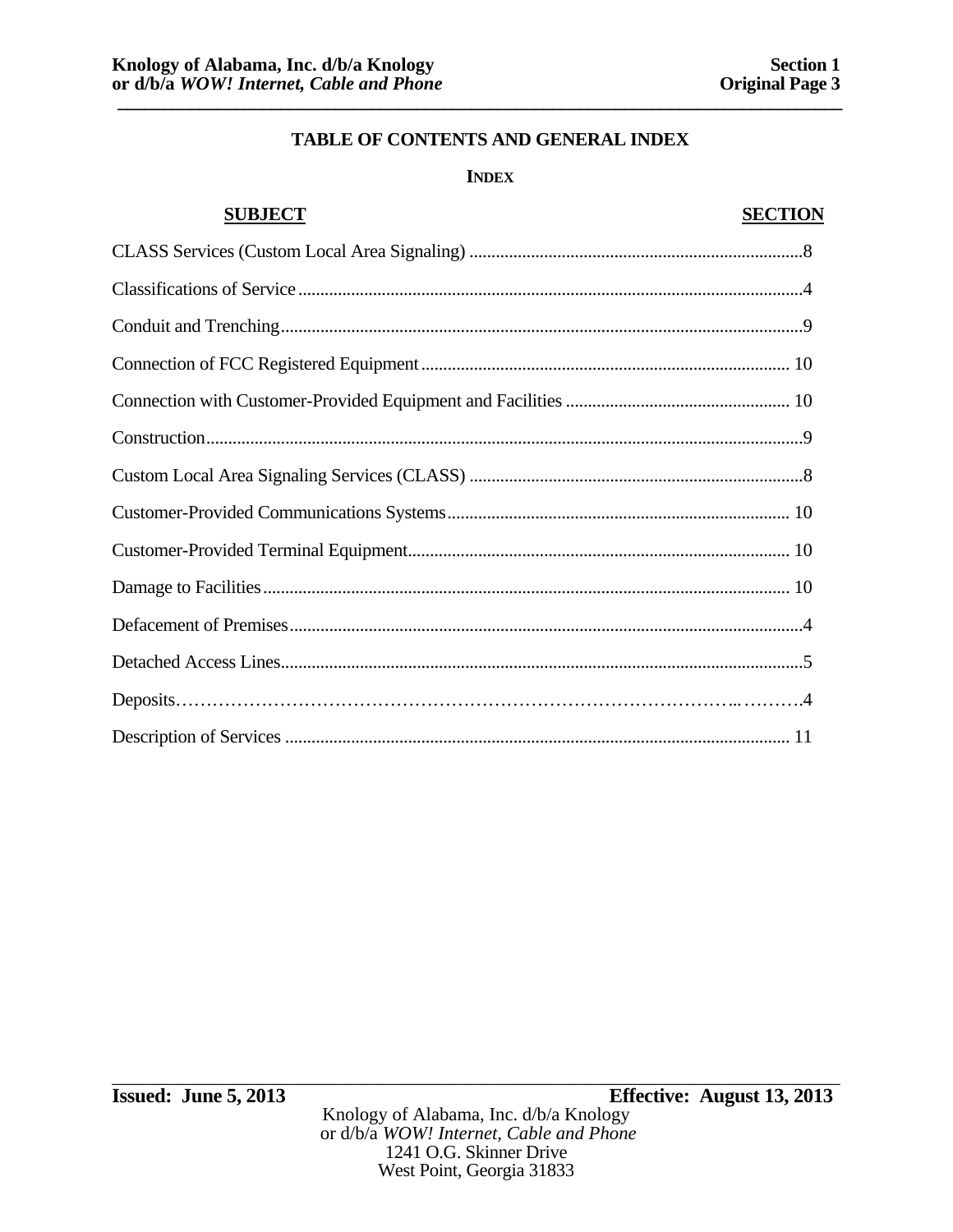## **INDEX**

# **SUBJECT**

# **SECTION**

# Directories: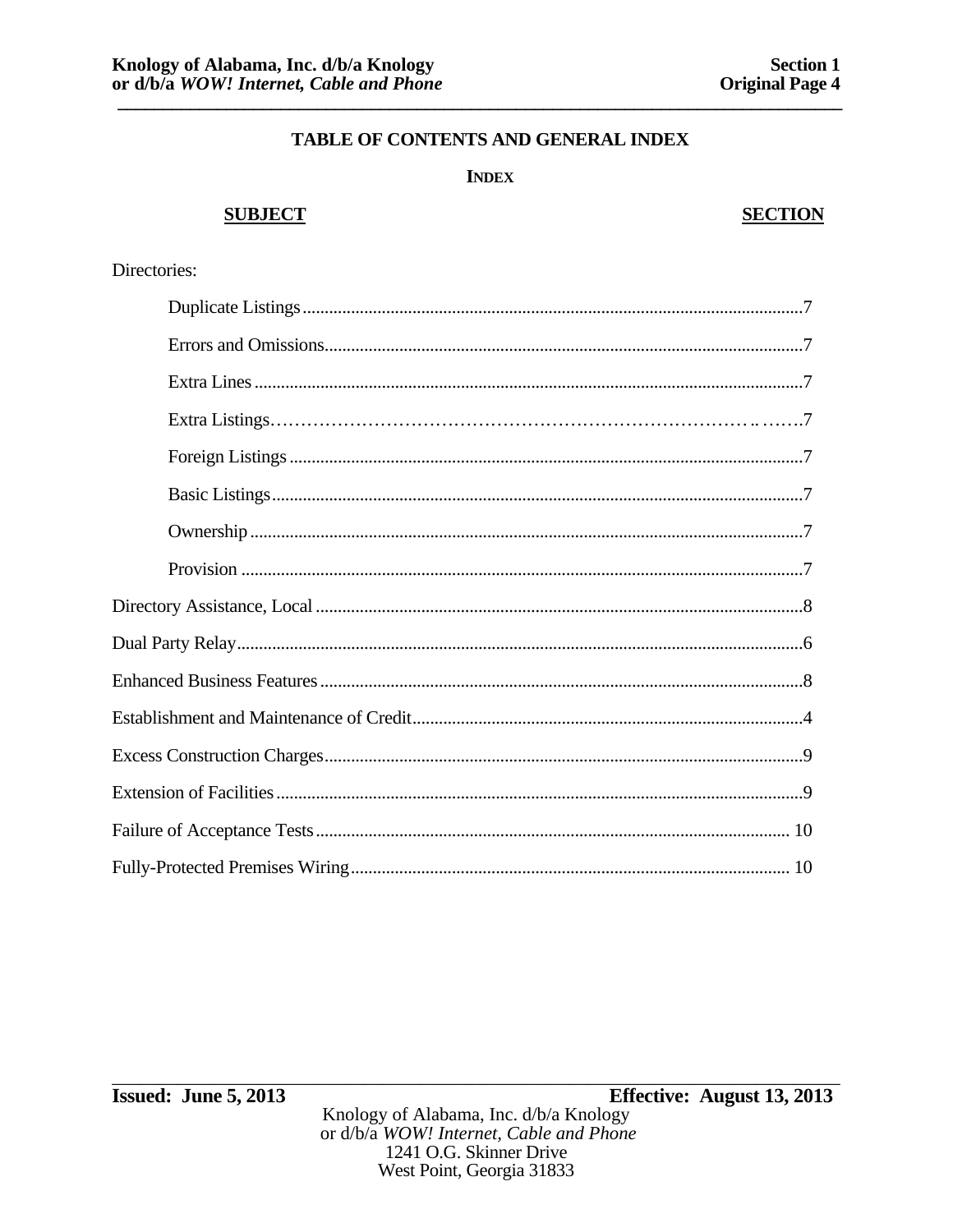# **INDEX**

| <b>SUBJECT</b> | <b>SECTION</b> |
|----------------|----------------|
|                |                |
|                |                |
|                |                |
|                |                |
|                |                |
|                |                |
|                |                |
|                |                |
|                |                |
|                |                |
|                |                |
|                |                |
|                |                |
|                |                |
|                |                |
|                |                |
|                |                |
|                |                |
|                |                |
|                |                |
|                |                |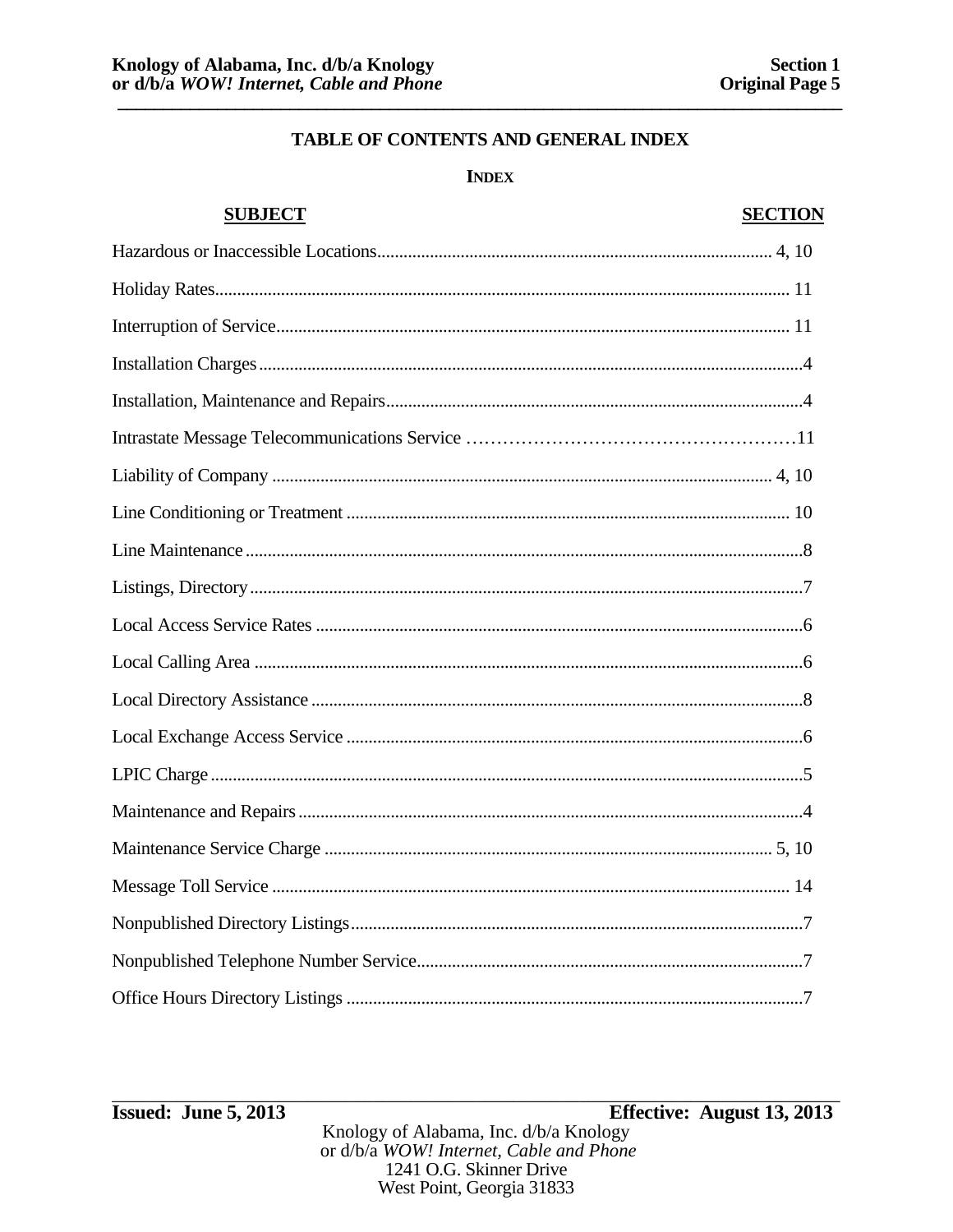# **INDEX**

# **SUBJECT SECTION** Ownership and Use of: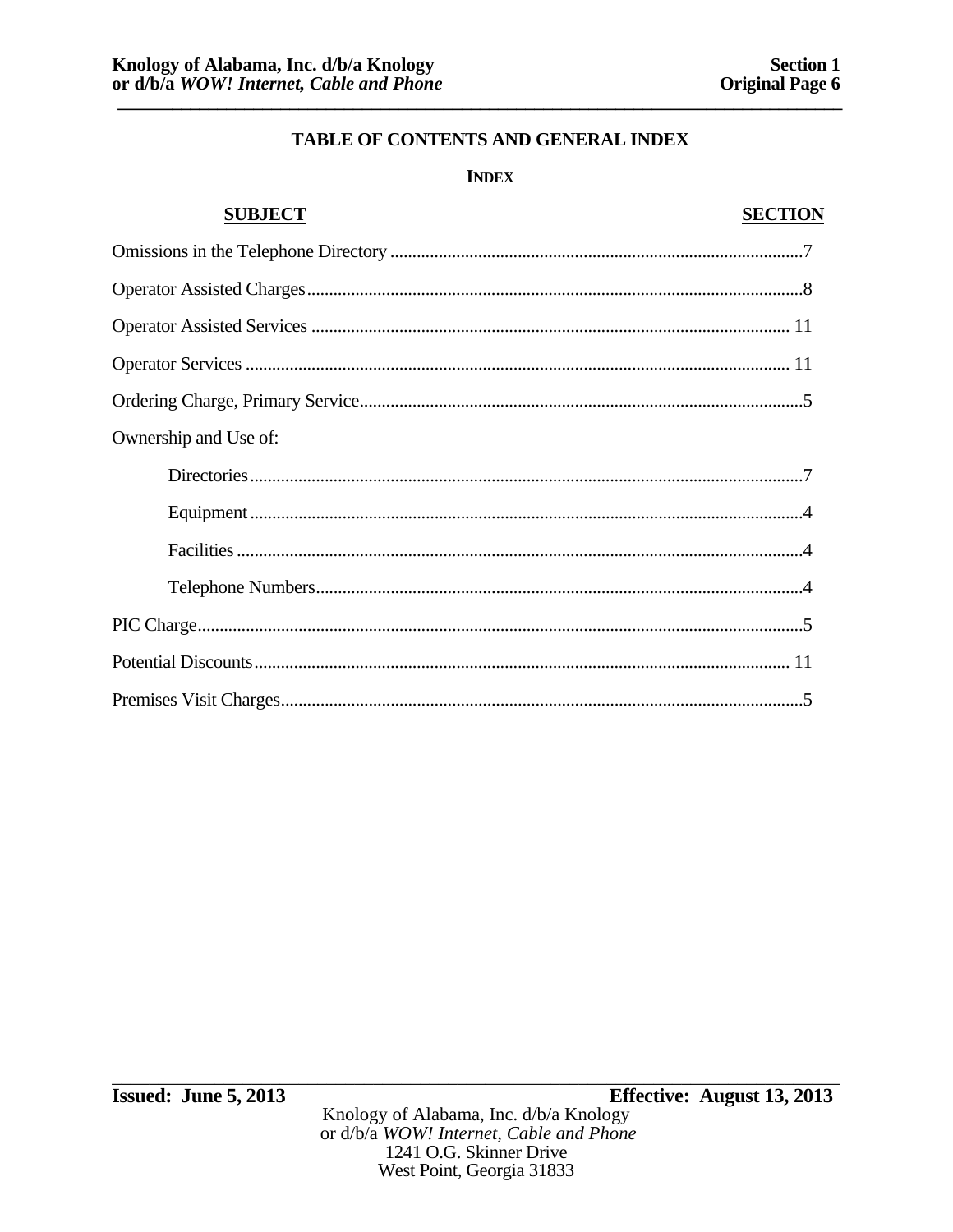# **INDEX**

# **SUBJECT SECTION** Service Order Charges: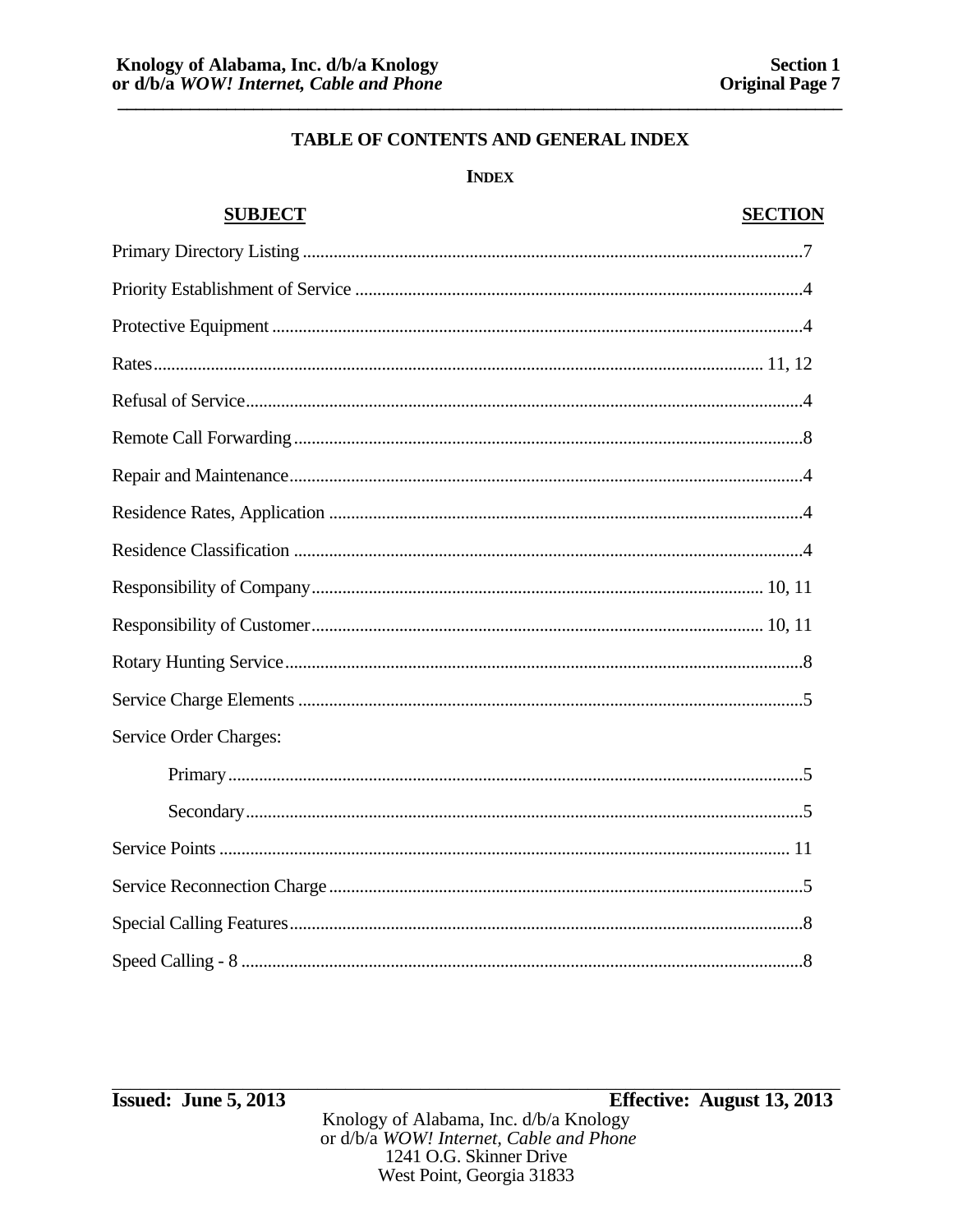## **INDEX**

# **SUBJECT SECTION**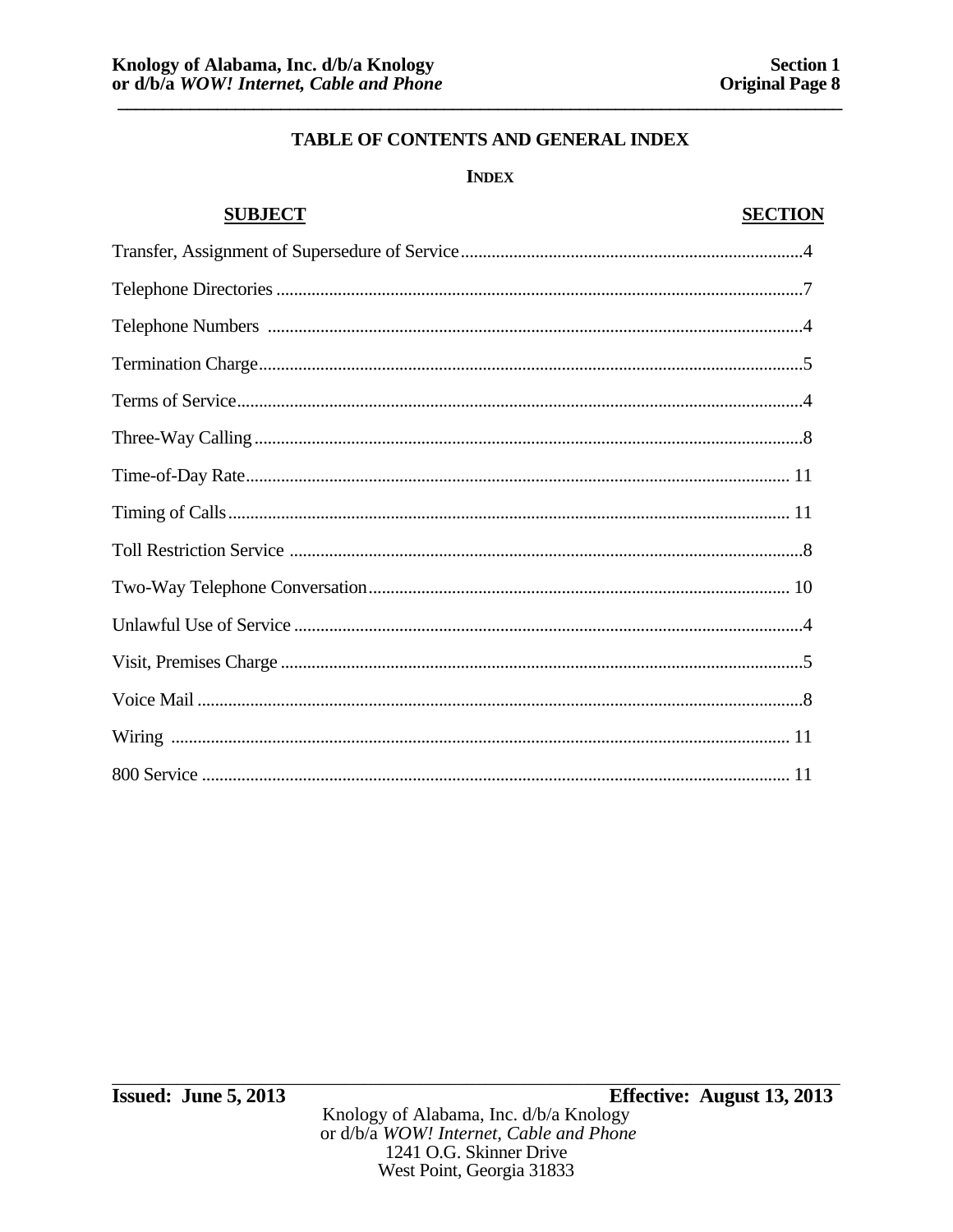# **DESCRIPTION AND AREA OF OPERATIONS**

KNOLOGY of Alabama, Inc. (Company) is a public utility providing telecommunications service in the areas certificated to the Company by the Alabama Public Service Commission.

Headquarters for the Company are located at:

#### 1241 O.G. Skinner Drive West Point, Georgia

For Montgomery, Alabama company representatives may be contacted at (334) 356-1000. For Huntsville, Alabama company representatives may be reached at (256) 489-1000.

## **Areas of Operation**

The Company Service Area will encompass portions of the following area(s). The Company will be offering service only at locations where it chooses to construct facilities.

| <b>Exchange</b> | <b>NPA-NXX</b> | County     |  |
|-----------------|----------------|------------|--|
| Montgomery      | $334 - 356$    | Montgomery |  |
| Prattville      | 334-491        | Autuaga    |  |
| Huntsville      | 256-489        | Madison    |  |
| Madison         | 256-325        | Madison    |  |

# **Rate Groups Defined**

Rates for the aforementioned Exchanges are as follows:

 Rate Group One – Montgomery and Prattville, Alabama Rate Group Two – Huntsville and Madison, Alabama

Local Exchange Rates for each Rate Group are listed in Section 11 of this Price List.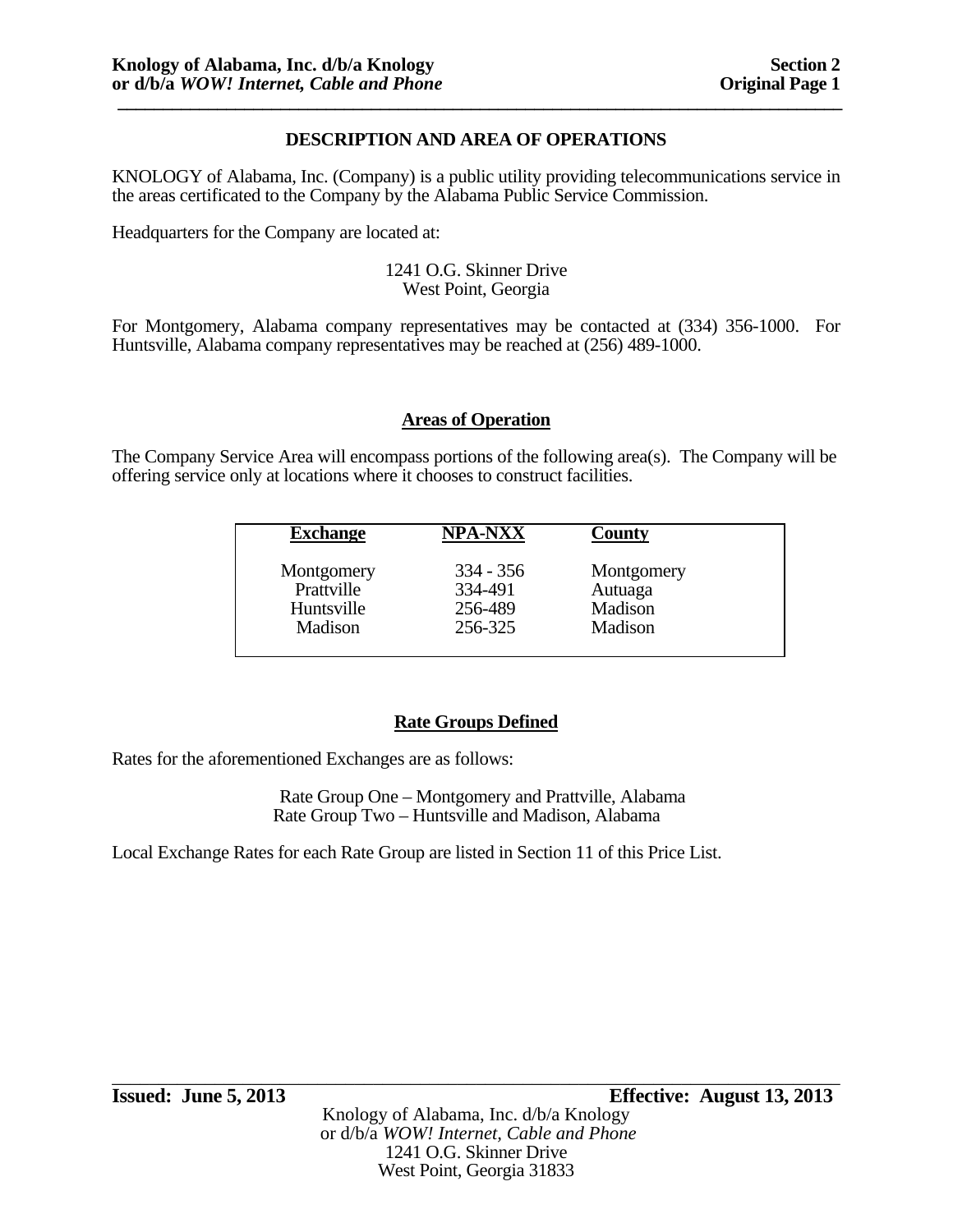#### **INDEX**

#### Page

| Customer |  |
|----------|--|
|          |  |
|          |  |
|          |  |
|          |  |
|          |  |
|          |  |
|          |  |
|          |  |
|          |  |
|          |  |
|          |  |
|          |  |
|          |  |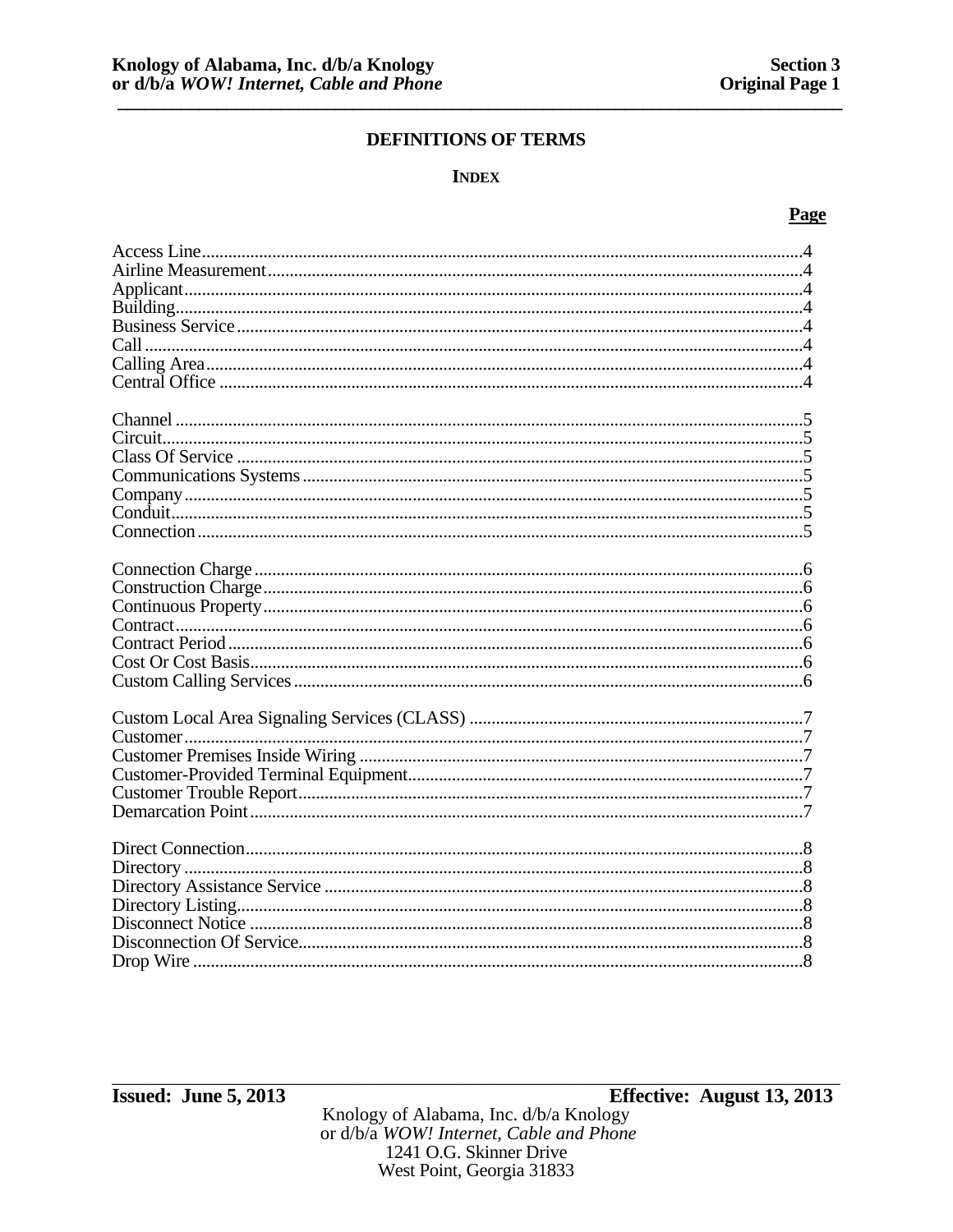### **INDEX**

### Page

1241 O.G. Skinner Drive West Point, Georgia 31833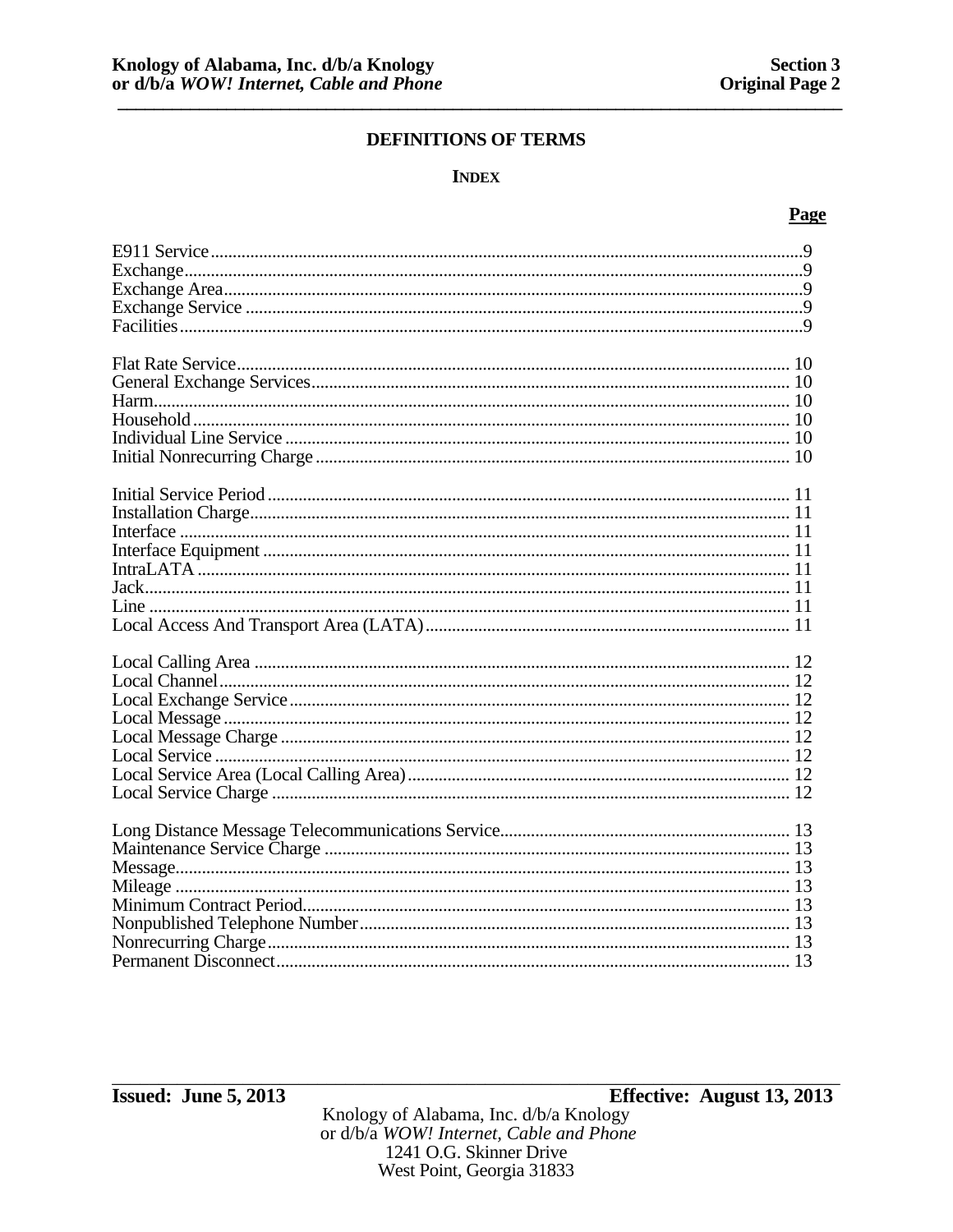### **INDEX**

#### Page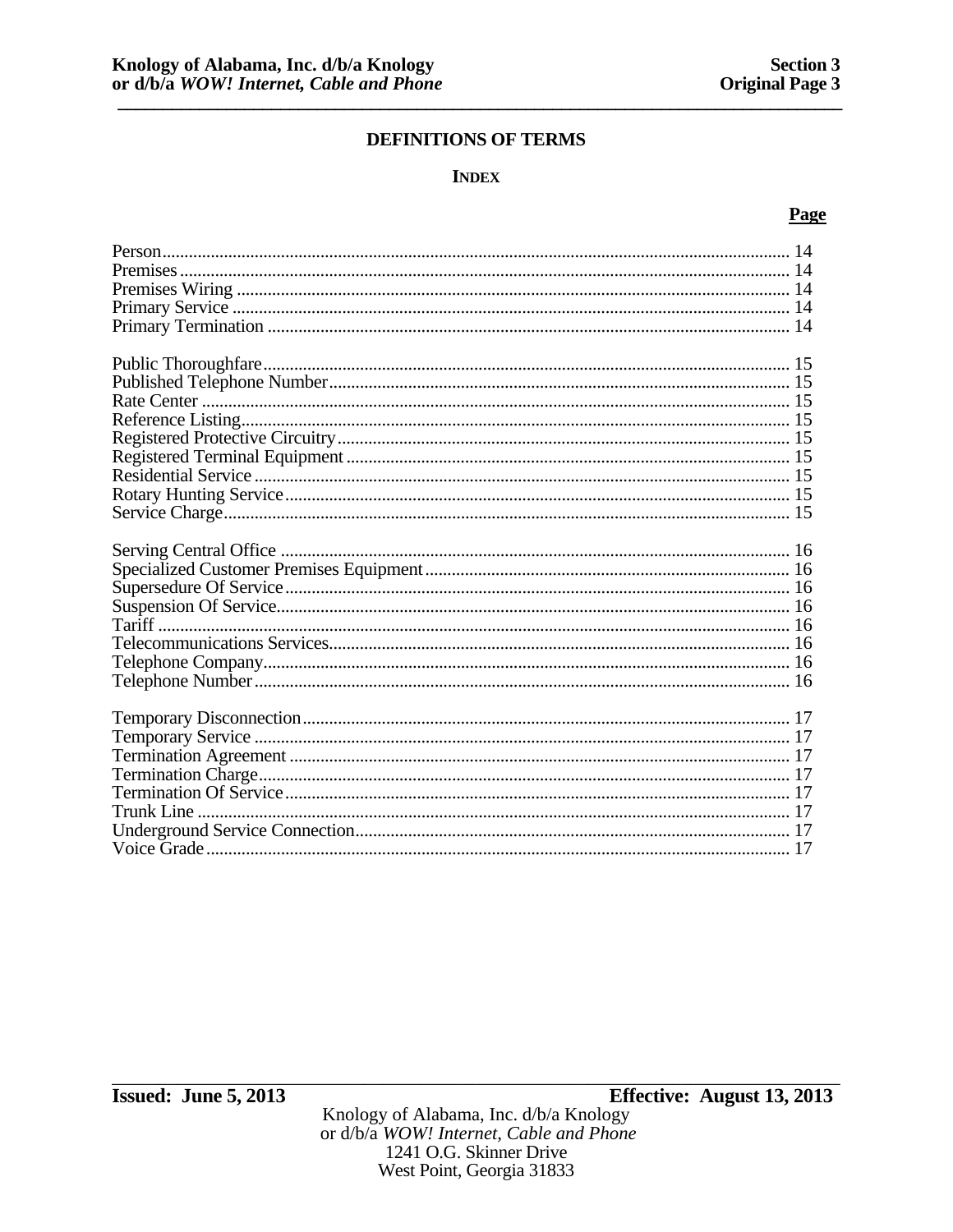#### **ACCESS LINE**

A central office circuit or channel which provides access to the telephone network for local and long distance telephone services.

#### **AIRLINE MEASUREMENT**

The shortest distance between two points. A measurement for computation of mileage charges between termination points.

#### **APPLICANT**

Any person, partnership, corporation, or any combination thereof requesting service or action from the Company.

#### **BUILDING (Same)**

A structure under one roof, or two or more structures under separate roofs but connected by passageways, in which the Company's wires or cables can be safely run provided the plant facility requirements are not appreciably greater than would normally be required if all structures were under one roof. In those cases where there are several structures under separate roofs but connected by passageways and the plant facility requirements for furnishing telephone service are appreciably greater than would normally be required if all the structures were under one roof, the term "Same Building" applies individually to each of the separate structures.

#### **BUSINESS SERVICE**

Telecommunications service furnished to customers where the primary or obvious use is of a business, professional, institutional or otherwise occupational nature.

#### **CALL**

An attempted communication, whether completed or not.

#### **CALLING AREA**

See "Local Service Area."

#### **CENTRAL OFFICE**

A switching unit in a telecommunications system which provides service to the general public, having the necessary equipment and operating arrangements for the terminating and interconnecting of exchange lines and trunks or trunks only. There may be more than one central office in a building or exchange.

\_\_\_\_\_\_\_\_\_\_\_\_\_\_\_\_\_\_\_\_\_\_\_\_\_\_\_\_\_\_\_\_\_\_\_\_\_\_\_\_\_\_\_\_\_\_\_\_\_\_\_\_\_\_\_\_\_\_\_\_\_\_\_\_\_\_\_\_\_\_\_\_\_\_\_\_\_\_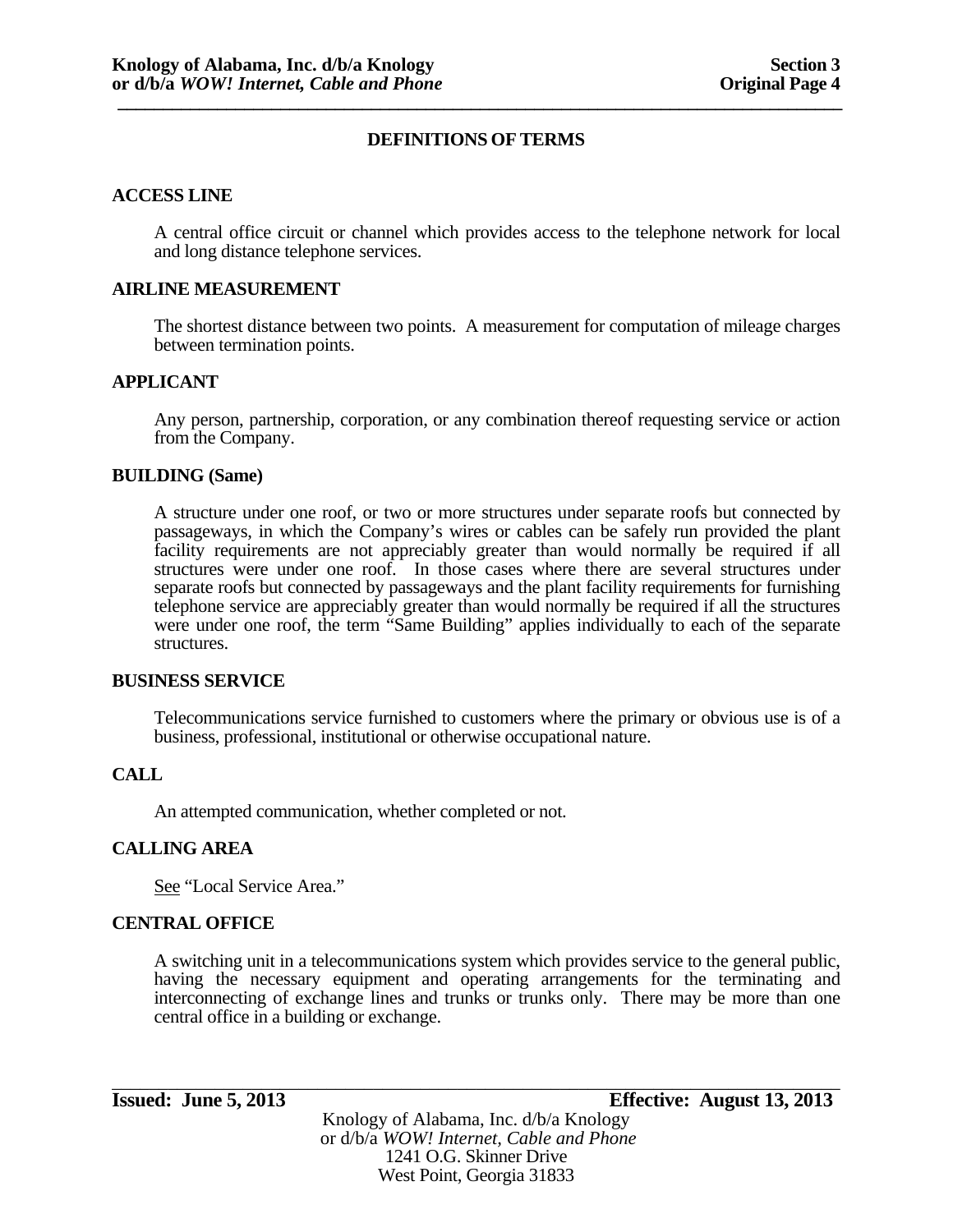#### **CHANNEL**

A path, or combination of paths, for communication between two or more stations or Company offices and furnished in such a manner as the Company may elect, whether by wire, radio or a combination thereof and whether or not by means of a single physical facility or route.

#### **CIRCUIT**

A channel used for the transmission of energy in the furnishing of telephone and other communication services further described as:

- (a) Two-wire circuit: A circuit using one transmission path, which may be one carrier pair or one pair (two wires) of metallic conductors.
- (b) Four-wire circuit: A circuit using two one-way transmission paths, which may be two carrier paths or two pairs (four wires) of metallic conductors

## **CLASS OF SERVICE**

A description of telecommunications service furnished a customer which denotes such characteristics such as nature of use (business or residence) or type of rate (flat or message rate). Classes of service are usually subdivided in grades, such as individual or multi-party line.

#### **COMMUNICATIONS SYSTEMS**

Channels and other facilities which are capable, when not connected to exchange telecommunication service, of 2-way communication between customer-provided terminal equipment.

#### **COMPANY**

KNOLOGY of Alabama, Inc.

#### **CONDUIT**

A tubular runway for cable facilities

#### **CONNECTION**

Denotes the establishment of telephone service. A move of existing service to a different premises requires a connection.

Knology of Alabama, Inc. d/b/a Knology or d/b/a *WOW! Internet, Cable and Phone* 1241 O.G. Skinner Drive West Point, Georgia 31833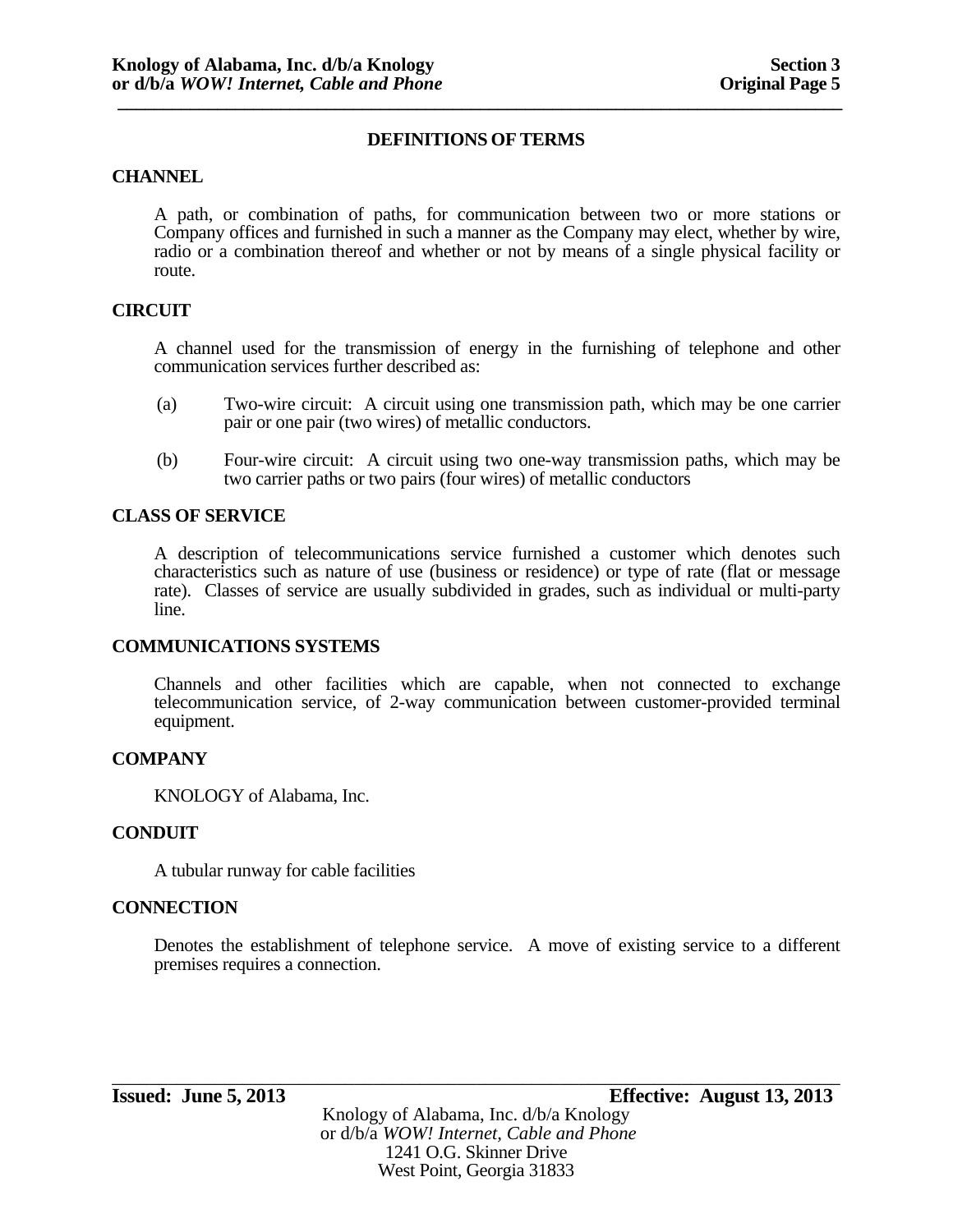#### **CONNECTION CHARGE**

See "Service Charges."

### **CONSTRUCTION CHARGE**

A separate initial charge made for construction of pole lines, circuits, facilities, etc., in excess of that contemplated under the rates quoted in the Price List.

#### **CONTINUOUS PROPERTY**

The plot of ground, together with any building thereon, occupied by the customer, which is not divided by public highways or separated by property occupied by others. Where a customer occupies property on both sides of a street, alley, highway, body of water, railroad right-of-way, etc., and the properties would otherwise be continuous, such properties are treated as continuous property, provided local wire or cable facilities are used and the customer furnishes all local distribution pole line facilities or underground conduit required in connection therewith.

#### **CONTRACT**

The service agreement between a customer and the Company under which service and facilities for communication between specified locations for designated periods and for the use of the customer and its specifically named authorized users are furnished in accordance with the provisions of this Price List.

#### **CONTRACT PERIOD**

The length of time for which a customer is responsible for the charges associated with the services, facilities, and equipment under contract.

#### **COST OR COST BASIS**

Cost of equipment and materials provided or used plus the cost of installation including, but not limited to, engineering, labor, supervision, transportation, right-of-way, other items which are chargeable, and the actual expense incurred by the Company relating to the call-out of Company personnel.

#### **CUSTOM CALLING SERVICES**

Custom Calling Services provide for call features like Call Waiting and Call Forwarding and is furnished in connection with individual line service.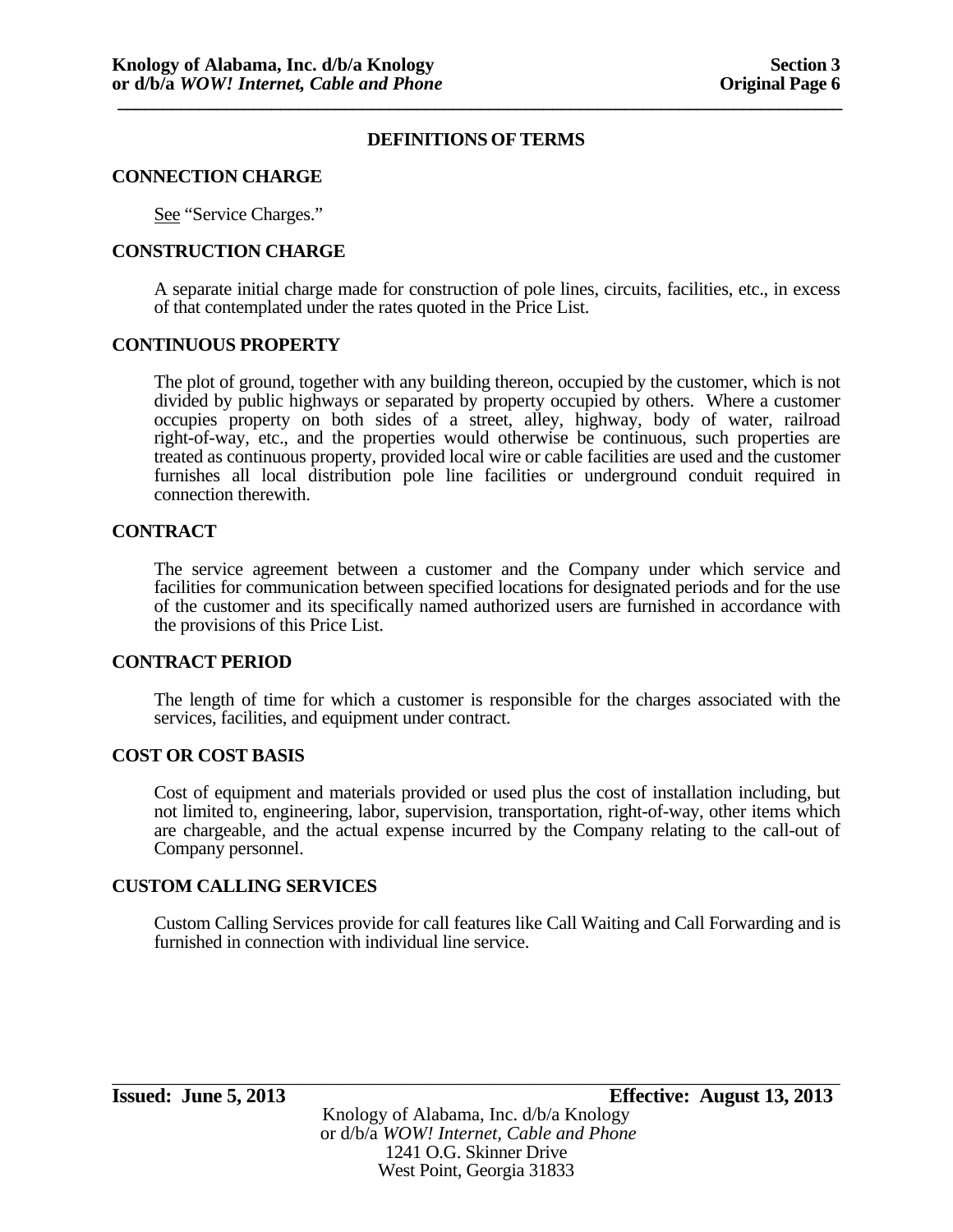## **CUSTOM LOCAL AREA SIGNALING SERVICES (CLASS)**

Custom Local Area Signaling Services (CLASS) are enhanced services associated with Signal System Seven (SS7) technology. CLASS is furnished in connection with individual line service.

#### **CUSTOMER**

Any person, firm, partnership, corporation, municipality, cooperative organization or governmental agency furnished communication service by the Company under the provisions and regulations of this Price List. The customer is responsible for compliance with the rules and regulations of the Company, and is responsible for ensuring payment of the charges.

#### **CUSTOMER PREMISES INSIDE WIRING**

All wire within a customer's premises, including connectors, jacks, and miscellaneous materials associated with the wire's installation. Premises inside wiring is located on the customer's side of the Company's premises protector. By definition, customer premises inside wiring excludes house, riser, buried, and aerial cable.

#### **CUSTOMER-PROVIDED TERMINAL EQUIPMENT**

Devices or apparatus and their associated wiring provided by a customer, which may be connected to the communications path of the Company's exchange network either electrically, acoustically or inductively.

#### **CUSTOMER TROUBLE REPORT**

Any oral or written report from a customer received by the Company relating to a physical defect or to difficulty or dissatisfaction with the service provided by the Company's facilities. One report shall be counted for each oral or written report received even though several items are reported by one customer at the same time, unless the group of troubles so reported is clearly related to a common cause.

#### **DEMARCATION POINT**

The point of interconnection between the Company's communications facilities and the terminal equipment, protective apparatus or inside wiring at a customer's premises. The demarcation point is located on the customer's side of the Company's protector or equivalent.

**Issued: June 5, 2013 Effective: August 13, 2013**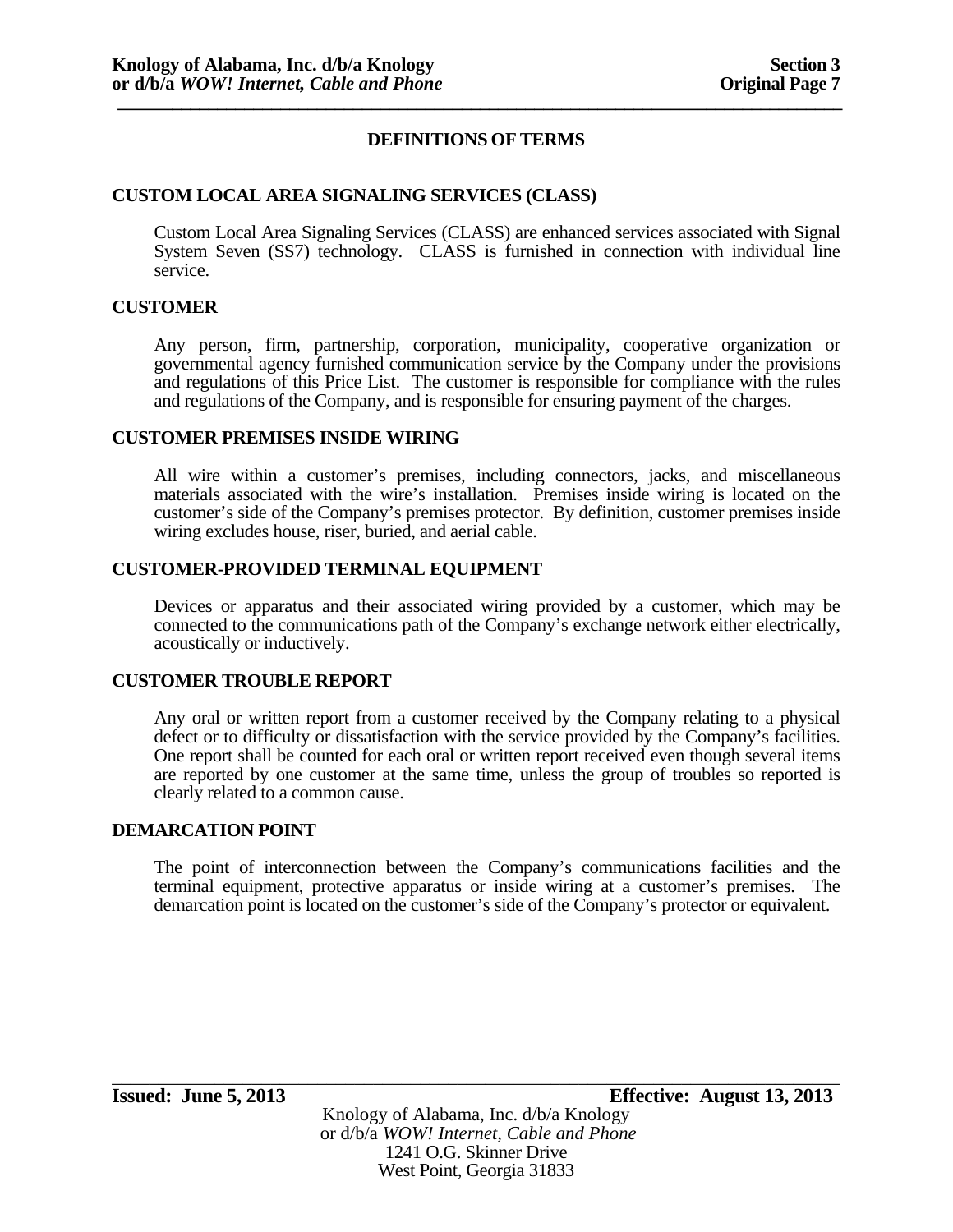#### **DIRECT CONNECTION**

Connection of terminal equipment to the Company's exchange facilities by means other than acoustic and/or inductive coupling.

#### **DIRECTORY**

A book which is published by the Company and typically lists each telephone customer alphabetically, with his/her service location and telephone number.

#### **DIRECTORY ASSISTANCE SERVICE**

Directory assistance service is furnished to supplement the information available in the Company directory, and to furnish telephone numbers to users who are not able to find the listing in their directory.

#### **DIRECTORY LISTING**

The publication of the Company's directory and/or directory assistance records of information relative to a customer's telephone number, by which telephone users are able to ascertain the telephone number of a desired party.

#### **DISCONNECT NOTICE**

The written notice sent to a Customer, notifying the Customer that service will be disconnected if charges are not satisfied by the date specified on the notice.

#### **DISCONNECTION OF SERVICE**

An arrangement for a permanent interruption of telephone service, made at the request of the customer, or initiated by the Company for violation of rules and/or regulations by the customer. A "final" bill would be rendered showing moneys owed to the Company net of any amounts to be refunded, such as deposits, as of the date the service was disconnected.

#### **DROP WIRE**

Wires used to connect the aerial, buried or underground distribution facilities to the point where connection is made with a customer's premises.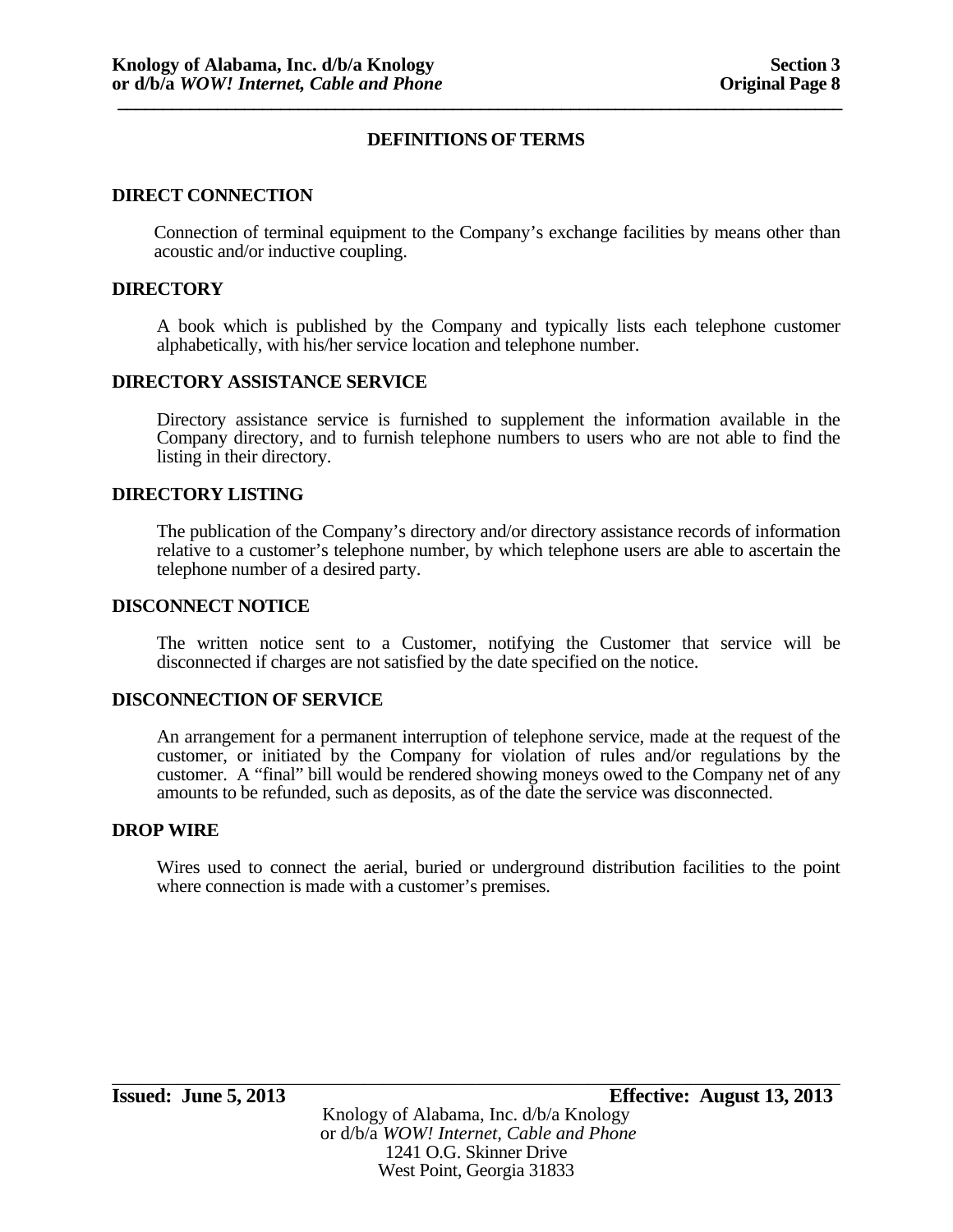#### **E911 SERVICE**

Enhanced 911 ("E911") service is a telephone exchange communication service whereby a public safety answering point ("PSAP") designated by the customer (an Emergency District or other governmental entity) may receive telephone calls dialed to the telephone number 911. Knology does not directly interconnect with Emergency District Providers but provides access to E911 through arrangements with other carriers.

#### **EXCHANGE**

The area established by the Company for the administration of telecommunications service for which a separate local rate schedule is provided. The area usually embraces a city, town, or village and its environs, and consists of one or more central offices, together with associated plant facilities used in furnishing telecommunications services in that area.

#### **EXCHANGE AREA**

The area within which the Company furnishes complete telephone service from one specific exchange at the exchange rates applicable within that area.

#### **EXCHANGE SERVICE**

Exchange service is a general term describing, as a whole, the facilities for local intercommunications, together with the capability to send and receive a specified or an unlimited number of local messages at charges in accordance with the provisions of the Price List.

#### **FACILITIES**

All the plant and equipment of the Company and all instrumentalities owned, licensed, used, controlled, furnished, or supplied for or by the Company, including any construction work in progress allowed by the Commission.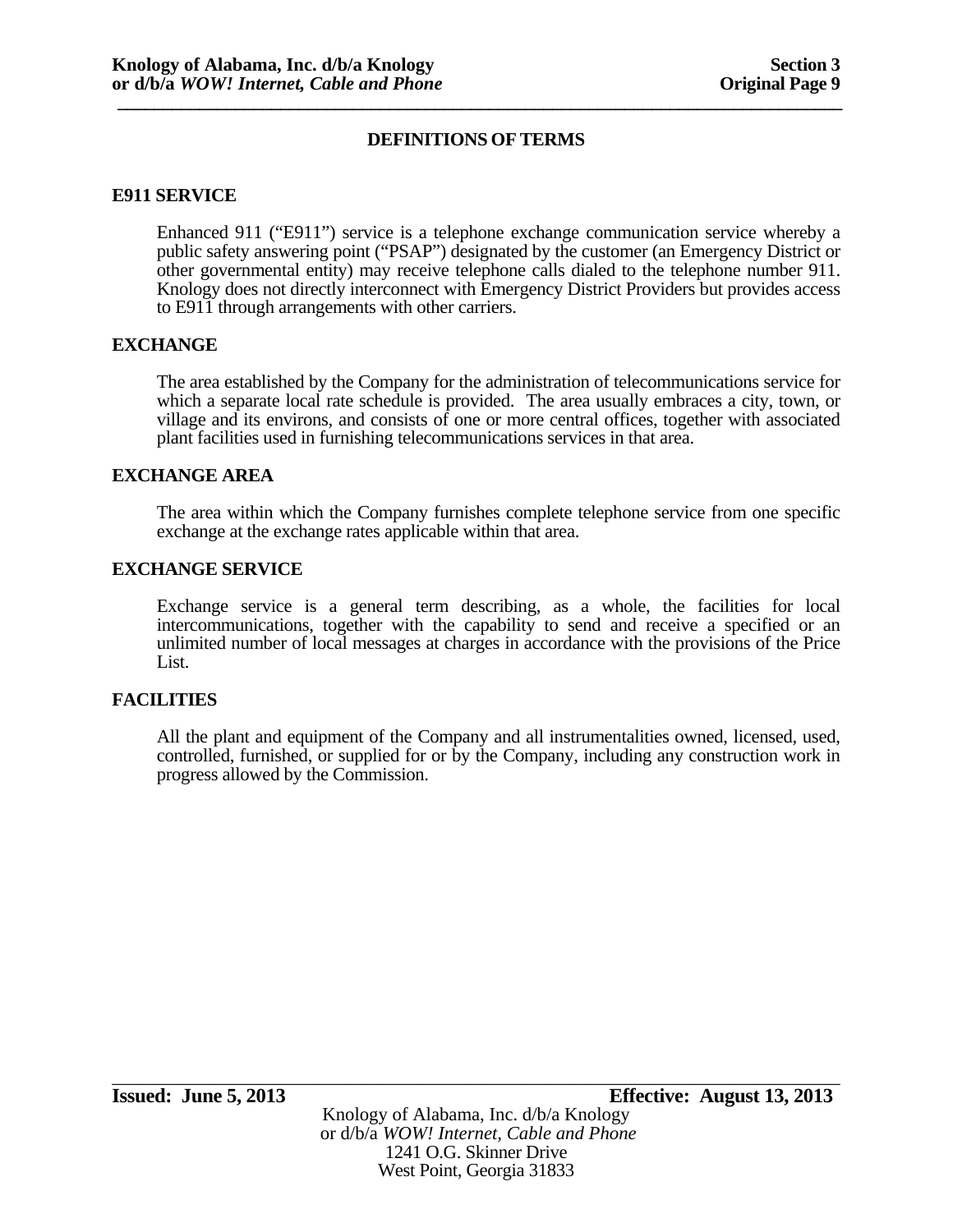### **FLAT RATE SERVICE**

A classification of exchange service furnished a customer for which a stipulated charge is made regardless of the amount of use.

#### **GENERAL EXCHANGE SERVICES**

Services furnished by the Company connected to or associated with primary local exchange service.

#### **HARM**

Electrical hazards to Company personnel, damage to Company equipment, malfunctions of Company billing equipment, and degradation of service to persons other than the user as well as the calling or called party.

#### **HOUSEHOLD**

A household comprises all persons who occupy a dwelling unit. A dwelling unit is a house, an apartment or other group of rooms or a room that constitutes separate living quarters. A household includes the related persons (the head of the household and others in the dwelling unit who are related to the head of the household) and also any lodgers or employees who regularly live in the house. A person living alone or a group of unrelated persons sharing the same dwelling unit as partners is counted as a household.

#### **INDIVIDUAL LINE SERVICE**

A classification of exchange service furnished under Price List provisions which provides that only one exchange access line shall be served by the circuit connected.

#### **INITIAL NONRECURRING CHARGE**

A nonrecurring charge made for the furnishing of telephone services, which may apply in addition to service connection charges.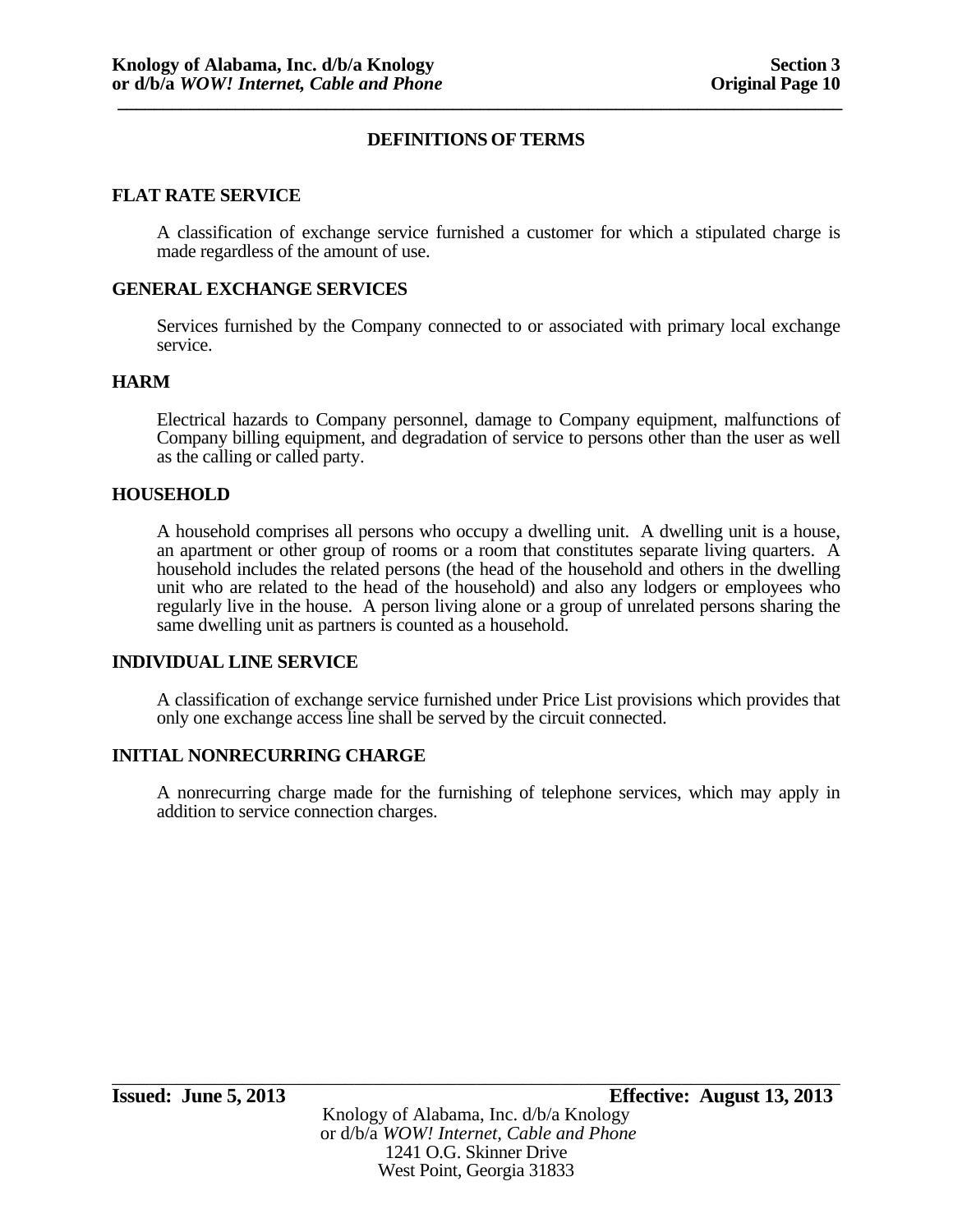#### **INITIAL SERVICE PERIOD**

The minimum period of time for which service is provided, which is typically one month unless otherwise specified in the Price List

#### **INSTALLATION CHARGE**

A nonrecurring charge associated with optional service features and may sometimes be called an "initial" charge, and may apply in addition to service connection charges.

#### **INTERFACE**

- **(a)** The junction or point of interconnection between two systems or equipments having different characteristics which may differ with respect to voltage, frequency, speed of operation, type of signal and/or type of information coding including the connection of other than Company-provided facilities to exchange facilities provided by the Company.
- **(b)** The point of interconnection between Company equipment and communications facilities on the premises of the customer. Also referred to as demarcation point.

#### **INTERFACE EQUIPMENT**

Equipment provided by the Company at the interface location to accomplish the direct connection of facilities provided by the Company with facilities provided by other than the Company.

#### **INTRALATA**

Long distance message telecommunications service where service point locations are within the same local access and transport area (LATA).

#### **JACK**

A fixed socket designed to permit the establishment of a connection between the local exchange facilities and terminal equipment equipped with cords ending in plugs.

#### **LINE**

See "Access Line."

#### **LOCAL ACCESS AND TRANSPORT AREA (LATA)**

Denotes a geographic area established for the administration of telecommunications service. It encompasses designated local operating Company serving areas which are grouped to serve common social, economic, and miscellaneous purposes.

**Issued: June 5, 2013 Effective: August 13, 2013** 

Knology of Alabama, Inc. d/b/a Knology or d/b/a *WOW! Internet, Cable and Phone* 1241 O.G. Skinner Drive West Point, Georgia 31833

\_\_\_\_\_\_\_\_\_\_\_\_\_\_\_\_\_\_\_\_\_\_\_\_\_\_\_\_\_\_\_\_\_\_\_\_\_\_\_\_\_\_\_\_\_\_\_\_\_\_\_\_\_\_\_\_\_\_\_\_\_\_\_\_\_\_\_\_\_\_\_\_\_\_\_\_\_\_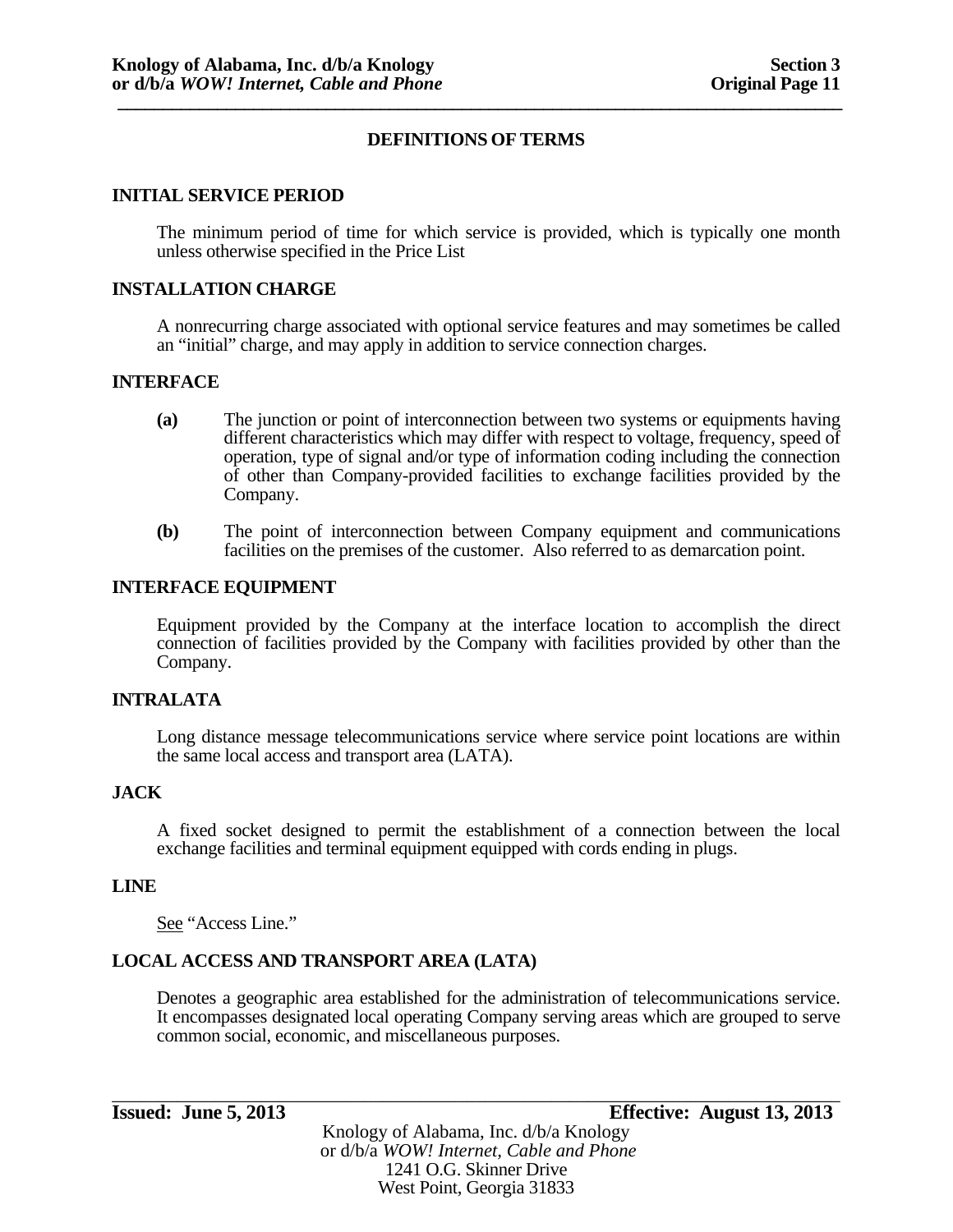### **LOCAL CALLING AREA**

See "Local Service Area."

### **LOCAL CHANNEL**

Applies to that portion of a channel which connects a station to the interexchange channel or to a channel connecting two or more exchange access lines within an exchange area.

#### **LOCAL EXCHANGE SERVICE**

Telecommunications service provided within an exchange for the purpose of establishing connections between customer premises within the exchange, including connections between a customer premises and a long distance service provider serving the exchange. Local exchange service may also be referred to as local exchange telephone service.

## **LOCAL MESSAGE**

A communication between two or more exchange access lines within the local service area of the calling telephone.

## **LOCAL MESSAGE CHARGE**

The charge that applies for a completed message that is made when the calling exchange access line and the called exchange access line are both within the same local calling area where a local message charge is applicable.

#### **LOCAL SERVICE**

The intercommunication (by means of facilities connected with the Company central office or offices and under the provisions of the Company) between exchange access lines located in the same exchange or in different serving area between which no long-distance rates apply.

# **LOCAL SERVICE AREA (LOCAL CALLING AREA)**

The area within which telephone service is furnished customers under a specific schedule of exchange rates (flat or measured) and without long-distance charges. A local service area may include one or more exchange areas under an extended area service arrangement.

#### **LOCAL SERVICE CHARGE**

The charge for furnishing facilities to enable a customer to send or receive telecommunications within the local service area. This local service calling area may include one or more exchange areas.

1241 O.G. Skinner Drive West Point, Georgia 31833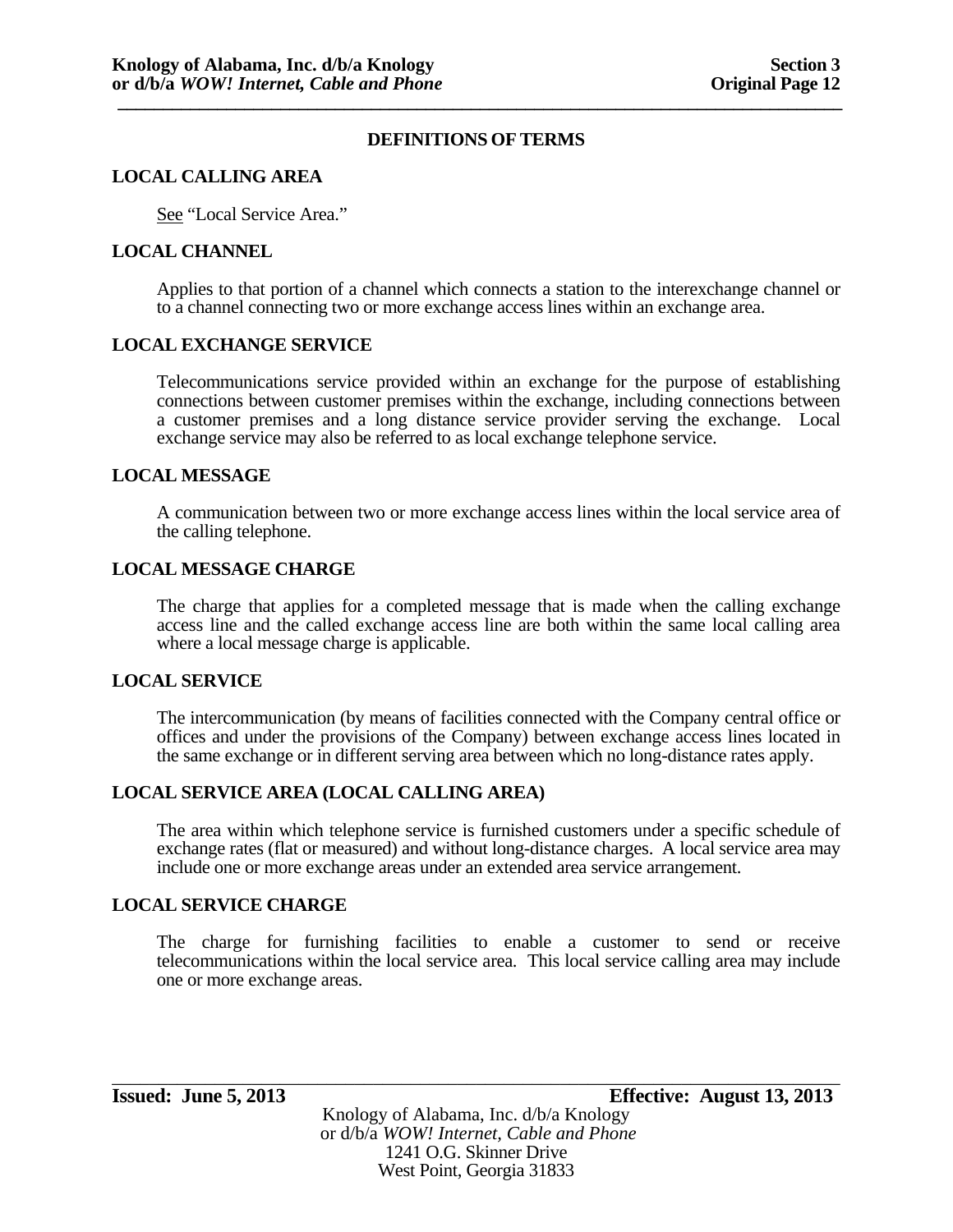### **LONG DISTANCE MESSAGE TELECOMMUNICATIONS SERVICE**

Facilities furnished by means of wire, radio or a combination thereof for telecommunications between service points in different local service areas in accordance with the regulations and system of charges specified by the Company.

## **MAINTENANCE SERVICE CHARGE**

A nonrecurring maintenance charge applied when service difficulty or trouble results from the use of customer-provided equipment or inside wiring.

#### **MESSAGE**

A communication between two or more exchange access lines. Messages may be classified as local or long-distance.

#### **MILEAGE**

The measurement (airline, route, etc.,) upon which a charge for the use of part or all of a circuit furnished by the Company is based.

#### **MINIMUM CONTRACT PERIOD**

The minimum length of time for which a customer is obligated to pay for service, facilities and equipment, whether or not retained by the customer for such minimum length of time.

#### **NONPUBLISHED TELEPHONE NUMBER**

A telephone number associated with an exchange access line which, at the request of the customer, is not listed in the telephone directory and is not made available to the general public by the Company.

#### **NONRECURRING CHARGE**

A one-time charge associated with certain installations, changes or transfers of services, either in lieu of or in addition to recurring monthly charges.

### **PERMANENT DISCONNECT**

A discontinuance of service in which the facilities used in the service are immediately made available for use for another service.

\_\_\_\_\_\_\_\_\_\_\_\_\_\_\_\_\_\_\_\_\_\_\_\_\_\_\_\_\_\_\_\_\_\_\_\_\_\_\_\_\_\_\_\_\_\_\_\_\_\_\_\_\_\_\_\_\_\_\_\_\_\_\_\_\_\_\_\_\_\_\_\_\_\_\_\_\_\_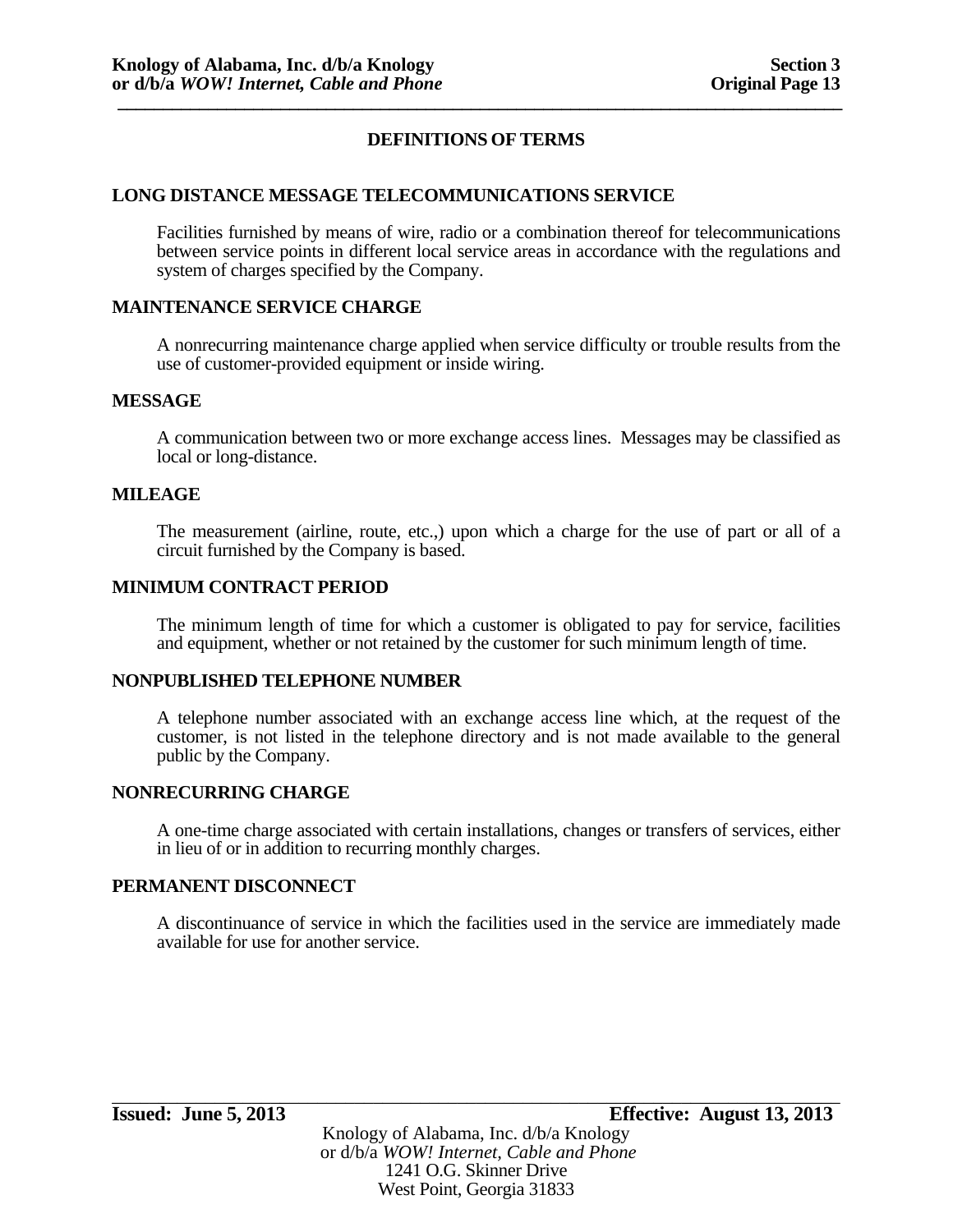#### **PERSON**

Includes individuals, partnerships, corporations, governmental bodies, associations and any other such entity.

#### **PREMISES**

The same premises consists of:

- **(a)** the building or buildings, together with the surrounding land occupied as, or used in the conduct of one establishment, business, residence, or a combination thereof, and not intersected by a public road or by property occupied by others.
- **(b)** the portion of the building occupied by the customer, either in the conduct of his business or residence, or a combination thereof, and not intersected by a public thoroughfare or by space occupied by others.
- **(c)** the continuous property operated as a single farm whether or not intersected by a public road.

#### **PREMISES WIRING**

All wiring within a customer's premises, including connectors, jacks and miscellaneous materials associated with installation of the wiring. Premises inside wiring is located on the customer's side of the Company's premises protector. By definition, customer premises inside wiring excludes riser, buried and aerial cable.

#### **PRIMARY SERVICE**

The initial provision of voice grade access between the customer's premises and the switched telecommunications network. This includes the initial connection to a new customer, the move of an existing customer to a new premises, or the change of a telephone number.

#### **PRIMARY TERMINATION**

Applies to channels which extend beyond the continuous property of a customer or the confines of a single building housing the first premises of more than one customer. "Primary Termination" also denotes the first termination of such a channel at a station on the continuous property of a customer. When more than one customer's premises is located within the same building, the first termination of such a channel at that building constitutes a "primary termination." For purpose of this definition, the location of a "primary termination" for channel services associated with "switching system services" is considered to be at the "switching system services" serving central office. When the "switching system services" serving central office is not in the same exchange as the main location, the "mileage service area" center for the main location will be used in lieu of the "switching system services" serving central office.

## **Issued: June 5, 2013 Effective: August 13, 2013**

Knology of Alabama, Inc. d/b/a Knology or d/b/a *WOW! Internet, Cable and Phone* 1241 O.G. Skinner Drive West Point, Georgia 31833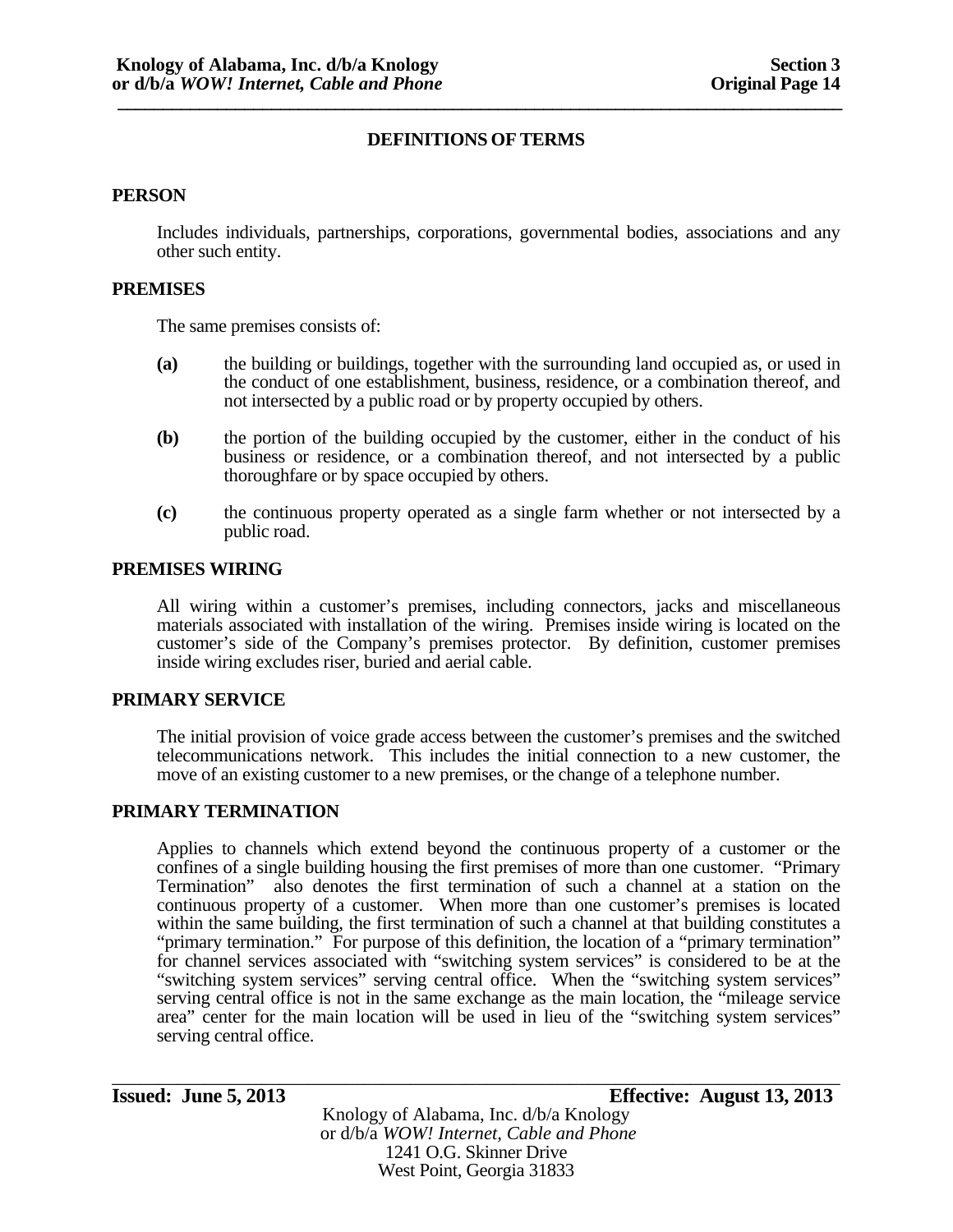#### **PUBLIC THOROUGHFARE**

A road, street, highway, lane or alley under the control of and kept by the public.

#### **PUBLISHED TELEPHONE NUMBER**

A number which appears in the current telephone directory, or is scheduled to appear in a forthcoming telephone directory, and which also appears in the information records for general public information.

#### **RATE CENTER**

A specified geographical location within an exchange area from which mileage measurements are determined for the application of rates between exchange areas.

#### **REFERENCE LISTING**

The listing of a generally accepted name of a firm or corporation followed by a reference to another listing.

#### **REGISTERED PROTECTIVE CIRCUITRY**

Separate, identifiable and discrete electrical circuitry designed to protect the telephone network from harm, which is registered in accordance with part 68 of the Federal Communications Commission's Rules and Regulations.

#### **REGISTERED TERMINAL EQUIPMENT**

Terminal equipment which is registered in accordance with Part 68 of the Federal Communications Commission's Rules and Regulations.

#### **RESIDENTIAL SERVICE**

Telecommunications service furnished to customers when the actual or obvious use is for domestic purposes.

#### **ROTARY HUNTING SERVICE**

A central office service arrangement whereby a called busy line in a specified line group will automatically advance until an idle line or trunk is found.

#### **SERVICE CHARGE**

A nonrecurring nonrefundable charge for work required to establish initial service or to make subsequent additions to, moves, or changes in that service.

Knology of Alabama, Inc. d/b/a Knology or d/b/a *WOW! Internet, Cable and Phone* 1241 O.G. Skinner Drive West Point, Georgia 31833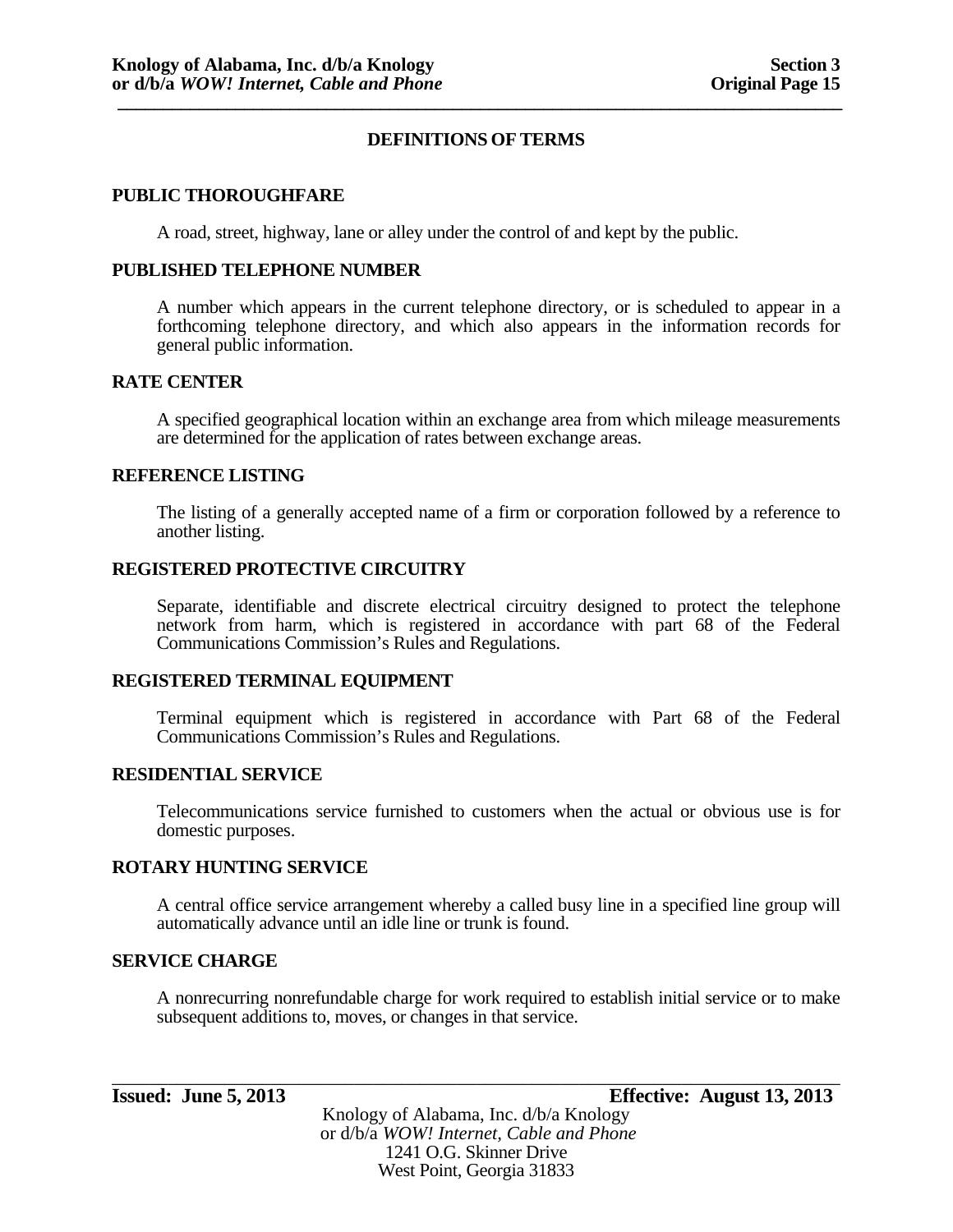## **SERVING CENTRAL OFFICE**

The central office from which a customer's telephone service is normally provided.

### **SPECIALIZED CUSTOMER PREMISES EQUIPMENT**

Terminal equipment required by persons with impaired hearing, speech, vision or mobility. When this equipment is provided by a telephone cooperative, it is provided under Price List in accordance with Part 64, Subpart F, of the Federal Communications Commission's Rules and Regulations.

#### **SUPERSEDURE OF SERVICE**

An applicant who otherwise qualifies for the immediate establishment of service may supersede the service of a customer discontinuing that service when the applicant is to take service on the premises where service is being rendered, and if a notice to that effect from both the customer and the applicant is presented to the Company, and if an arrangement, acceptable to the Company, is made to pay outstanding charges against the service. The Company may require such notice to be in writing.

#### **SUSPENSION OF SERVICE**

An arrangement made at the request of the customer, or initiated by the Company, for temporarily interrupting service.

#### **TARIFF**

The schedule of the Company filed with and approved by the Alabama Public Service Commission and containing all rules and regulations, rates, and charges governing the provision of "Basic Telephone Service" and "Optional Telephone Features," as those terms are defined by the Communications Reform Act of 2005, Ala. Code 1975, §§ 37-2A-1 et seq.

#### **TELECOMMUNICATIONS SERVICES**

The various services offered by the Company as specified in this Price List.

#### **TELEPHONE COMPANY**

See "Company."

### **TELEPHONE NUMBER**

A numerical designation assigned to a customer for convenience in operation and identification. The telephone numbers include the number prefix of a central office, which is termed "central office designation."

Knology of Alabama, Inc. d/b/a Knology or d/b/a *WOW! Internet, Cable and Phone* 1241 O.G. Skinner Drive West Point, Georgia 31833

\_\_\_\_\_\_\_\_\_\_\_\_\_\_\_\_\_\_\_\_\_\_\_\_\_\_\_\_\_\_\_\_\_\_\_\_\_\_\_\_\_\_\_\_\_\_\_\_\_\_\_\_\_\_\_\_\_\_\_\_\_\_\_\_\_\_\_\_\_\_\_\_\_\_\_\_\_\_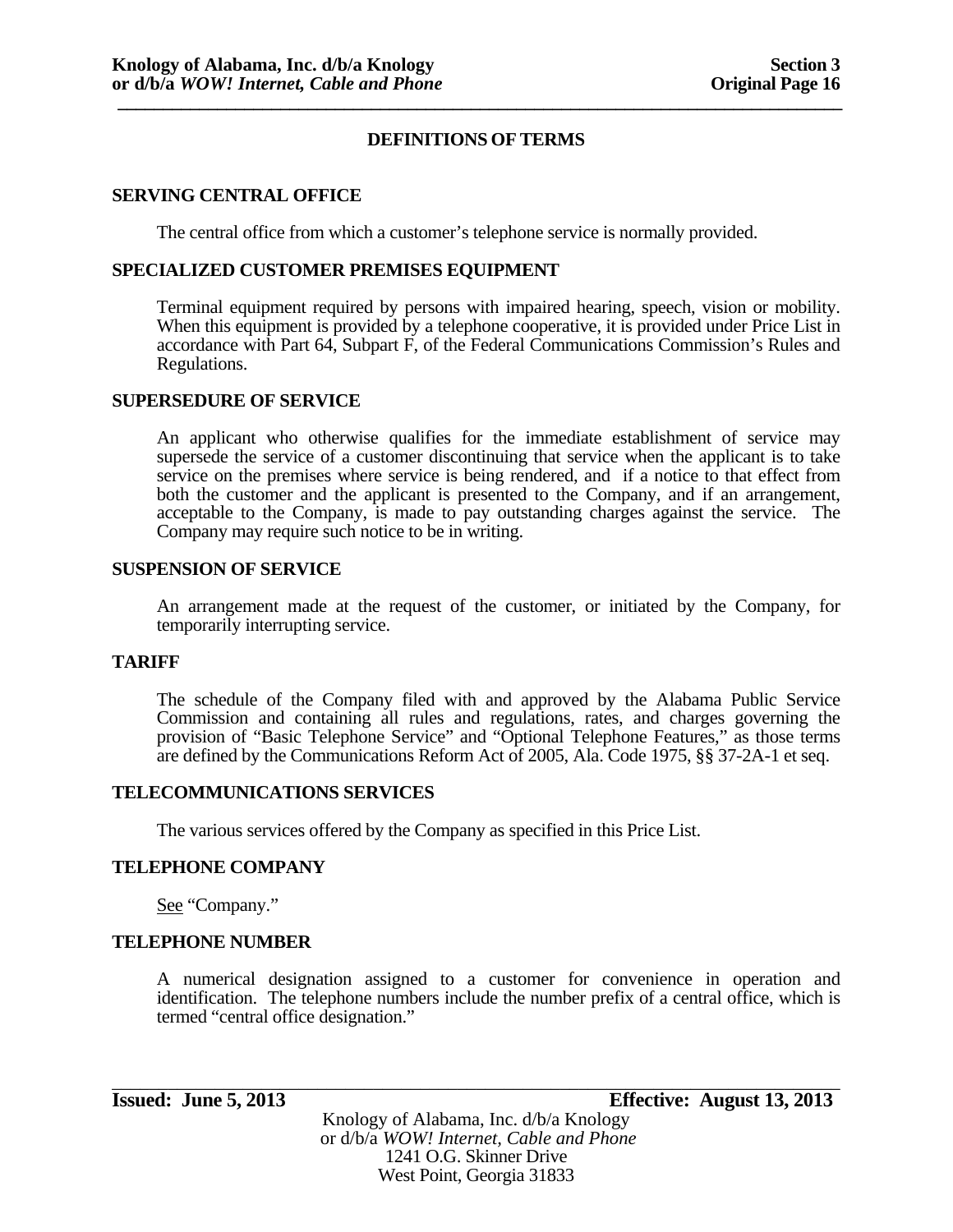### **TEMPORARY DISCONNECTION**

See "Suspension of Service."

#### **TEMPORARY SERVICE**

The provision of service definitely known to be required for a short period of time (generally less than twelve consecutive months) such as, but not limited to, service furnished to building contractors, service to a convention, and service for seasonal business including resorts.

#### **TERMINATION AGREEMENT**

An agreement between the Company and the customer to provide or furnish certain lines or equipment representing a comparatively high investment or in lieu of a contribution to construction for temporary service whereby the customer agrees to compensate the Company in case the service is discontinued prior to the date specified in the agreement.

## **TERMINATION CHARGE**

A charge made to liquidate a customer's obligations for termination of service prior to the expiration of the initial contract period.

#### **TERMINATION OF SERVICE**

The discontinuance of service or facilities provided by the Company, either at the request of the customer or by the Company under its regulations concerning cancellation for cause.

# **TRUNK LINE**

A telephone communication channel between a central office and a Private Branch Exchange, or a Key System for the common use of all calls or one class between its two terminals.

#### **UNDERGROUND SERVICE CONNECTION**

A drop wire or cable which is run underground from a pole line or an underground distributing cable.

#### **VOICE GRADE**

A telephone signal within the frequency bandwidth of approximately 300 to 3000 Hertz.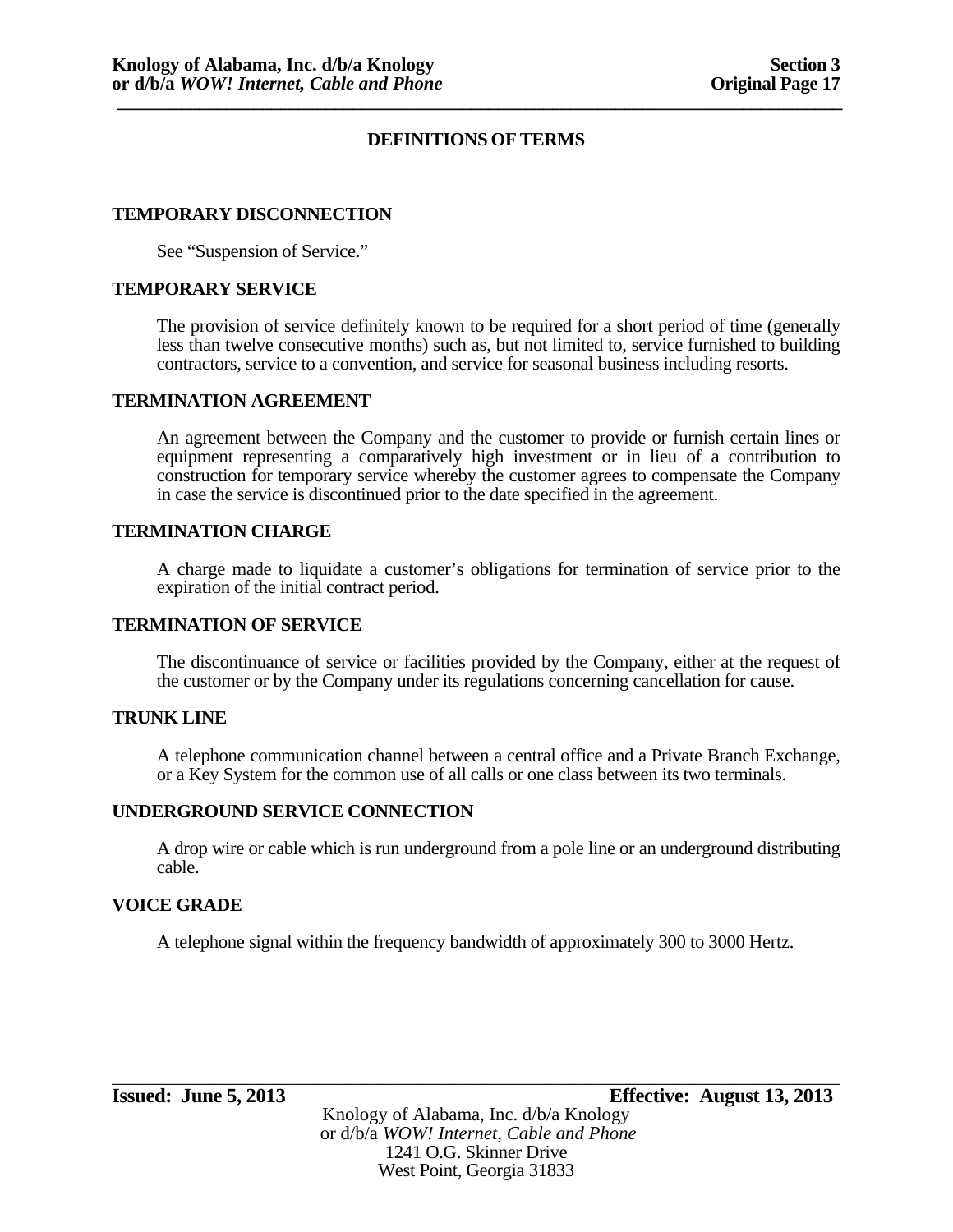**Page** 

# **GENERAL RULES AND REGULATIONS**

# **TABLE OF CONTENTS**

| 4.1 |       |                                                           |
|-----|-------|-----------------------------------------------------------|
| 4.2 |       |                                                           |
|     | 4.2.1 | <b>Availability of Facilities</b>                         |
|     | 4.2.2 | <b>Application for Service</b>                            |
|     | 4.2.3 | Cancellation or Change in Application for Service         |
|     | 4.2.4 | <b>Refusal of Service</b>                                 |
|     | 4.2.5 | Transfer, Assignment, or Supersedure of Service           |
|     | 4.2.6 | Priority of Establishment of Service                      |
| 4.3 |       |                                                           |
|     | 4.3.1 | Company Facilities at Hazardous or Inaccessible Locations |
|     | 4.3.2 | Protective Equipment                                      |
|     | 4.3.3 | Telephone Numbers                                         |
|     | 4.3.4 | <b>Classifications of Service</b>                         |
|     | 4.3.5 | Installation, Maintenance, and Repair of Facilities       |
|     | 4.3.6 | Work Performed Outside Regular Working Hours              |
| 4.4 |       |                                                           |
| 4.5 |       |                                                           |
|     | 4.8.1 | <b>Terms of Service</b>                                   |
|     | 4.8.2 | Rates                                                     |
| 4.6 |       |                                                           |
| 4.7 |       |                                                           |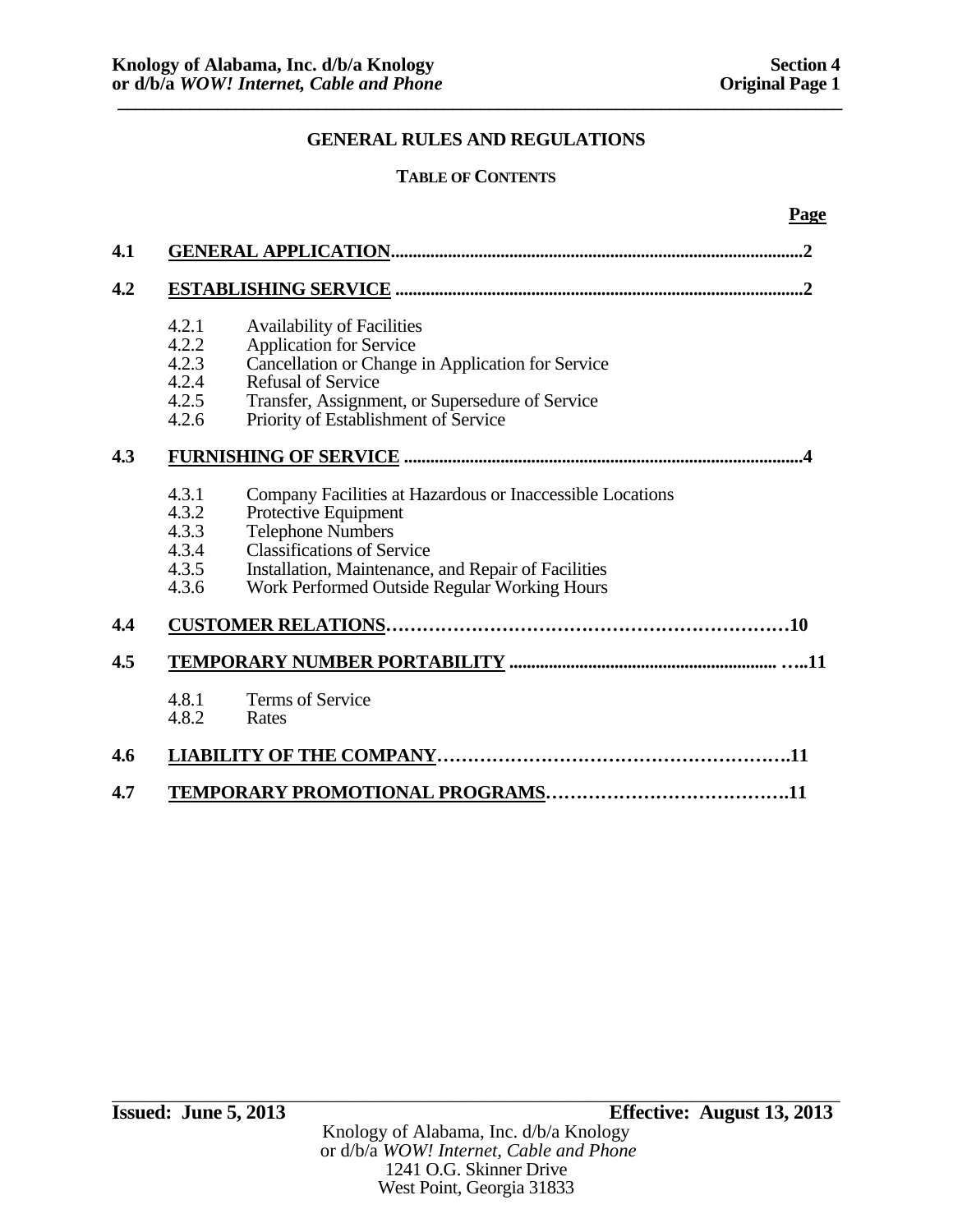# **4.1 GENERAL APPLICATION**

- **4.1.1** The rules and regulations set out in this Price List apply to the services and associated facilities furnished by the Company within its operating territory in the serving area listed in Section 2 of this Price List.
- **4.1.2** This Price List, as well as any tariffs containing rates for Basic Local Exchange Service and/or certain Optional Telephone Features will be kept at all times in the Company's local business office where they will be available for public inspection during regular business hours. Copies may be obtained at reproduction cost.
- **4.1.3** Failure on the part of any customer to observe the Knology Customer Service Agreement or any applicable rules and regulations found within this Price List gives the Company the right to cancel all contracts and discontinue the furnishing of service.

# **4.2 ESTABLISHING SERVICE**

## **4.2.1 Availability of Facilities**

- A. The rates and charges quoted herein provide for the furnishing of service and facilities where suitable facilities are available
- B. The Company shall not be liable for failure to furnish service
- C. When service and facilities are provided in part by the Company and in part by other connecting companies the regulations of the Company apply to that portion of the service and facilities furnished by the Company.

# **4.2.2 Application for Service**

A. Applications for service or requests or orders by the customer for additional services or facilities may be made orally, or in writing when deemed necessary by the Company, and shall constitute a contract when accepted by authorized employees or agents of the Company, or upon establishment of service.

#### **4.2.3 Cancellation or Change in Application for Service**

- A. Where the customer cancels an application for service prior to the start of installation of service or of special construction no charge applies.
- B. When a customer requests a change in location of all or a part of the facilities covered by the application for service, or additions, rearrangements, or modifications of existing service prior to completion of the work involved, the customer is also required to pay the amount of additional costs and expenses incurred by the Company in completing the work as changed.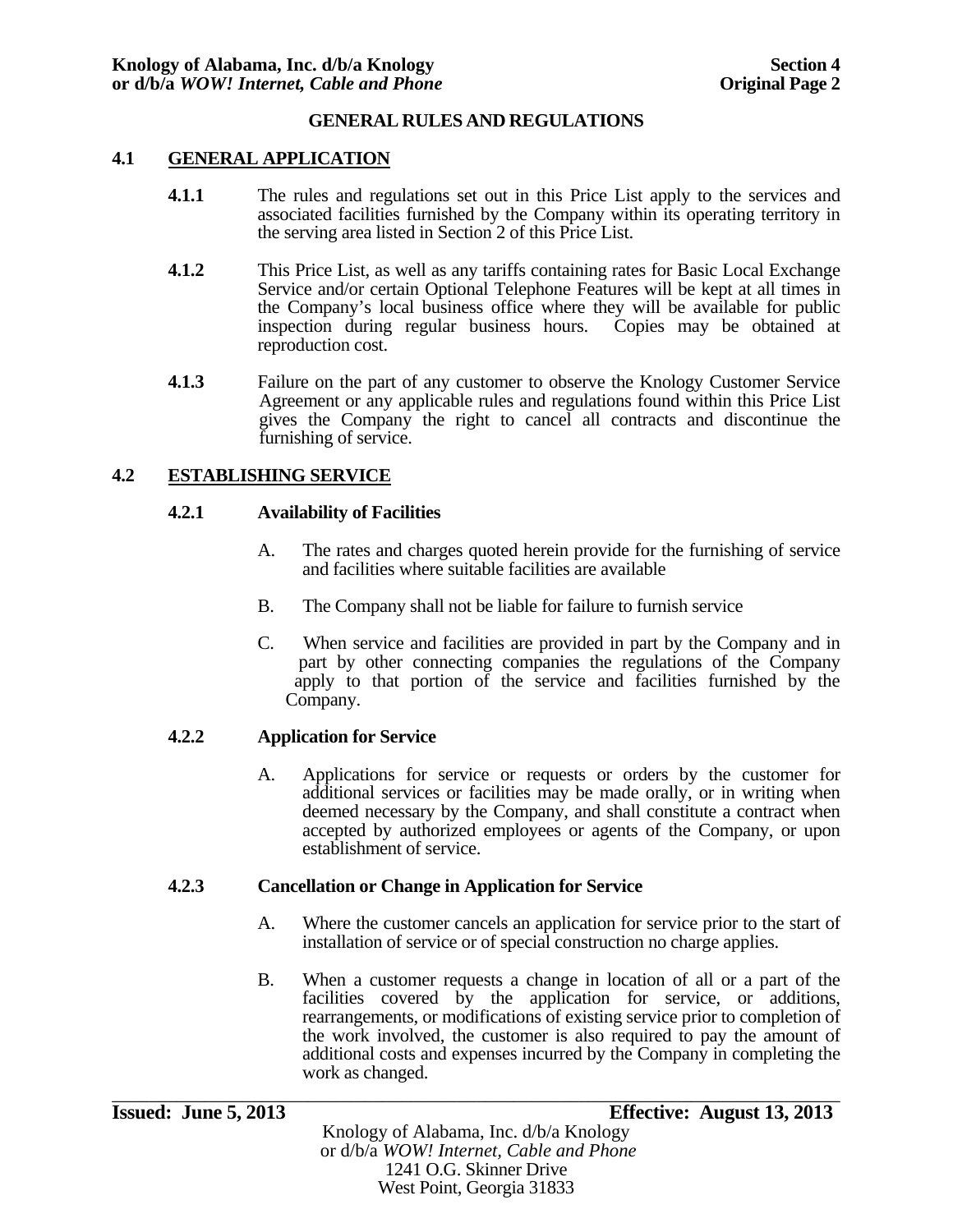## **4.2 ESTABLISHING SERVICE** (Cont'd)

#### **4.2.4 Refusal of Service**

- A. Grounds for Refusal of Service:
	- 1. The Company may refuse to serve an applicant for any one of the following reasons:
		- a. The applicant's installation or equipment is known to be inadequate, hazardous or of such character that satisfactory service cannot be given.
		- b. For refusal to make a deposit if the applicant is required to make a deposit under the requirements outlined in this Price List.
		- c. For unavailability of Company facilities.
		- d. The applicant fails to satisfy a Company defined credit worthiness test.
		- e. Failure to pay the bill of another customer at the same address as long as applicant is a member of the same household of the party owing the bill or a guarantor of the account.
		- f. The applicant is indebted to any utility company for the same or similar kind of service as that applied for.
		- g. Failure to pay for merchandise or charges for non-utility service purchased from the Company.
- B. Applicant's Recourse

 In the event the Company refuses to serve an applicant, the Company will inform the applicant of the reasons for its refusal.

### **4.2.5 Transfer, Assignment, or Supersedure of Service**

A. Service previously furnished to one customer may not be assumed by a new customer without lapse in the rendition of service. The new customer must execute a new service agreement which is subject to the provisions of this Price List.

\_\_\_\_\_\_\_\_\_\_\_\_\_\_\_\_\_\_\_\_\_\_\_\_\_\_\_\_\_\_\_\_\_\_\_\_\_\_\_\_\_\_\_\_\_\_\_\_\_\_\_\_\_\_\_\_\_\_\_\_\_\_\_\_\_\_\_\_\_\_\_\_\_\_\_\_\_\_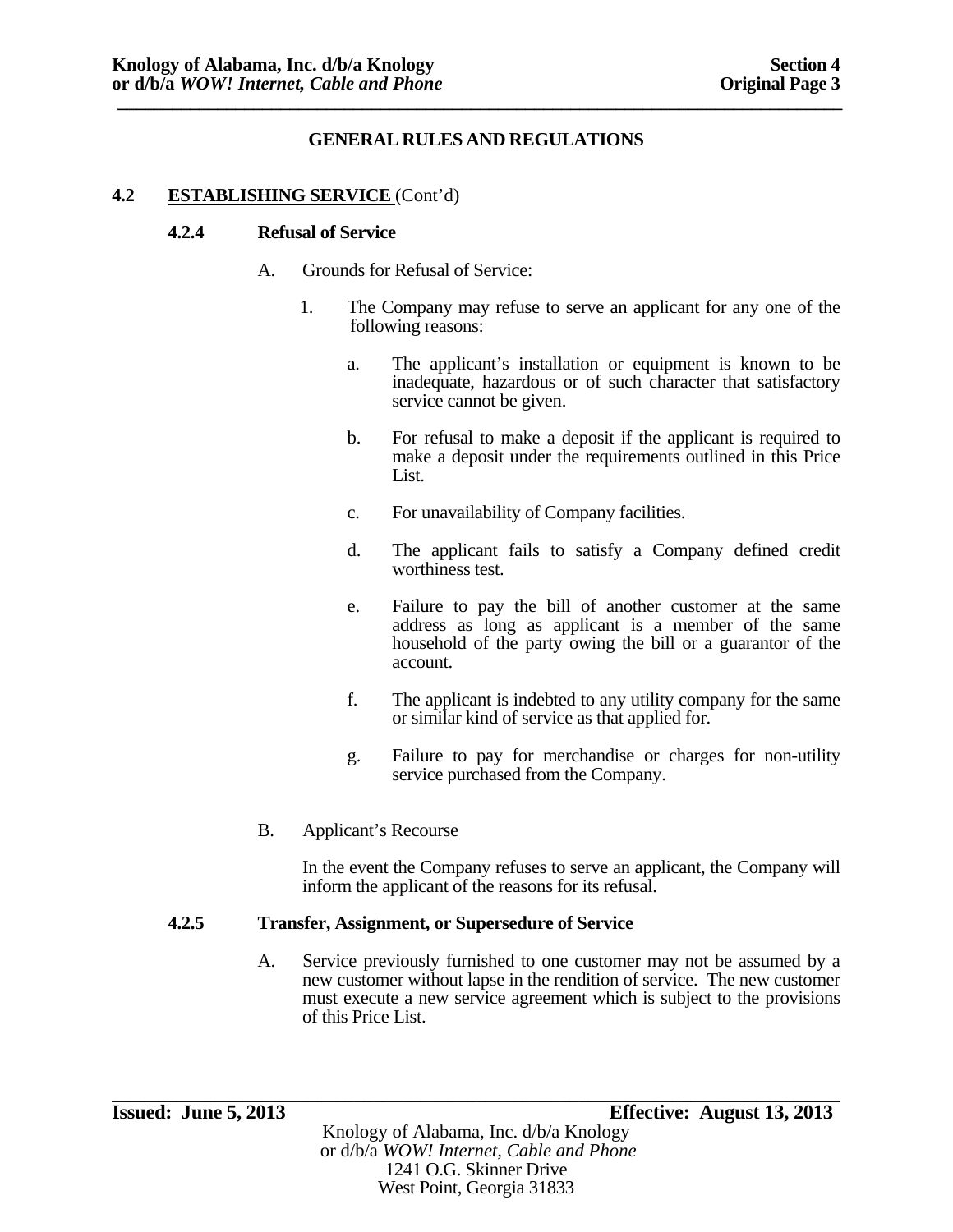#### **4.2 ESTABLISHING SERVICE** (Cont'd)

#### **4.2.6 Priority of Establishment of Service**

 Applications for service in a particular exchange will be completed in the chronological order of their receipt to the extent practical and economical, and depending on the availability of facilities.

### **4.3 FURNISHING OF SERVICE**

#### **4.3.1 Company Facilities at Hazardous or Inaccessible Locations**

- A. Where service is to be established or maintained at a location that would involve undue hazards or where accessibility is impracticable to employees of the Company, the Company may refuse to furnish such service and/or the customer may be required to install and maintain the Company's facilities in a manner satisfactory to the Company. The customer will reimburse the Company for any unusual costs involved.
- B. The customer shall indemnify and hold the Company harmless from any and all loss, claims, or damage by reason of the installation and maintenance of such service and/or facilities.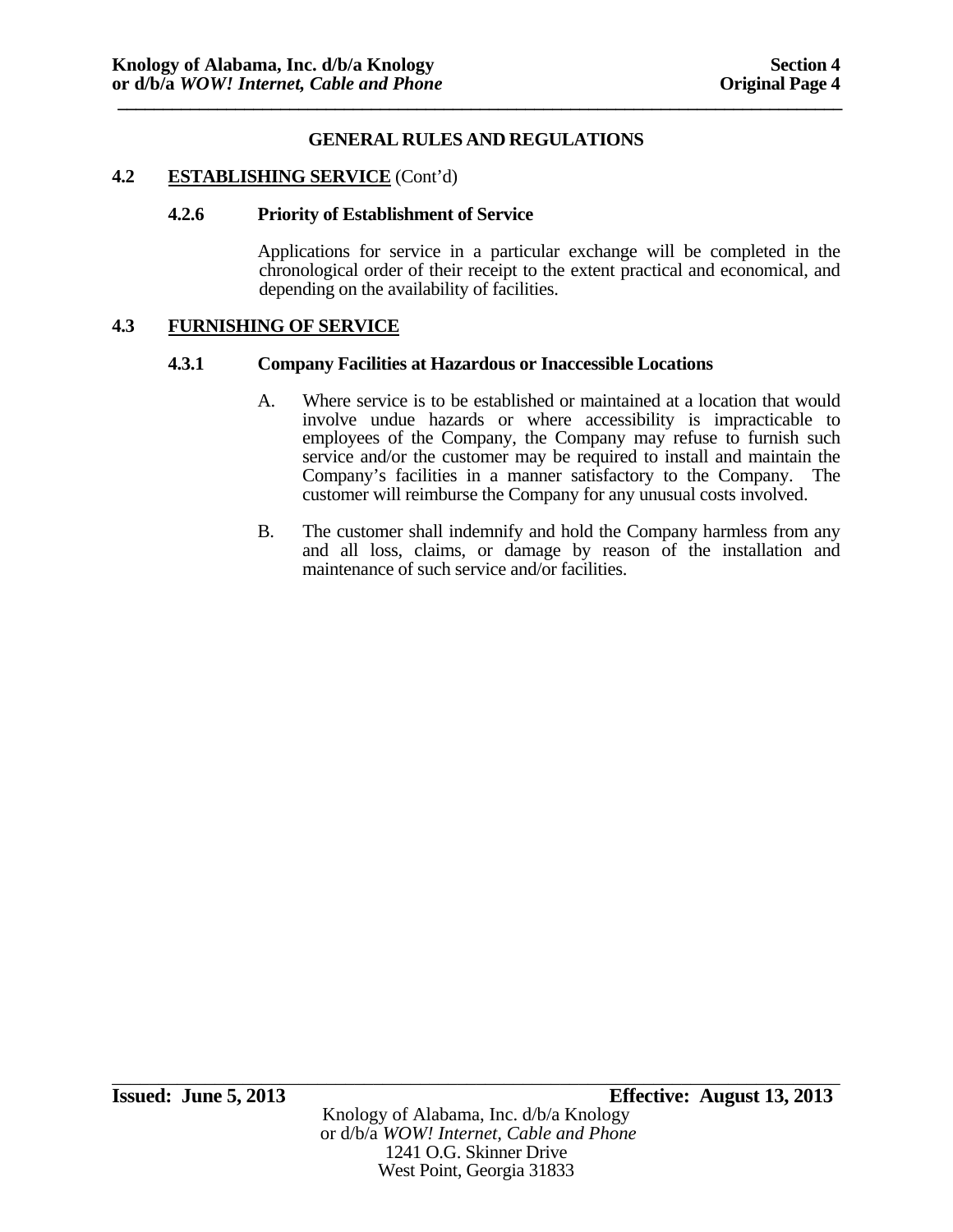# **4.3 FURNISHING OF SERVICE** (Con't)

### **4.3.2 Protective Equipment**

- A. Protective equipment is required when a hazardous electrical environment is present at a customer's premises and when the estimated rise in ground potential is sufficient to cause damage to Company facilities or to endanger the safety of the Company's employees or customers. The customer must provide the protective equipment subject to Company specifications.
- B. Other special protective equipment and/or neutralizing transformers, isolating transformers, drain coils for use in providing service to customer's premises where there are high ground potentials, even though not required, may be provided by the customer, subject to specifications, or in accordance with the rates, terms and conditions of Section 10 of this Price List.
- C. All equipment connected to the Company's facilities and the telecommunications network shall meet the provisions of Part 68 of the Federal Communications Commission's Rules and Regulations and Section 10 of this Price List.

#### **4.3.3 Telephone Numbers**

- A. Telephone numbers are the property of the Company and are assigned to the service furnished the customer. The Company reserves the right to change such numbers and/or the central office name associated with such numbers assigned to the customer, whenever the Company deems it necessary to do so in the conduct of its business.
- B. The Company shall list each customer with directory assistance except those numbers not listed at the customer's request.
- C. In accordance with industry guidelines, disconnected residence and business telephone numbers shall be aged for no more than ninety (90) calendar days after service has been disconnected.
- D. When additions or changes in plant or changes to any other of the Company's operations necessitate changing telephone numbers to a group of customers, at least 45 days written notice shall be given to all affected customers even though the addition or changes may be coincident with a directory issue.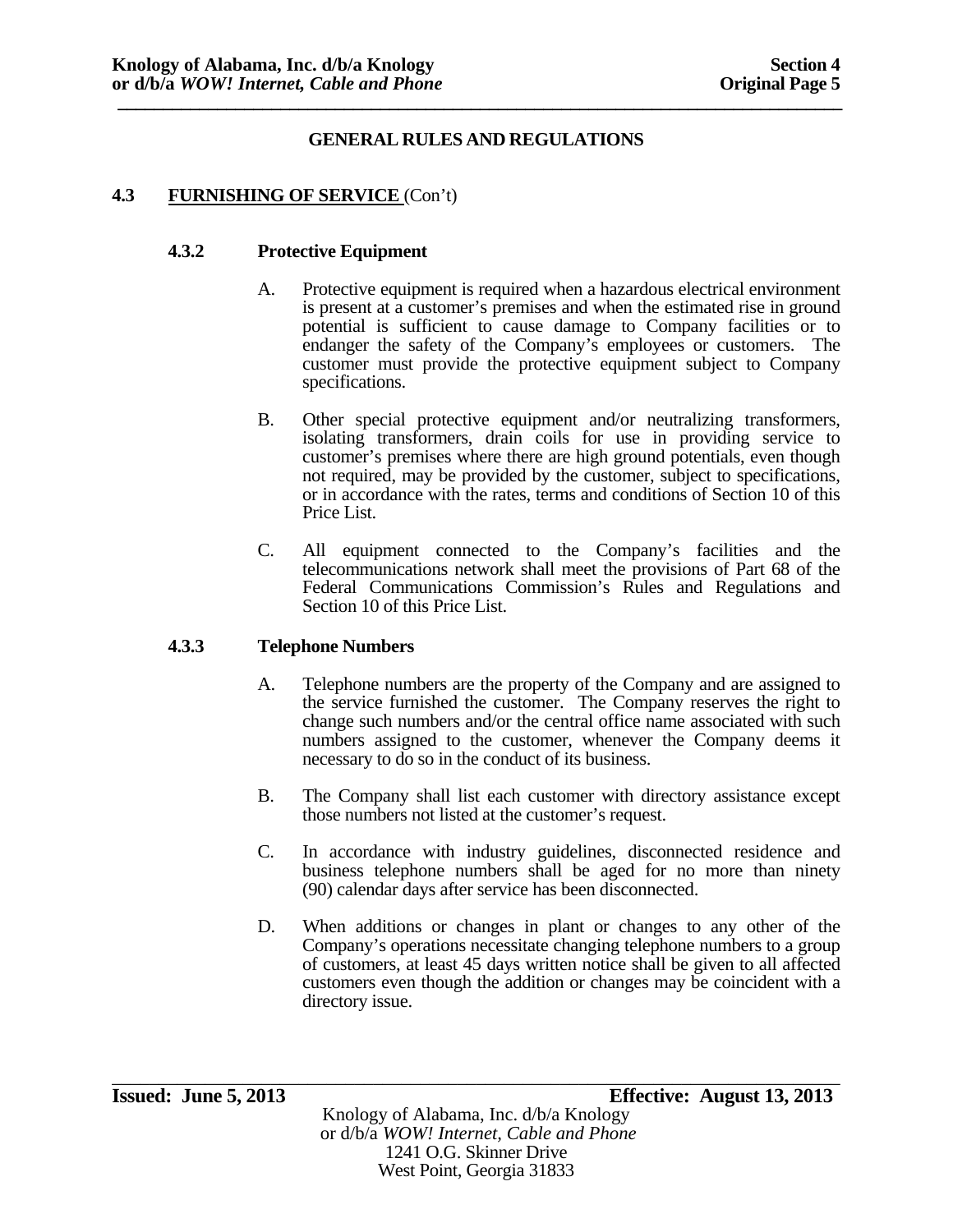## **4.3 FURNISHING OF SERVICE** (Cont'd)

#### **4.3.4 Classifications of Service**

- A. Basis for Classification
	- 1. The determination as to whether customer service should be classified as business or residence service is based on the character of the use to be made of the service and facilities. This consideration is, in all cases, the basis upon which the rates for any particular service are classified, and any indices of such character of use should be applied with this primary definition in mind.
	- 2. The Company reserves the right to classify any local service furnished a customer as business or residence service, in compliance with this Price List.
- B. Application of Business Rates

Business rates apply whenever the use of the service is primarily or substantially of a commercial, professional, institutional, or otherwise occupational nature, or where the listing required is such as to indicate business use.

Business rates apply for:

- 1. Offices, stores, factories, resorts, construction offices, and all other places of a strictly commercial, professional or business nature.
- 2. Boarding houses, hotels (except as modified under Section 4.3.4.C.2), offices or hallways of apartment buildings, colleges, quarters occupied by clubs and fraternal societies. In public, private, or parochial schools, hospitals, nursing homes, libraries, and other institutions.
- 3. Residence locations when the customer has no regular business service, and the continued, recurring use of the service over an extended period of time either by the customer, members of his/her household, or his/her guests, or parties calling him/her can be considered as more of a business than of a residential nature. An extended period of time would be one month or longer. This fact might be indicated by typical forms of advertising, or when such business use is not such as commonly arises and passes over residence telephones during the intervals when, in compliance with the law or established custom, business places are ordinarily closed.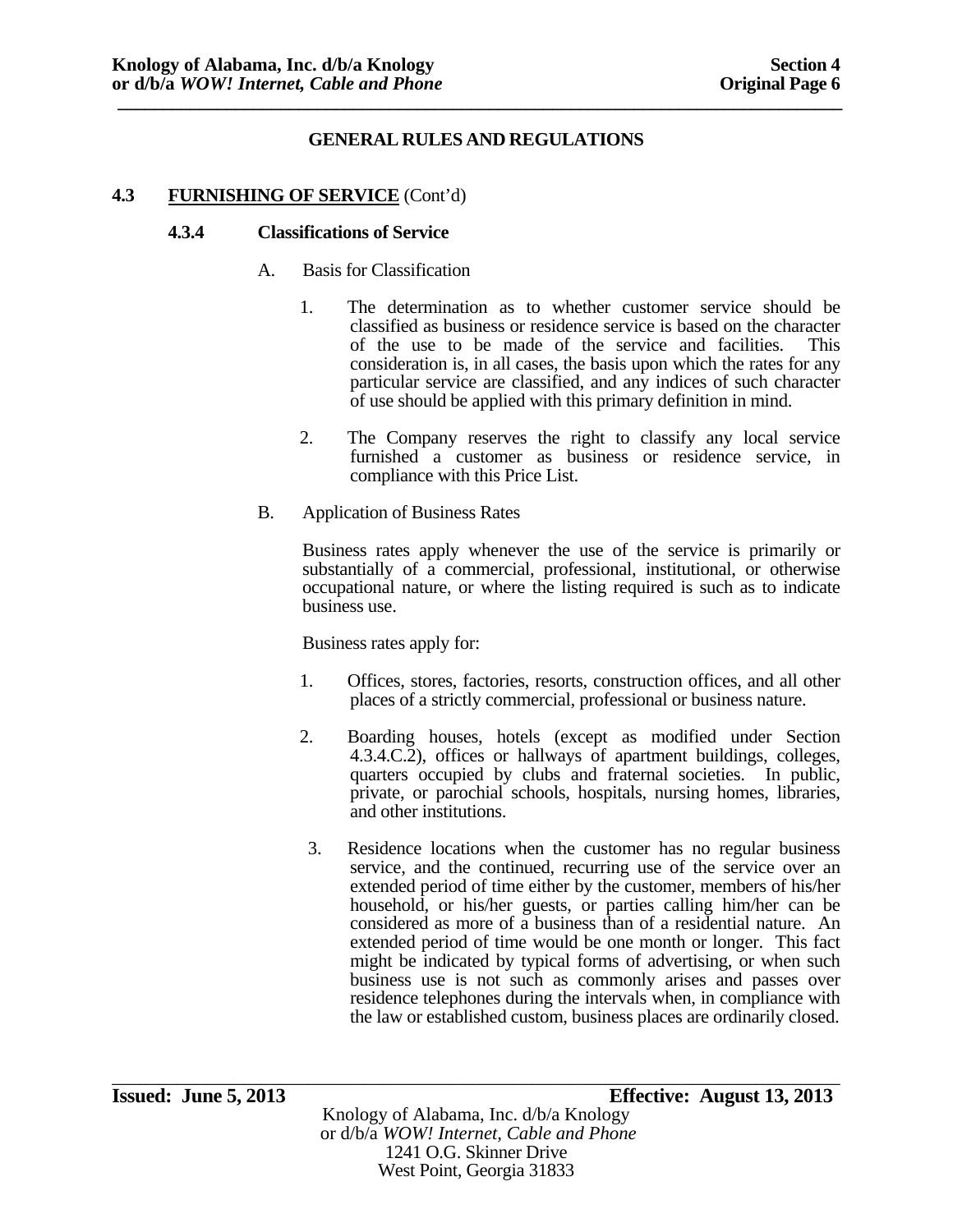# **4.3 FURNISHING OF SERVICE** (Cont'd)

#### **4.3.4 Classifications of Service** (Cont'd)

- B. Application of Business Rates (Cont'd)
	- 4. Residence locations where the residence is physically connected to a place of business or an office is maintained within the premises, the customer has no regular business service, and it is not evident that the service located in the residence is to be employed primarily for domestic use.
	- 5. Residence locations when an additional jack, station or extension bell is located in a shop, office or other place of business.
	- 6. Any location where a business designation is provided or when any title indicating a trade or profession is listed, except as modified under Section 4.3.4.C.4 of this Price List.
	- 7. All other locations where the customer's primary use of the service is for business purposes.
	- 8. Service terminating solely on the answering service facilities of a telephone answering firm.
- C. Application of Residence Rates

Residence rates apply when the use of the service is of a domestic nature, provided that service is not used substantially for occupational purposes.

Residence rates apply for:

- 1. Private residences if either alphabetical or classified business directory listings are not requested or provided.
- 2. Private apartments in hotels, and rooming or boarding houses where service is confined to the domestic use of the customer and business directory listings are not employed.
- 3. In rooming or boarding houses which are not advertised or listed in the directory as a place of business or which have less than five rooms for rent, or which furnish meals to less than ten boarders.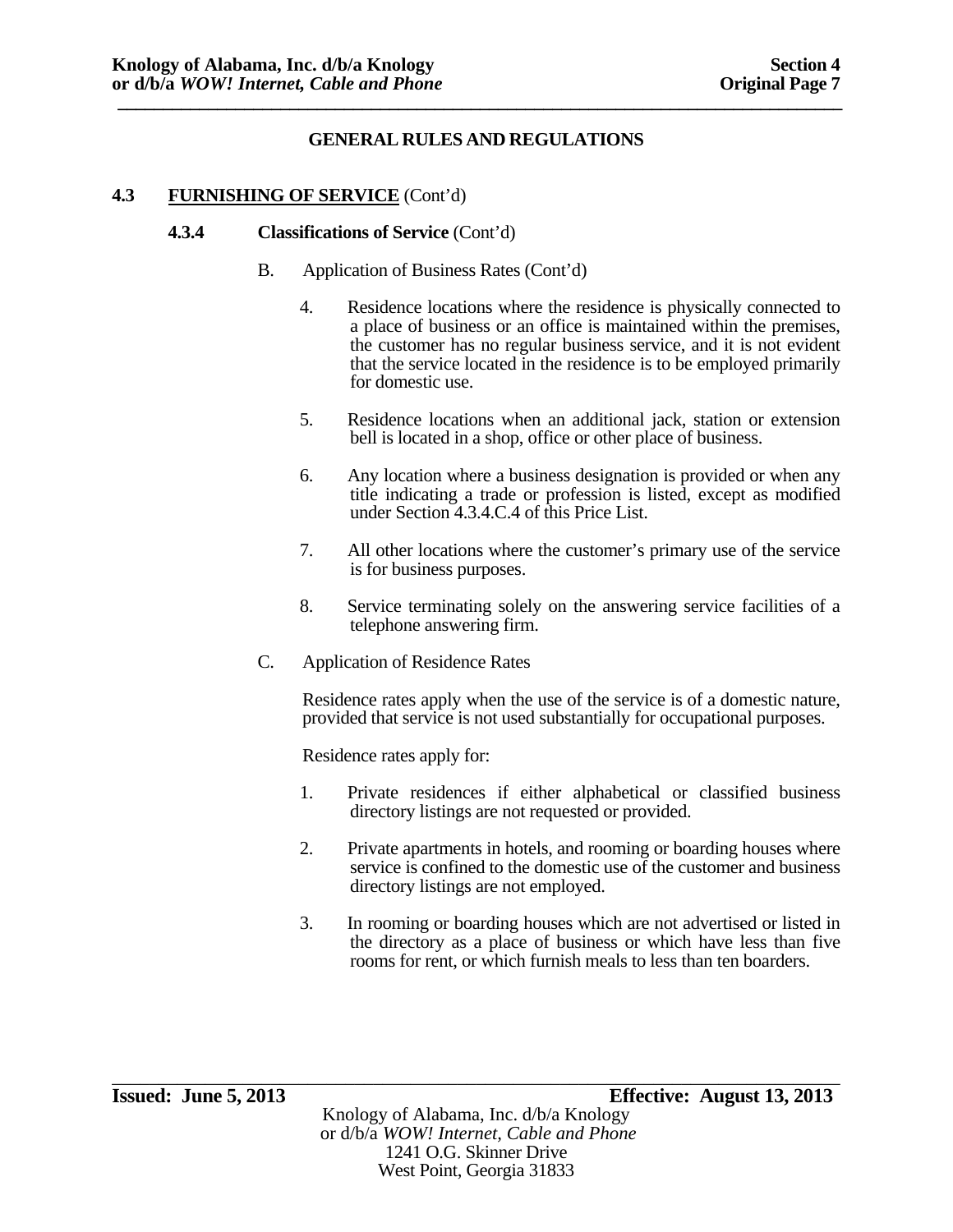# **4.3 FURNISHING OF SERVICE** (Cont'd)

### **4.3.4 Classifications of Service** (Cont'd)

- C. Application of Residence Rates (Cont'd)
	- 4. The residence of a clergyman or nurse, physician, surgeon, dentist, veterinarian, or other medical practitioner, or certain other professional groups, provided no business designation is employed and the customer does not maintain an office within the residence in which a telephone or jack is located. Titles such as "Dr.", "Rev.", "Judge", and "Professor" are not considered business designations when associated with individual names. If listings of firms or partnerships, etc., or additional listings of persons not residing in the same household are desired, business rates apply.
	- 5. In fire department meeting rooms, dormitories or sleeping quarters where the telephone number is not published and the service is not available for use by the general public.
	- 6. In churches where the telephone is not available for public use, as in a clergyman's study.
- D. Changes in classification between residence to business service may be made without change in telephone number if the customer so desires.

#### **4.3.5 Installation, Maintenance, and Repair of Facilities**

- A. All ordinary expense of installation, maintenance, and repairs of Company equipment and facilities, unless otherwise specified in this Price List, is borne by the Company. Where special conditions or requirements of the customer involve unusual construction or installation costs, the customer may be required to pay a reasonable proportion of such costs. In case of damage, loss, theft, or destruction of any of the Company's property due to the negligence or willful act of the customer or other persons authorized to use the service and not due to ordinary wear and tear, the customer shall be required to pay the actual expense incurred by the Company in connection with replacement of the property or the expense incurred in restoring it to its original condition.
- B. The customer shall not install, disconnect, rearrange, remove, or attempt to repair any facilities owned and furnished by the Company or permit others to do so, except upon the written consent of the Company or as otherwise specified. The Company shall have the right to charge the customer for losses experienced as a result of unauthorized tampering.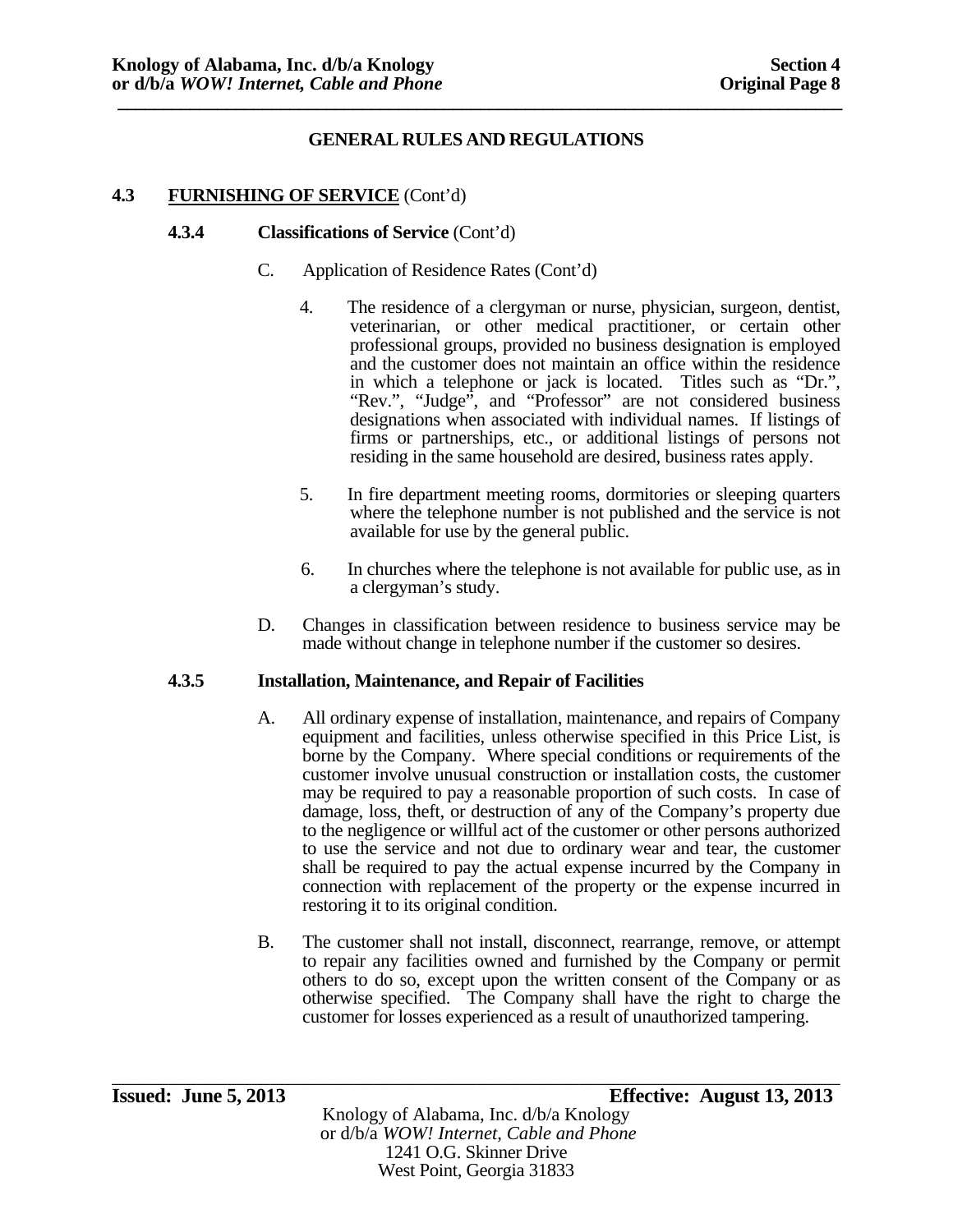## **4.3 FURNISHING OF SERVICE** (Cont'd)

#### **4.3.5 Installation, Maintenance, and Repair of Facilities** (Cont'd)

C. The customer may be billed the applicable Minimum Service Charge for each service call to the customer's premises where off-hook condition is found.

#### **4.3.6 Work Performed Outside Regular Working Hours**

The rates and charges specified in this Price List contemplate that all work in connection with furnishing or rearranging service will be performed during regular working hours. Whenever a customer requests that work necessarily required in the furnishing or arranging of his service be performed outside the Company's regular working hours, or that work already started should be interrupted, the customer may be required to pay the amount of additional costs the Company incurs as a result of the customer's special requirements, in addition to the other rates and charges specified in this Price List.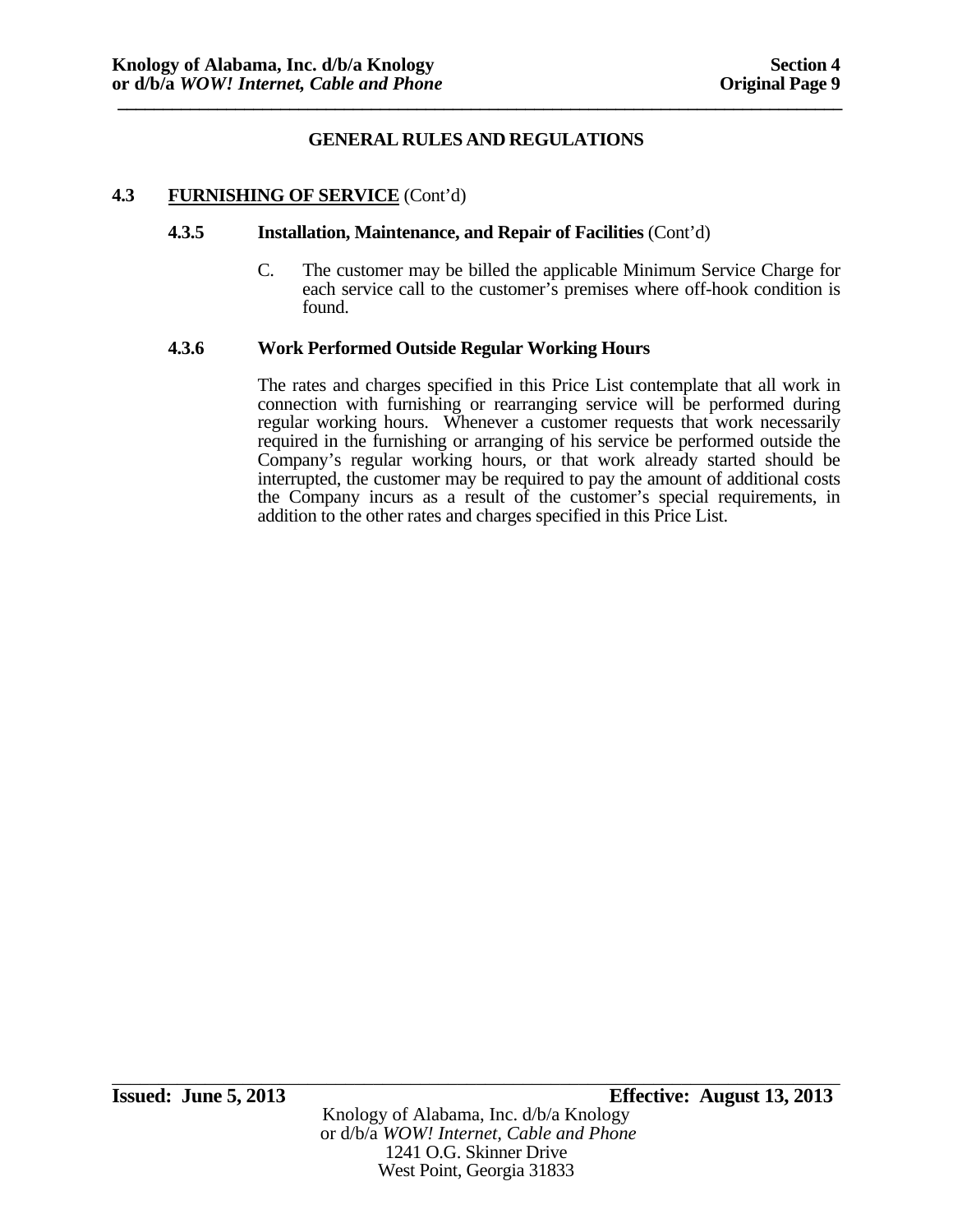# **GENERAL RULES AND REGULATIONS**

## **4.4 CUSTOMER RELATIONS**

#### **A. General**

- 1. The Company will maintain a current set of maps showing the physical locations of its facilities and telephone exchange locations. Each central location will have available up-to-date maps or records of its immediate area, with such other information as may be necessary to enable the Company to advise applicants and others entitled to the information, as to the facilities available for serving that locality.
- 2. Upon request for service by a residential applicant or upon request for transfer of service by a residential customer, the Company shall inform the applicant or customer of the Company's lowest priced alternatives available at the customer's location. The Company shall provide this information beginning with the lowest priced alternative and giving full consideration to applicable service or equipment options and Installation Charges.
- 3. The Company will post a notice in a conspicuous place in each business office of the Company where applications for service are received informing the public that copies of the rate schedules and rules relating to the services of the Company, as filed with the Commission, are available for inspection.
- 4. The Company will provide to all new residential telephone utility customers, at the time service is initiated, a pamphlet or information packet advising the applicant of his or her rights as a customer. This information shall inform the customers concerning their right to request information relating to rates and services; bill payment policies; regulations in regard to termination of service; billing disputes; information about alternative payment plans; reconnection of service after involuntary termination; customer complaints, supervisory review by the Company and registering a complaint with the Commission; Company business office hours, addresses and telephone numbers; deposits; statement of nondiscrimination; and availability of any special services such as readers or notices in Braille, as well as the telephone number of the teletypewriter for the deaf at the Commission.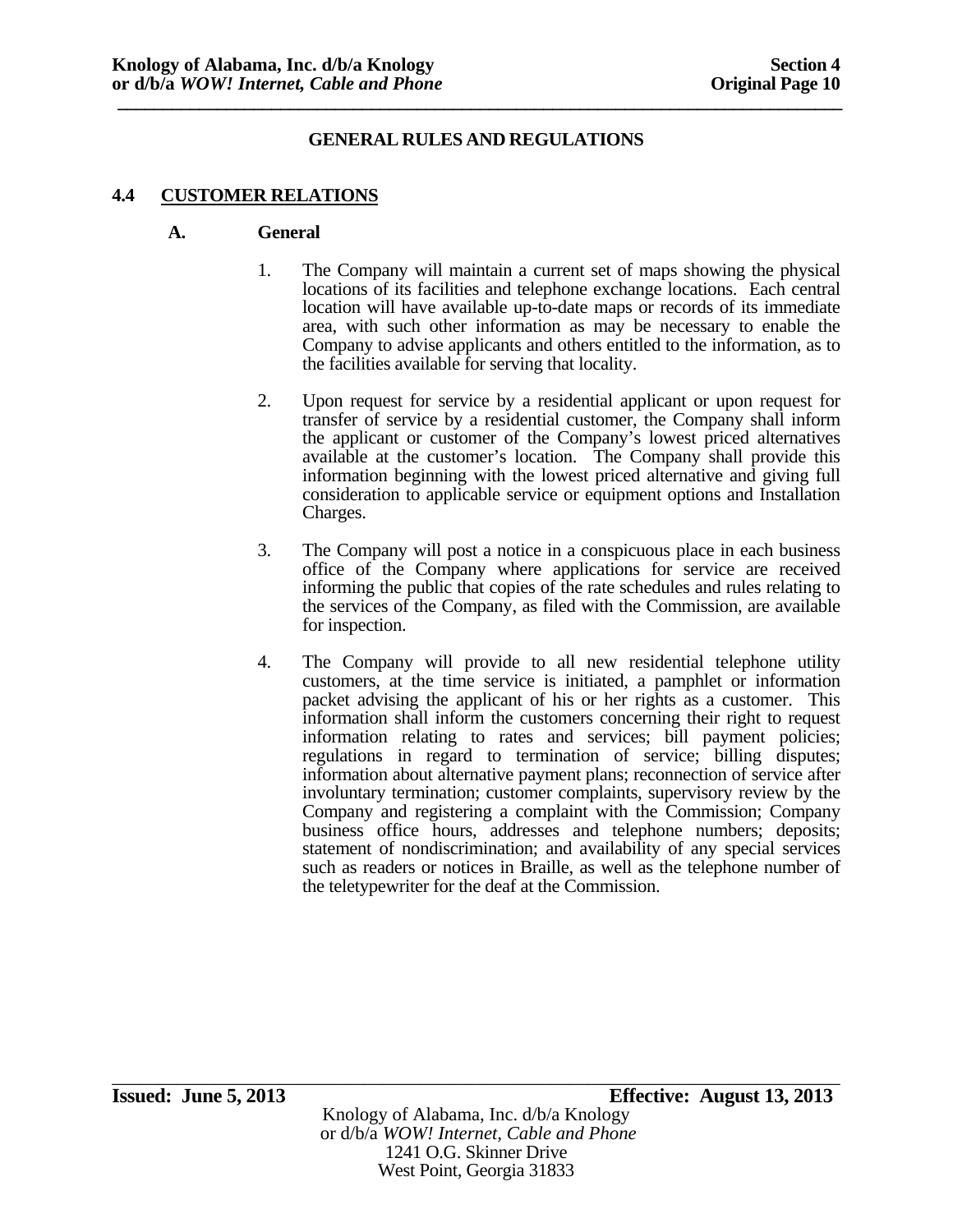# **GENERAL RULES AND REGULATIONS**

## **4.5 TEMPORARY NUMBER PORTABILITY**

#### **4.5.1 Terms of Service**

 The company shall provide 2-way temporary number portability for customers pursuant to any regulations issued by the FCC or the Alabama Public Service Commission. The company will allow, as long as it is technically feasible, for customers with BellSouth or other LEC telephone numbers which were assigned within the Company's local calling scope to be retained by the customer when they receive Company service. Such temporary number portability will be accomplished via call forwarding performed at the switch. Customers should note that certain features such as Voice Mail, Caller ID and Calling Name and Number ID may not function properly with temporary Number Portability. Customers with KNOLOGY of Alabama, Inc. telephone numbers may also retain Company numbers when changing to another local service provider as long as the customer service remains at the same address.

## **4.5.2 Rates**

See Section 11.

# **4.6 LIABILITY OF THE COMPANY**

#### **4.6.1 Restrictions**

The following calls may not be placed through the Alabama Relay Center:

- Calls to 976, 900 or 700 numbers
- Calls to time or weather recorded numbers
- Calls to other informational recordings
- $\blacksquare$  Station sent paid calls from coin telephones
- Operator handled conference service and other teleconference calls

# **4.7 TEMPORARY PROMOTIONAL PROGRAMS**

The Company may establish temporary promotional programs wherein it may waive recurring or non recurring charges to introduce present or potential Customers to a service not presently received by the Customer(s).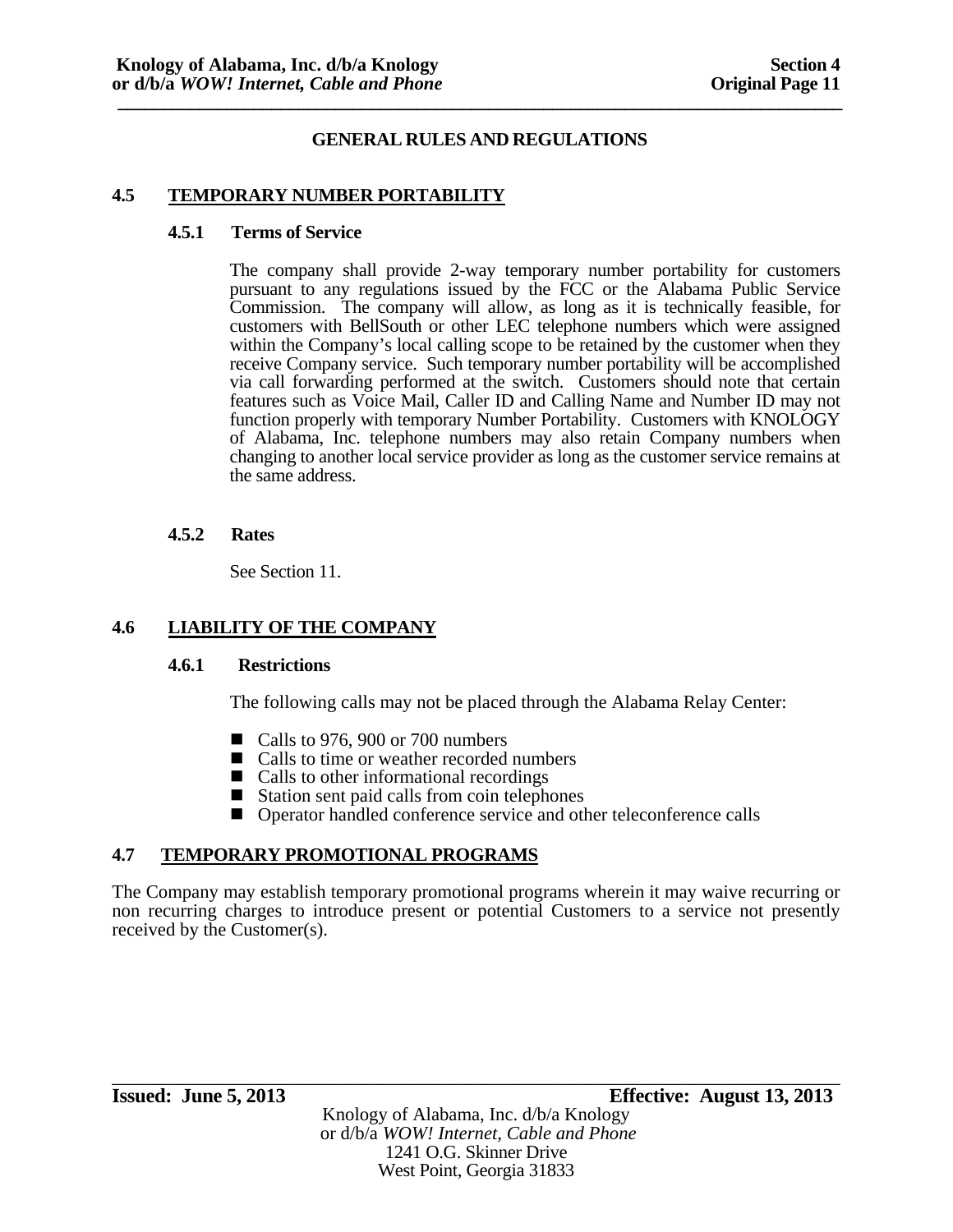# **TABLE OF CONTENTS**

|                | <u>Page</u>                                |
|----------------|--------------------------------------------|
|                | .2                                         |
| 5.1.1<br>5.1.2 | Account<br><b>Service Charge Elements</b>  |
|                |                                            |
| 5.2.1<br>5.2.2 | General<br>Specific Application of Charges |
|                |                                            |
|                |                                            |
|                |                                            |
| 5.5.1<br>5.5.2 | General<br>Rates and Charges               |
|                |                                            |
| 5.8.1<br>5.8.2 | General<br>Rates and Charges               |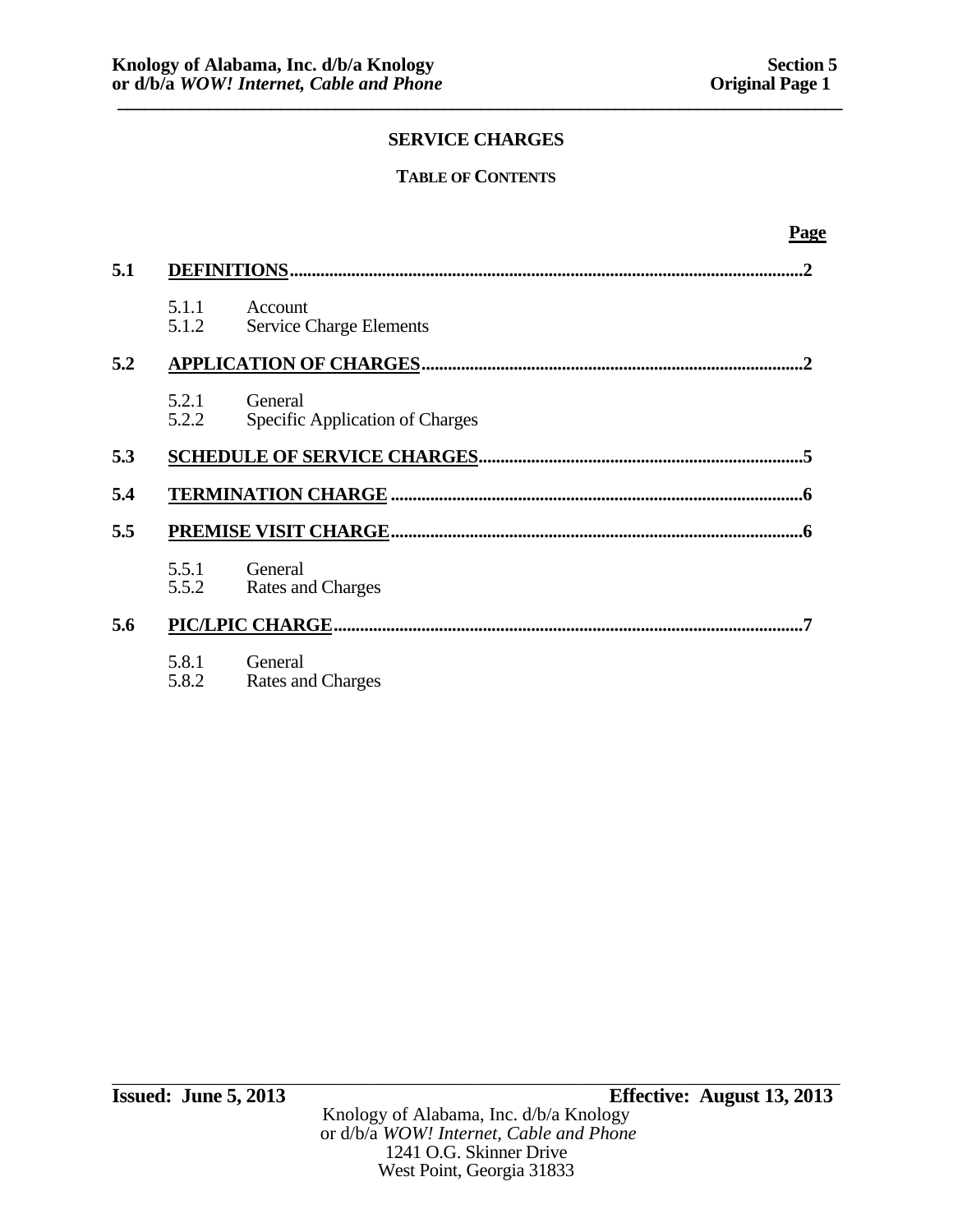## **5.1 DEFINITIONS**

#### **5.1.1 Account**

A customer's record relating to his/her service or equipment billed to a telephone number. Service may be located on one or more premises as long as it is part of his/her main telephone system and billed to the main telephone number.

## **5.1.2 Service Charge Elements**

A. Service Order Charge

The Company's charge associated with the receipt, recording and processing of information in connection with a customer's or applicant's request for service to be provided to the same account, at the same time and on the same premises or continuous property. Service Order Charges are further classified as either primary or secondary.

B. Customer Premise Visit Charge

The Company's charge associated with a trip to the customer/applicant's premises to comply with the customer/applicant's request to establish, to add to, or to rearrange service.

# **5.2 APPLICATION OF CHARGES**

#### **5.2.1 General**

- A. Service Charges are in addition to other rates and charges normally applied under this Price List, and are applicable for all services furnished to the customer as indicated throughout this Price List except as modified hereinafter. Such charges apply in addition to, and not in lieu of, Installation Charges or Construction Charges associated with unusual costs incurred to establish service.
- B. The Service Charges specified in this Price List are intended to cover costs incurred by the Company to establish, to add to, or to rearrange service as requested by the customer.
- C. The Service Charges in this Section are applicable to work performed during normal working hours, on days of the week other than weekends or holidays. If the customer requests that work be performed at hours outside of the normal business hours (9:00 a.m. to 5:00 p.m.) or business week (Monday - Friday), or interrupts work once begun, an additional charge applies based on the additional costs incurred by the Company.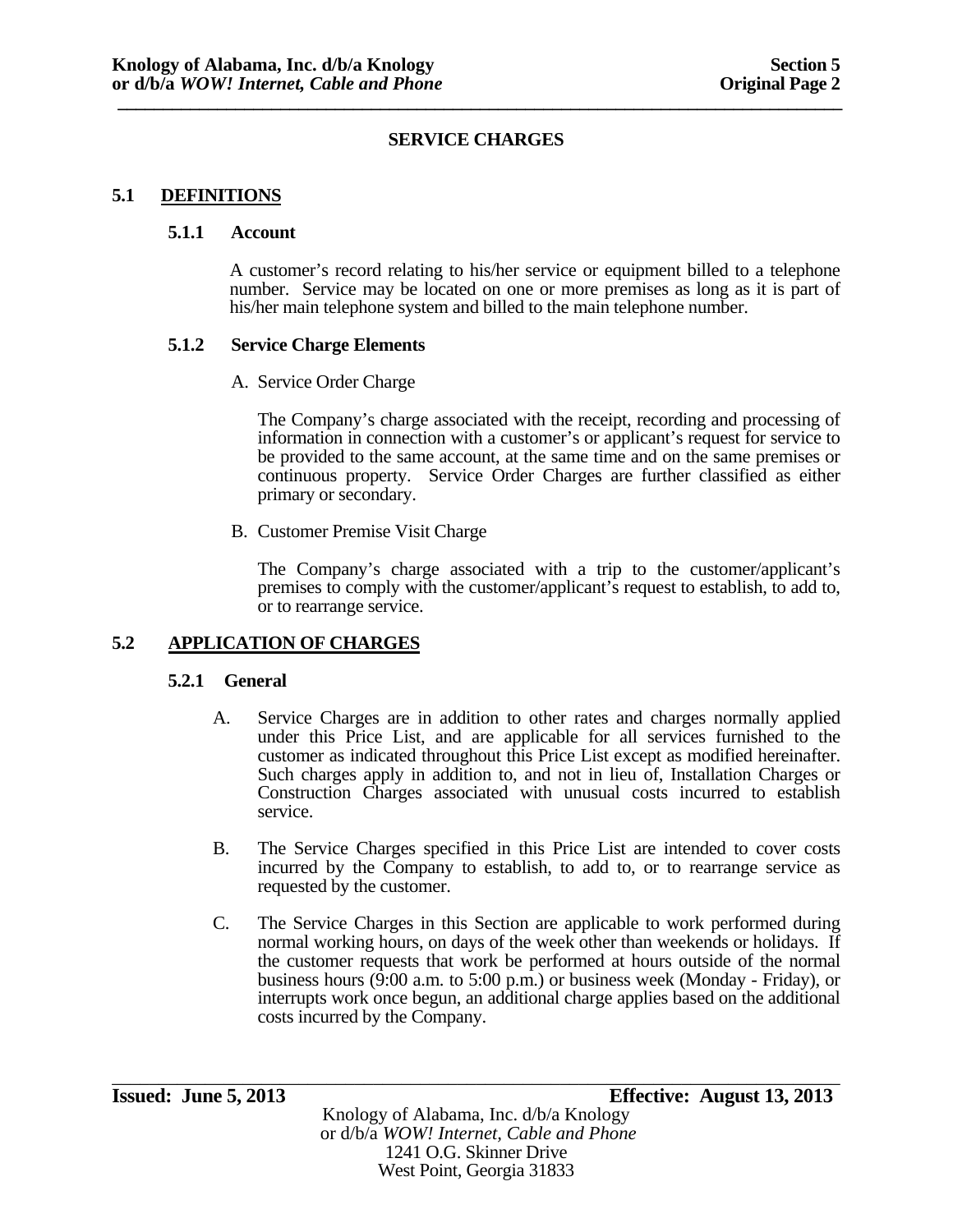## **5.2 APPLICATION OF CHARGES** (Cont'd)

#### **5.2.1 General** (Cont'd)

- D. Except as otherwise provided in this Section, all changes in location of Customer's equipment or service from one premise to another are treated as new service connections and the appropriate Service Charges will be applied.
- E. Service Charges may be required to be paid at the time of application for service, or upon presentation of a bill.
- F. Service Charges are not applicable for:
	- 1. Moves or changes required for normal maintenance and repair of the Company's service.
	- 2. Change or correction in billing name or address when there is not a change in responsibility and no connection, disconnection, move or change in the service.
	- 3. An upgrade or regrade of service for Company reasons.
	- 4. The connection of telephone sets or other terminal equipment when no line connection or central office access work is required.
	- 5. Telephone number changes for Company reasons.
	- 6. The reestablishment of service at any location within the same exchange after the destruction or partial destruction of the Customer's premise by means beyond the control of the customer. If service is established at a new location and the Customer later moves back to the old location, Service Charges will apply in connection with reestablishment of service at the old location.
	- 7. When existing Customers disconnect their Local Exchange Access Service.
	- 8. Initial request for blocking access to 900 Service.
	- 9. Specific instances addressed in Section 6 of this Price List.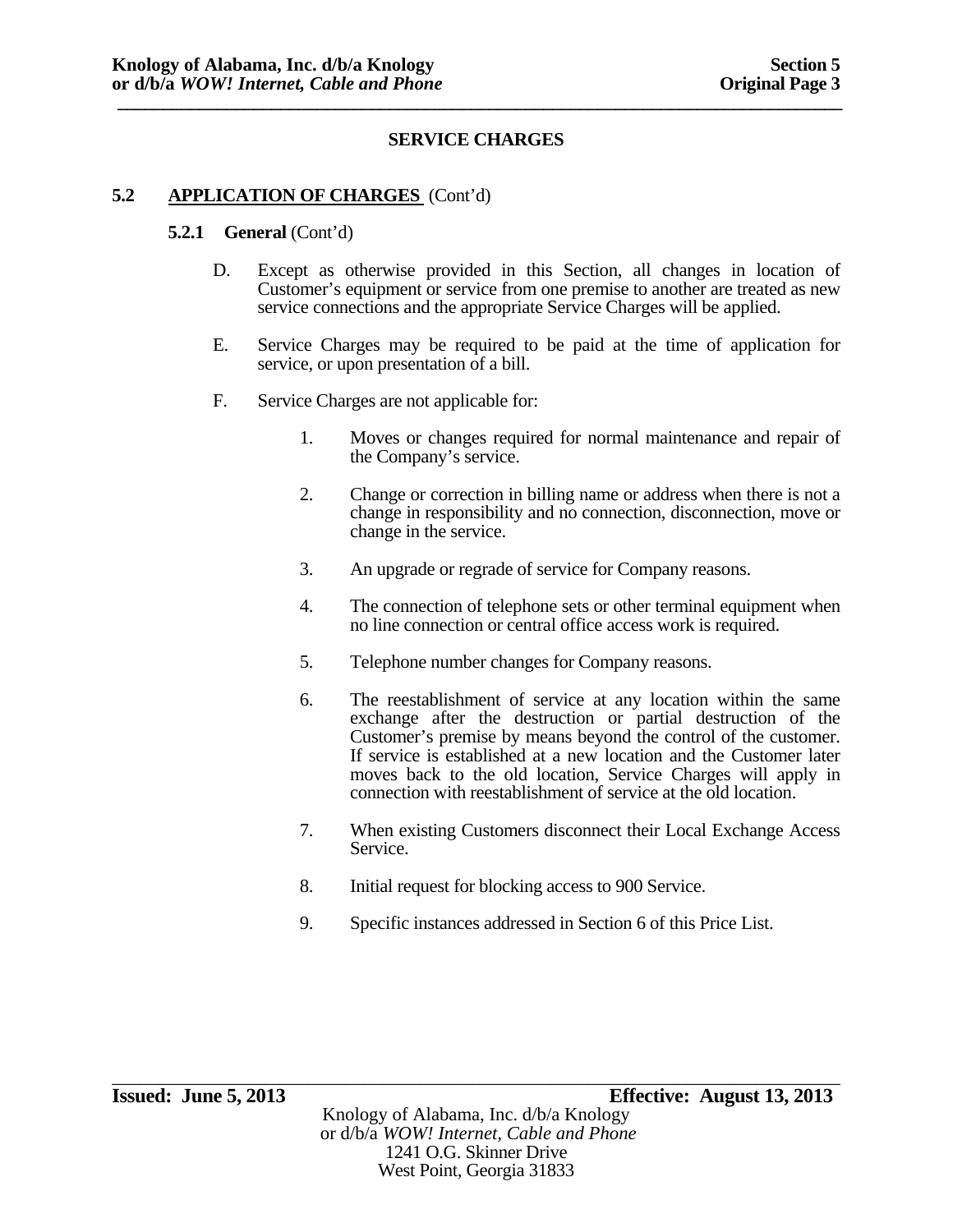# **5.2 APPLICATION OF CHARGES** (Cont'd)

#### **5.2.2 Specific Application of Service Charges**

#### A. Service Order Charges

- 1. Service Order Charges are applicable:
	- a. For requests to establish an account for initial connection of service.
	- b. For connection of additional local exchange or detached access lines to an established service.
	- c. For changes and transfers of service involving a change in name and responsibility, except in the case of a surviving spouse who has established service.
	- d. For restoration of service disconnected for non-payment of telephone bills.
	- e. For subsequent requests for service, for restoration of service at the customer's request, and for requests for change in class or grade of service.
	- f. For service ordered while that customer has a pending service order and which requests services that cannot be included on the pending service order.
	- g. For additions, moves or changes of lines in the same building or in different buildings on the same premises.
	- h. For each telephone number changed at the customer's request, including number changes to provide trunk hunting. No charge is applicable for a number change initiated by the Company.
	- i. For changes to a directory listing if a customer requests this change more than once in a calendar year.
	- j. When two or more segments of a detached access line are bridged in the central office. In this event, a Service Order Charge will apply for each segment of the affected line.

Knology of Alabama, Inc. d/b/a Knology or d/b/a *WOW! Internet, Cable and Phone* 1241 O.G. Skinner Drive West Point, Georgia 31833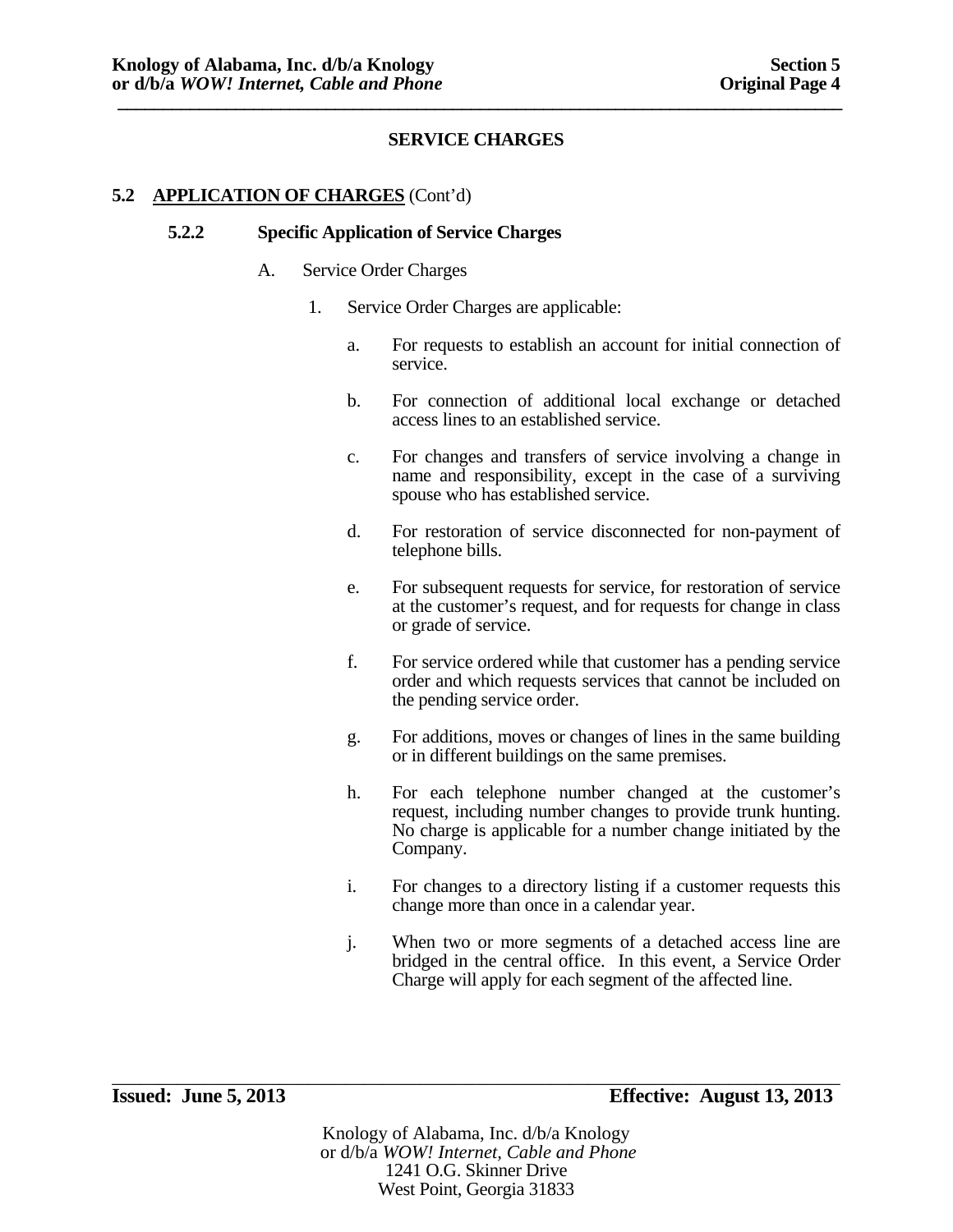# **5.2 APPLICATION OF CHARGES** (Cont'd)

#### **5.2.2 Specific Application of Charges** (Cont'd)

- B. Customer Premise Visit Charge
	- 1. A Premise Visit Charge is applicable when a trip to the Customer's premise is required to complete work requested by a Customer, as shown on the related Service Order.
	- 2. Only one Premise Visit Charge will apply in connection with the same service order. Except when more than one trip to the Customer's or Applicant's premise is necessary for Company reasons, the charge will apply if additional trips are necessitated by a Customer or an Applicant request.
	- 3. A Premise Visit Charge is applicable when a trip to the Customer's premise is required to arrange for the connection of or change to Customer-provided equipment.
	- 4. A Premise Visit Charge is not applicable to complete disconnection of service or a change in service or facilities initiated by the Company.

# **5.3 SCHEDULE OF SERVICE CHARGES**

| A. | Service Ordering Charge:                                                                                                                                                     | <b>Business</b> | <b>Residence</b> |
|----|------------------------------------------------------------------------------------------------------------------------------------------------------------------------------|-----------------|------------------|
|    | 1.<br>For connecting new or additional<br>central office lines, per Service<br>Order                                                                                         | See Section 11  |                  |
|    | 2.<br>For moving or changing existing<br>service and equipment or adding<br>new or additional service and<br>equipment other than central<br>office lines, per Service Order | See Section 11  |                  |
| Β. | Move and Change Charge                                                                                                                                                       |                 |                  |

1. For rearrangement of drop wire and/or protector, a Service Order Charge and Premises Visit Charge as specified elsewhere shall apply. See Section 11.

\_\_\_\_\_\_\_\_\_\_\_\_\_\_\_\_\_\_\_\_\_\_\_\_\_\_\_\_\_\_\_\_\_\_\_\_\_\_\_\_\_\_\_\_\_\_\_\_\_\_\_\_\_\_\_\_\_\_\_\_\_\_\_\_\_\_\_\_\_\_\_\_\_\_\_\_\_\_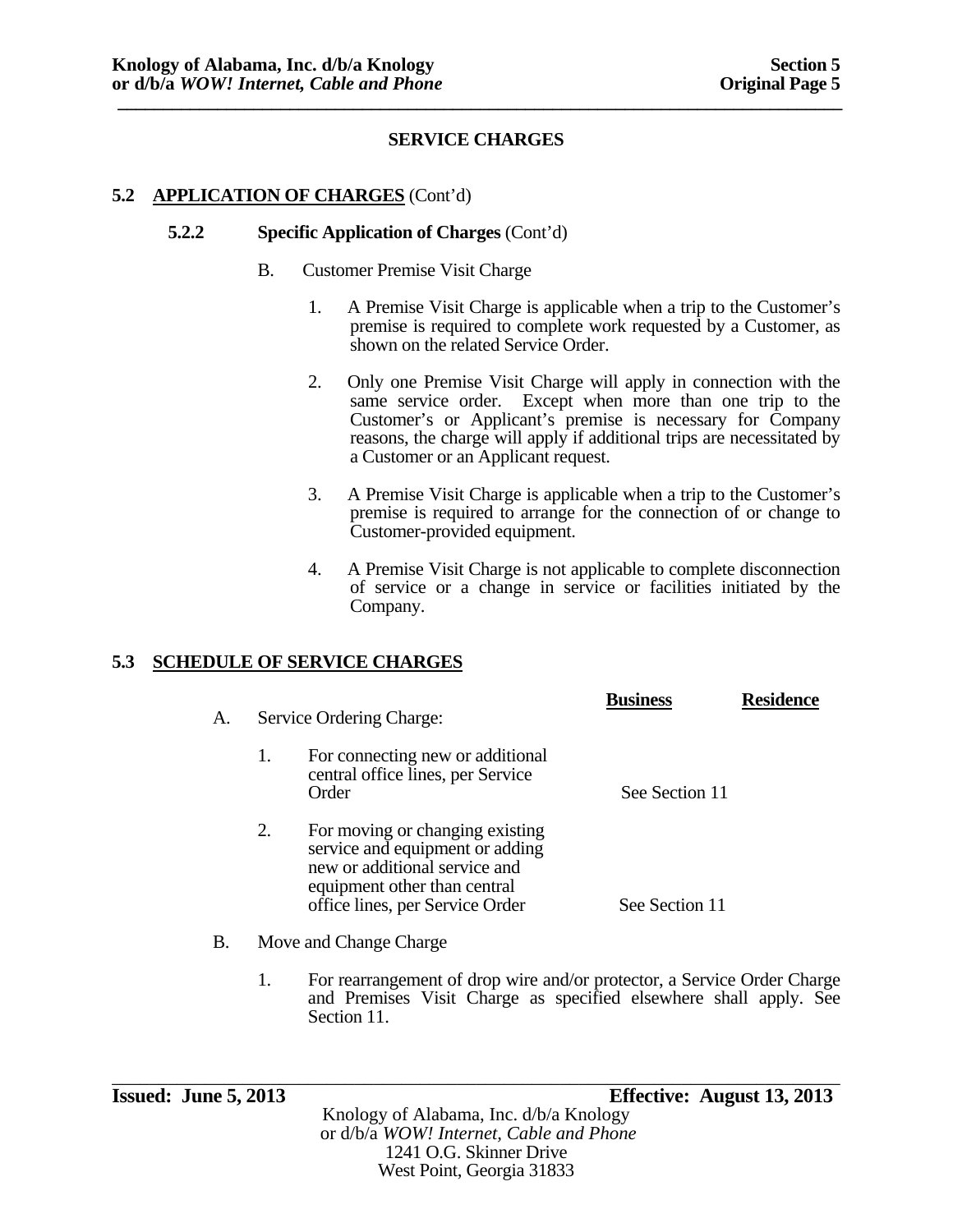# **5.4 TERMINATION CHARGE**

When a Customer cancels an order for service prior to the establishment of service or the expiration of the initial contract period, a Termination Charge may be applicable. Customer must be made aware of any Termination Charges in a written contract/service agreement. For current termination charge, see Section 11.

# **5.5 PREMISES VISIT CHARGE**

#### **5.5.1 General**

When a Customer trouble report requires a visit to the Customer premise by a Company repairman and it is found that the trouble is in the Customer-provided equipment, a non-recurring Premise Visit Charge will apply whether or not the Customer-provided equipment or inside wiring is legally connected to the facilities of the Company in accordance with the provisions of Section 11 of this Price List. The Premise Visit Charge is also applicable when an employee is dispatched to a designated location to complete a Customer service request for the installation, move or change of service or equipment.

#### **5.5.2 Rates and Charges**

a. See Section 11.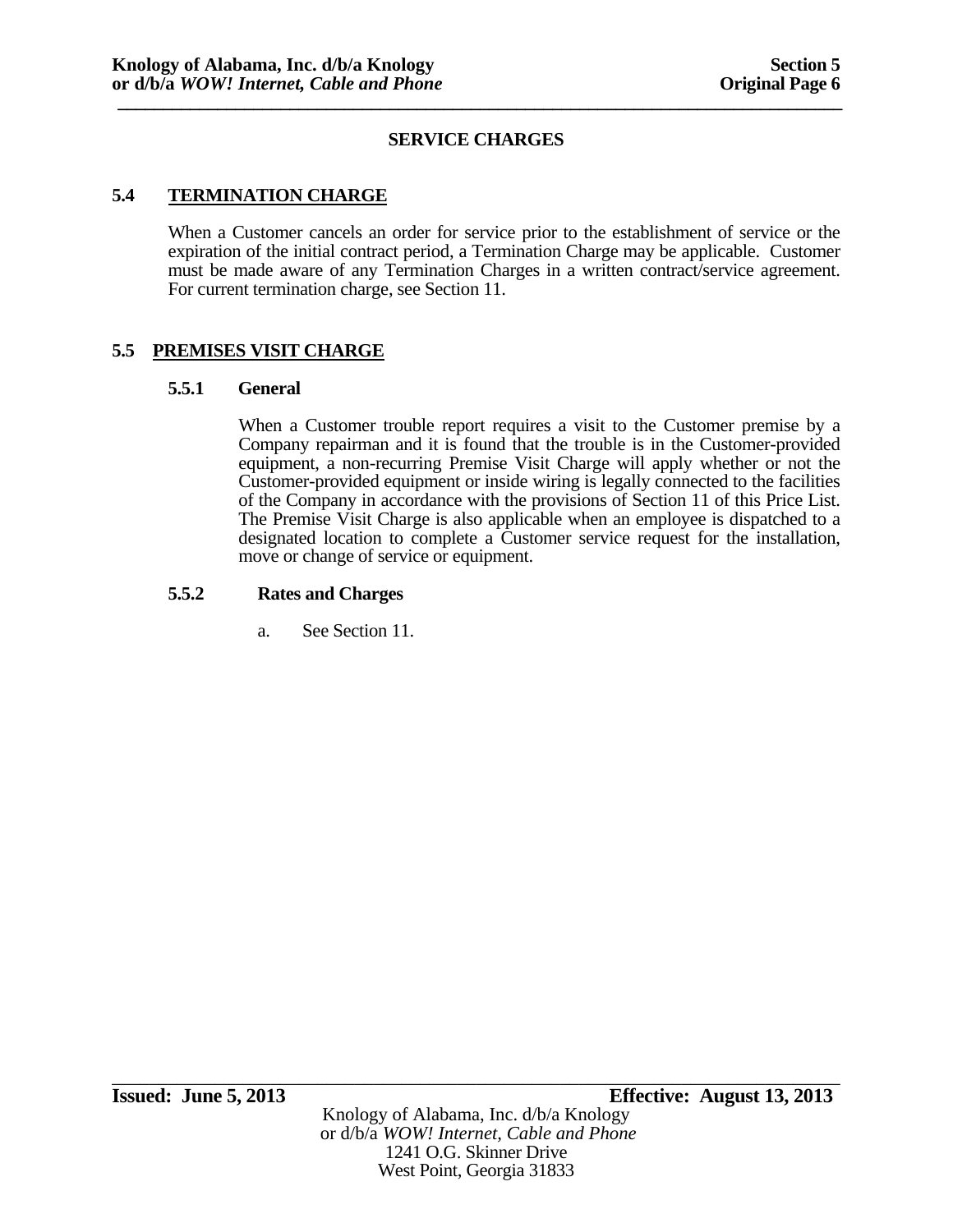## **5.6 PIC / LPIC CHANGE CHARGE**

# **5.6.1 General**

If a customer elects to change the Primary Interexchange Carrier (PIC) and/or Local Primary Interexchange Carrier (LPIC) selection a PIC/LPIC Change Charge will apply for each line changed. This charge does not apply to new service orders in which a customer initially makes his/her PIC/LPIC selection.

## **5.6.2 Rates and Charges**

See Rate Sheet.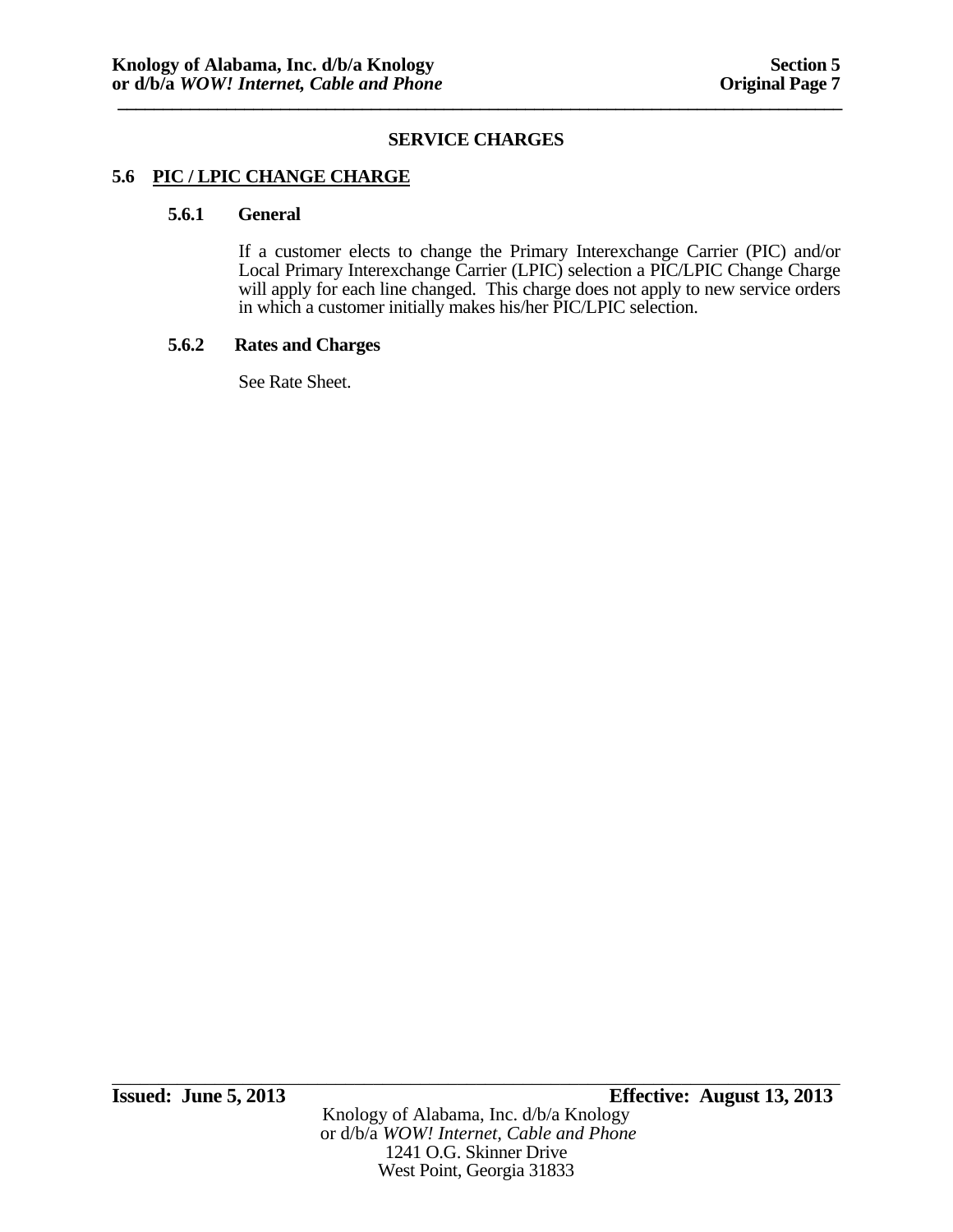# **TABLE OF CONTENTS**

|     |                                  | <b>Page</b>                                                                           |  |
|-----|----------------------------------|---------------------------------------------------------------------------------------|--|
| 6.1 |                                  | 2                                                                                     |  |
|     | 6.1.1<br>6.1.2<br>6.1.3<br>6.1.4 | General<br><b>Base Rates</b><br><b>Local Calling Areas</b><br><b>Dual Party Relay</b> |  |
| 6.2 |                                  |                                                                                       |  |
|     | 6.3.1<br>6.3.2                   | General<br>Rates                                                                      |  |
| 6.3 |                                  |                                                                                       |  |
|     | 6.4.1<br>6.4.2                   | General<br>Rates                                                                      |  |
| 6.4 |                                  |                                                                                       |  |
|     | 6.5.1<br>6.5.2                   | General<br>Rates                                                                      |  |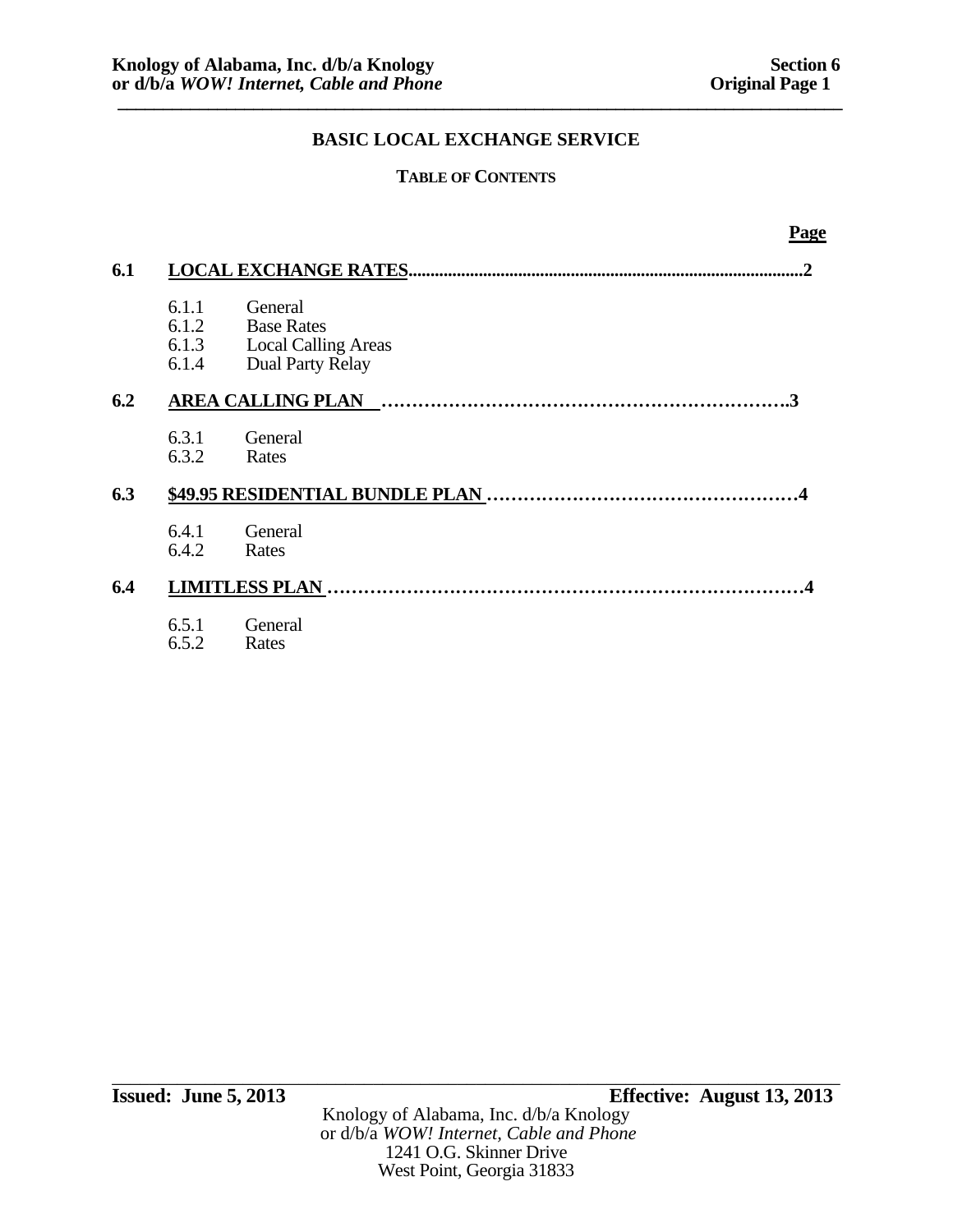#### **6.1 LOCAL EXCHANGE RATES**

#### **6.1.1 General**

Basic Local Exchange Service is provided by means of station, wire, switching and other facilities, plant and equipment to enable the establishment of telephone communications between stations in the same or different serving area at monthly rates as set forth below. The facilities, plant and equipment used to provide Basic Local Exchange Service are also used in the furnishing of longdistance telephone services at rates applicable for such services.

|       |                   | <b>Residential</b> | <b>Business</b> |
|-------|-------------------|--------------------|-----------------|
| 6.1.2 | <b>Base Rates</b> | See Section 11     |                 |

#### **B. Residential Bundle Discount**

 Knology is a Broadband Telecommunications Company offering local and long distance phone services along with cable television and high-speed internet access. Knology offers a bundle discount to Residential Customers who currently subscribe to Knology's cable service. This discount applies to the basic line charge and Smart Choice package only. Bundled line rates can be found in Section 11.

#### **C. Business Discount**

Knology offers the following discounts to business customers who sign term contracts. This discount applies only to the line rate found in this Price List, and the termination charge outlined in Section 5.4 of this Price List may apply.

| Length of contract | <b>Local Service Discount</b> |
|--------------------|-------------------------------|
| 12 months          | .5%                           |
| 24 months          | 10%                           |
| 36 months          | 15%                           |
|                    |                               |

## **6.1.3 Local Calling Areas**

| Montgomery/356 | Montgomery, Holtville, Prattville, Wetumpka |
|----------------|---------------------------------------------|
| Prattville/491 | Montgomery, Prattville, Holtsville,         |
|                | Wetumpka                                    |
| Huntsville/489 | Huntsville, Madison, Ardmore, Hazel Green,  |
|                | New Market, Gurley, Decatur                 |
| Madison/325    | Huntsville, Madison, Ardmore, Hazel Green,  |
|                | New Market, Gurley, Decatur                 |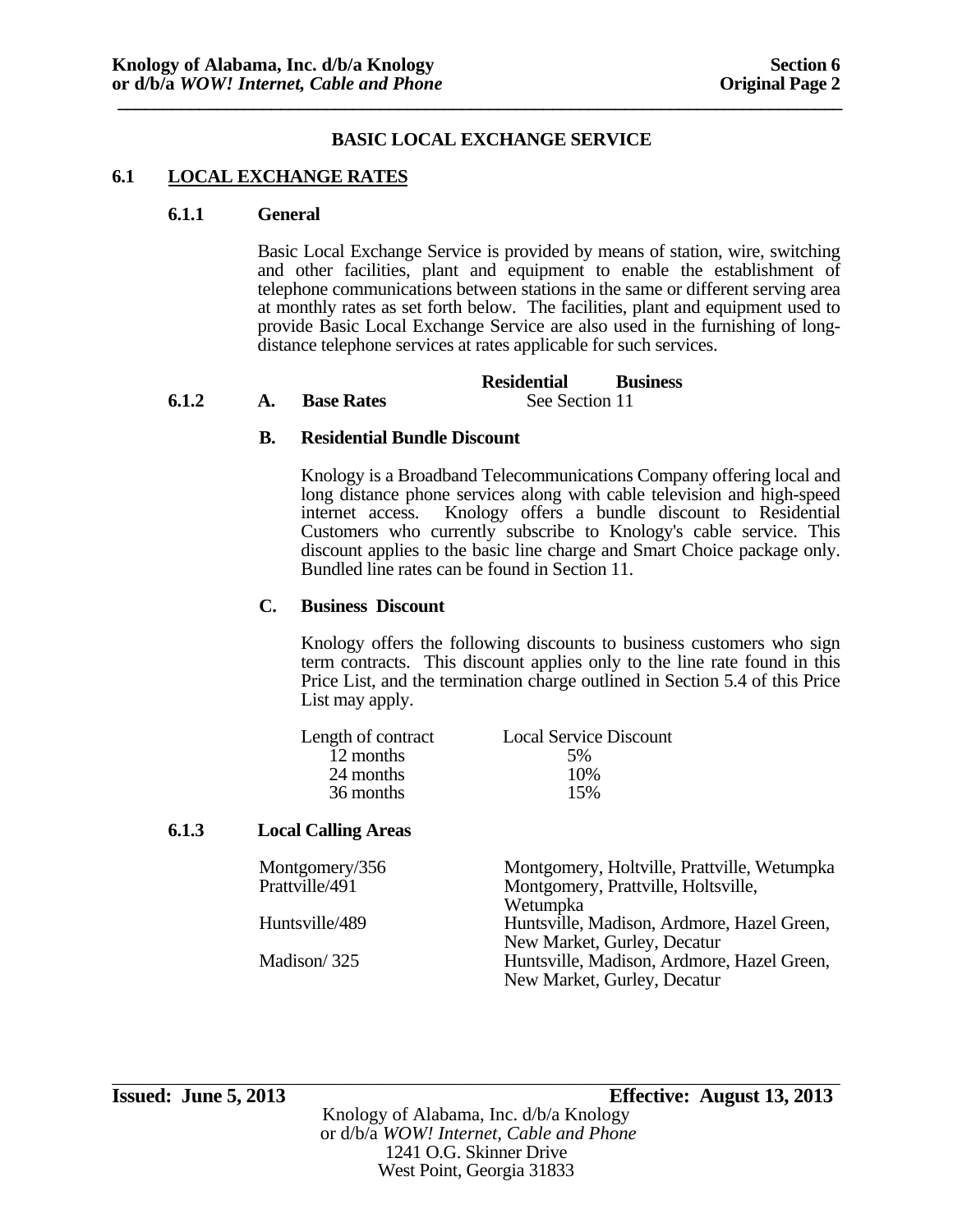#### **6.1 LOCAL EXCHANGE RATES (Continued)**

#### **6.1.4 Dual Party Relay Service**

 The Company charges a \$.15 monthly surcharge for Dual Party Relay Service. This service permits hearing- and speech-impaired users of Telecommunications Devices for the Deaf (TDD) to communicate with users of ordinary telephones. Communications take place by relaying conversations (voice to TDD and TDD to voice). These calls are between one party who must communicate by means of a TDD and another who communicates by means of an ordinary telephone. Messages are rated from the rate center of the calling party to the rate center of the called party. The monthly surcharge is billed to all customers, regardless whether a particular customer needs or uses Dual Party Relay Service.

# **6.2 AREA CALLING PLAN**

#### **6.2.1 General**

The area-calling plan provides residential subscribers a flat rate access line with a local calling scope that covers the entire Local Access Transport Area (LATA). Residential subscribers with the area calling plan have unlimited calling to all access lines within that subscriber's LATA.

#### **6.2.2 Rates**

See Section 11 for Rates.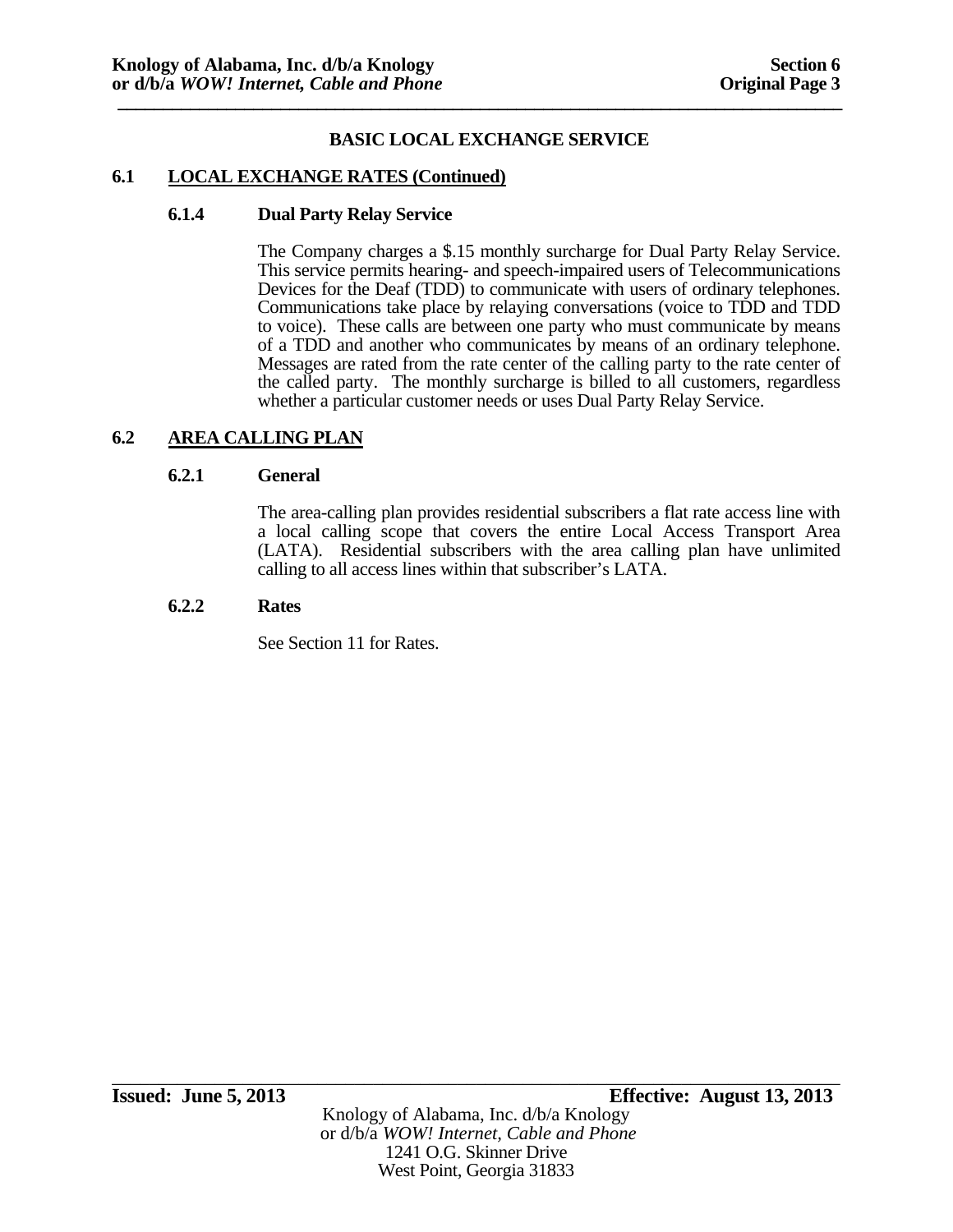#### **6.3 \$49.95 RESIDENTIAL BUNDLE PLAN**

#### **6.3.1 General**

Existing or potential residential bundled telephone customers may subscribe to the \$49.95 residential bundle plan. A bundled telephone customer is one who subscribes to at least one of the Company's non-utility services in addition to it's local telephone service. The customer will receive:

- 1. 1 residential telephone line
- 2. 1250 minutes/month of domestic long distance (no carry-over for unused minutes)
- 3. Basic residential voice mail service
- 4. Residential Caller ID
- 5. Residential Call Waiting

Domestic long distance in excess of 1250 minutes/month will be billed at \$0.05/minute. The customer will be responsible for the applicable charges specified in this Price List. All other regulatory fees, taxes and surcharges will be in addition to the monthly recurring rate. Customers can add other residential features at current prices. Domestic long distance usage detail available upon request.

#### **6.3.2 Rates**

\$49.95 per month.

#### **6.4 LIMITLESS PLAN**

#### **6.4.1 General**

Existing or potential business and residential bundled telephone customers may subscribe to the Limitless plan. A bundled telephone customer is one who subscribes to at least one of the Company's non-utility services in addition to its local telephone service.

The Limitless plan includes:

- 1. 1 telephone line
- 2. All Smart Choice Features detailed in §8.6.1
- 3. Unlimited domestic long distance

The customer will be responsible for the applicable charges specified in this or Price List. All other regulatory fees, taxes and surcharges will be in addition to the monthly recurring rate. Domestic long distance usage detail available upon request.

#### **6.5.2 Rates**

Residential - \$49.95 per month. Business - \$59.95 per month

**Issued: June 5, 2013 Effective: August 13, 2013** 

Knology of Alabama, Inc. d/b/a Knology or d/b/a *WOW! Internet, Cable and Phone* 1241 O.G. Skinner Drive West Point, Georgia 31833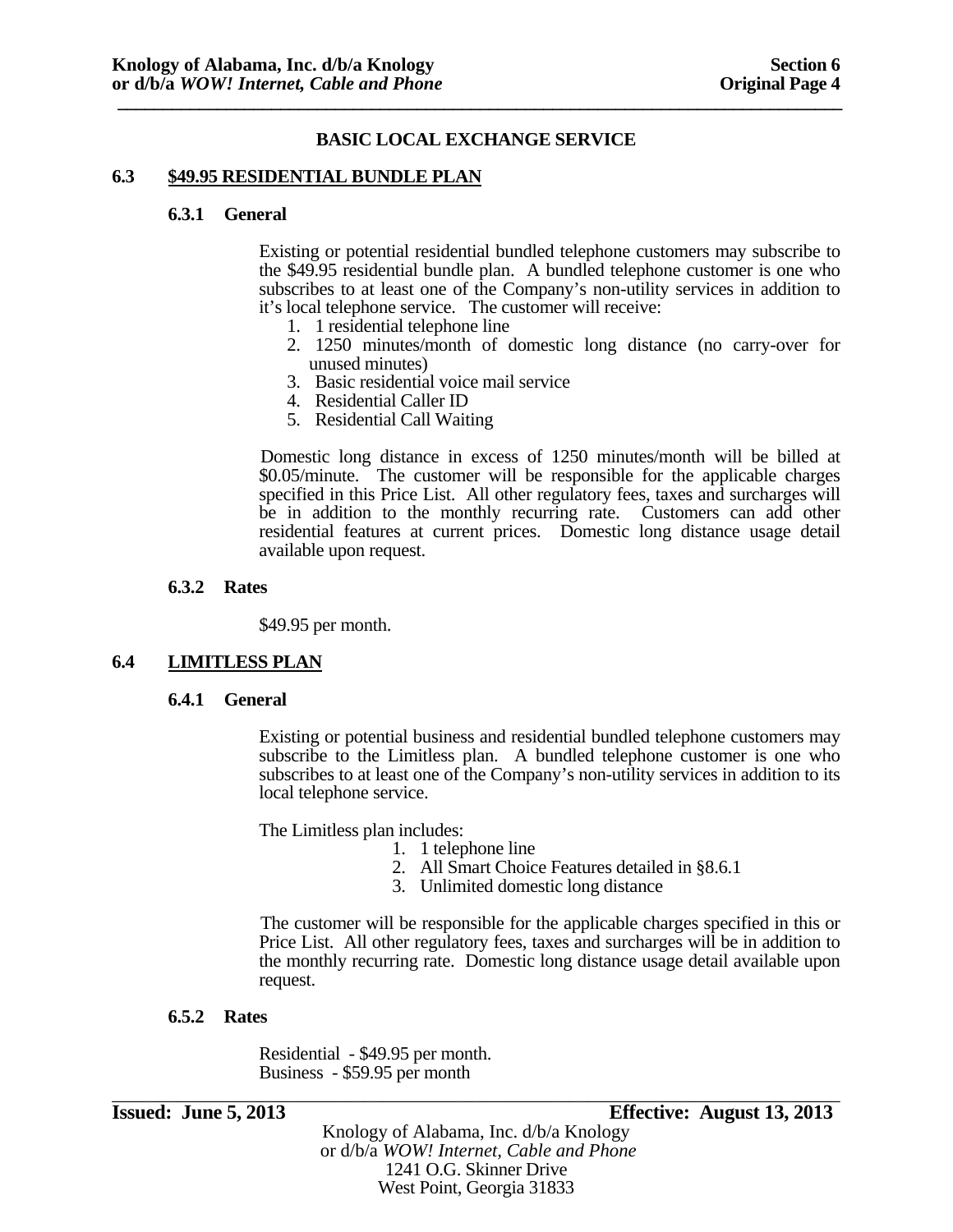**Page** 

# **DIRECTORY PUBLICATION AND USE**

# **TABLE OF CONTENTS**

| 7.1.1 | Provision of Directory Listings                |
|-------|------------------------------------------------|
| 7.1.2 | <b>Primary Directory Listings</b>              |
| 7.1.3 | <b>Additional Directory Listings</b>           |
| 7.1.4 | Non-published Number Service                   |
| 7.1.5 | Non-listed Number Service                      |
| 7.1.6 | Rates and Charges                              |
| 7.1.7 | <b>Liability for Directory Listing Charges</b> |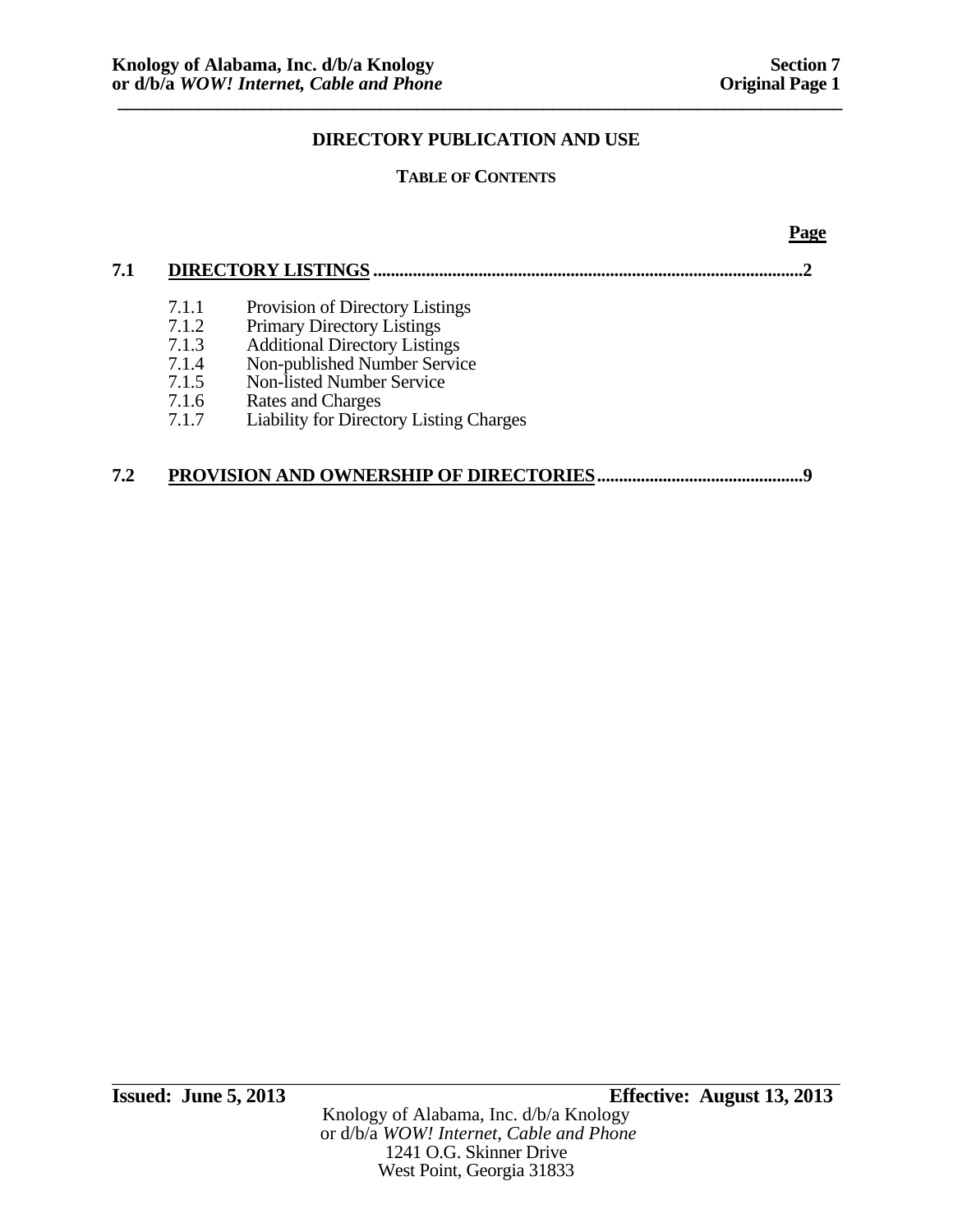# **7.1 DIRECTORY LISTINGS**

## **7.1.1 Provision of Directory Listings**

- A. These rates and regulations for directory listings apply only to the information records and the alphabetical Section of the directory containing the regular alphabetical list of names of customers.
- B. Listings are regularly provided in connection with all classes of exchange service unless the customer subscribes to Non-Published Number Service.
- C. Directory listings are provided to aid in the use of telephone service through the identification of customers' telephone numbers. Special arrangements of names is not contemplated, nor any form of listing which does not facilitate use of directory service, is otherwise objectionable, or is unnecessary for purposes of identification.
- D. A listing must conform to the Company's specifications with respect to its directories.
- E. The Company has the right to limit the length of any listing to one line in the directory by the use of abbreviations when the clearness of the listing or the identification of the customer is not impaired thereby.
- F. The contract period for directory listings where the primary or additional listing appears in the directory is the directory period.
- G. Non-published service is provided by the Company. This is a type of service where the customer's number is not included in the published directory, but is included in the information records and is provided by the directory assistance operator upon request.

# **7.1.2 Primary Directory Listings**

A. Number of Listings Provided Without Charge

Except as provided in this Price List, one primary listing is provided without extra charge for each main service or for the first number in a group, when two or more main station lines are consecutively operated.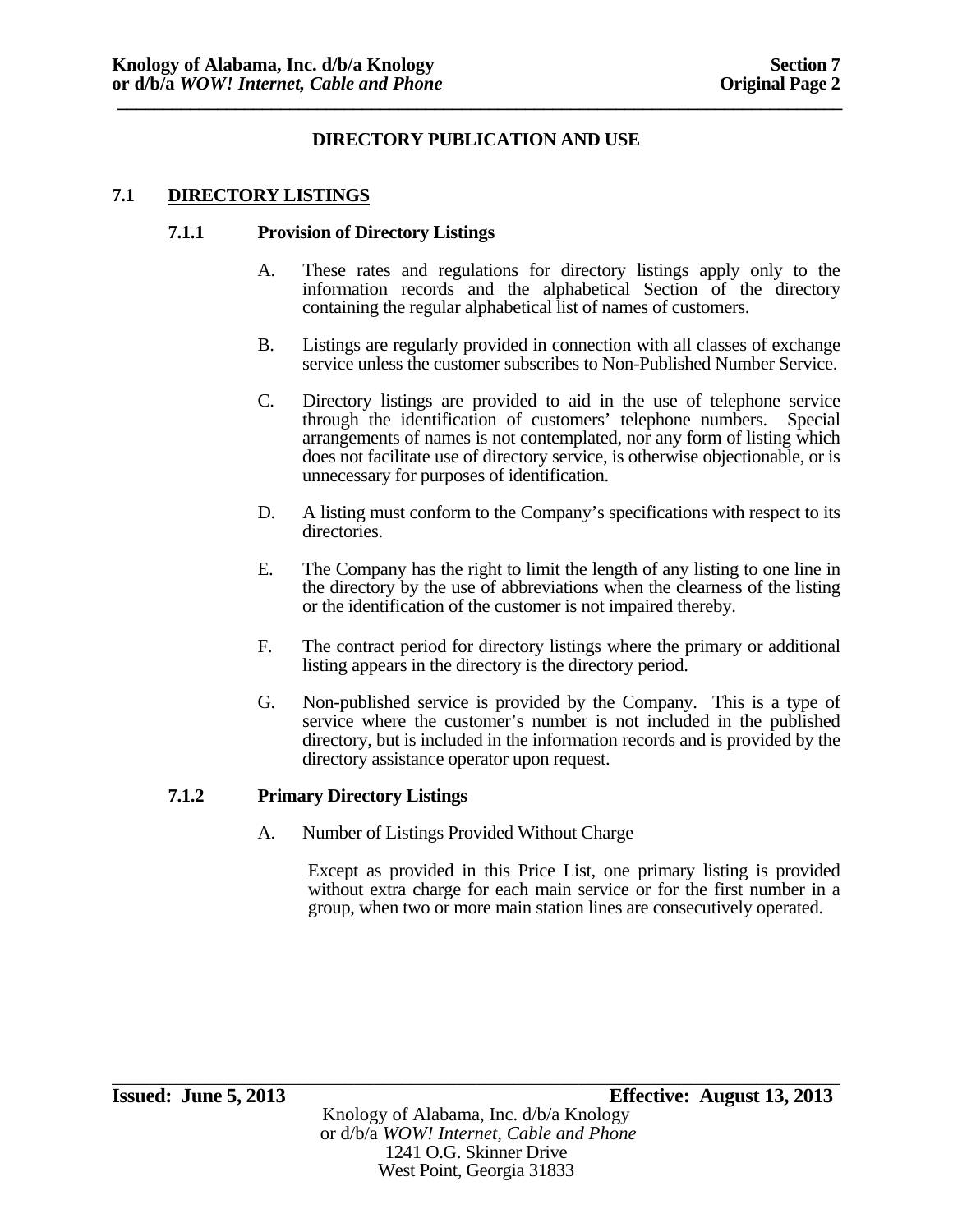## **7.1 DIRECTORY LISTINGS** (Cont'd)

#### **7.1.2 Primary Directory Listings** (Cont'd)

B. Business Listings

Business listings consist of a name, a designation descriptive of the customer's business, the address of the premises at which service is rendered, and the telephone number. Business designations (e.g., ofc., atty., M.D., etc.) may be used when appropriate. The primary listing is ordinarily the name of the individual, firm or corporation which contracts for the service or the name under which a business is regularly conducted. Where the service is contracted for by one party for the use of a second party, the primary listing may be the name of the second party.

- C. Residence Listings
	- 1. Residence listings consist of a name or dual names, the address of the premises at which service is rendered and the telephone number. The primary listing is ordinarily the name or dual names of customers who apply for the service, but the listing may be in the name of a second party designated by the customer.
	- 2. Any listing other than an individual name will be considered a business service listing, except as specified in this Price List.
	- 3. Dual name listings are available only for residence subscribers who share the same surname and reside at the same address, or where a person is known by two first names. Dual name listings may be provided as the primary listing at no recurring charge or as an additional listing at the regular residential additional listing rate.
- D. At the customer's option, either the street address or post office box number may be listed. An Additional Listing Charge will be due if the customer desires both listings.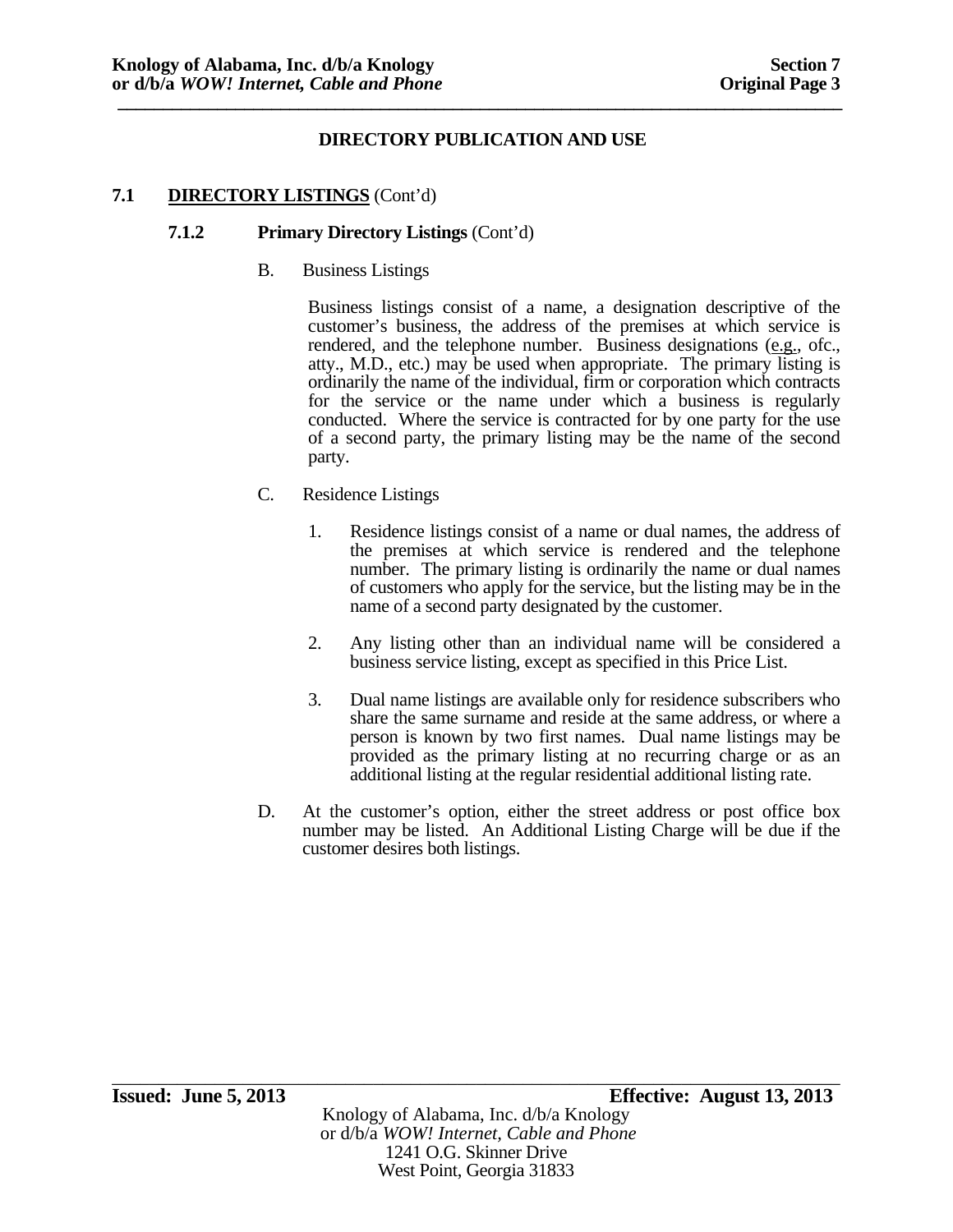# **7.1 DIRECTORY LISTINGS** (Cont'd)

#### **7.1.3 Additional Directory Listings**

- A. General
	- 1. The regular extra listing rates and conditions apply to each regular or special type of additional listing ordered by the customer.
	- 2. Charges for additional listings begin on the date the information records are posted and are payable monthly in advance.
	- 3. Additional listing charges are automatically discontinued upon termination of the main service.
	- 4. Additional listings will have the same address as the primary listing. However, when, in the opinion of the Company, it appears necessary as an aid to the use of the directory and provided satisfactory service can be furnished, the following exceptions may be allowed:
		- a. A listing may be permitted under the address of a Private Branch Exchange (PBX) or extension station installed on the premises of the customer, even though that address is different from that of the switchboard or main station using the telephone number of the primary listing.
		- b. Where a building has more than one entrance, the customer may have an additional listing showing the address of an entrance other than that included in the primary listing.
	- 5. Additional residence-type listings may be provided in the names of permanent guests or tenants of hotels, motels and apartment houses equipped with key or PBX systems, provided that written approval is obtained in advance from the hotel, motel or apartment house involved. In such circumstances:
		- a. Business additional listing rates apply; and
		- b. No separate billing will be issued.

\_\_\_\_\_\_\_\_\_\_\_\_\_\_\_\_\_\_\_\_\_\_\_\_\_\_\_\_\_\_\_\_\_\_\_\_\_\_\_\_\_\_\_\_\_\_\_\_\_\_\_\_\_\_\_\_\_\_\_\_\_\_\_\_\_\_\_\_\_\_\_\_\_\_\_\_\_\_ **Issued: June 5, 2013 Effective: August 13, 2013** 

Knology of Alabama, Inc. d/b/a Knology or d/b/a *WOW! Internet, Cable and Phone* 1241 O.G. Skinner Drive West Point, Georgia 31833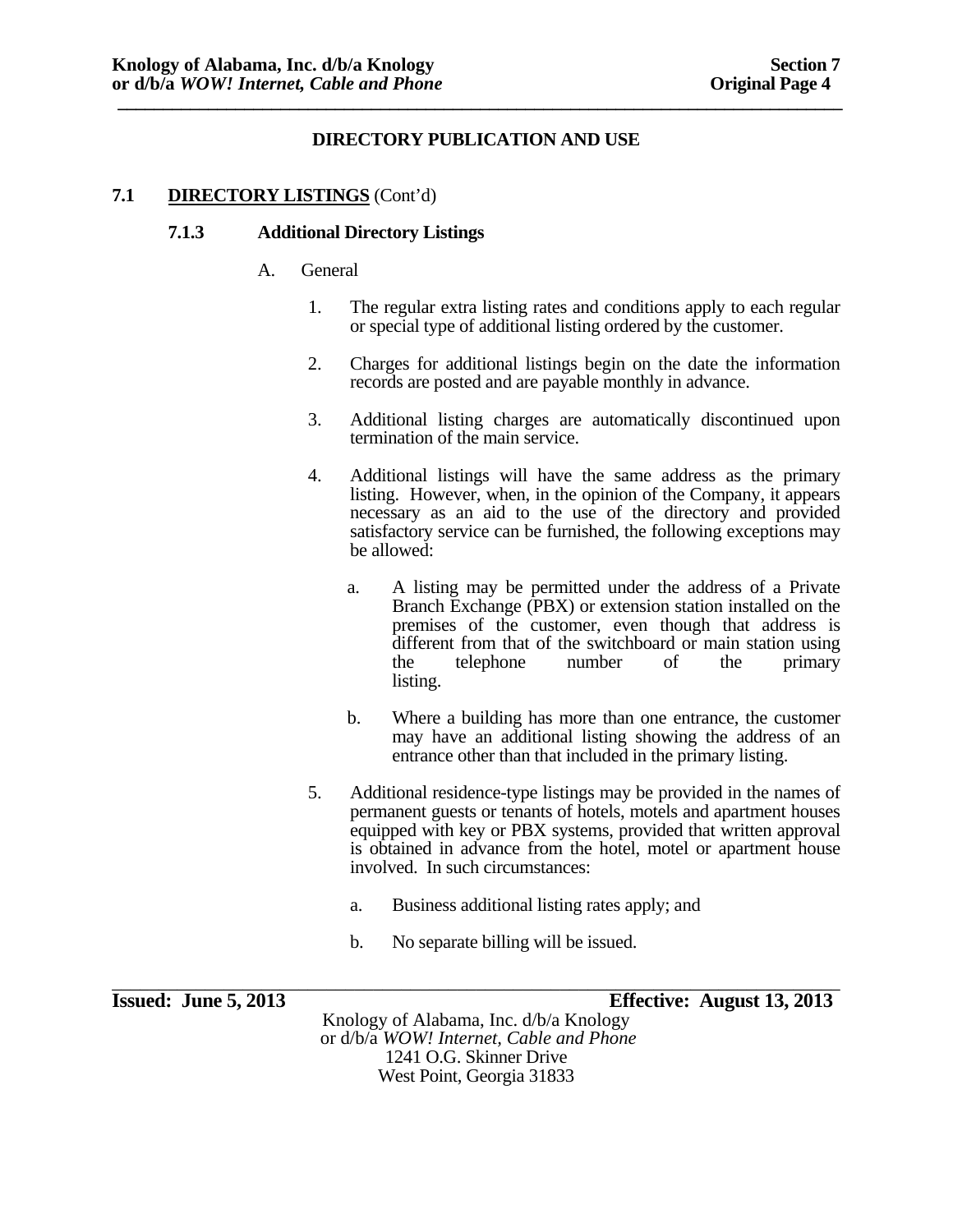# **7.1 DIRECTORY LISTINGS** (Cont'd)

#### **7.1.3 Additional Directory Listings** (Cont'd)

- B. Special Types of Additional Listings
	- 1. Duplicate and Reference Listings

Listings of nicknames, abbreviated names, re-arrangements of names, names which are commonly spelled in more than one way, and other names by which customers are known are permitted when, in the opinion of the Company, they are necessary for the proper identification of the customer, they are not desired to secure a preferential position in the directory, or when they are not for advertising purposes. Cross-reference listings are permitted when their use will facilitate the handling of telephone calls.

- 2. Alternate Listings
	- a. Listing of an alternate telephone number to be called in case no answer is received is permitted for customers to all classes of service.
	- b. The alternate number may be a number that is not the requesting customer's number. In such case, the written consent of the customer to the alternately listed service must be obtained before the alternate listing is furnished.
- 3. Foreign Listings

Foreign listings are listings appearing in a directory other than the directory for which local service is furnished. The minimum contract period for which charges will apply will be the remaining period that the directory will be used. These charges will be paid annually in advance.

4. Indented Residence Listings:

Additional listings may be furnished for the customer's or their employees' residence telephones. These additional listings will be indented under the listing of the business with which they are associated. In such cases, the party in whose name the indented residence listing is shown must have a residence primary listing or additional listing in the same name. Such listings are furnished at the rate and under the regulations specified for additional listings.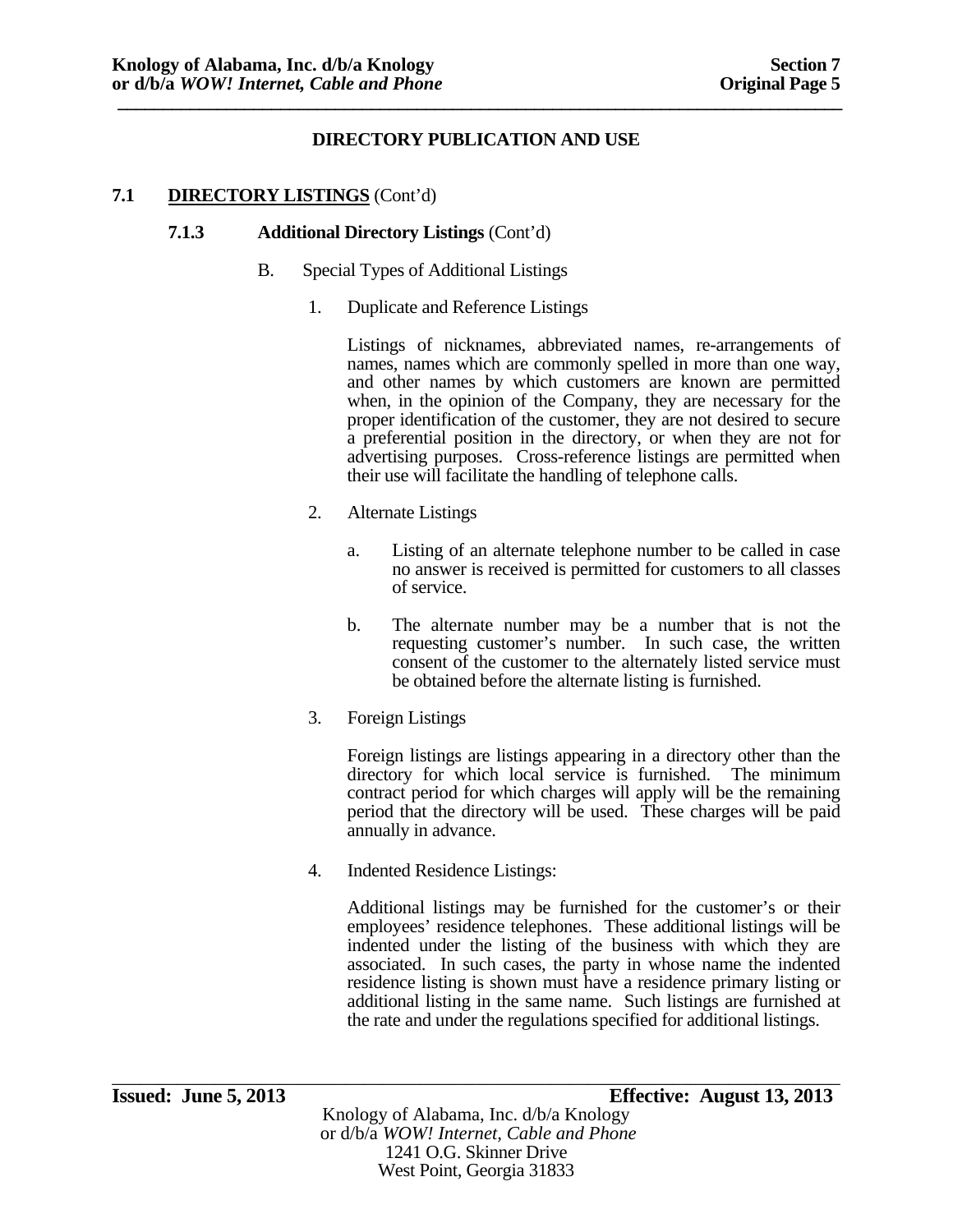# **7.1 DIRECTORY LISTINGS** (Cont'd)

## **7.1.3 Additional Directory Listings** (Cont'd)

- B. Special Types of Additional Listings (Cont'd)
	- 5. Listings of Residence Under Business Service:

Additional listings of residences may be furnished under business service, provided the business and residence establishments are at the same address and are under the same roof. The additional listing must be in the name of the customer, a member of his/her immediate family, or of an employee or representative of the customer.

6. Extra Lines of Information:

Listings of other information which is not required in order to efficiently handle telephone traffic is not included in the charges for service. For example, such other information may be the office hours of a business. The Company may, at its discretion, accept listings of such miscellaneous information at the rates for special types of additional listings.

# **7.1.4 Non-Published Number Service**

- A. General
	- 1. Non-Published Number Service provides for the omission or deletion of a customer's telephone number listing from the Company's directories.
	- 2. In the absence of gross negligence or willful misconduct, the Company assumes no liability for publishing a non-published telephone number. Where such number is published in the directory, the Company's liability shall be limited to a refund of the Company's monthly charges applicable to Non-Published Service.
	- 3. The customer indemnifies and saves the Company harmless against any and all claims for damages caused or claimed to have been caused, directly or indirectly, by refusing to disclose a nonpublished telephone number upon request, or by the publication of a number of a non-published telephone number in the telephone directory, or disclosing of such number to any person.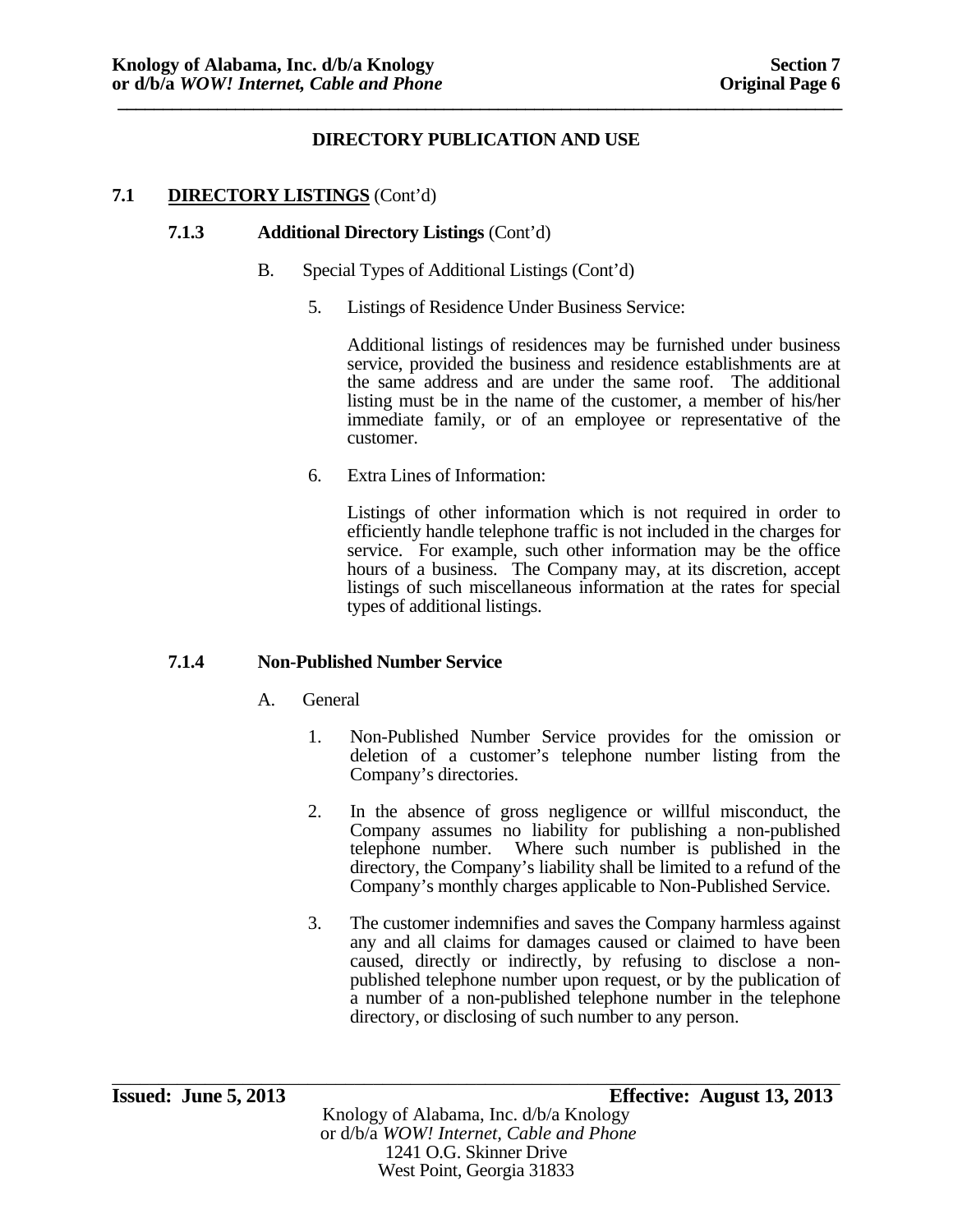# **7.1 DIRECTORY LISTINGS** (Cont'd)

## **7.1.4 Non-Published Number Service**

- A. General (Cont'd)
	- 4. The rate for Non-Published Service does not apply to
		- a. Additional service furnished to the same customer who has other service listed in the directory at the same address.
		- b. To a customer living in a hotel, hospital, retirement complex, apartment house, boarding house, or club if the customer is listed under the telephone number of the service furnished to such establishments.
		- c. Service which is installed for a temporary period.
	- 5. A customer residing in an E911 Service district forfeits the privacy afforded by Non-Published Service to the extent that the customer's name, telephone number and the address associated with the service location are furnished to the E911 service administrator, E911 public safety answering point (PSAP) or E911 service database.

#### **7.1.5 Non-listed Number Service**

- A. A non-listed telephone number is one for which no listing appears in the alphabetical section of the directory. The number is listed in the information records and is given out upon request.
- B. A Service Connection Charge, as stated in Section 5.3 of this Price List, applies to the establishment or change of non-listed telephone numbers.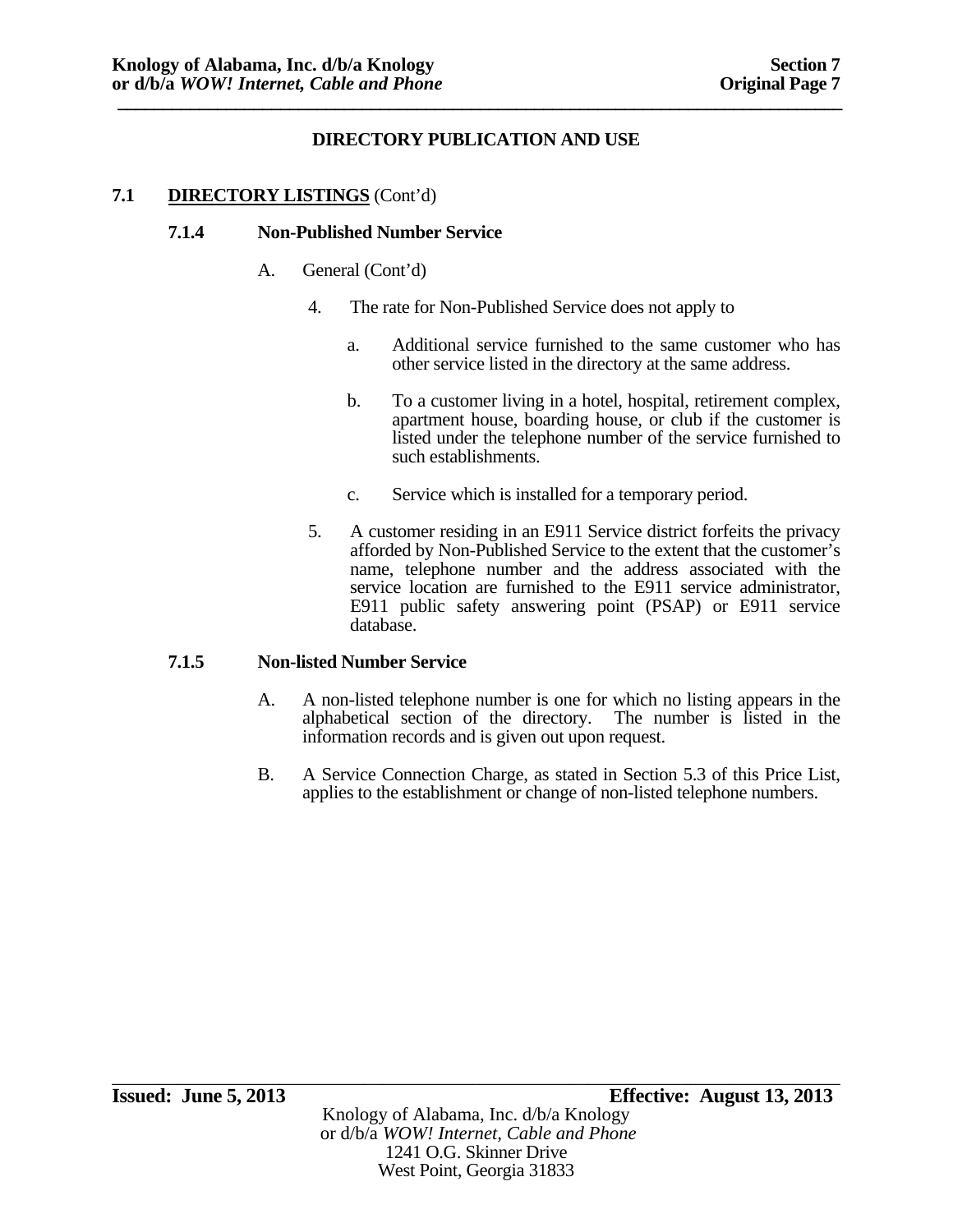**\_\_\_\_\_\_\_\_\_\_\_\_\_\_\_\_\_\_\_\_\_\_\_\_\_\_\_\_\_\_\_\_\_\_\_\_\_\_\_\_\_\_\_\_\_\_\_\_\_\_\_\_\_\_\_\_\_\_\_\_\_\_\_\_\_\_\_\_\_\_\_\_\_\_\_\_\_\_\_\_** 

# **7.1 DIRECTORY LISTINGS** (Cont'd)

# **7.1.6 Rates and Charges**

See Section 11.

# **7.1.7 Liability For Directory Listing Service**

- A. General
	- 1. The Company shall not be liable for any error, omission, or other failure in connection with directory listings furnished without additional charge. The customer agrees to hold the Company free and harmless of and from any claims, loss, damage, or liability which may result from such error, omissions, or other failures.
	- 2. The liability, if any, of the Company for any error, omission, or other failure in connection with directory listings furnished at an additional charge shall in no event exceed the charge for that listing during the effective life of the directory in which the error or omission is made.
	- 3. In accepting listings as prescribed by Applicants or customers, the Company will not assume liability for the result of their publication in the directory nor will the Company be a party to controversies arising between customers or others as a result of listings published in its directories.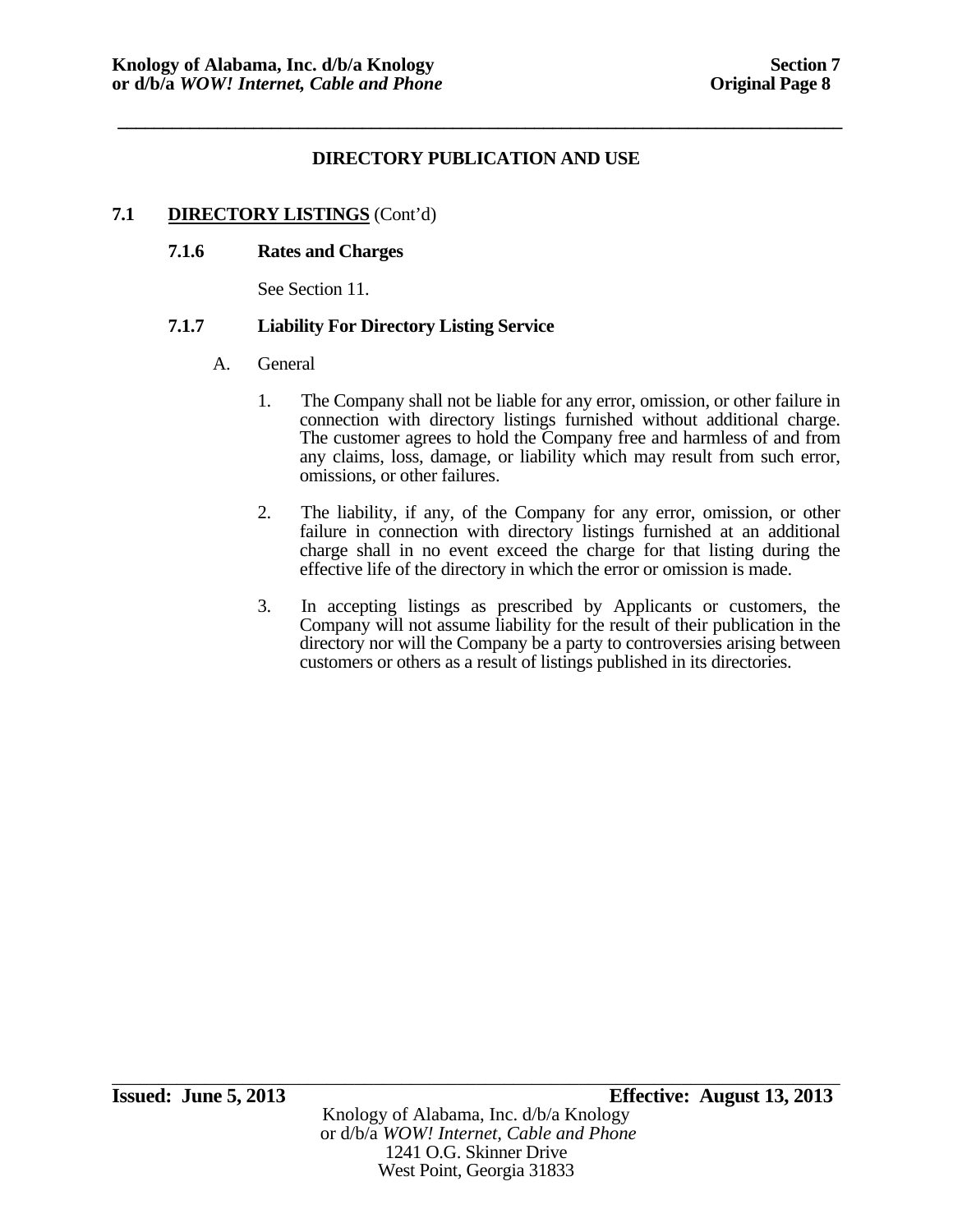# **7.1 DIRECTORY LISTINGS** (Cont'd)

#### **7.1.6 Rates and Charges**

- B. Service Charges
	- 1. See Section 5 of this Price List for applicable Service Charges. A Secondary Service Order Charge applies for additions or changes in directory listings. For all orders to establish or change non-published numbers a service order and Central Office Line Connection Charge applies.
	- 2. When directory listings are ordered at the same time as the initial installation of local access line service no additional Service Charges will be applied for the directory listing(s).

## **7.2 PROVISION AND OWNERSHIP OF DIRECTORIES**

- A. One copy of local directories shall be distributed per access line, without charge. Additional directories including replacement of mutilated or destroyed directories will be furnished at the discretion of the Company at a reasonable rate.
- B. Telephone directories shall be issued approximately every twelve (12) months. The Company issues directories to assist in furnishing prompt and efficient service. The Company does not guarantee to its customers correct listings therein. Every precaution is taken to prevent errors in, and omissions of, directory listings.
- C. If a customer's number is incorrectly listed in the directory, and if the incorrect number is a working number, and if the customer to whom the incorrect number is assigned requests, the number shall be changed at no charge. If the incorrect number is not a working number but is a usable number, the customer's number shall be changed to the listed number at no charge, if requested.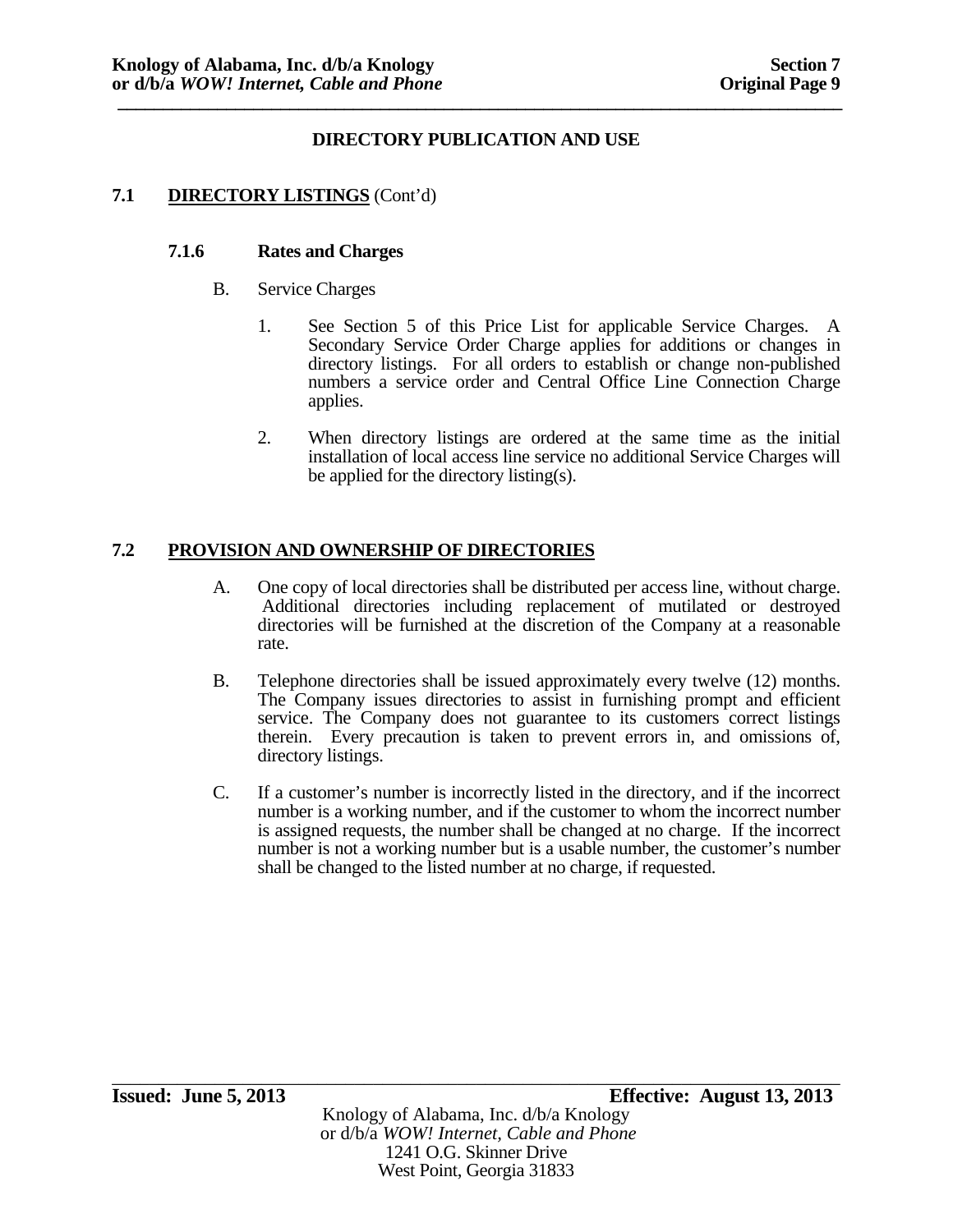**\_\_\_\_\_\_\_\_\_\_\_\_\_\_\_\_\_\_\_\_\_\_\_\_\_\_\_\_\_\_\_\_\_\_\_\_\_\_\_\_\_\_\_\_\_\_\_\_\_\_\_\_\_\_\_\_\_\_\_\_\_\_\_\_\_\_\_\_\_\_\_\_\_\_\_\_\_\_\_\_\_\_\_\_\_\_\_\_\_\_\_\_\_\_\_\_\_\_\_\_\_\_\_\_\_\_\_\_\_\_\_\_\_\_\_\_\_\_\_\_\_\_** 

# **TABLE OF CONTENTS**

|      |                                                                                                                 | Page |
|------|-----------------------------------------------------------------------------------------------------------------|------|
| 8.1  | 8.1.1<br>General<br>8.1.2<br>Rates and Pricing                                                                  |      |
| 8.2  | 8.2.1<br>General<br><b>Rates and Charges</b><br>8.2.2                                                           |      |
| 8.3  | 8.3.1<br>General<br>8.3.2<br><b>Rates and Charges</b>                                                           |      |
| 8.4  | <b>Operator Assisted Charges</b><br>8.4.1                                                                       |      |
| 8.5  | 8.5.1<br>General<br>8.5.2<br>Rates                                                                              |      |
| 8.6  | 8.6.1<br>General<br>8.6.2<br>Rates                                                                              |      |
| 8.7  | 8.7.1<br>General<br>8.7.2<br>Rates                                                                              |      |
| 8.8  | <b>CUSTOM LOCAL AREA SIGNALING SERVICES (CLASS) 10</b><br>8.8.1<br>General<br>8.8.2<br><b>Rates and Charges</b> |      |
| 8.9  | 8.11.1<br>General<br><b>Rates and Charges</b><br>8.11.2                                                         |      |
| 8.10 | 711 Dialing Code for Telephone Relay Service (TRS)<br>8.12.1                                                    |      |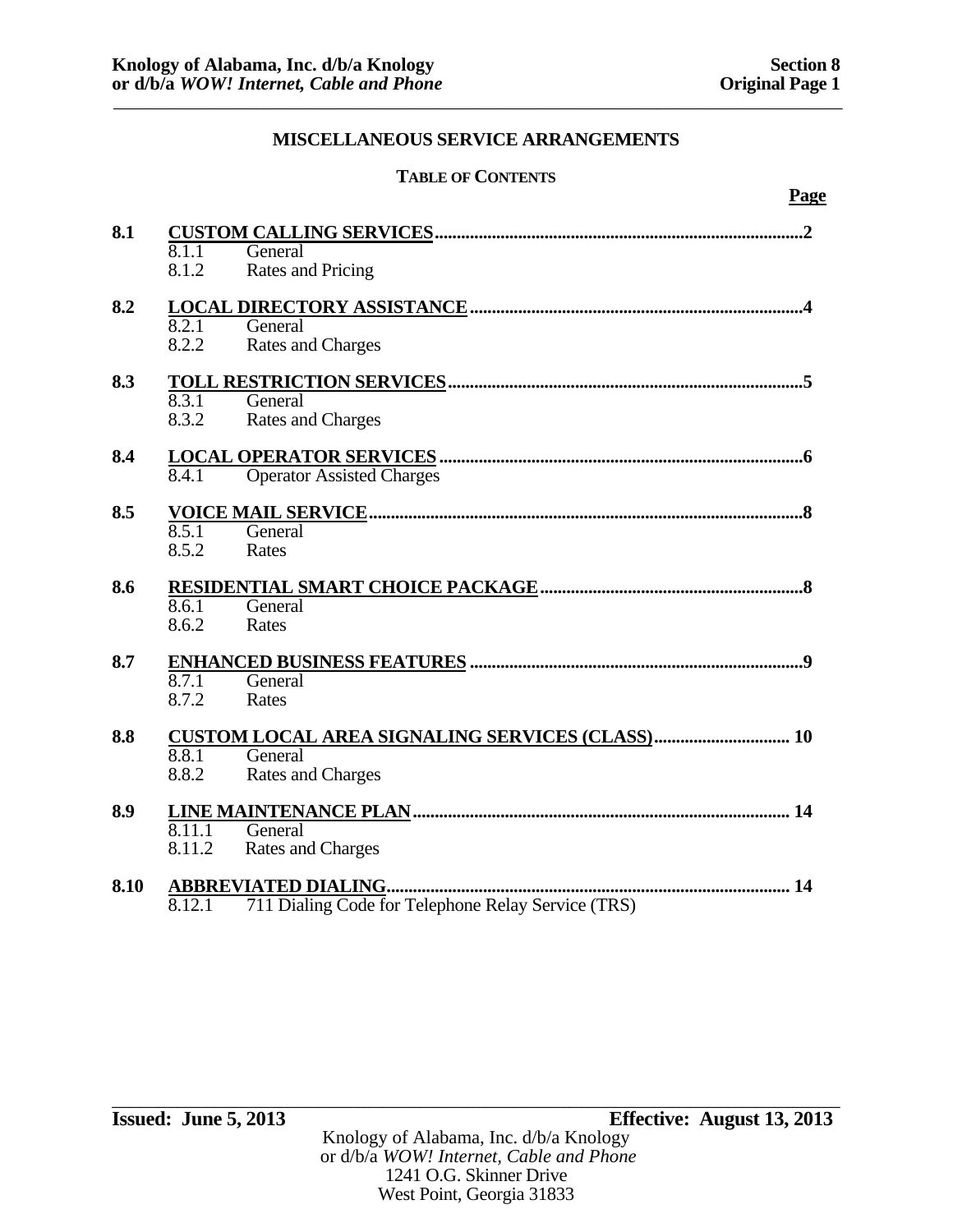#### **8.1 CUSTOM CALLING SERVICES**

#### **8.1.1 General**

- A. Description of Features
	- 1. Call Forwarding

Call Forwarding enables a station user to divert all incoming calls to another directory number. Call Forwarding is activated by first dialing a code, then the telephone number to which calls are transferred. Activation, deactivation and the forward-to destination are controlled by the station user. While in the active state, a reminder tone is generated to the line with the Call Forwarding Service as each call is transferred. Calls may be transferred to a location outside of the Company's local calling area so long as the transferred to number does not exceed 16 digits in length. In such event, the transferred to number will incur long-distance charges.

2. Call Waiting

Call Waiting provides a burst of tone to inform a station user with a call already in progress that another call is waiting to be answered. The station user may answer the waiting call by hanging up or hitting the switch hook.

3. Cancel Call Waiting

Cancel Call Waiting allows a station user, on a per-call basis, to deactivate Call Waiting by dialing an access code. Cancel Call Waiting may be ordered along with Call Waiting for no extra charge.

4. Call Forwarding – Remote Access

Call Forwarding – Remote Access allows subscribers to activate their call forwarding feature from locations other than their base telephone to make forwarding changes.

5. Three-Way Calling

Three-Way Calling allows a station user to add a third party to the existing call, enabling a simultaneous conference between parties at multiple locations. If multiple parties of the conversation subscribe to this service, each may establish an additional line, to a maximum of six lines.

\_\_\_\_\_\_\_\_\_\_\_\_\_\_\_\_\_\_\_\_\_\_\_\_\_\_\_\_\_\_\_\_\_\_\_\_\_\_\_\_\_\_\_\_\_\_\_\_\_\_\_\_\_\_\_\_\_\_\_\_\_\_\_\_\_\_\_\_\_\_\_\_\_\_\_\_\_\_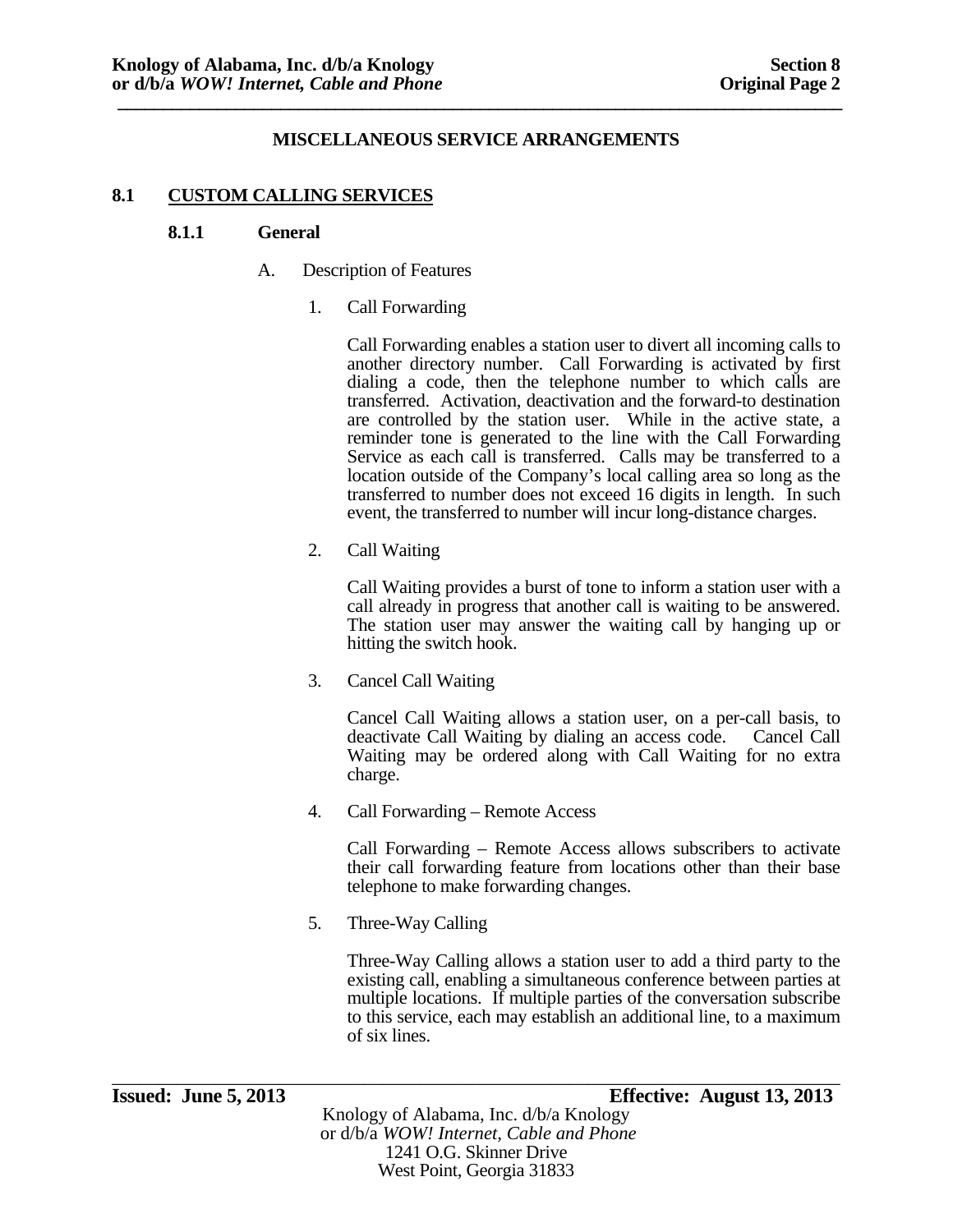## **8.1 CUSTOM CALLING SERVICES** (Cont'd)

## **8.1.1** General (Cont'd)

- A. Description of Features (Cont'd)
	- 6. Speed Calling

Speed Calling enables a station user to call a list of up to eight (8) preselected directory numbers by dialing one-digit codes instead of the directory numbers.

7. Rotary Hunting Service

Rotary Hunting Service is a central office service arrangement whereby a called busy line in a specified line group will automatically advance until an idle line or trunk is found.

# **8.1.2 Rates and Pricing**

See Section 11 for Rates.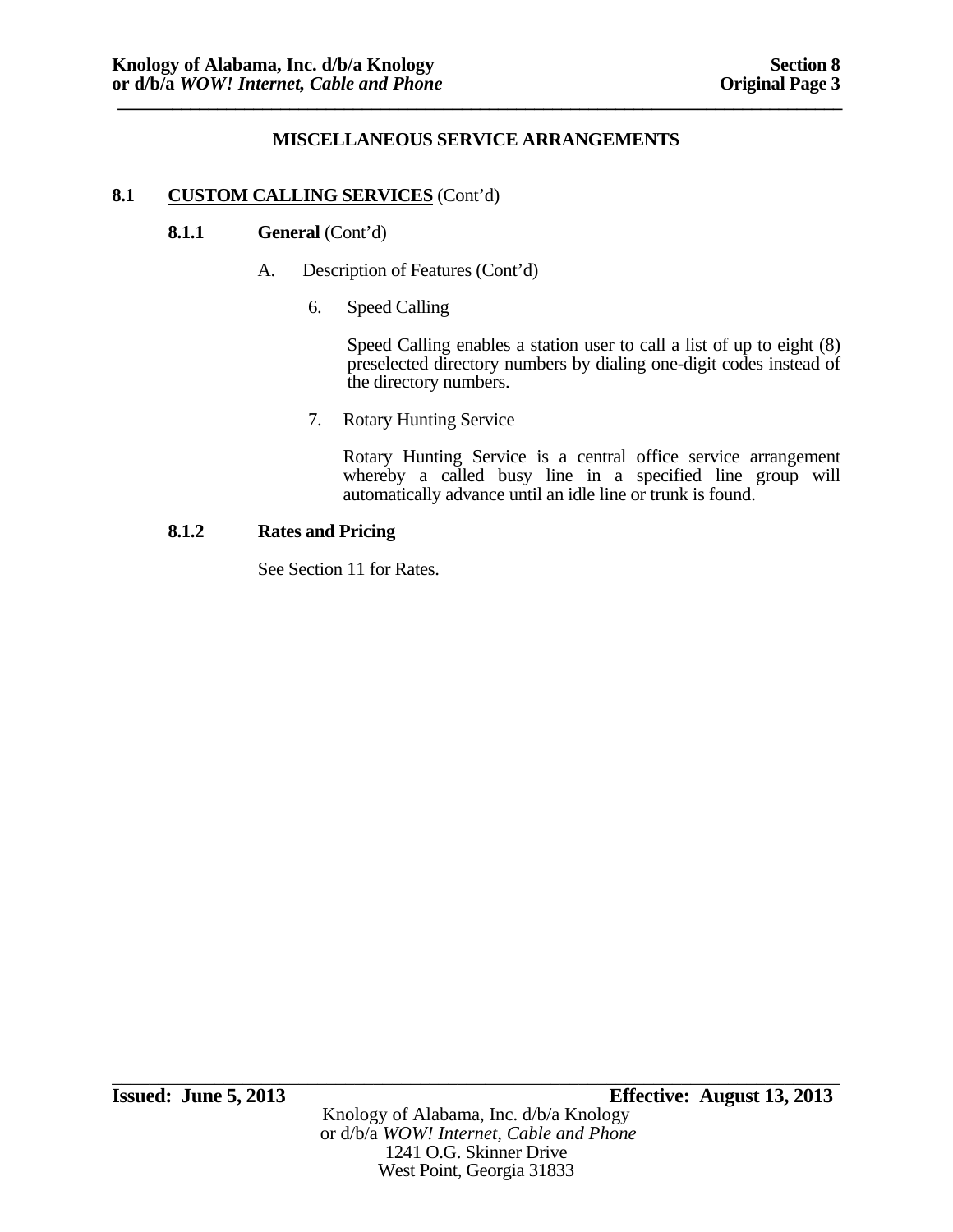## **8.2 LOCAL DIRECTORY ASSISTANCE**

#### **8.2.1 General**

- A. Local directory assistance service is furnished to customers who request assistance in determining directory information.
- B. No charge applies to visually handicapped or physically handicapped individuals who present a certificate signed by a physician or issued by an agency recognized by the State of Alabama as having the authority to certify the existence of such handicaps.
- C. Charges for directory assistance are not applicable to calls placed from public or semi-public pay stations, or from hospitals and hotel guest room.
- D. No credit will be given for requested listings that are nonpublished or nonlisted. No credit will be given for requested listings that are not found in the Company's directory assistance records.

#### **8.2.2 Rates and Charges**

A. Rates

See Section 11.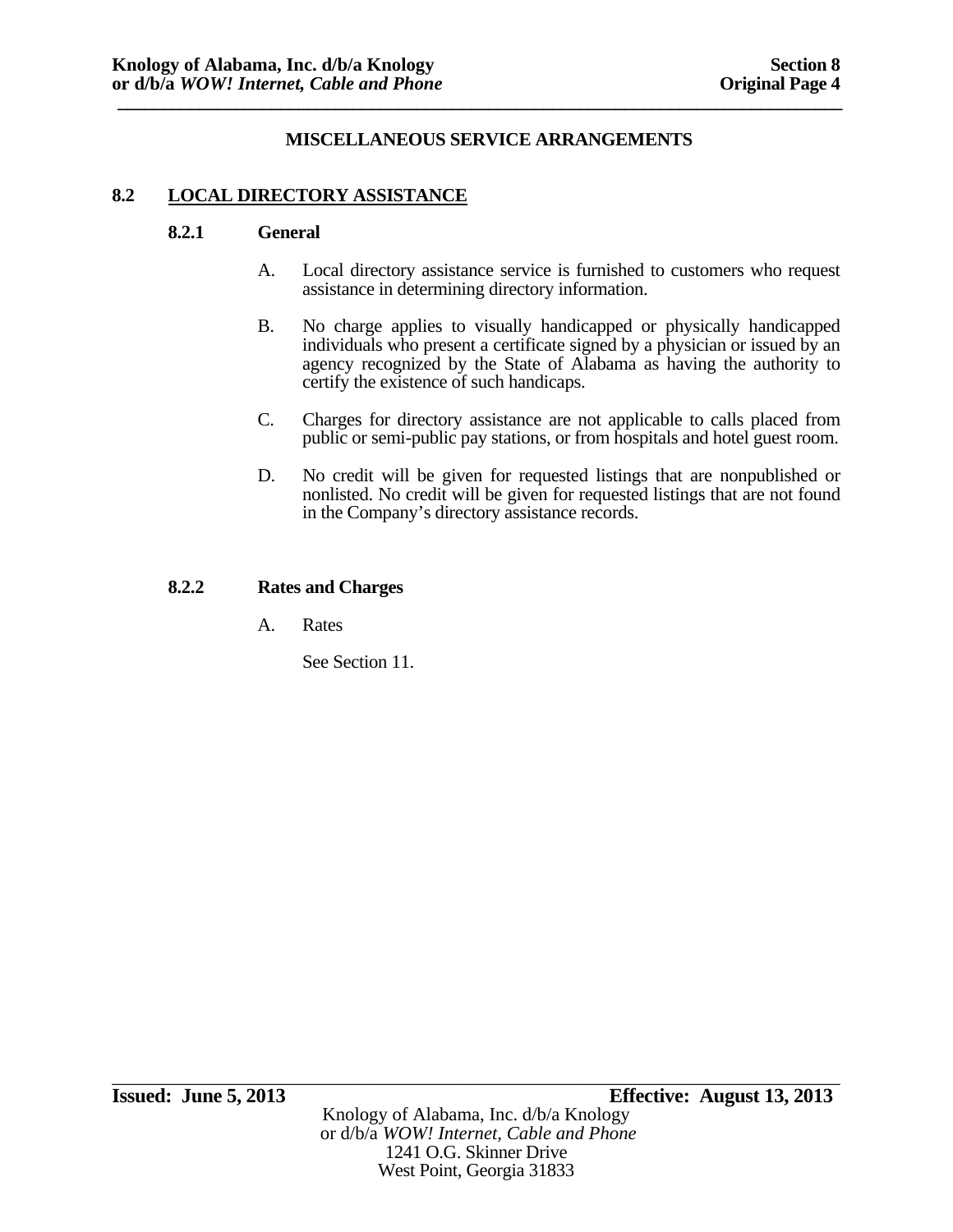#### **8.3 TOLL RESTRICTION SERVICE**

#### **8.3.1 General**

- A. Toll Restriction Service is an optional service that prevents the origination of unauthorized long-distance calls from a customer's line, by means of blocking at the Company's central office.
- B. This arrangement denies all outgoing calls starting with the digit "1" or "0".
- C. All local calls will be permitted from the customer's line.
- D. All local calls to directory assistance will be permitted, except those that require  $1+$  or  $0+$  dialing.
- E. This service will not block all long-distance calls a customer might make or receive, such as collect calls and/or long distance calls placed by dialing digits other than "1" (i.e., **976**, if available).
- F. The customer accepts full responsibility for denial of access to the network in the event the customer attempts to make a long-distance call.
- G. The customer accepts full responsibility for collect calls and/or long distance calls placed by dialing digits other than "1" or "0".
- H. The customer holds the Company harmless from any and all liabilities and/or damages which may be alleged or incurred by the use of toll restriction, acceptance of collect calls, and/or long distance calls placed by dialing digits other than "1" or "0".
- I. This service is available only where facilities permit.

#### **8.3.2 Rates and Charges**

A. The following rates and charges apply in addition to the established rates and charges for each access line with which these features are associated.

#### **Monthly Rate**

Per access line: Toll Restriction allow local & 800 See Section 11.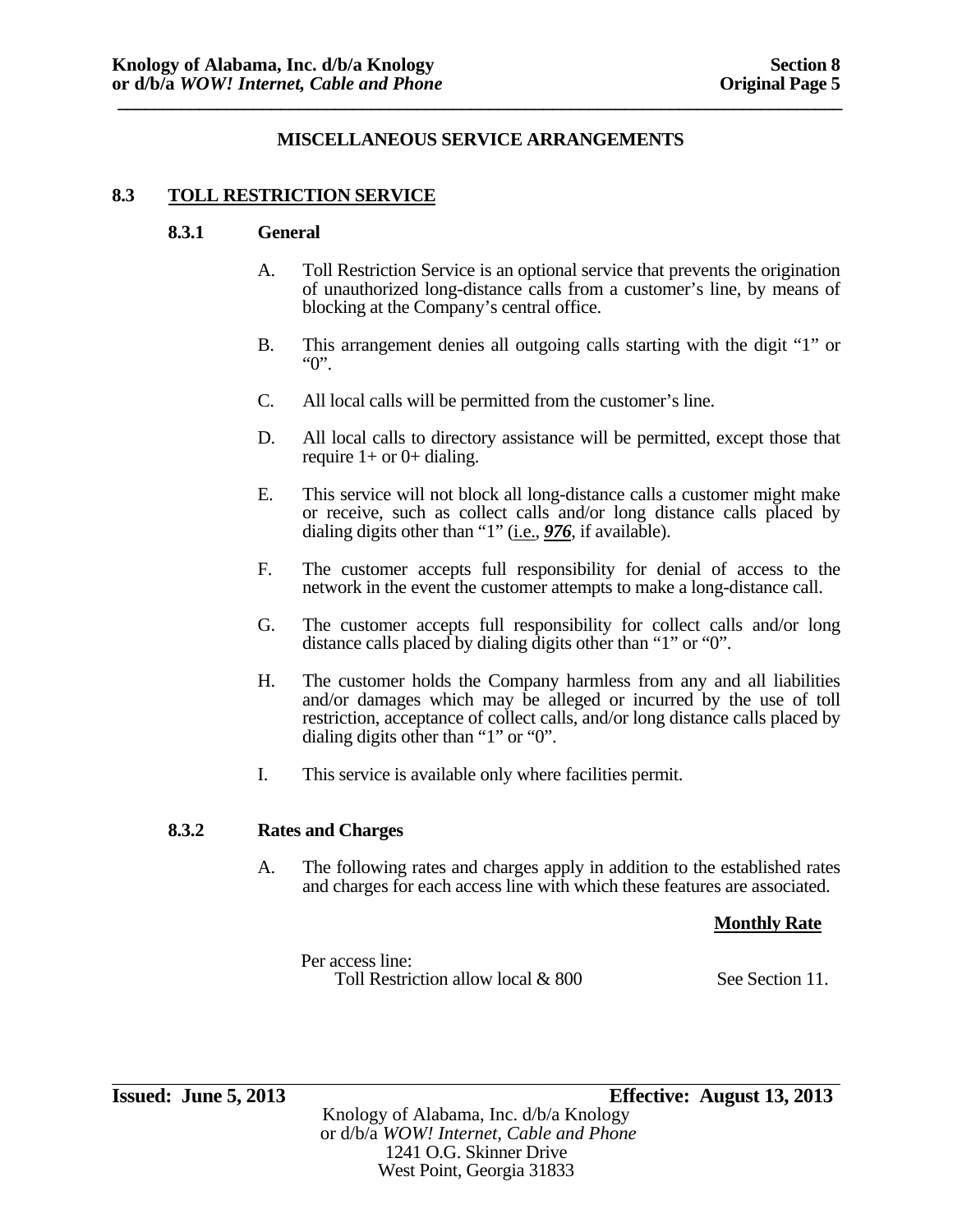## **8.3 TOLL RESTRICTION SERVICE** (Cont'd)

#### **8.3.2 Rates and Charges** (Cont'd)

- B. Service Charges
	- 1. If Toll Restriction Service is ordered at the time of initial installation of local service no additional Service Order Charge will be applied for installation of Toll Restriction Service.

# **8.4 OPERATOR ASSISTED LOCAL CALLS**

#### **8.4.1 Operator Assisted Charges**

- A. All types of Local Exchange Service have local calling areas as specified in Section 6 of this Price List which are the areas that can be called on a flat rate basis (no charge for individual calls) or on a local coin call rate basis.
- B. Local dial call: The call must be dialed and completed without the assistance of an operator and must be billed to the originating telephone when a charge is applicable.
- C. The following Service Charges for operator assisted local calls apply in addition to the local dial rate applicable.
	- 1. Station-to-Station customer dialed credit card call

|    |           | <b>Nonrecurring Charge</b> |
|----|-----------|----------------------------|
| a. | Each call | See Section 11             |

- 2. Station-to-Station operator assisted sent-paid, collect, third number, and non-customer-dialed credit card calls
	-

**Nonrecurring Charge** a. Each call See Section 11

- 3. Station-to-Station operator assisted call
	-

 **Nonrecurring Charge** a. Each call See Section 11

4. Person-to-person operator assisted call

**Nonrecurring Charge** a. Each call See Section 11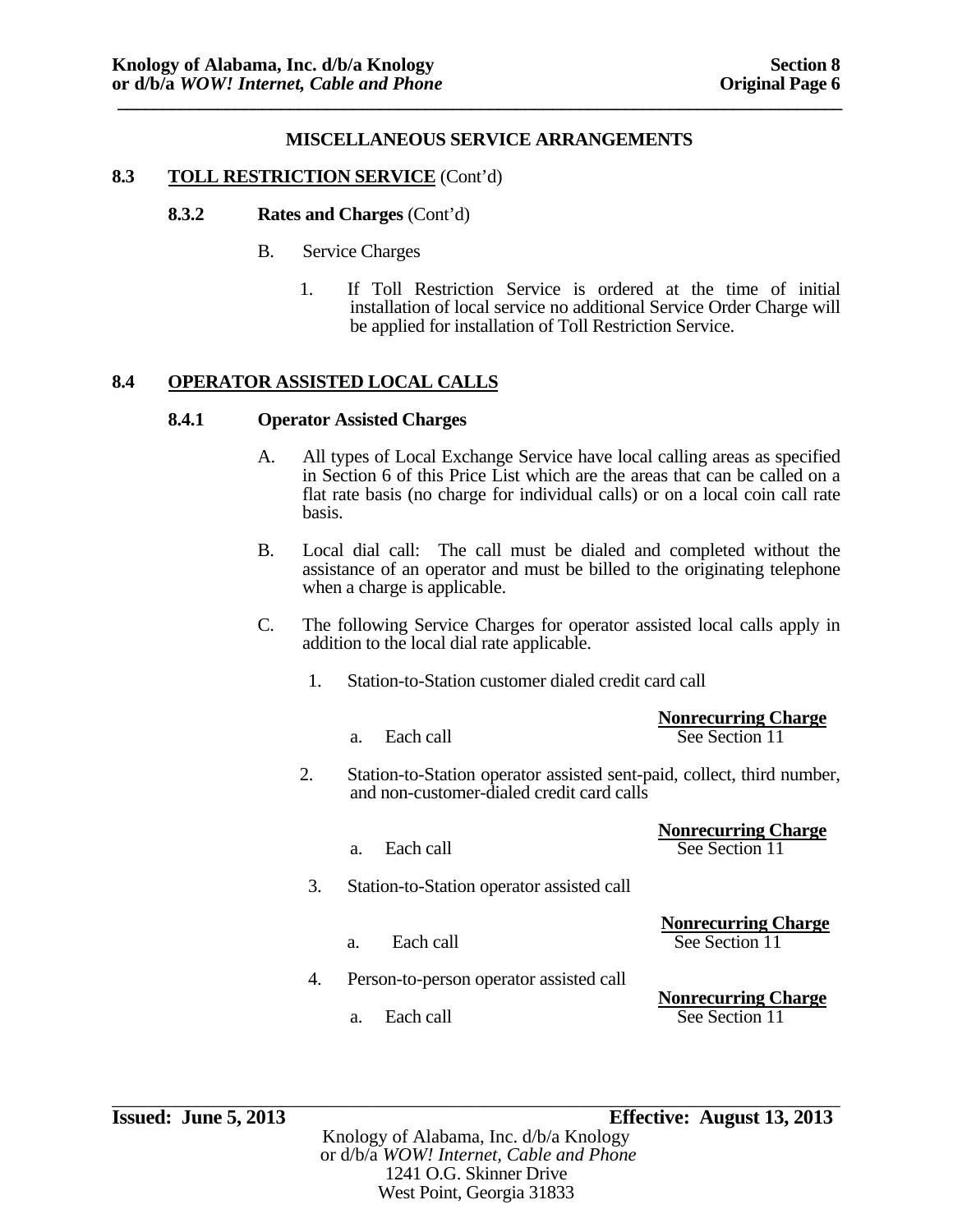## **8.4 OPERATOR ASSISTED LOCAL CALLS** (Cont'd)

#### **8.4.1 Operator Assisted Charges** (Cont'd)

- D. Service Charges do not apply for the following Operator Assisted Local Calls:
	- 1. Calls to designated Company numbers for official telephone business;
	- 2. Emergency calls to recognizable authorized civil agencies; or
	- 3. Those cases where an operator provides assistance to:
		- a. Re-establish a call which has been interrupted after the calling number has been reached;
		- b. Reach the calling telephone number where Companyprovided facility problems prevent customer dial completion; or
		- c. Place a sent-paid call for a calling party who identifies himself/herself as being handicapped and unable to dial the call because of his/her handicap.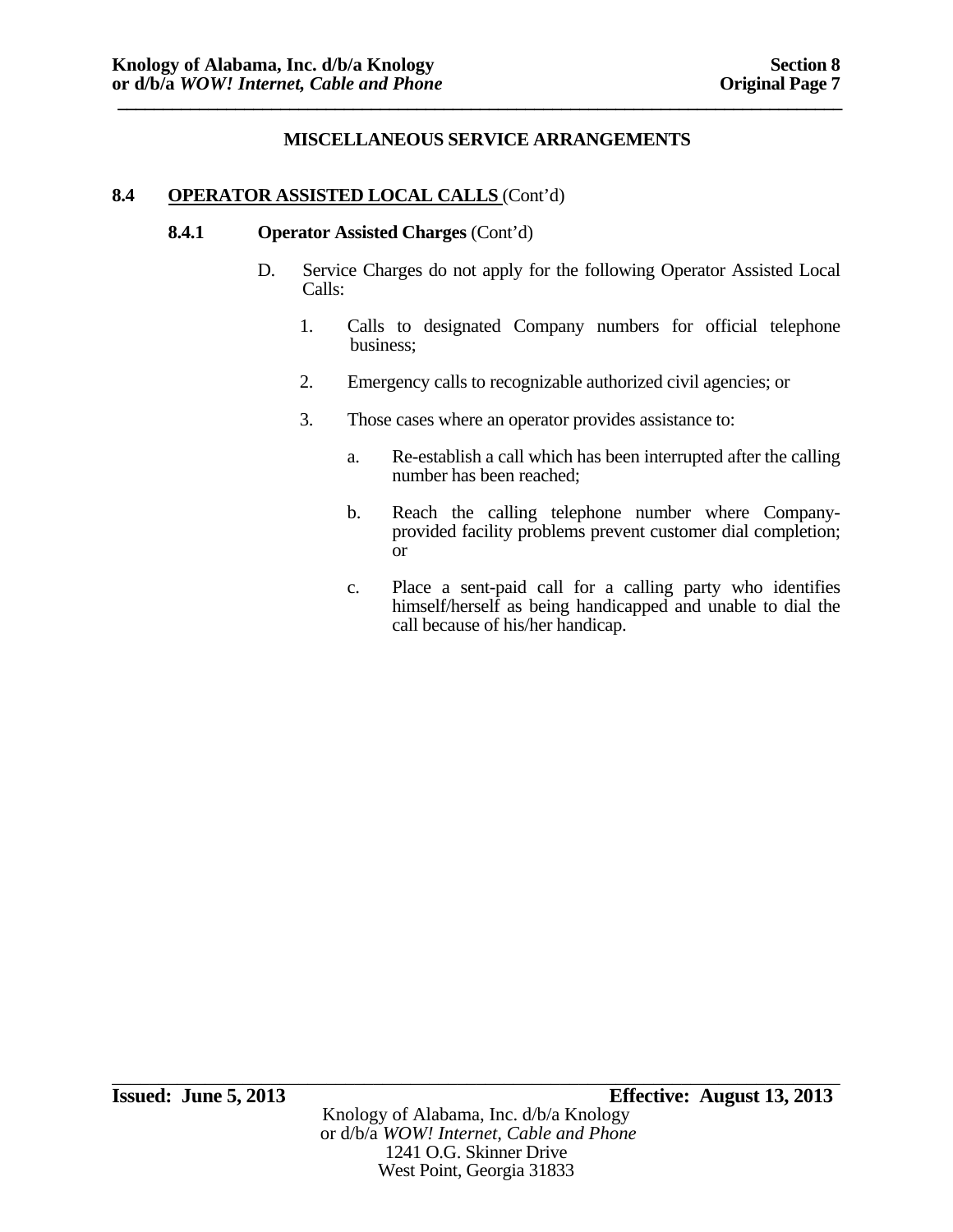## **8.5 VOICE MAIL SERVICE**

#### **8.5.1 General**

Knology's voice mail service provides telephone answering and messaging for subscribers. These services allow a call to be answered when the called party is on the telephone or when the called party is unavailable. The messages are stored so that the subscriber can retrieve them from any touch-tone telephone. The primary classes of service available will differ by feature, function, class of service and length of contract. Messages may be altered or destroyed during collection or distribution of the customer's message(s) due to faults or defects in company equipment. The company shall not be liable, directly or indirectly, for damages unless caused by the willful misconduct of the company. See Section 11 for further details on voice-mail services currently offered.

#### **8.5.2 Rates**

See Section 11 for Rates.

#### **8.6 RESIDENTIAL SMART CHOICE PACKAGE**

#### **8.6.1 General**

Residential Smart Choice service provides the features specified following. A residential subscriber may select an unlimited number of compatible services or features from the list below. All rules, regulations and limitations specified in this Price List apply to the respective services/features requested as part of this service. Residential features included in Smart Choice are:

- 1. Voice Mail
- 2. Call Waiting Display
- 3. Call Forwarding
- 4. Three-way Calling
- 5. Speed Calling
- 6. Anonymous Call Rejection
- 7. Selective Call Acceptance
- 8. Automatic Recall
- 9. Automatic Call Back
- 10. Selective Call Forwarding
- 11. Selective Call Rejection
- 12. Caller ID Name and Number
- 13. Call Forward Remote Access
- 14. Intelli-Ring
- 15. Call Forward-Busy Line
- 16. Call Forward- Don't Answer

#### **8.6.2 Rates**

See Section 11 for Rates.

\_\_\_\_\_\_\_\_\_\_\_\_\_\_\_\_\_\_\_\_\_\_\_\_\_\_\_\_\_\_\_\_\_\_\_\_\_\_\_\_\_\_\_\_\_\_\_\_\_\_\_\_\_\_\_\_\_\_\_\_\_\_\_\_\_\_\_\_\_\_\_\_\_\_\_\_\_\_ **Issued: June 5, 2013 Effective: August 13, 2013** 

Knology of Alabama, Inc. d/b/a Knology or d/b/a *WOW! Internet, Cable and Phone* 1241 O.G. Skinner Drive West Point, Georgia 31833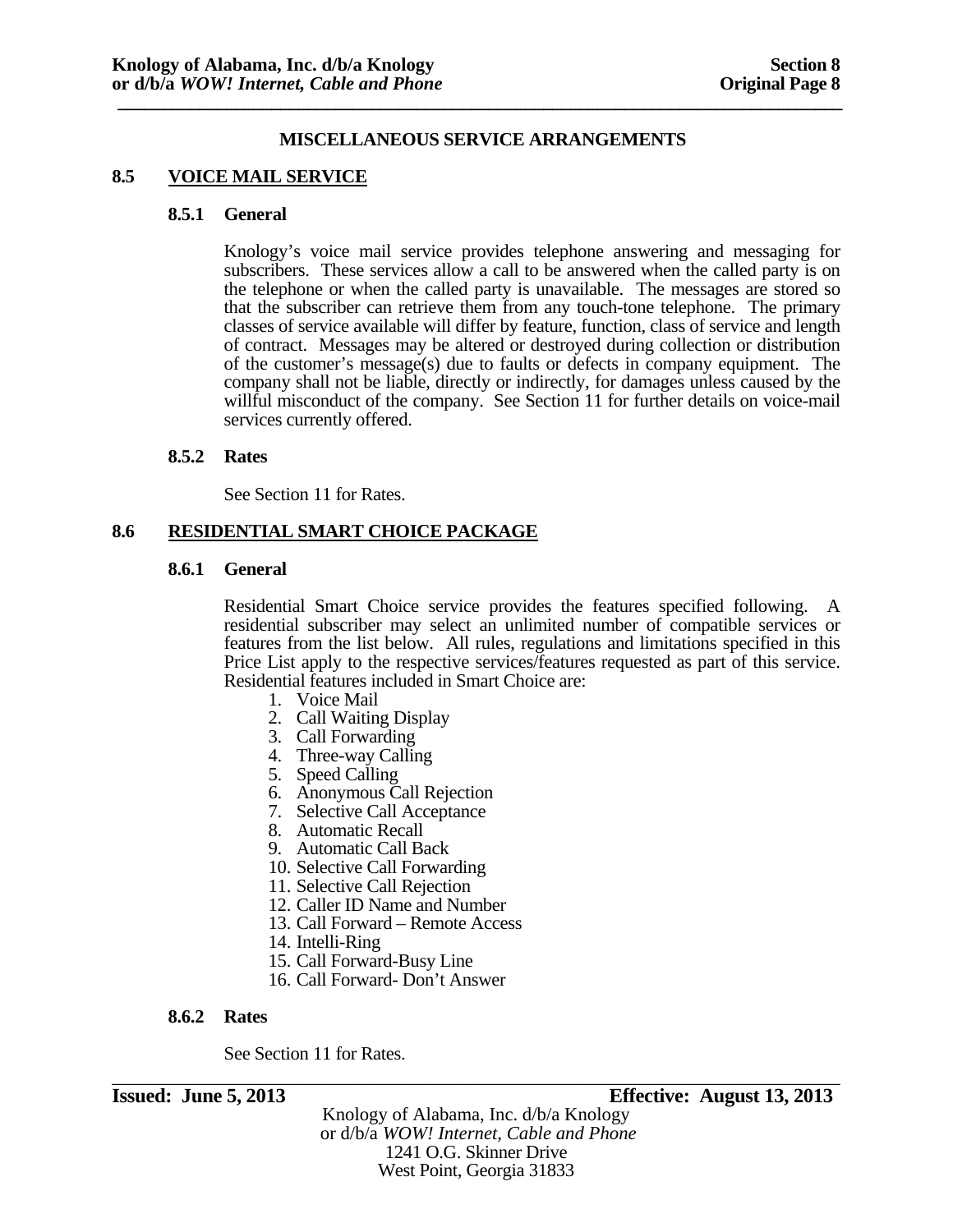## **8.7 ENHANCED BUSINESS FEATURES**

#### **8.7.1 General**

- A. Description of Features
	- 1. Call Transfer

Call Transfer allows the user to transfer a call to another telephone number. This feature can be used to transfer calls within the same office or can be used to transfer calls between separate locations.

2. Call Pick-Up

Call Pick-Up allows a user to answer incoming calls ringing to another phone. This feature enables better response to your clients and allows easy sharing of answering responsibilities.

3. Hold/Consultation

Hold/Consultation allows the user to place a call on hold and/or place a second call while the first call is on hold. This feature enables the user to speak with two parties privately across the same telephone line and enables hold capabilities if the phone set does not have a "hold" button.

4. Six Way Conference

Six Way Conference allows a user to conference up to five additional callers on the line.

5. Intercom Dialing

Intercom Dialing allows a user to call another user or group of users without having to dial the individual telephone number.

6. Authorization Codes

Authorization Codes prevent unauthorized use of the telephone for long distance calling by requiring a four-digit PIN to complete the code.

# **8.7.2 Rates**

See Section 11 for Rates.

Knology of Alabama, Inc. d/b/a Knology or d/b/a *WOW! Internet, Cable and Phone* 1241 O.G. Skinner Drive West Point, Georgia 31833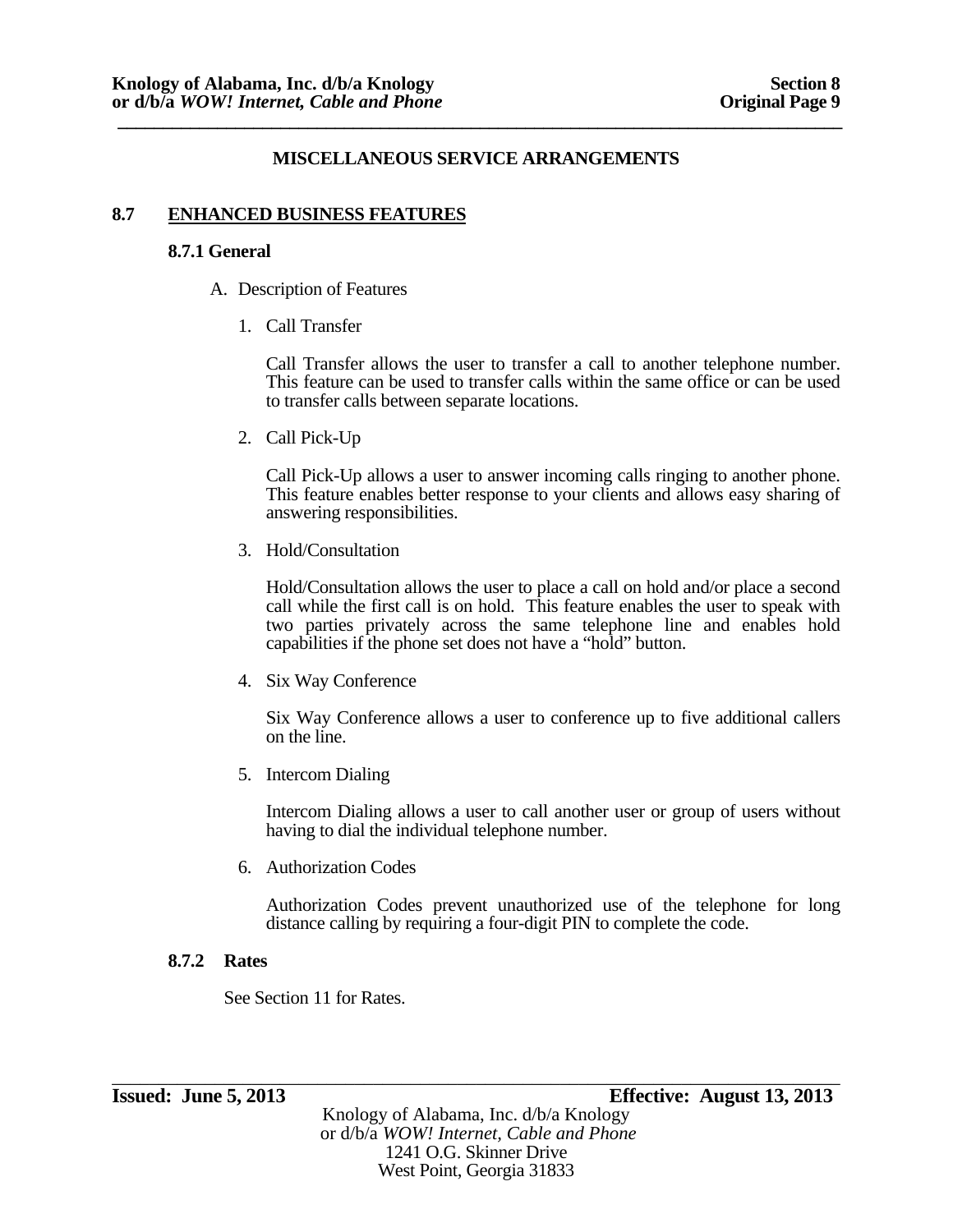## **8.8 CUSTOM LOCAL AREA SIGNALING SERVICES (CLASS)**

#### **8.8.1 General**

- A. Custom Local Area Signaling Services (CLASS) are enhanced services associated with Signal System Seven (SS7).CLASS is furnished only in connection with individual line service exclusive of semi-public telephone service and business line service on which the Customer Premise Equipment (CPE) is a coin operated instrument.
- B. Description of Features
	- 1. Anonymous Call Rejection

Anonymous Call Rejection allows a customer with Calling Number Delivery to block any incoming call which does not come through with an identifiable name or number

2. Automatic Call Back

Automatic Call Back is an ongoing call management feature which will enable the subscriber to have the system redial the last number called from his/her station. This will apply regardless of whether the original call was answered, unanswered, or encountered a busy tone. The system will monitor the calling and called lines and will attempt to connect the call for up to thirty (30) minutes. The activation of this feature can be canceled by the customer when desired

3. Automatic Recall

Automatic Recall is an incoming call management feature which will enable a subscriber to have a call setup performed automatically to the calling party of the last incoming call. This will apply whether the incoming call was answered, unanswered, or encountered a busy tone. This feature is available with level one or level two activation. At level two, the subscriber can receive an announcement stating the Directory Number of the last incoming call before the call set-up is completed. This will allow the subscriber to decide if he/she wishes to proceed with the call or to drop the request.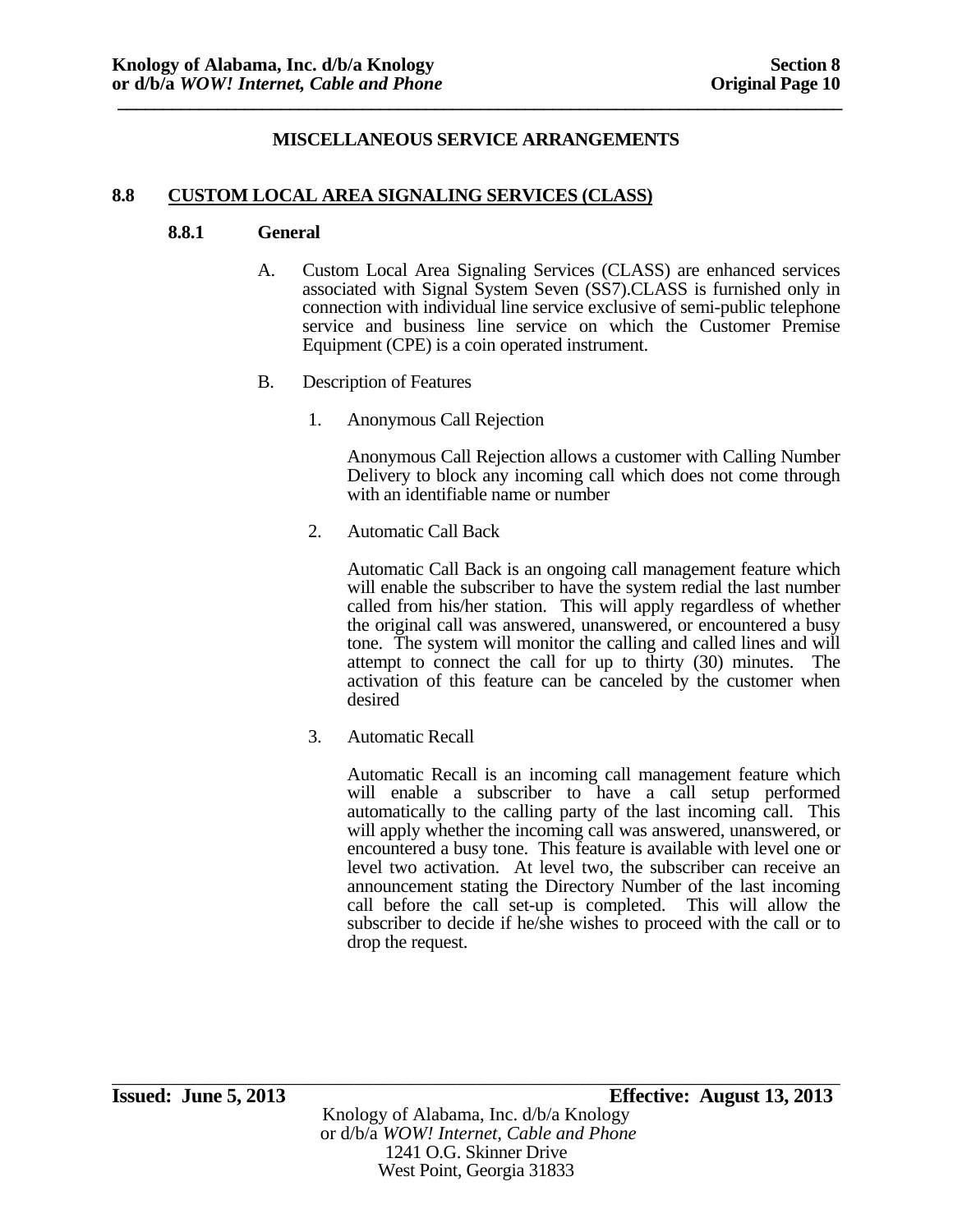## **8.8 CUSTOM LOCAL AREA SIGNALING SERVICES (CLASS)** (Cont'd)

## **8.8.1 General** (Cont'd)

- B. Description of Features
	- 4. Calling Number Delivery (Caller ID)

 Calling Number Delivery (Caller ID) will enable the subscriber to receive the time, the date and the calling number on an incoming call. The number will be delivered to the called party's Customer Premise Equipment (CPE) in the interval between the first and second ring. The calling number will remain for the duration of the call and can be viewed from the display of the CPE.

5. Calling Name and Number Delivery

 Calling Name and Number Delivery will enable the subscriber to receive the name of the caller, the time, the date and the calling number on an incoming call. The number will be delivered to the called party's Customer Premise Equipment (CPE) in the interval between the first and second ring. The displayed name is the name associated with the calling party number.

6. Calling Number Delivery Blocking

Calling Number Delivery Blocking will allow the calling party to suppress a Directory Number such that the called party with Calling Number Delivery does not receive the information. The called party will receive a "private" message instead of the calling party's DN.

To activate this feature, there must be a two (2) digit code for touch tone, and four (4) digit for rotary dialed prior to placing a call. Calling Number Delivery Blocking on a per line basis is also available. This feature blocks Calling Number Delivery on all calls without the necessity of dialing a code with each call.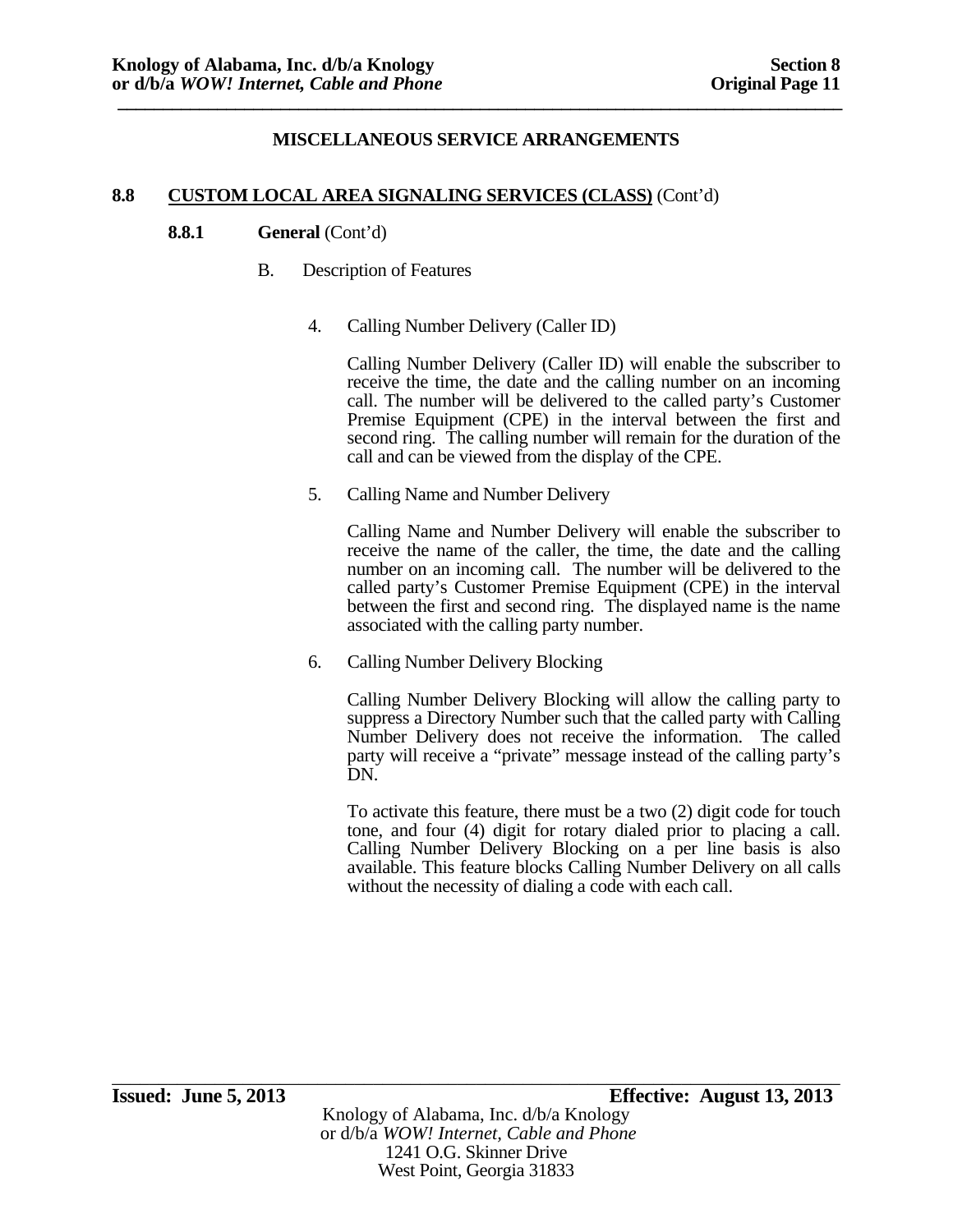## **8.8 CUSTOM LOCAL AREA SIGNALING SERVICES (CLASS)** (Cont'd)

#### **8.8.1** General (Cont'd)

- B. Description of Features (Cont'd)
	- 7. Call Waiting Display

When combined with Caller ID, this feature will enable the subscriber to see the identification of the call waiting caller.

8. Distinctive Ringing

 Distinctive Ringing is an incoming call management feature which will allow the subscriber to define Directory Numbers that will provide the subscriber with special incoming call treatment. Any incoming calls on this list will be indicated by a distinctive ringing pattern or a distinctive Call Waiting tone, if applicable. Terminating calls from telephone numbers which are not on the list, or which cannot be identified, will be given standard treatment.

9. Selective Call Acceptance

Selective Call Acceptance will allow subscribers to define a list of calling Directory Numbers that will be accepted. Any calling numbers not on that list will be routed to announcements and rejected. The calling party not on the acceptance list will receive an announcement stating that the call is not presently being accepted by the called party. Subscribers can review and change the list of accepted Directory Numbers as desired.

10. Selective Call Forwarding

Selective Call Forwarding will allow the subscriber to have certain terminating calls forwarded to a designated remote station. The activity will occur whenever a call is received from a telephone number which has been indicated on a list of numbers, referred to as the Selective Call Forwarding screening list. Terminating calls from telephone numbers which cannot be identified or have not been indicated on the list will be given standard terminating treatment.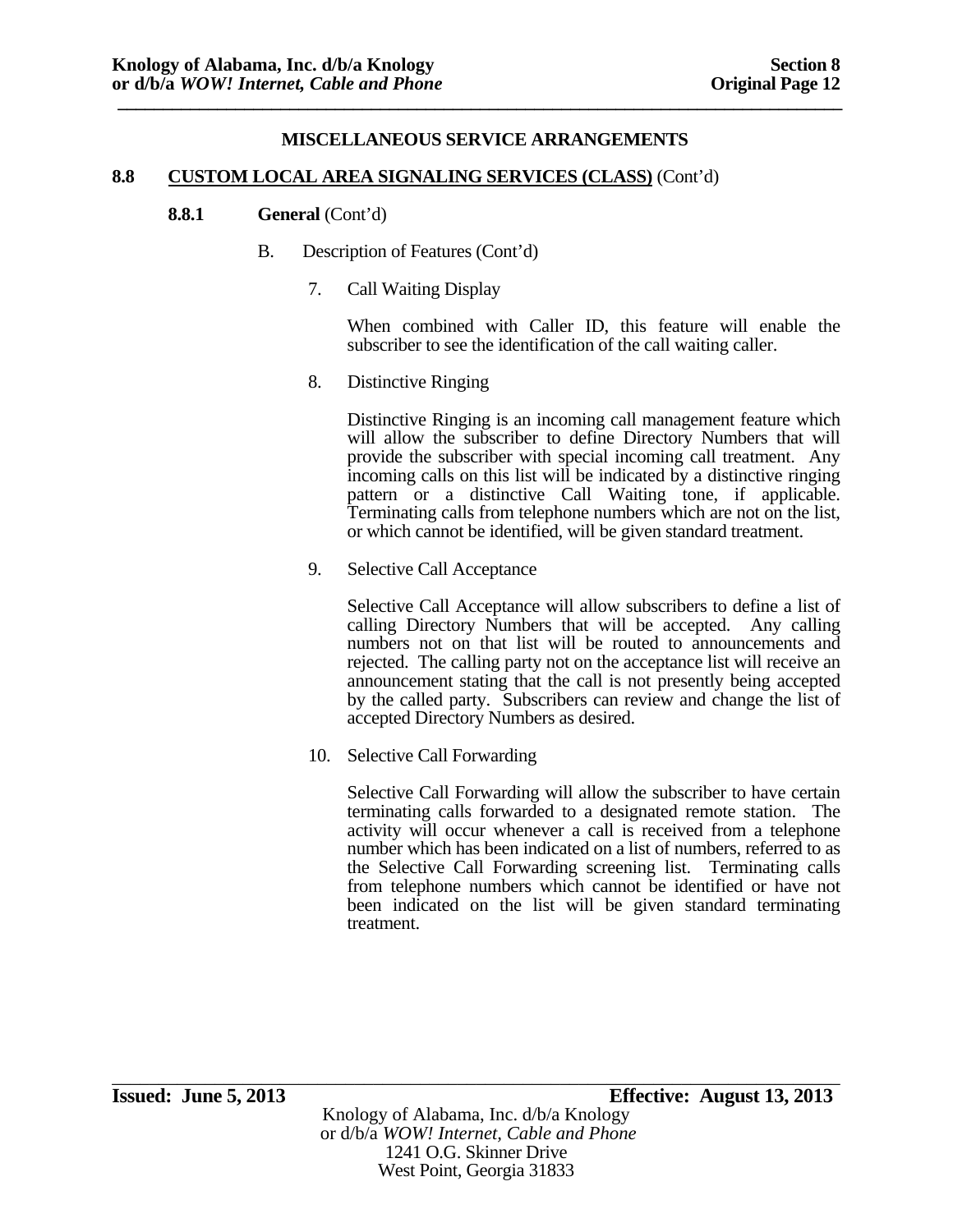#### **8.8 CUSTOM LOCAL AREA SIGNALING SERVICES (CLASS)** (Cont'd)

#### **8.8.1** General (Cont'd)

- B. Description of Features (Cont'd)
	- 11. Selective Call Rejection

Selective Call Rejection will allow the subscriber to define a list of, at a maximum of six (6), Directory Numbers to be screened. Any calling numbers on this list will be routed to announcements and rejected. All other calls will be treated normally. The calling party on the rejection list will receive an announcement stating the call is not presently being accepted by the called party.

12. Intelli-Ring

 Intelli-ring service will allow a Customer to have up to two telephone numbers with a single line. Customers subscribing to this service will be able to receive a call dialed to two separate telephone numbers without having a second line. A distinctive ringing pattern will be provided for each of the additional telephone numbers to facilitate identification of incoming calls. A distinctive call waiting tone for each additional telephone number will be provided, where facilities permit, to customers subscribing to call waiting service.

13. Call Forward – Busy Line

This feature provides for calls terminating to a subscriber's busy telephone number to be forwarded to another telephone number on a premises other than the provisioned premises. The customer selected forward-to telephone number is preprogrammed at the time service is established and can only be changed via service order.

14. Call Forward – Don't Answer

This feature provides for calls terminating to a subscriber's idle telephone number to be forwarded, after a customer preselected interval, to another telephone number. The customer selected forward-to telephone number is preprogrammed at the time service is established and can only be changed via service order

15. Simultaneous Ring

This feature allows a telephone line to be programmed to ring in 4 separate locations simultaneously. The 4 lines do not need to be provided by the Company but do need to be within the local calling area of the line being programmed. The local calling areas are described in Section 6.1.3 of this Price List.<br> **Issued:** June 5, 2013 **Effective:** August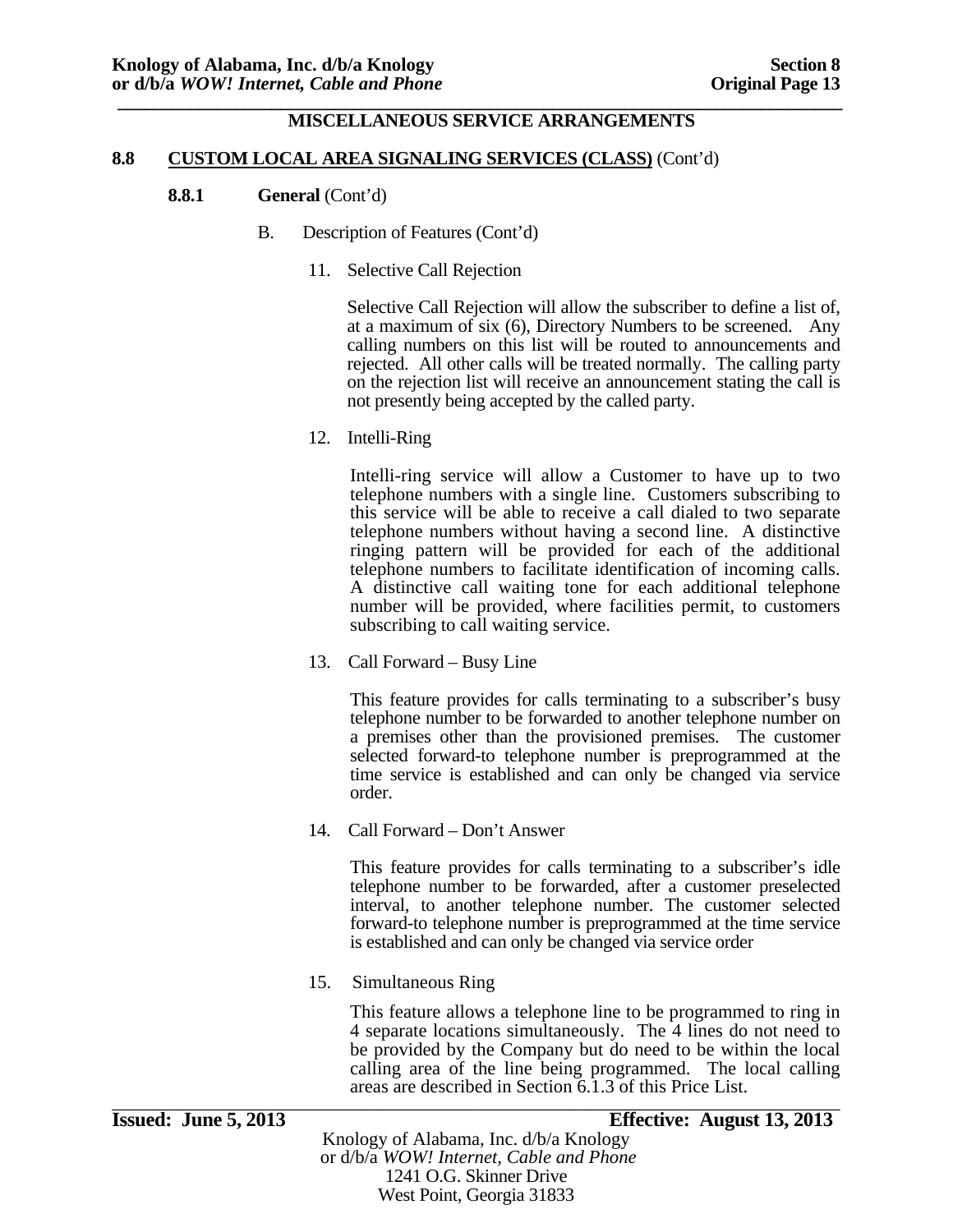#### **8.8 CUSTOM LOCAL AREA SIGNALING SERVICES (CLASS)** (Cont'd)

**8.8.2 Rates and Charges -** See Section 11 for Rates

## **8.9 LINE MAINTENANCE PLAN**

#### **8.9.1 General**

The line maintenance plan covers the wiring inside a customer's premises. Inside wiring is all telecommunications wire and associated material that is located on the customer's side of the network interface, on the same premises. When a customer with this plan has trouble with their inside wiring, the Company will make the necessary repairs without charging the fees outlined in Section 5.5 of this Price List.

#### **8.9.2 Rates and Charges**

See Section 11 for Rates and Charges.

# **8.10 ABBREVIATED DIALING**

- 8.10.1 711 Dialing Code for Telephone Relay Service (TRS)
	- A. 711 Dialing Code ("711") is a three digit local dialing arrangement for telephone voice transmission access to all relay service entities as a toll free call. Pursuit to order 00-257, issued by the Federal Communications Commission (FCC) in CC Docket 92-105 assigned 711 dialing code for nationwide access to TRS entities, to be implemented not later than October 1, 2001.
	- B. 711 is available from Knology in Knology of Alabama Territory only.
	- C. This service is subject to availability of the 711 dialing code.

\_\_\_\_\_\_\_\_\_\_\_\_\_\_\_\_\_\_\_\_\_\_\_\_\_\_\_\_\_\_\_\_\_\_\_\_\_\_\_\_\_\_\_\_\_\_\_\_\_\_\_\_\_\_\_\_\_\_\_\_\_\_\_\_\_\_\_\_\_\_\_\_\_\_\_\_\_\_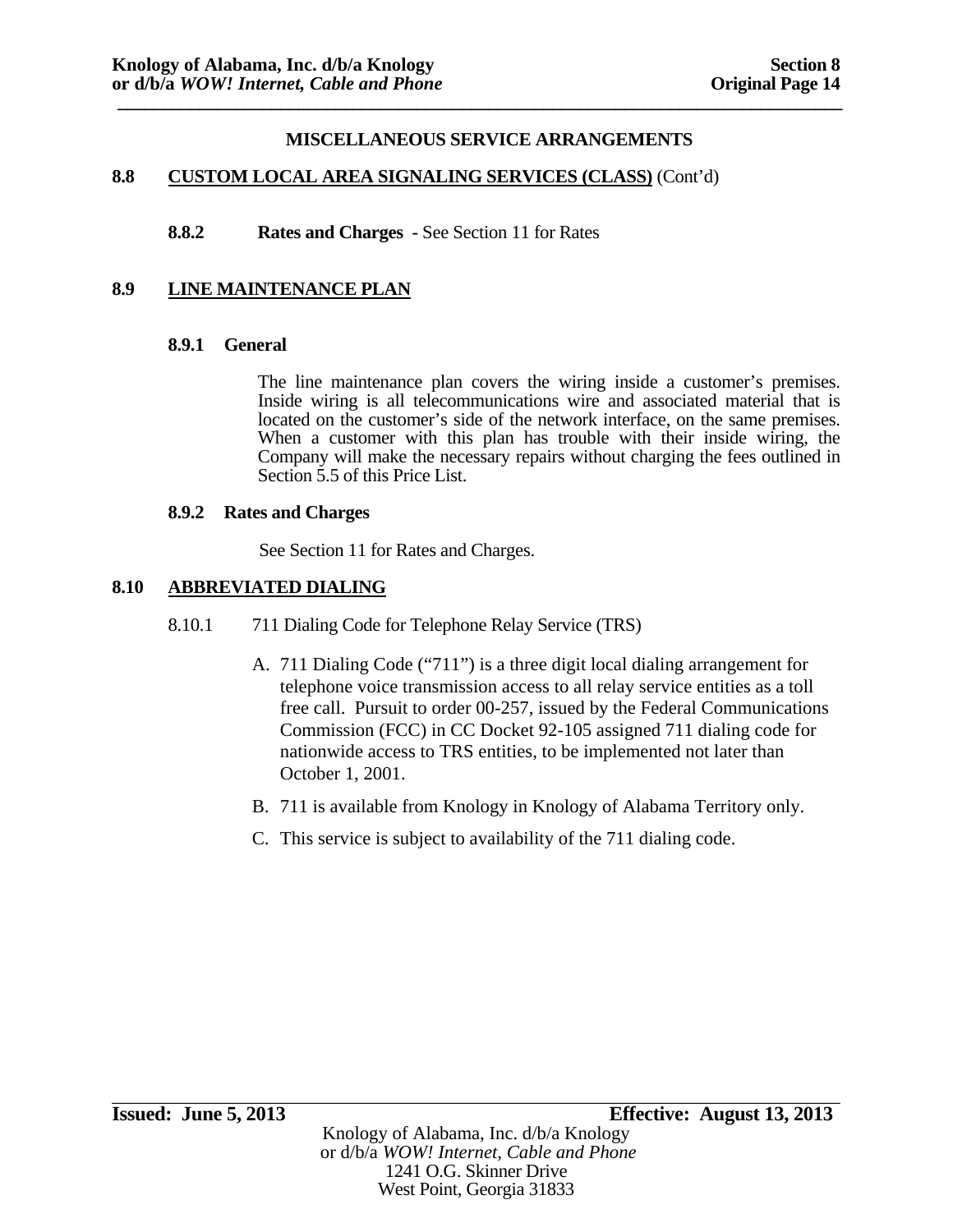#### **8.10 ABBREVIATED DIALING** (Cont'd)

- 8.10.1 711 Dialing Code for Telephone Relay Service (TRS) (Cont'd)
	- D. 711 can be delivered via regular exchange lines (by individual business lines, PBX, etc.)
	- E. Limitations and use of service as stated in Section 4 of this Price List.
	- F. Directory Listings may be provided for 711 at no charge.
	- G. Access to 711 is not available to the following classes of service:
		- Hotel/Motel/Hospital Service (toll call only)
		- $\bullet$  1+
		- 0+, 0- (Credit Card, Third Party Billing, Collect Calls)
		- Inmate Service
		- Cellular Type 2
		- In addition, operator assisted calls to 711 will not be completed
	- H. The TRS entity is restricted from selling or transferring the 711 dialing code to an unaffiliated entity, either directly or indirectly.
	- I. An "affiliate" of a TRS entity is any entity that directly, or indirectly through one or more intermediaries, controls, is controlled by, or is under common control with, the TRS entity. The term "control" (including the terms "controlling, "controlled by", and "under common control with") means the possession, direct or indirect, of the power to direct or cause the direction of the management and policies of an entity, whether through the ownership of voting securities, by contract, or otherwise.

Service Requirements and Conditions

- A. Requests for 711 Dialing Code must be submitted in writing to the Alabama Public Service Commission, for the assignment of the 711 Code, as specified per the Alabama Public Service Commission Docket
- B. The Company will provision the TRS entity's request within a reasonable time, give the complexity of the order.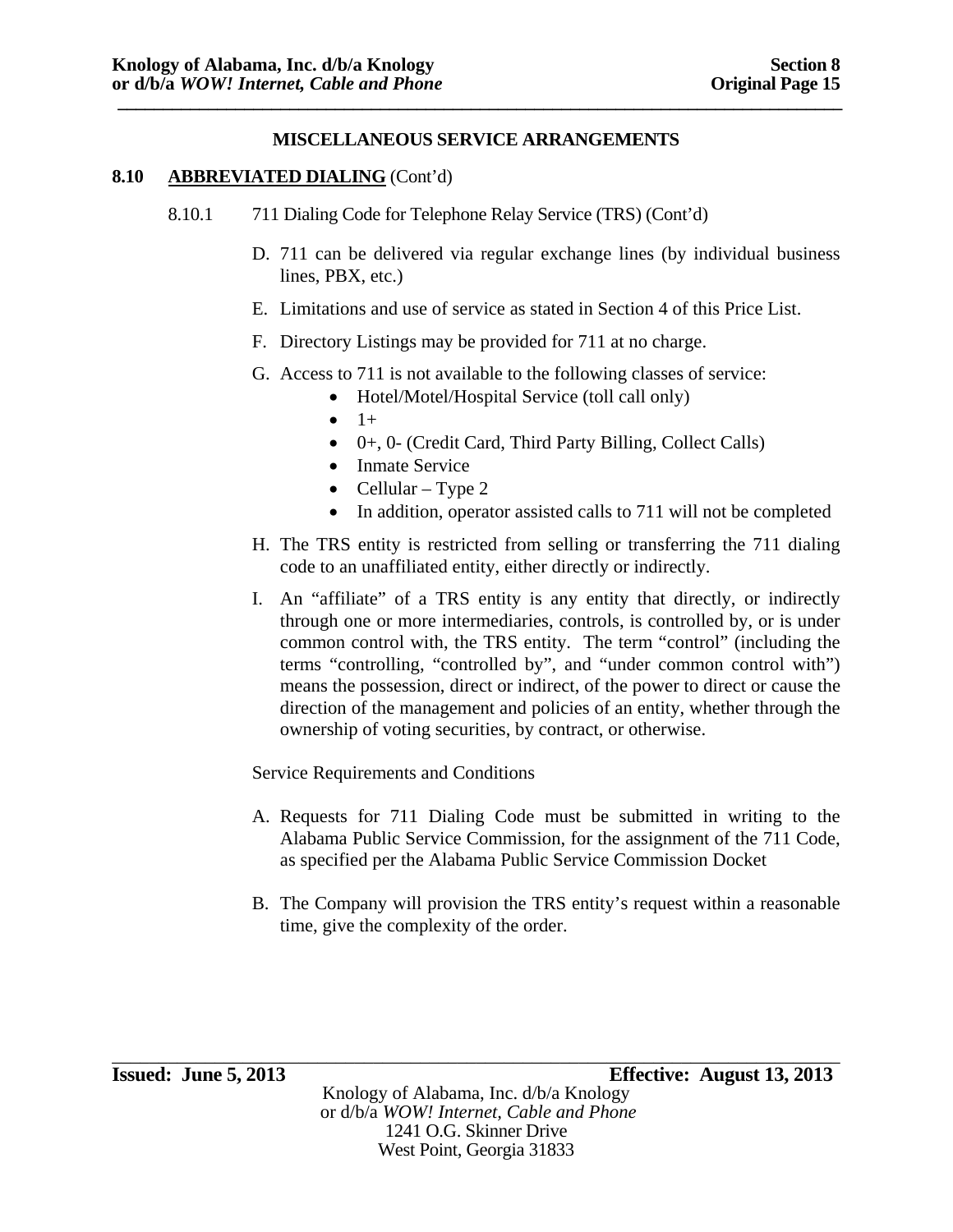#### **8.10 ABBREVIATED DIALING** (Cont'd)

- 8.10.1 711 Dialing Code for Telephone Relay Service (TRS) (Cont'd)
	- C. The TRS entity must, prior to provisioning of the service, sign a written acknowledgement of possible recall of the 711 dialing code by the FCC and an agreement to return the code upon receipt of 6 months written notice of such a recall from the Company or regulating entity and abide by all terms and conditions which may be identified by the FCC in CC Docket 92-105 regarding the use and return of the 711 dialing code. If a recall is effected, the Company will work with the TRS entity affected by such recall to transfer their service arrangements to a 7 or 10-digit dialing arrangement within the 6-month notice period. The TRS entity will be required to migrate to any access arrangement the telephone relay services subsequently agreed to by the industry and approved by the FCC. The TRS entity will be charged the appropriate rates for the establishment of the new access arrangement.
	- D. Only one 10-digit toll free number may be used as the lead number per basic calling area.
	- E. The 711 Dialing Code is provided where facilities permit.
	- F. TRS entity should work separately with cellular companies to ascertain whether Type 1 cellular customers will be able to reach telephone relay services provided by dialing 711.
	- G. TRS entity should work separately with competitive local exchange companies to ascertain their end user customers will be able to reach telephone relay services provided by dialing 711.
	- H. 711 Dialing Code will be provided under the following conditions:
		- 1. For network sizing and protection, the TRS entity must provide an estimate of annual call volumes, the expected busy hour and holding time for each call to the 711 dialing code.
		- 2. The TRS entity will subscribe to adequate telephone facilities initially and subsequently as may be required, in the judgement of the Company, to adequately handle calls to 711 without impairing the Company's general telephone service or telephone plant.

\_\_\_\_\_\_\_\_\_\_\_\_\_\_\_\_\_\_\_\_\_\_\_\_\_\_\_\_\_\_\_\_\_\_\_\_\_\_\_\_\_\_\_\_\_\_\_\_\_\_\_\_\_\_\_\_\_\_\_\_\_\_\_\_\_\_\_\_\_\_\_\_\_\_\_\_\_\_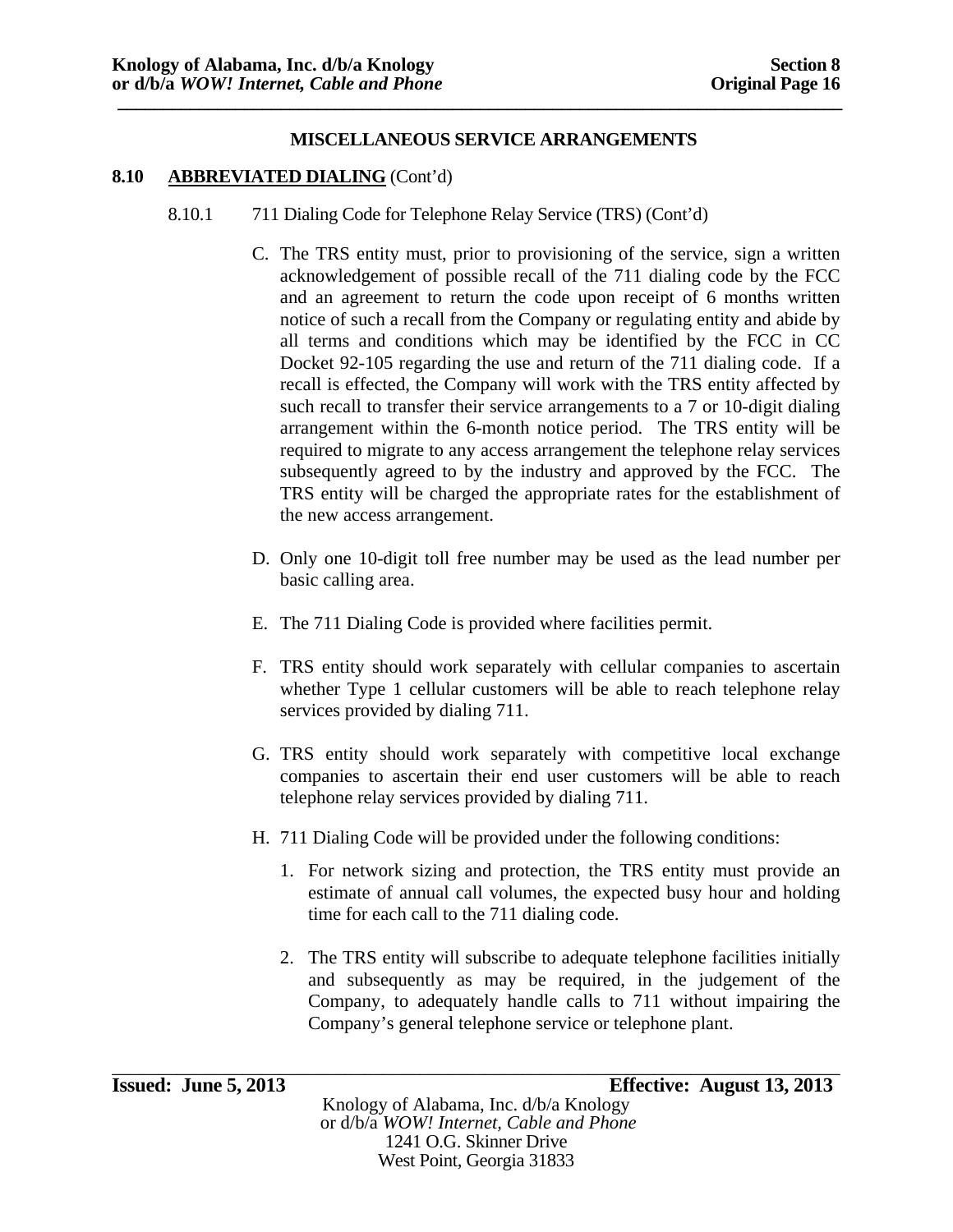#### **8.10 ABBREVIATED DIALING** (Cont'd)

- 8.10.1 711 Dialing Code for Telephone Relay Service (TRS) (Cont'd)
	- 3. The TRS entity is responsible for obtaining all necessary permission, licenses, written consents, waivers, releases and all other rights from all persons whose work, statements or performance are used in connection with the 711 dialing code, and from all holders of copyrights, trademarks, and patents used in connection with said service.
	- 4. The TRS entity is responsible for, and shall indemnify, protect, defend and save harmless the Company against all suits, actions, claims, demands and judgements, and of all costs, expenses and counsel fees incurred on account thereof, arising out of and resulting directly or indirectly from the service or in connection therewith, including, but not limited to, any loss, damage, expense or liability resulting from any infringement or claim of infringement, of any patent, trademark, copyright, or resulting from any claim of liable and slander.
	- 5. The TRS entity shall respond promptly to any and all complaints lodged with any regulatory authority against any service provided via 711. If requested by the Company, the TRS entity shall assist the Company in responding to complaints made to the Company concerning the 711 dialing code.
	- 6. A written notice will be sent to any TRS entity following oral notification when their service unreasonably interferes with or impairs other services rendered to the public by the Company. If after notification the TRS entity makes no modification in method of operation or in the service arrangements that are deemed serviceprotective by the Company, or if the TRS entity is un-willing to accept the modifications, or if the TRS entity continues to cause service impairment, the Company reserves the right, at any time, without further notice, to institute protective measure, up to and including termination of service. In an emergency situation as defined by the Company, the Company reserves the right, at any time, without notice, to institute protective measures up to and including termination of service.
	- I. If a pre-recorded announcement is provided by the TRS entity, the following conditions apply:
		- 1. The TRS entity will provide announcements. The Company will provide only the delivery of the call.

| <b>Issued: June 5, 2013</b> | Effective: August 13, 2013 |
|-----------------------------|----------------------------|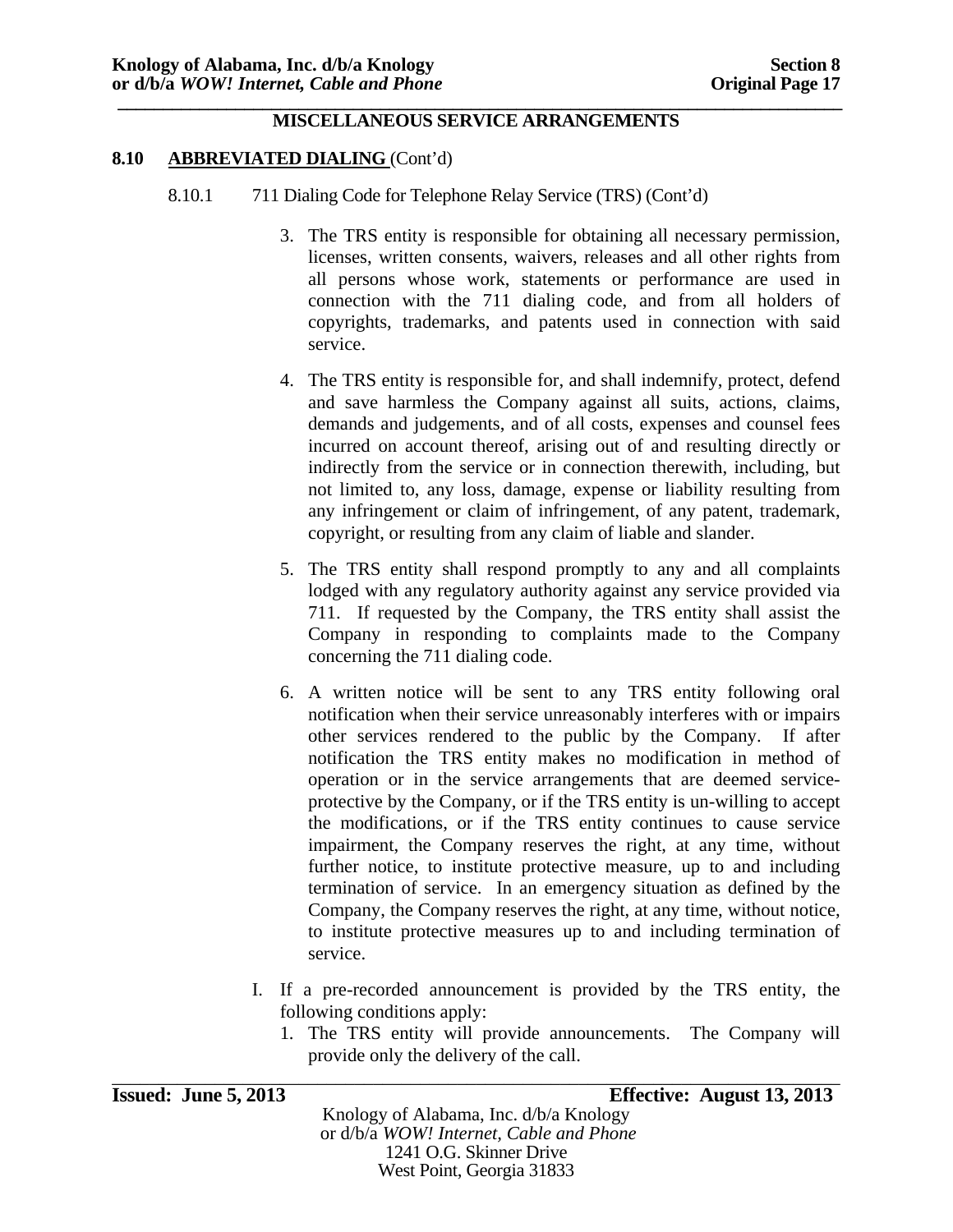#### **8.10 ABBREVIATED DIALING** (Cont'd)

- 8.10.1 711 Dialing Code for Telephone Relay Service (TRS) (Cont'd)
	- I. (Cont'd)
		- 2. The provision of access to the 711 network by the Company for the transmission of announcement is subject to availability of such facilities and the requirements of the local exchange network.
		- 3. The TRS entity assumes all financial responsibility for all costs involved in providing announcement including, but not limited to, the recorder-announcement equipment located on the TRS entity's premises.
		- 4. The TRS entity assumes, according to other specific rates and charges under this Price List, all financial responsibility for all facilities required, to connect the recorder-announcement equipment located on the TRS entity's premises.
	- J. The Company may take all legal and practical steps to disassociate itself from the TRS entity providing services whose business and/or public conduct (whether demonstrated or proposed) is of a type that in the Company's discretion generates unacceptable levels of complaints by end users.
	- K. In no event shall the Company be liable for any losses or damages of any kind resulting from the unavailability of its equipment or facilities or for any act, omissions or failure of performance by the Company, or its employees, or agents, in connection with this Price List. The Company shall not be responsible for calls that cannot be completed as a result of repair or maintenance difficulties on Company facilities and equipment nor on equipment owned or leased by the TRS entity.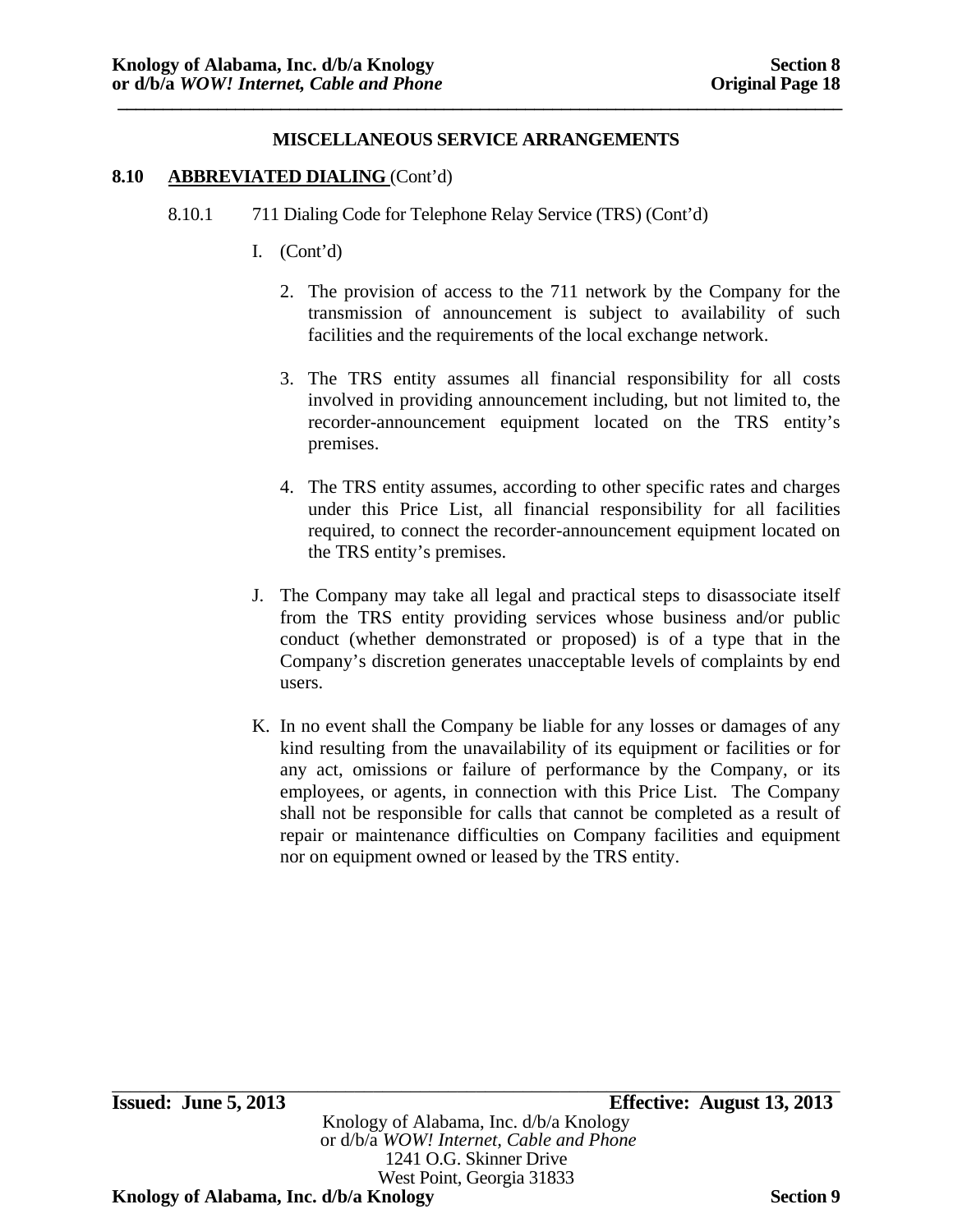# **TABLE OF CONTENTS**

#### **Page**

| 9.1 |                | SPECIAL CHARGES FOR TEMPORARY, SPECULATIVE, OR<br>UNUSUAL CONSTRUCTION |
|-----|----------------|------------------------------------------------------------------------|
|     | 9.1.1<br>9.1.2 | General<br><b>Application of Special Charges</b>                       |
| 9.2 |                | <b>SPECIAL CONSTRUCTION</b>                                            |
|     | 9.2.1<br>9.2.3 | <b>Private Property</b><br><b>Underground Service Connections</b>      |
| 9.3 |                |                                                                        |
|     | 9.3.1<br>9.3.2 | General<br><b>Computation of Rates and Charges</b>                     |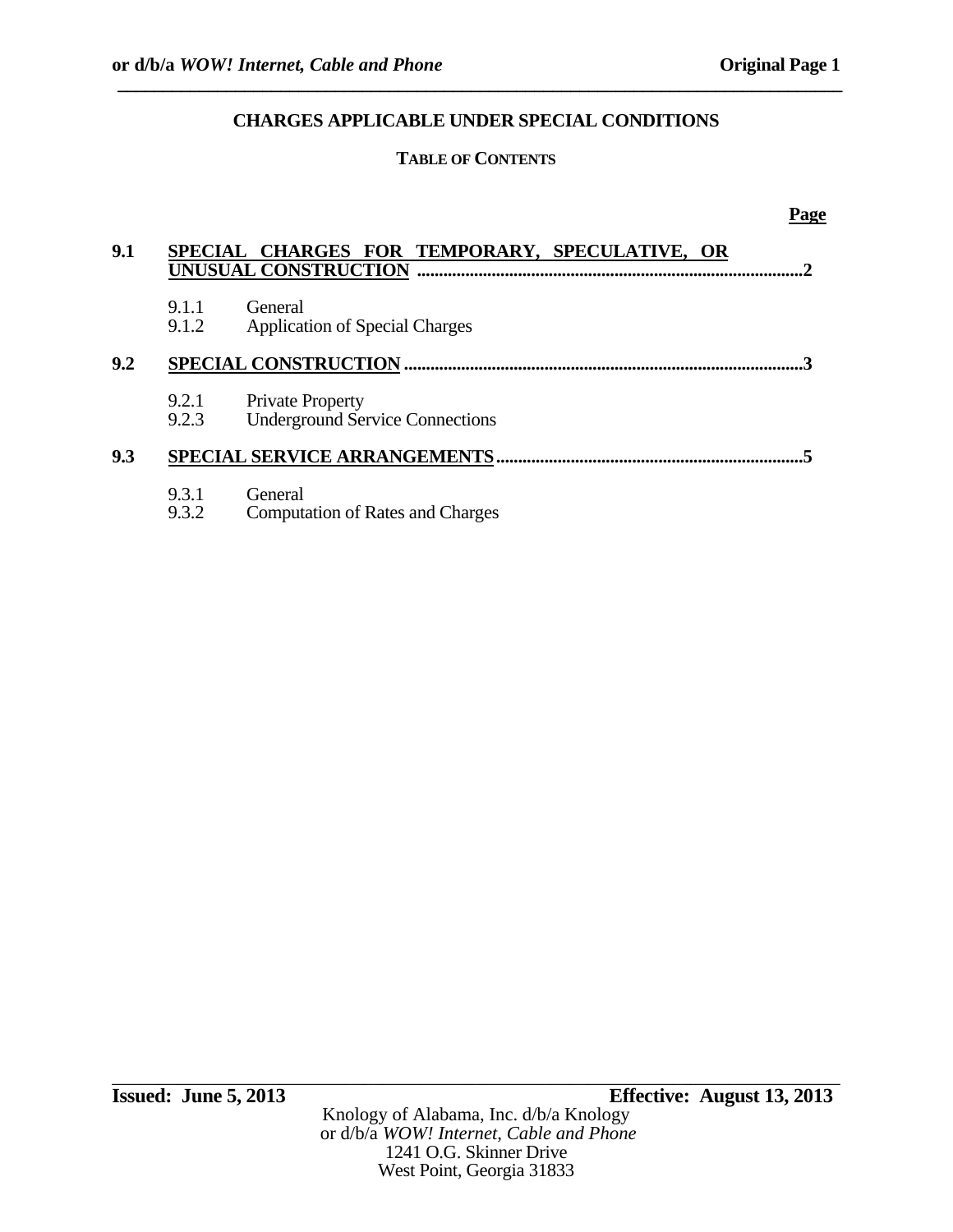### **9.1 SPECIAL CHARGES FOR TEMPORARY, SPECULATIVE OR UNUSUAL CONSTRUCTION**

### **9.1.1 General**

- A. Facilities of the Company may, at the Company's discretion, be extended in accordance with the provisions of this Section. Special Charges may be applied in addition to the Usual Service Connection Charges and monthly rates. Special Charges apply primarily when unusual investment or expense will be incurred by the Company, such as when:
	- 1. Conditions require, or the customer requests, the provision of special equipment, unusual or non-standard methods of plant construction, installation or maintenance, or a move of Company facilities;
	- 2. The customer's location requires the use of costly private right-of-way; or
	- 3. The proposed service is of a temporary nature and the plant to be used for such service would not all be of value to the Company in the general conduct of its business upon discontinuance of that service.
- B. The Company will retain title to all plant constructed, as specified within this Price List, whether provided wholly or partially at a customer's expense.
- C. The customer is required to pay all Construction Charges made by another Telephone Company providing facilities connecting with the facilities of the Company.
- D. Applicants may be required to make nonrefundable advance payments to cover all or a portion of the excess Construction Charges for Exchange Service or Special Service Arrangements when in the opinion of the Company there is evidence of credit risk. A cash deposit may also be required as discussed under Section 4 of this Price List.
- E. When attachments are made to poles of other companies, instead of providing construction for which the customer would be charged under the provisions of this Section, the customer shall pay the Company's cost for such attachments.
- F. Line extensions and special service arrangements are further subject to the regulations specified in this Price List.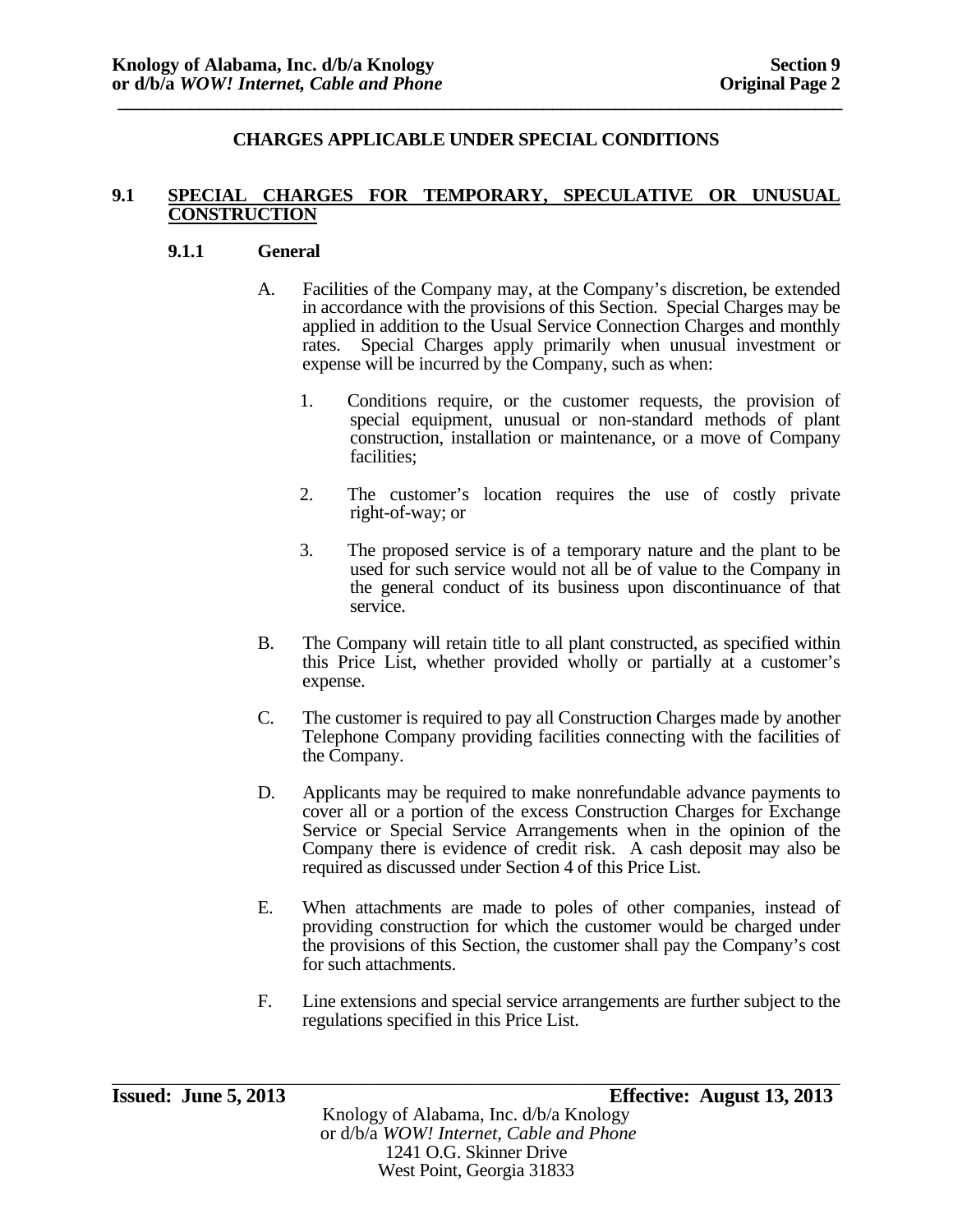#### **9.1 SPECIAL CHARGES FOR TEMPORARY, SPECULATIVE OR UNUSUAL CONSTRUCTION** (Cont'd)

### **9.1.2 Application of Special Charges**

- A. Temporary Construction The customer shall be charged the estimated cost of construction and removal of the plant which would not be of value to the Company, less the estimated net recovery value of the material used. The Company may require the customer to pay the cost of construction plus the cost of removal, less salvage, for temporary construction performed in advance of permanent construction or to provide temporary service.
- B. Power Requirements for Radio Service At the Company's discretion, Radio Service may be used to provide the customer's telephone service. If telephone service will be provided by radio equipment, the customer will be responsible for ensuring that AC power is available to the Company for connection at the primary service location. The customer will be responsible for any and all Installation and Monthly Charges incurred for the provision of such power.

If natural or man-made obstructions, in or around the primary service location, would prevent or interfere with the accurate reception and operation of the radio equipment, the Company will pay for the construction of additional power facilities to a suitable alternate radio location. The Company will be responsible for reasonable construction costs; however, the customer will be responsible for upkeep and payment of any Monthly Power Charges incurred at the primary residence and alternate power locations.

# **9.2 SPECIAL CONSTRUCTION**

#### **9.2.1 Private Property**

- A. An average amount of entrance and distribution facilities will be furnished by the Company provided the facilities are of the standard type normally furnished for the particular location or kind of service.
- B. The applicant may be required to pay the costs over and above those applicable for a normal installation:

If additional entrance or distribution facilities are required; if the conditions are such as to require special facilities, maintenance or methods of construction; if the installation is for a temporary or semi-permanent purpose; or if for any other reason the construction costs are excessive as compared with the revenue to be derived.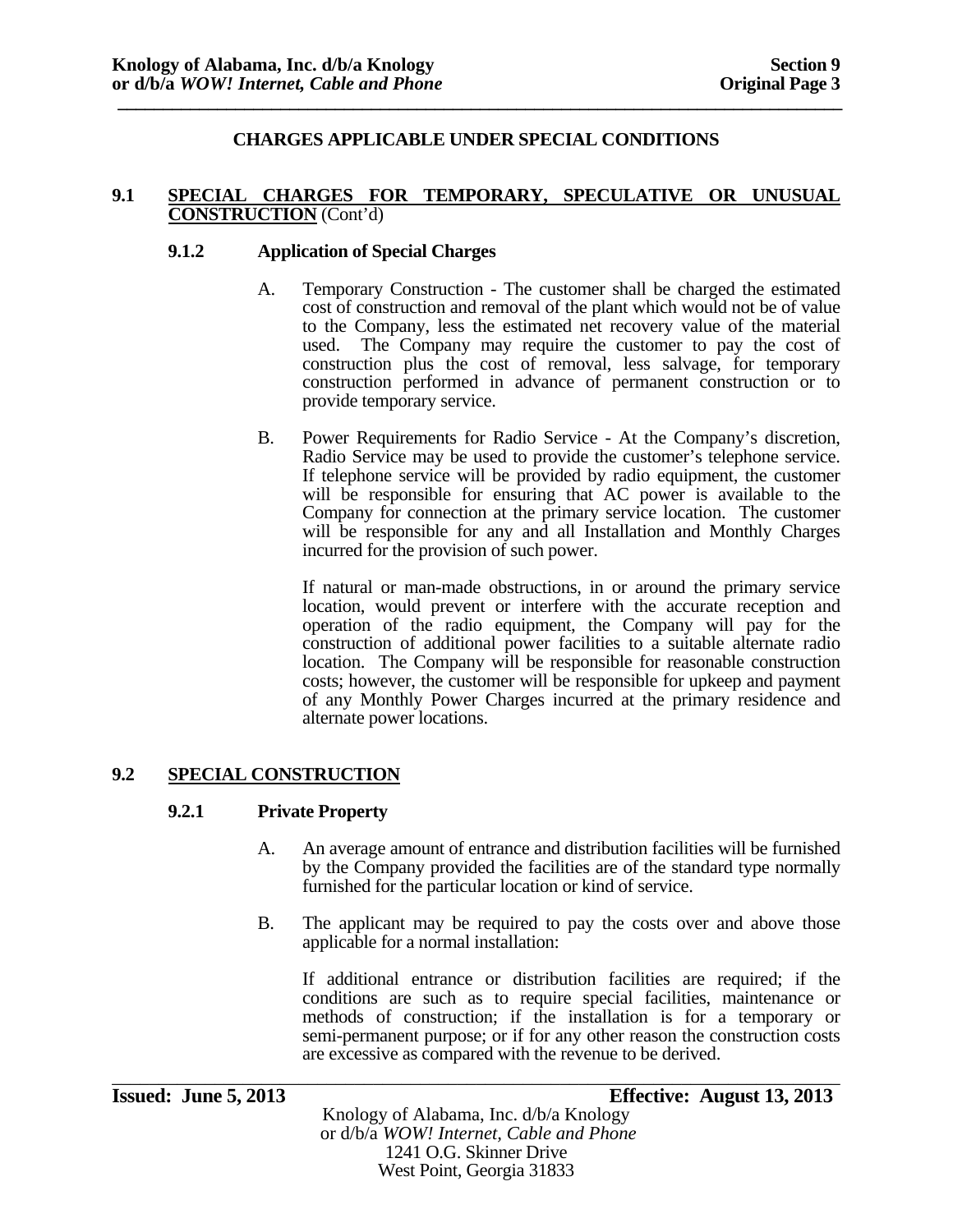#### 9.2 **SPECIAL CONSTRUCTION** (Cont'd)

#### **9.2.1 Private Property** (Cont'd)

C. The customer will provide the Company upon request and without charge written permission for the placing of the Company's facilities on the property.

#### **9.2.2 Underground Service Connections**

- A. When customers request underground service connections instead of aerial drop wires which would ordinarily be used to reach the customer's premises, or when aerial facilities are used to provide service or channels to a customer and the customer subsequently requests that such facilities be placed underground, the following regulations apply:
	- 1. Where cable is to be placed in conduit, the underground conduit shall be constructed and maintained by or at the expense of the customer. The underground conduit shall be constructed in accordance with plans and specifications furnished by the Company;
	- 2. The duct or ducts required in the underground conduit by the Company to furnish service shall be reserved for its exclusive use;
	- 3. Where cable is laid in a trench at the customer's request, the trench shall be constructed and back filled under the Company's supervision and by or at the customer's expense;
	- 4. Cable installed in conduit will be maintained and replaced at the expense of the Company where the conduit has been inspected in place by the Company and approved, but repairs or replacements of cable in the conduit or trench made necessary by damage caused by the customer or his representatives will be made only at the customer's expense;
	- 5. Where facilities are changed from aerial to buried or underground, in addition to the above, the customer is charged the cost of dismantling and removing the aerial facilities;
	- 6. Except as otherwise provided herein, the regulations in this Price List contemplate that the type of construction required to provide the quantity and class of service involved will be determined by the Company. The applicant may be required to pay additional costs involved where a different type of construction than that proposed by the Company is desired; and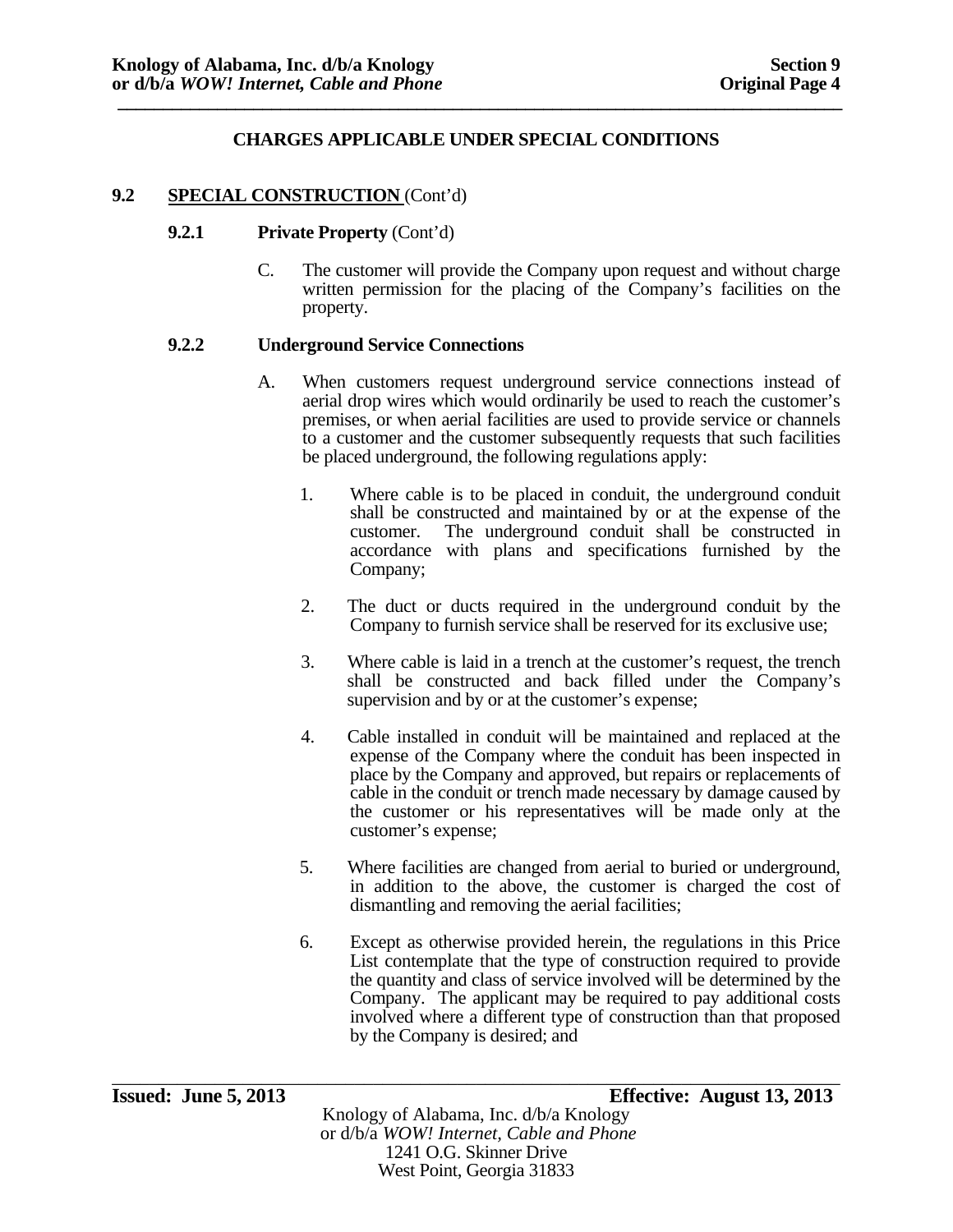### **9.2 SPECIAL CONSTRUCTION** (Cont'd)

#### **9.2.2 Underground Service Connections** (Cont'd)

- A. (Cont'd)
	- 7. When a special type of construction other than those covered preceding is desired by the customer or when the individual requirements of a particular situation make the construction unusually expensive, the customer is required to bear the excess cost of such construction. Any special maintenance expense that may from time to time occur will be borne by the customer except that maintenance of buried service wire, including associated trenching where required, will be at the expense of the Company.

### **9.3 SPECIAL SERVICE ARRANGEMENTS**

#### **9.3.1 General**

A. If the requirements of customers cannot be met with the regularly offered service arrangements, Special Service Arrangements may be furnished by the Company, where practical, at charges equivalent to the estimated cost of such equipment and arrangements provided it is not detrimental to any of the services furnished under the Company's Price List.

### **9.3.2 Computation of Rates and Charges**

- A. Rates for Special Service Arrangements are equivalent to the estimated costs of furnishing the Special Service Arrangement.
- B. Estimated cost consists of an estimate of the total cost to the Company in providing the Special Service Arrangement including:
	- 1. Cost of maintenance;
	- 2. Cost of operation;
	- 3. Depreciation on the estimated installed cost of any facilities used to provide the Special Service Arrangement based on the anticipated useful service life of the facilities with an appropriate allowance for the estimated net salvage;
	- 4. General administration expenses, including taxes on the basis of average charges for these items;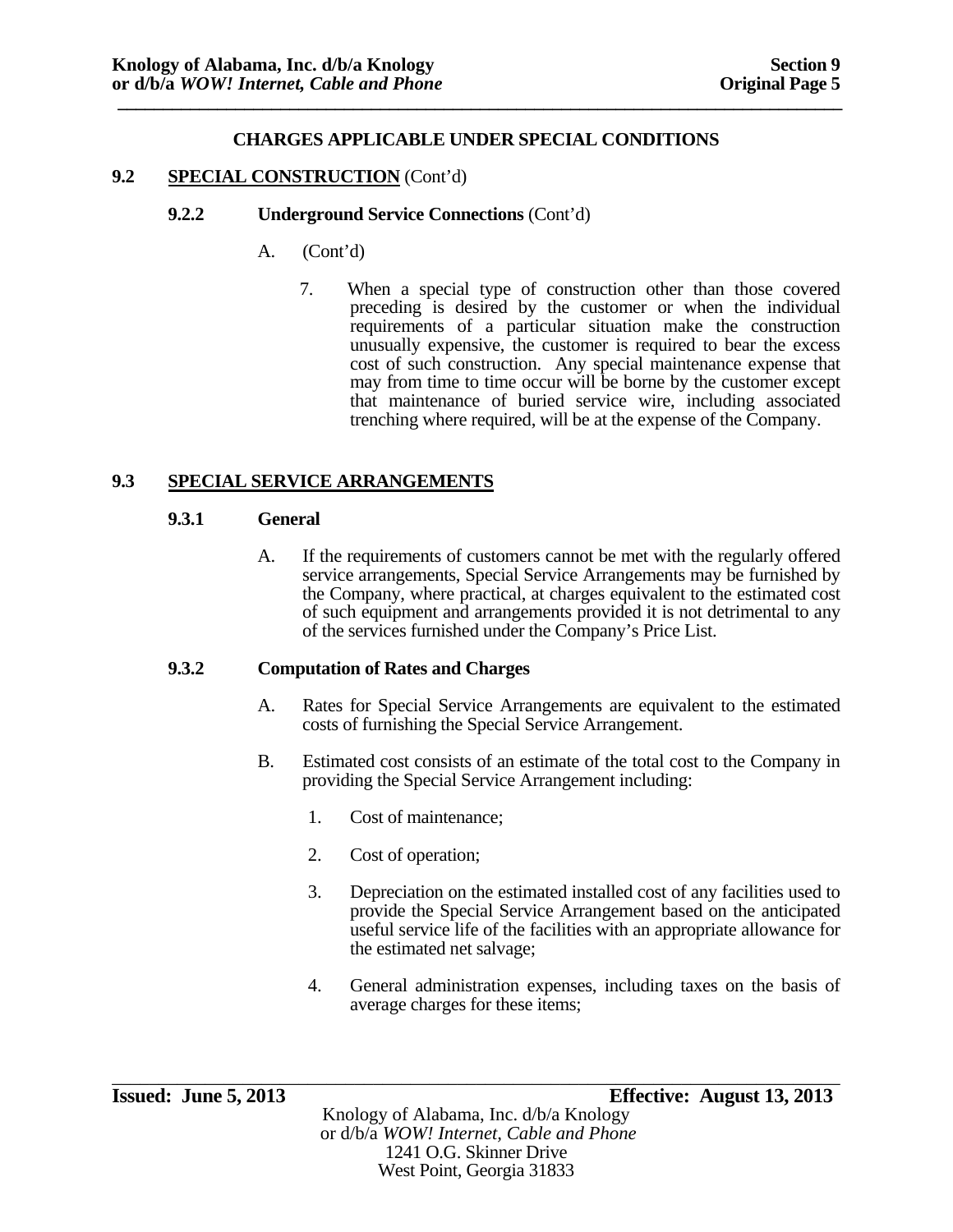#### **9.3 SPECIAL SERVICE ARRANGEMENTS**

#### **9.3.2 Computation of Rates and Charges** (Cont'd)

- B. (Cont'd)
	- 5. Any other item of expense associated with the particular Special Service Arrangement; and
	- 6. An amount, computed on the estimated cost installed of the facilities used to provide the Special Service Arrangement, for return on investment.
- C. Estimated installed cost mentioned above includes cost of equipment and materials provided or used plus the estimated cost of installing, including engineering, labor, supervision, transportation, rights-of-way, and other items which are chargeable to the capital accounts.
- D. Special Service Arrangement rates are subject to review and revision conditioned upon changing costs.
- E. At such time as a Special Service Arrangement becomes a retail offering, the rate or rates will apply from the date on which the arrangement is provided under retail terms and conditions and at retail rates.
- F. The following rate treatments may be used in connection with charges for Special Service Arrangements.
	- 1. Monthly rental and termination agreement with or without an Installation Charge.
	- 2. Monthly rental with or without an Installation Charge.
	- 3. Installation Charge only.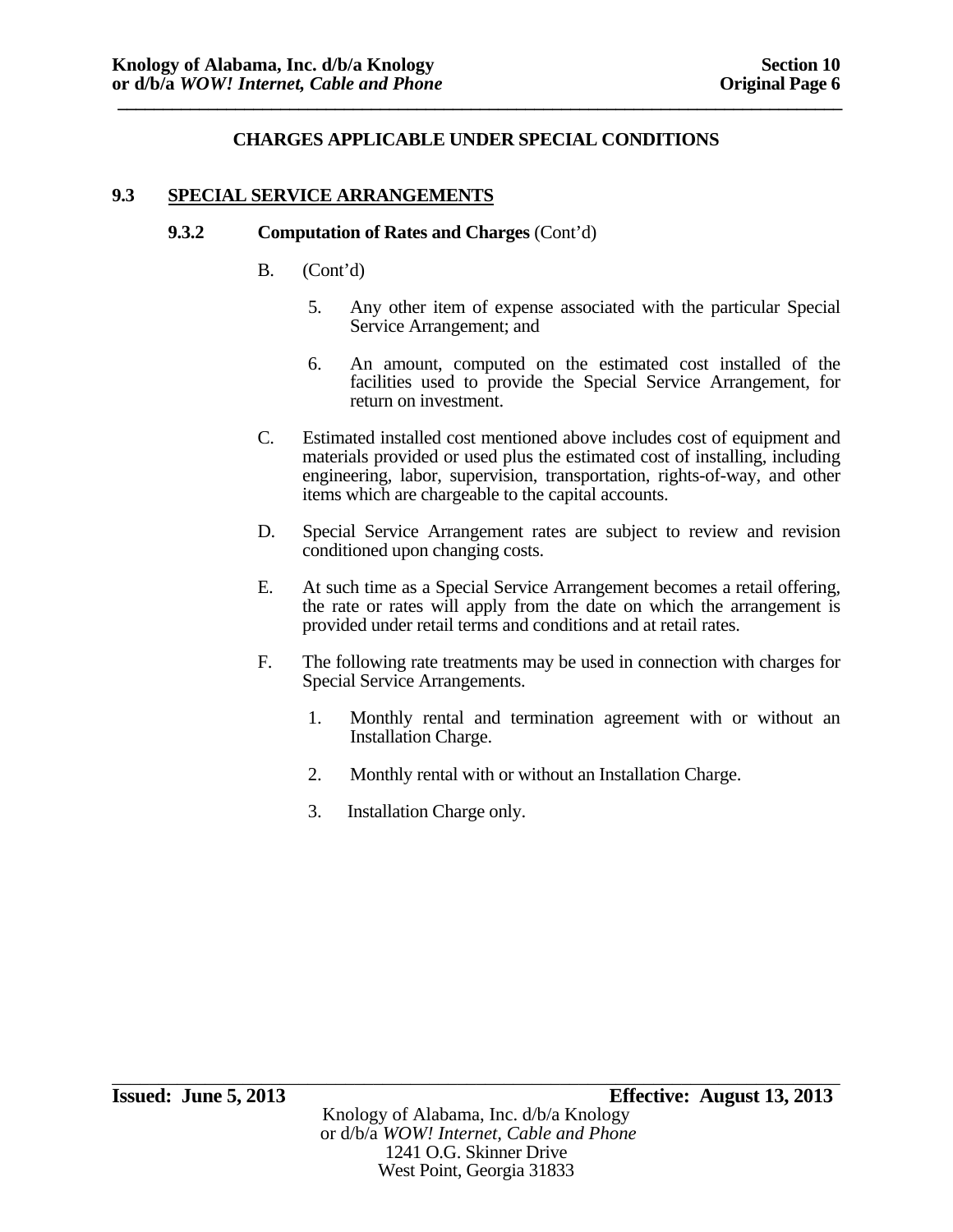**Page** 

# **CUSTOMER-PROVIDED EQUIPMENT AND FACILITIES**

### **TABLE OF CONTENTS**

| 10.1 |                                                          | <b>CONNECTIONS ON CUSTOMER PREMISES.</b>                                                                                                                                                                  |
|------|----------------------------------------------------------|-----------------------------------------------------------------------------------------------------------------------------------------------------------------------------------------------------------|
|      | 10.1.1<br>10.1.2<br>10.1.3<br>10.1.4<br>10.1.5<br>10.1.6 | General<br>Responsibility of the Company<br>Liability of the Company<br>Responsibility of the Customer<br>Connection at Hazardous or Inaccessible Locations<br><b>Connections of Registered Equipment</b> |
| 10.2 |                                                          | RECORDING OF TWO-WAY TELEPHONE CONVERSATIONS.                                                                                                                                                             |
|      | 10.2.1                                                   | General                                                                                                                                                                                                   |
| 10.3 |                                                          | <b>SERVICE CHARGES</b>                                                                                                                                                                                    |
|      | 10.3.1<br>10.3.2<br>10.3.3<br>10.3.4                     | Maintenance Service Charge<br><b>Failure of Acceptance Tests</b><br>Line Conditioning or Treatment<br>Damages to Facilities                                                                               |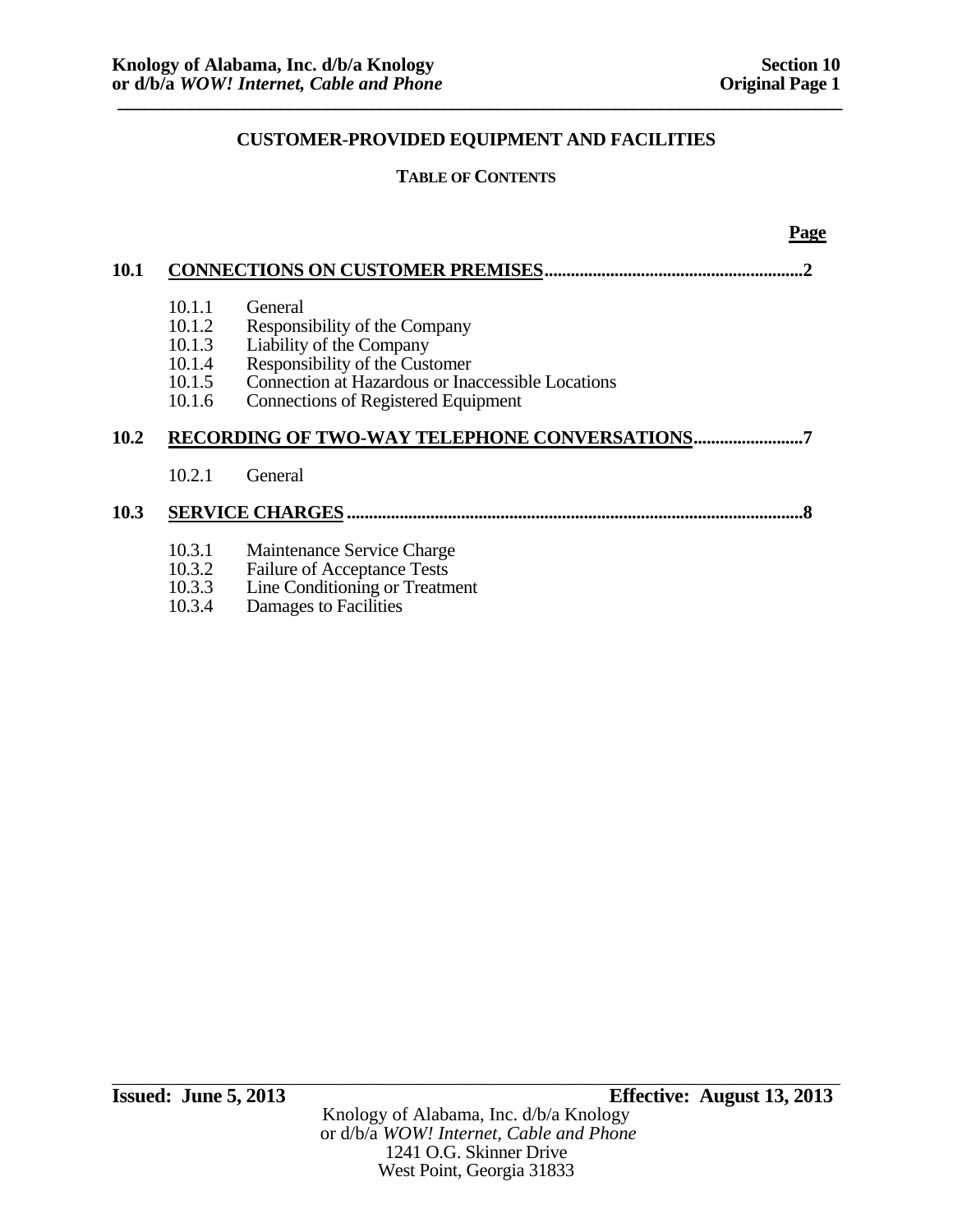#### **10.1 CONNECTION ON CUSTOMER PREMISES**

#### **10.1.1 General**

Terminal equipment, inside wiring and/or communications systems may be connected at the customer's premises to facilities furnished by the Company for telecommunications services, subject to the conditions and rates set forth in this Section and as otherwise provided in this Price List.

#### **10.1.2 Responsibility of the Company**

- A. The Company shall not be responsible for the installation, operation or maintenance of any customer-provided terminal equipment, inside wiring or communications system. Telecommunications services are not represented as adapted to the use of all types of terminal equipment or communications systems. Where terminal equipment or communication systems are used with telecommunications services, the responsibility of the Company shall be limited to the furnishing of service components suitable for telecommunications services and to the design, maintenance and operation of service components in a manner proper for such service. Subject to this responsibility, the Company shall not be responsible for (1) the through transmission of signals generated by the terminal equipment or communications systems or for the quality of, or defects in, such transmission, (2) the reception of signals by terminal equipment or communications systems, or (3) address signaling where such signaling is performed by signaling equipment.
- B. At the customer's request the Company will provide information concerning interface parameters, including the number of ringers which may be connected to a particular telephone line, needed to permit terminal equipment to operate in a manner compatible with telecommunications services.
- C. The Company may make changes in its telecommunications service, equipment, operations or procedures, where such action is not inconsistent with Part 68 of the FCC rules. If such changes can be reasonably expected to render any customer's terminal equipment incompatible with telecommunications service, require modification or alteration of such premises equipment, or otherwise materially affect its use or performance, the customer will be given adequate notice at least thirty (30*)* days in advance, in writing, to allow the customer an opportunity to maintain uninterrupted service.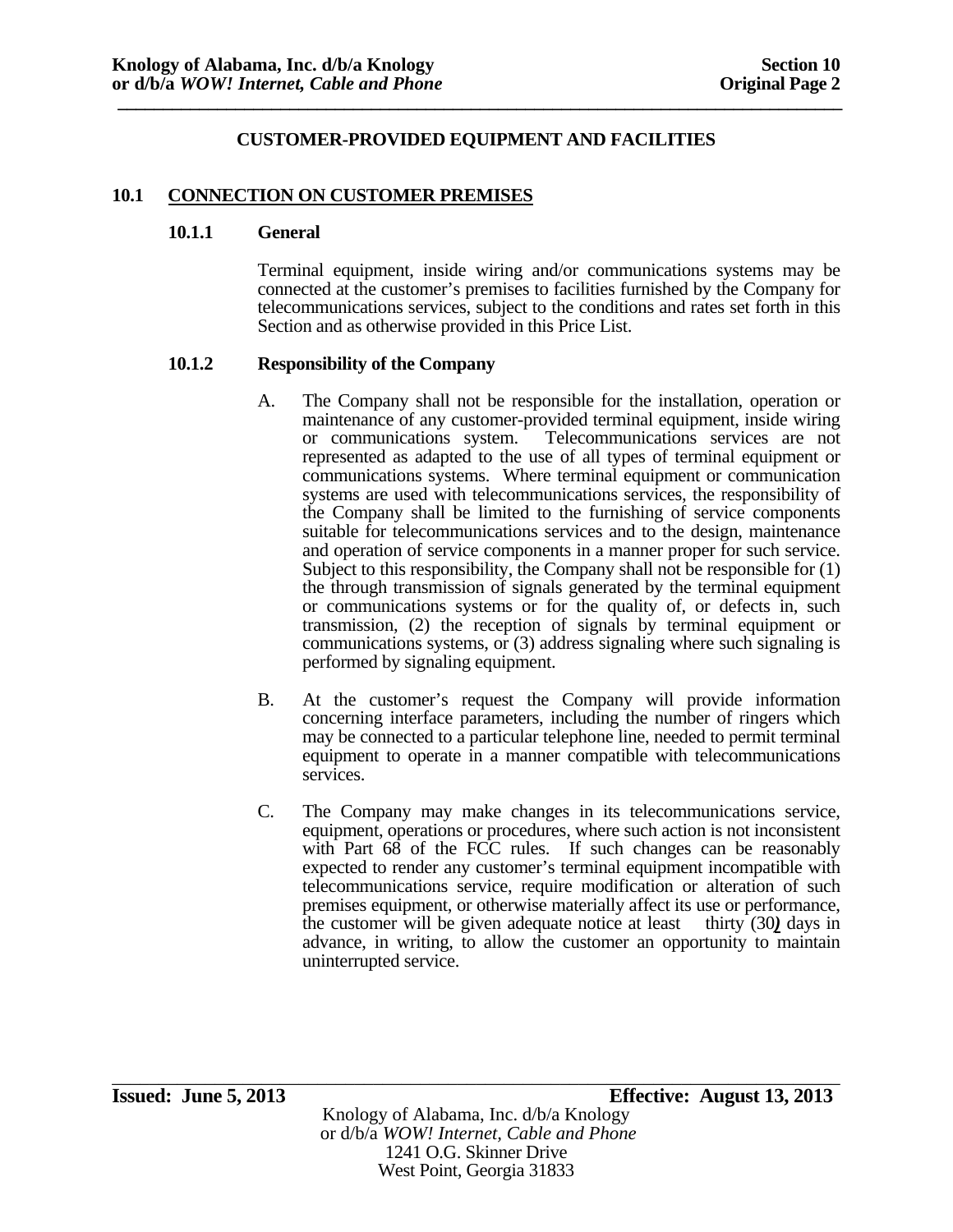#### **10.1 CONNECTION ON CUSTOMER PREMISES** (Cont'd)

#### **10.1.2 Responsibility of the Company** (Cont'd)

D. The Company shall not be responsible to the customer if such changes, which are not inconsistent with Part 68 of the FCC Rules and Regulations, renders the customer-provided terminal equipment, protective circuitry, or communications systems obsolete or require modification or alteration of such equipment.

#### **10.1.3 Liability of the Company**

- A. The Company will not be responsible for any loss, damage or any impairment or failure of service arising from, or in connection with, the use of terminal equipment.
- B. The Company will not be liable for damages arising out of injuries to persons or property caused by the customer-provided terminal equipment from voltages or currents transmitted over the facilities of the Company.

#### **10.1.4 Responsibility of the Customer**

- A. Upon request of the Company, the customer shall give proper notice of intention to the Company when connection of terminal equipment or protective circuitry is made. The customer also shall provide to the Company the line(s) to which such connection is to be made, the FCC Registration Number and the Ringer Equivalence of the registered terminal equipment or registered protective circuitry, so as to comply with the FCC Rules and Regulations.
- B. The operating characteristics of customer-provided terminal equipment, inside wiring or communications systems shall be such as to not interfere with any of the services offered by the Company, and shall conform to the network protection criteria set forth in this Section. In addition, terminal equipment and facilities shall be operated within the limits set forth below:
	- 1. The safety of Company employees or the public cannot be endangered.
	- 2. Operation of the equipment and facilities cannot damage, require change in, or alteration of, the equipment or other facilities of the Company.
	- 3. No interference with the proper functioning of Company equipment or facilities.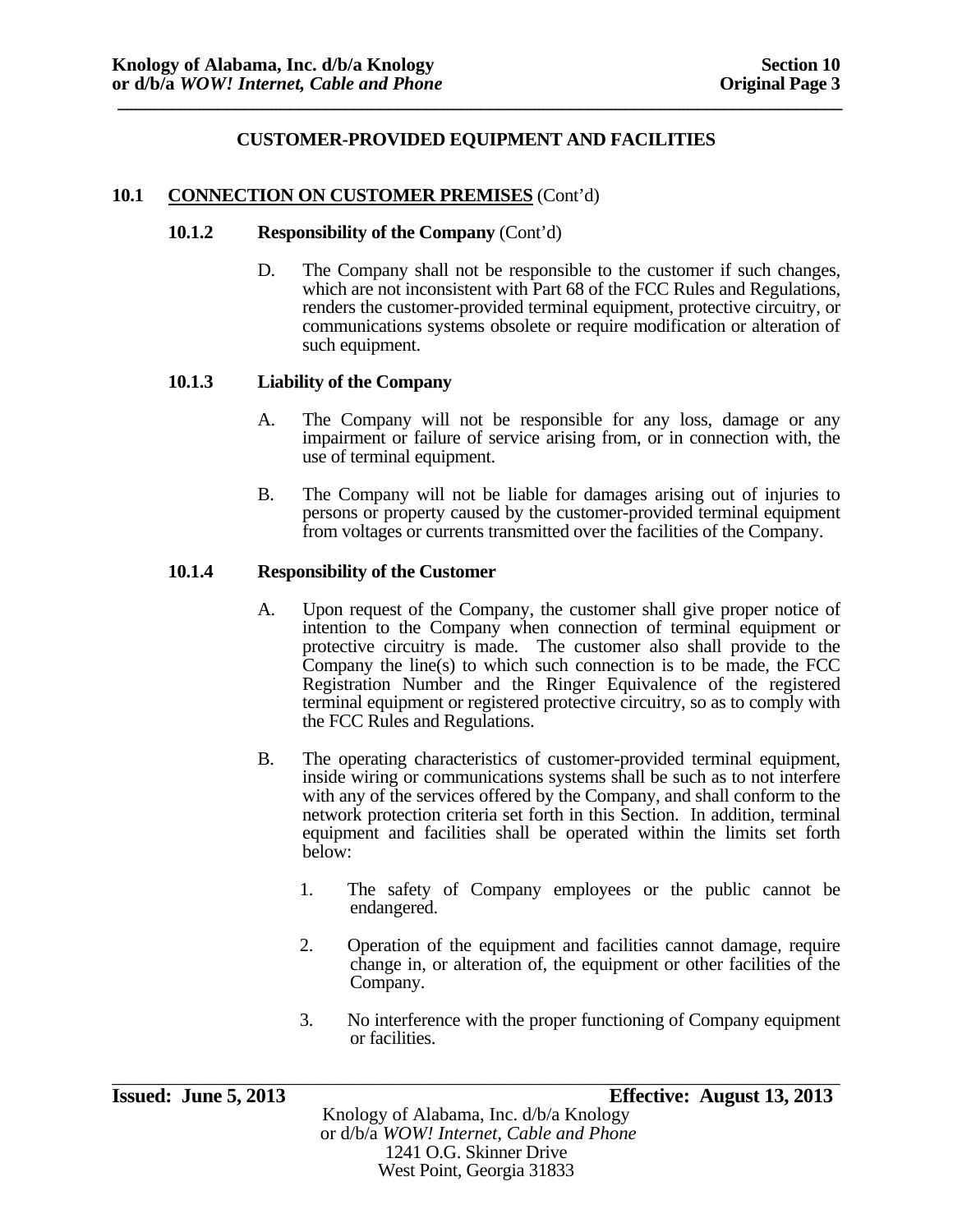#### **10.1 CONNECTION ON CUSTOMER PREMISES** (Cont'd)

#### **10.1.4 Responsibility of the Customer**

- B. (Cont'd)
	- 4. The operation of the equipment and facilities cannot impair the operation of the Company's facilities or otherwise injure the public in its use of the Company's services.
- C. Upon suitable notification to the customer, the Company may make such tests and inspections as may be necessary to determine that the above requirements are being fulfilled in connection with the installation, operation and maintenance of customer-owned facilities or equipment. The Company may interrupt the connection if at any time such action should become necessary in order to protect any of its services because of departure from these requirements.
- D. Upon notice from the Company that the terminal equipment of the customer is causing or is likely to cause hazard or interference, the customer shall make such changes as may be necessary to remove or prevent such hazard or interference, and shall confirm in writing to the Company within ten (10*)* days following receipt of notice from the Company that such changes have been made. When immediate action is required to protect the Company's facilities from hazards caused by terminal equipment, the Company may immediately take such action as is necessary without prior notice to the customer. As soon as possible after such action is taken, the Company will inform the customer of the nature of the hazard and the type of remedial action taken. Failure of the customer to remove the hazard or make remedial changes in the terminal equipment or to give the required written confirmation to the Company shall result in suspension of the customer's service until such time as the customer complies with the provisions of this Price List.
- E. The customer indemnifies and saves the Company harmless against claims for infringements of patents arising from combining terminal equipment used in connections with facilities of the Company.

#### **10.1.5 Connection at Hazardous or Inaccessible Locations**

Terminal equipment and facilities which serve a location which the Company considers impractical to serve because of hazard or inaccessibility may be used or connected with facilities of the Company for telecommunications service through connecting equipment furnished by the Company.

1241 O.G. Skinner Drive West Point, Georgia 31833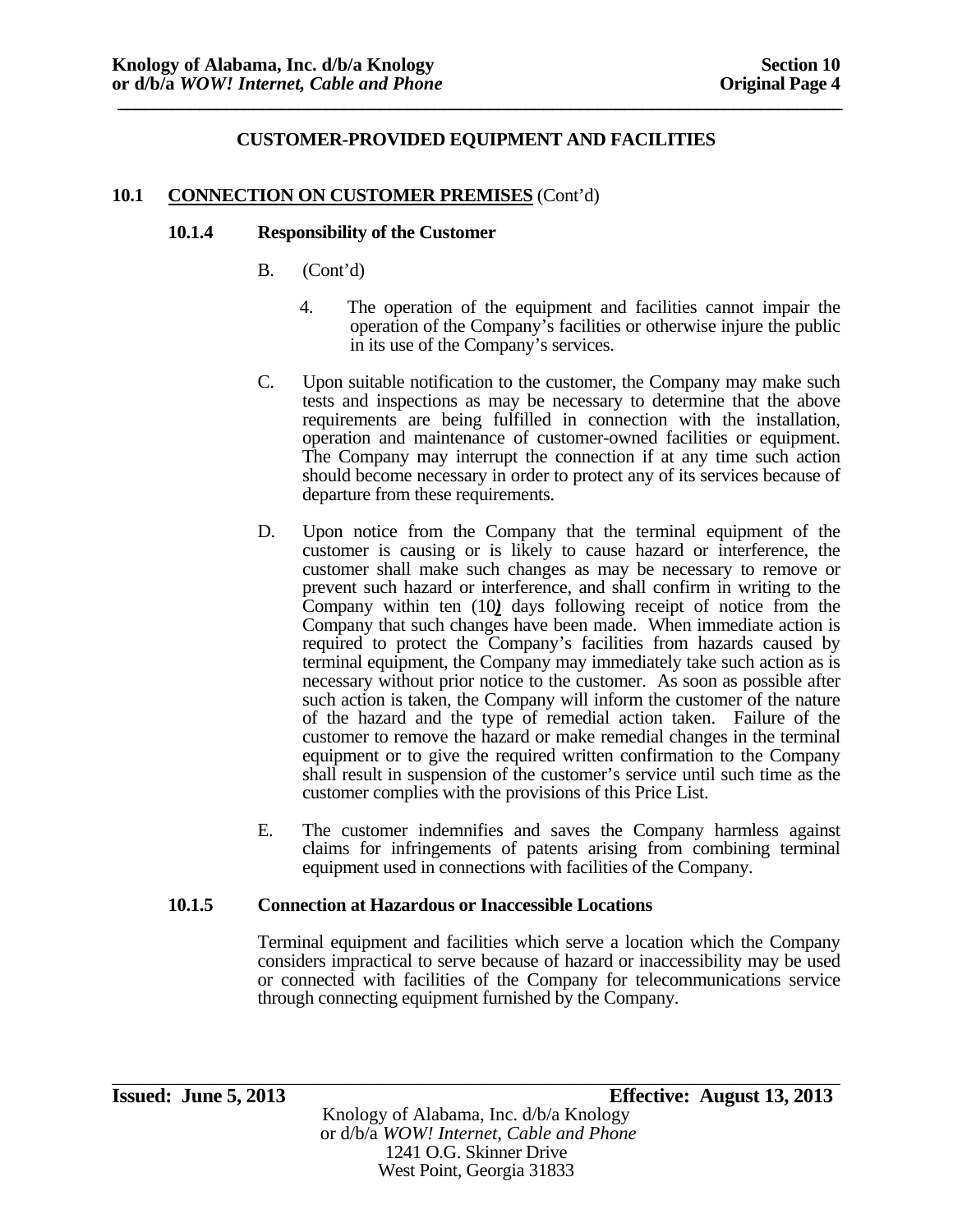#### **10.1 CONNECTION ON CUSTOMER PREMISES** (Cont'd)

#### **10.1.6 Connections of Registered Equipment**

A. Registered Terminal Equipment, Registered Protective Circuitry and Registered Communications Systems

Registered terminal equipment, protective circuitry, and communications systems may be directly connected at the customer's premises to the telecommunications network, subject to Part 68 of the FCC Rules, and the provisions of this Price List.

- 1. All combinations of registered equipment and associated non-registered terminal equipment (including but not limited to wiring) shall be installed, operated and maintained so that the requirements of Part 68 of the FCC Rules are continually satisfied. The Company may discontinue service or impose other remedies as provided for in Part 68 for failure to comply with these provisions.
- B. Premises Wiring Associated With Registered Communications Systems
	- 2. Protected premises wiring requiring acceptance testing for imbalance is premises wiring which is electrically behind registered equipment, system components or circuitry which assure that electrical contact between the wiring and commercial power wiring will not result in hazardous voltages to the Company's facilities.
	- 3. Unprotected premises wiring is all other premises wiring.
		- a. Customers who intend to connect premises wiring other than fully-protected premises wiring to the telephone network shall give advance notice to the Company and comply with the procedures specified in Part 68 of the FCC Rules, or as otherwise authorized by the FCC.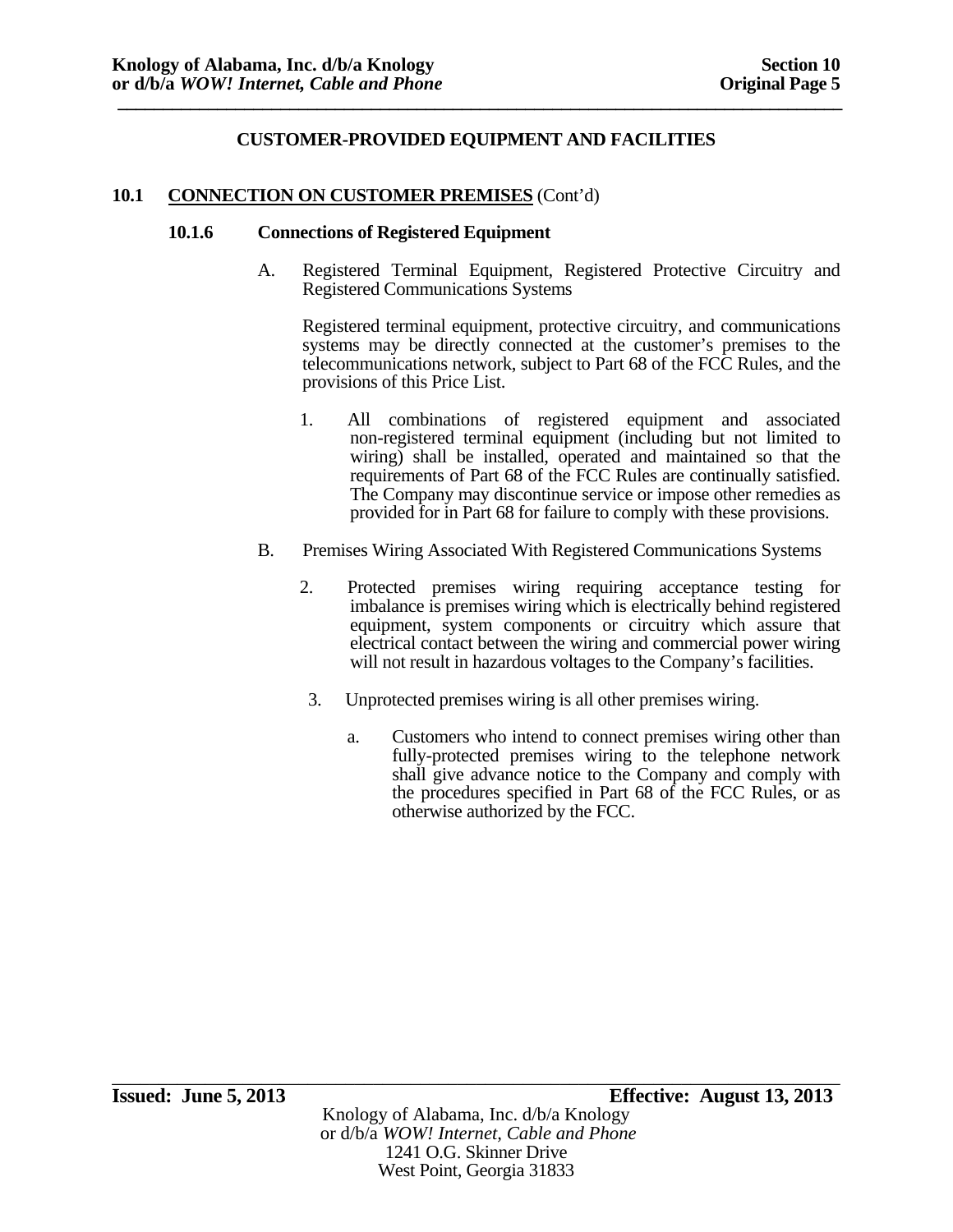#### **10.1 CONNECTION ON CUSTOMER PREMISES** (Cont'd)

#### **10.1.6 Connections of Registered Equipment** (Cont'd)

- 4. The Company may invoke extraordinary procedures as specified in Part 68 of the FCC Rules where one or more of the following conditions are present:
	- a. Information provided in the installation supervisor's affidavit gives reason to believe that a violation of Part 68 is likely.
	- b. A failure has occurred during acceptance testing for imbalance; or
	- c. Harm has occurred and there is reason to believe that this harm was a result of wiring operations performed under Part 68.
- 5. In addition, the Company may monitor or participate in acceptance testing for imbalance, or may inspect other than fully-protected premises wiring installations as set forth in Part 68 of the FCC Rules.
- C. Connections Involving National Defense and Security

In certain cases, Part 68 of the FCC Rules permits the connection of unregistered terminal equipment or communications systems to the telecommunications network, provided that the Secretary of Defense, the head of any other governmental department (having requisite FCC approval), or their authorized representative certifies in writing to the Company that:

- 1. The connection is required in the interest of national defense and security;
- 2. The equipment to be connected either complies with the technical requirements of Part 68 or will not cause harm to the telecommunications network or Company employees; and
- 3. The work is supervised by an installation supervisor who meets the qualifications stated in Part 68.

\_\_\_\_\_\_\_\_\_\_\_\_\_\_\_\_\_\_\_\_\_\_\_\_\_\_\_\_\_\_\_\_\_\_\_\_\_\_\_\_\_\_\_\_\_\_\_\_\_\_\_\_\_\_\_\_\_\_\_\_\_\_\_\_\_\_\_\_\_\_\_\_\_\_\_\_\_\_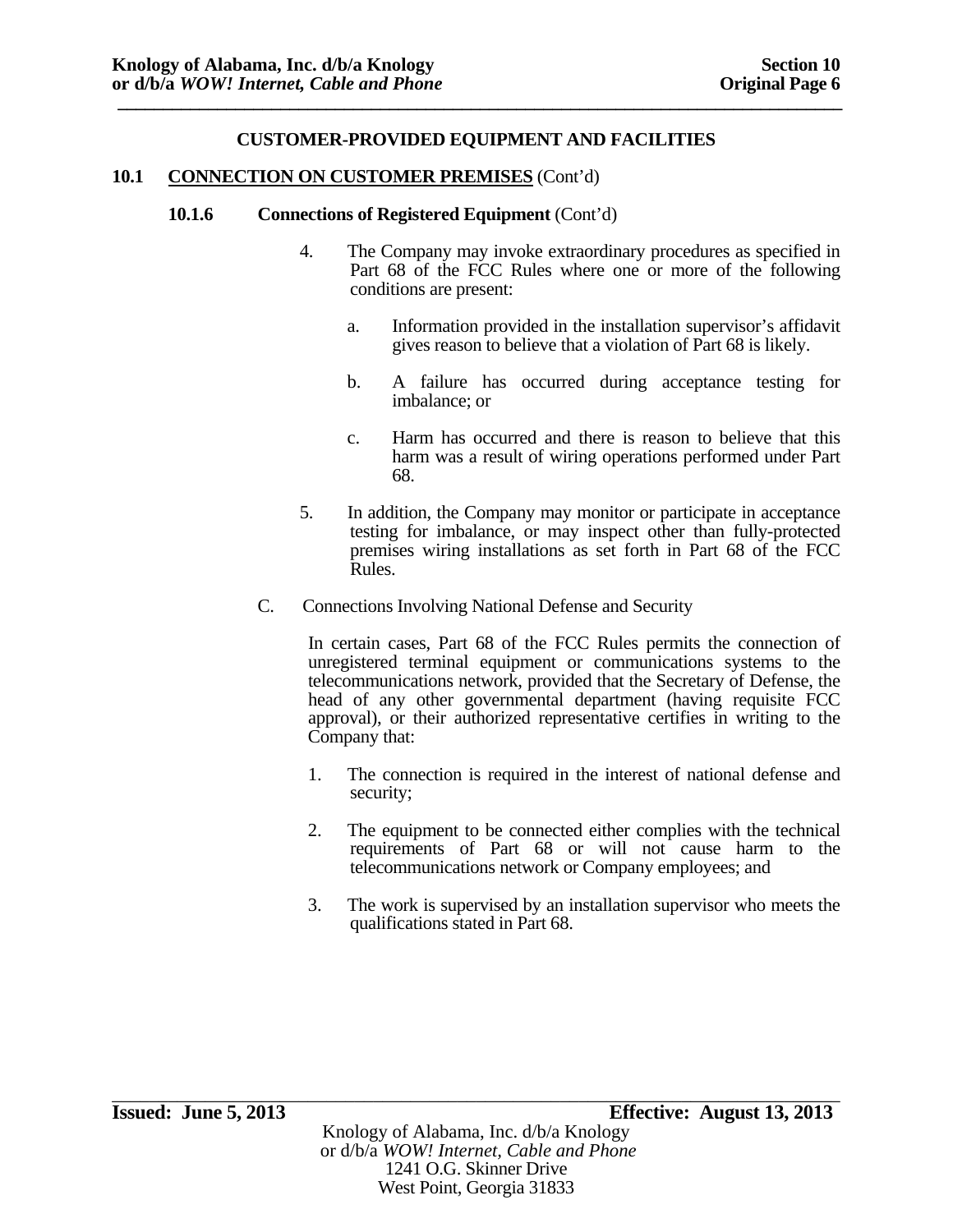#### **10.2 RECORDING OF TWO-WAY TELEPHONE CONVERSATIONS**

#### **10.2.1 General**

- A. Telecommunications services are not represented as adapted to the recording of two-way telephone conversations. However, voice recording equipment may be directly, acoustically or inductively connected with telecommunications services as follows:
	- 1. A distinctive recorder tone that is repeated at intervals of approximately fifteen (15) seconds is required when recording equipment is in use and is connected with services of the Company; or
	- 2. All parties to the telephone conversation must give their prior consent to the recording of the conversation. The prior consent must be obtained in writing, or be part of, and obtained at the start of the recording.
- B. The voice recording equipment shall be so arranged that, at the will of the user, it can be physically connected to and disconnected from the services of the Company or switched on and off.
- C. A broadcast licensee shall be exempt from the above recording requirements provided at least one of the following requirements is met:
	- (a) The licensee informs each party to the call of its intent to broadcast the conversation;
	- (b) each party to the call is aware of the licensee's intent to broadcast the call; or
	- (c) such awareness of the licensee's intent to broadcast the call may be reasonably imputed to the party.
- D. The Federal Communications Commission has established exceptions to these requirements in cases of recording of: calls to and from emergency numbers (e.g., E911) involving health, safety, police, public utilities and road service; calls made by the U.S. Department of Defense Emergency Command Centers and U.S. Nuclear Regulatory Commission Operations Centers; calls made from patently unlawful purposes (such as bomb threats, kidnap ransom requests and obscene telephone calls); calls made by the U.S. Secret Service concerning Presidential security; and calls made by law enforcement or intelligence authorities acting under color of law.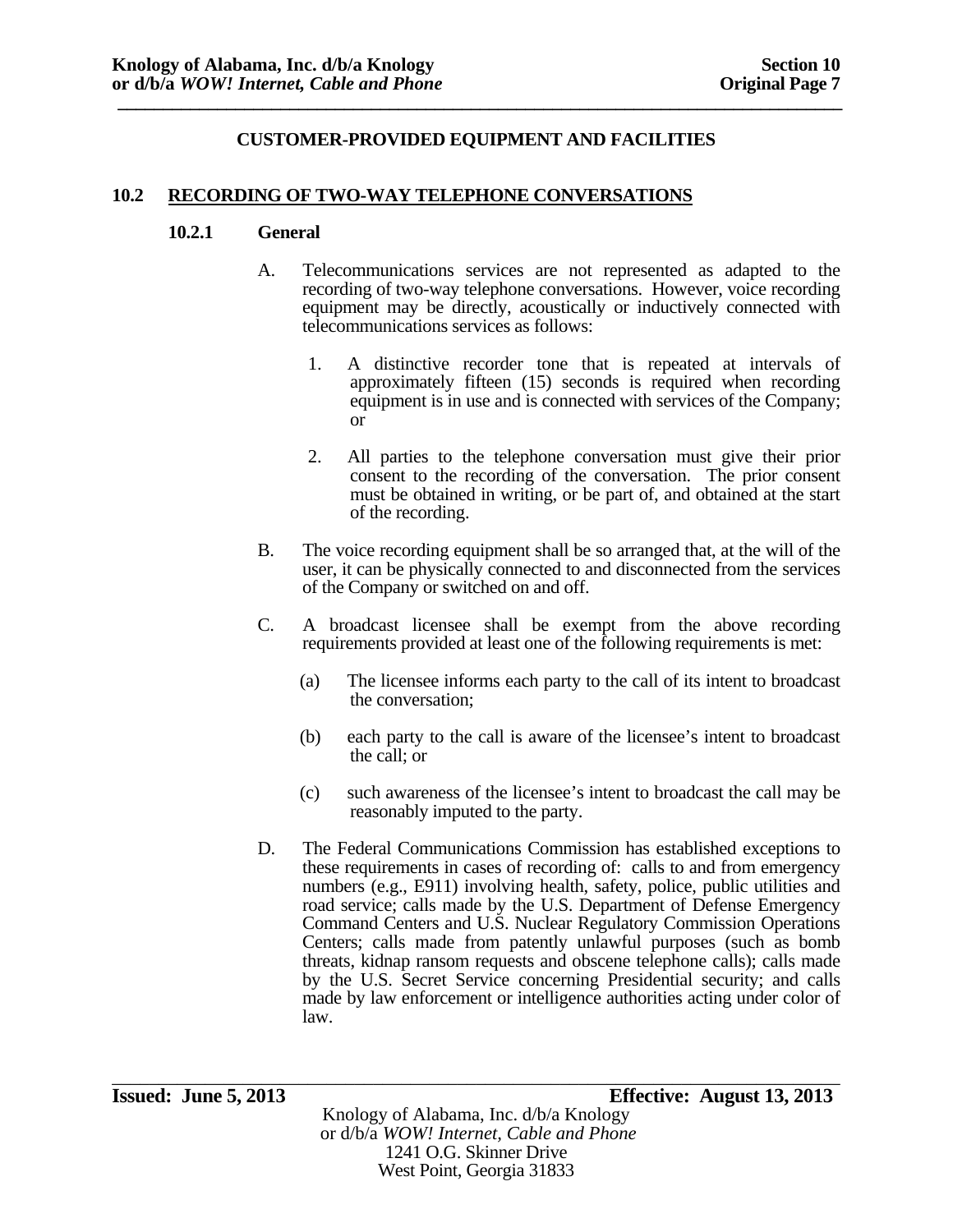#### **10.3 SERVICE CHARGES**

#### **10.3.1 Maintenance Service Charge**

If a Company employee makes a repair visit to the customer's premises where it is determined that the service difficulty results from the terminal equipment, inside wiring or a communications system, the customer shall be responsible for payment of a Maintenance Service Charge.

#### **10.3.2 Failure of Acceptance Tests**

If the premises wiring of communications systems fails acceptance tests monitored by, or participated in by, the Company as provided in Section 68.215 of the FCC's code and/or if the wiring has caused harm to the network, the customer shall agree to pay the Company an amount based on the costs of activities performed by its employees.

#### **10.3.3 Line Conditioning or Treatment**

Should a customer's line require treatment or conditioning other than that which would normally be required to operate a local loop because of the connection of customer premises equipment or transmission of data, the customer will be required to bear the cost that exceeds normal engineering standards for local loops. The cost will be determined on an individual cost basis.

#### **10.3.4 Damages to Facilities**

Customers providing their own premises equipment shall reimburse the Company for the cost of damages or changes requested by the customer to facilities or equipment of the Company, caused by the negligence or willful act of the customer or resulting from improper use of Company facilities, or due to the malfunction of any facilities or equipment provided by other than the Company.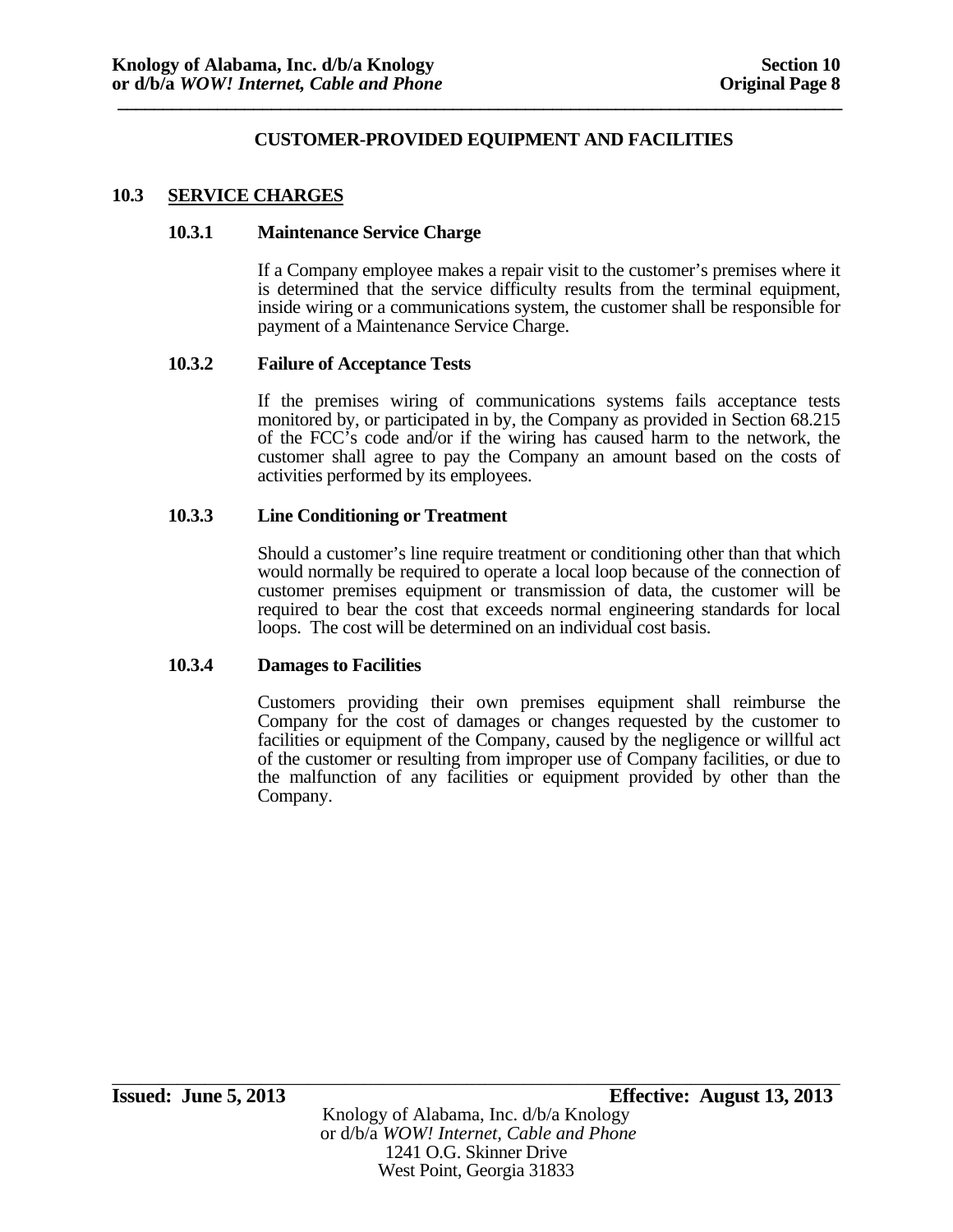# **LOCAL EXCHANGE RATES AND CHARGES**

### **11.1 RATES AND CHARGES**

Rate Group One – Montgomery and Prattville, Alabama Rate Group Two – Huntsville and Madison, Alabama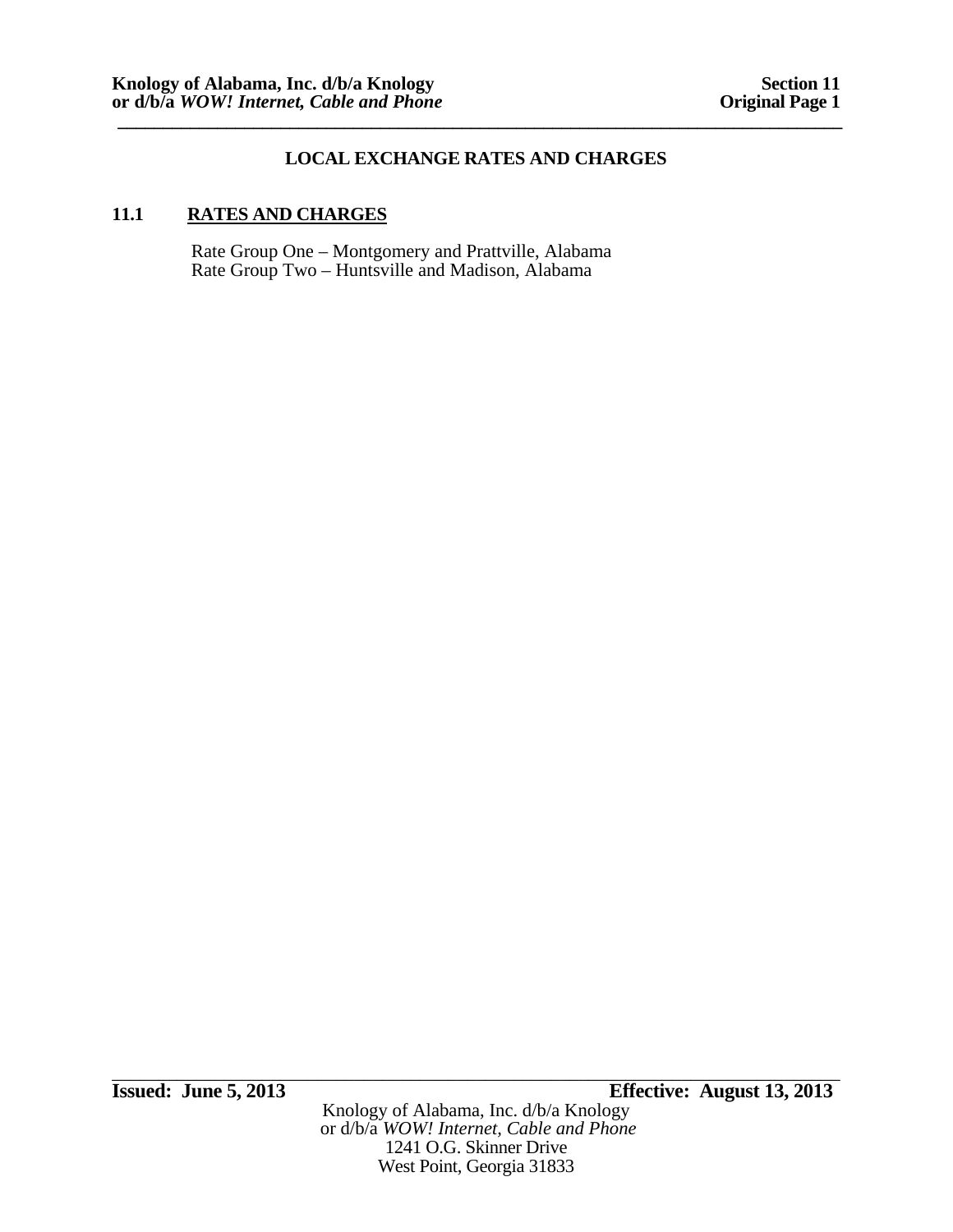# **TABLE OF CONTENTS**

#### **Page**

West Point, Georgia 31833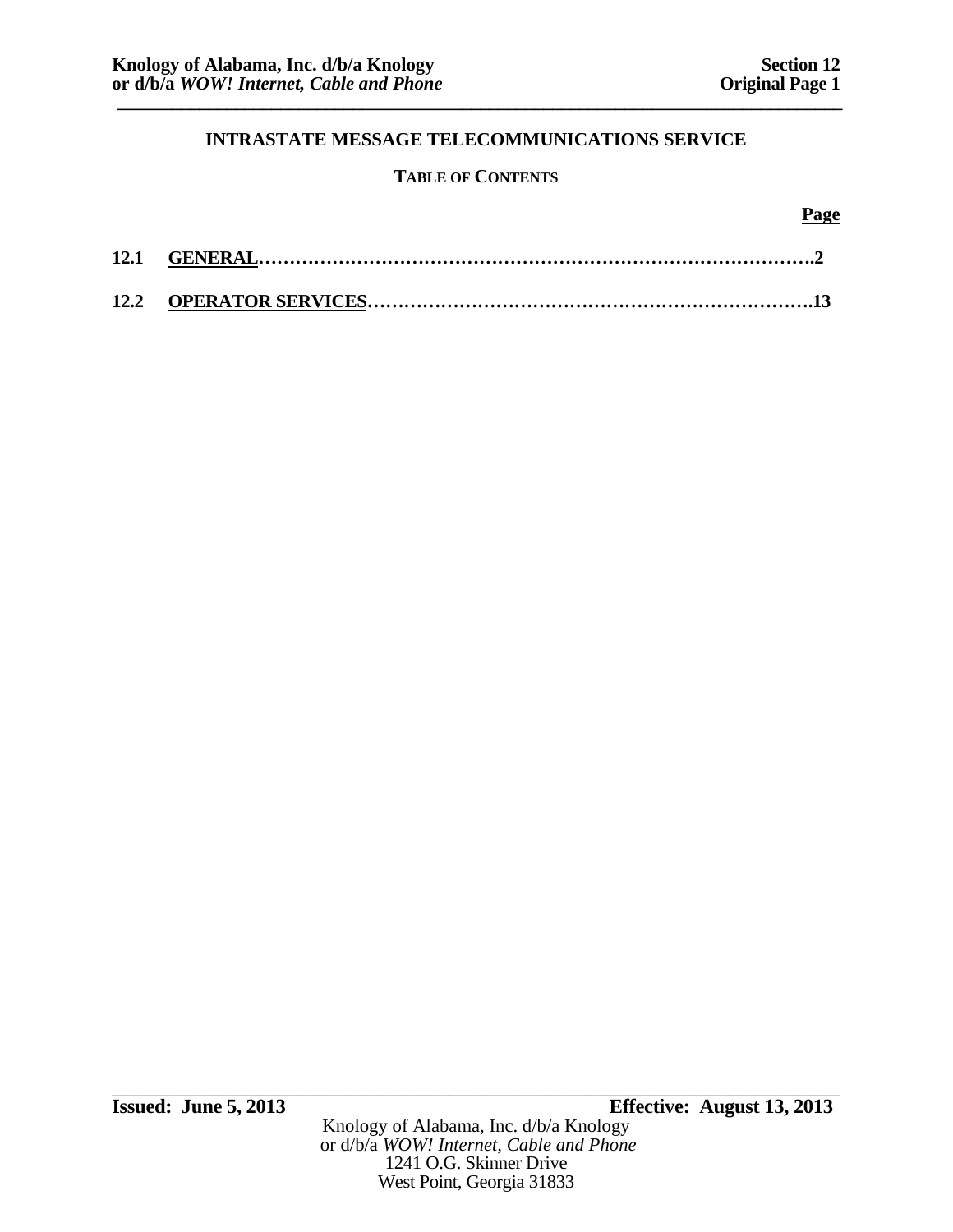# **12.1 GENERAL**

The term "Domestic Message Telecommunications Service" denotes the furnishing of station-to-station direct dial Intrastate switched network services to the Customer for the completion of long distance voice and dial up low speed data transmissions over voice grade channel from the Company's Points of Presence to domestic points as specified herein.

Classification and Description of Service

- A. Service Points
	- 1. The Company provides originating Service from domestic points in the United States to domestic points identified in this Price List.
	- 2. The Company provides terminating Service from domestic points identified in this Price List to domestic points in the United States.
- B. Measurements
	- 1. Time-of-Day Rate Period

 Time-of-Day Rate Periods are reflected in the rate found in Section 4, herein.

2. Availability of Service

The Service is available at the rates listed in Section 4, through subscription to any of the domestic message telecommunication service offerings available from the Company. Each of these offerings utilize the same rate schedules but have different rates and billing increments for each of the rate schedules.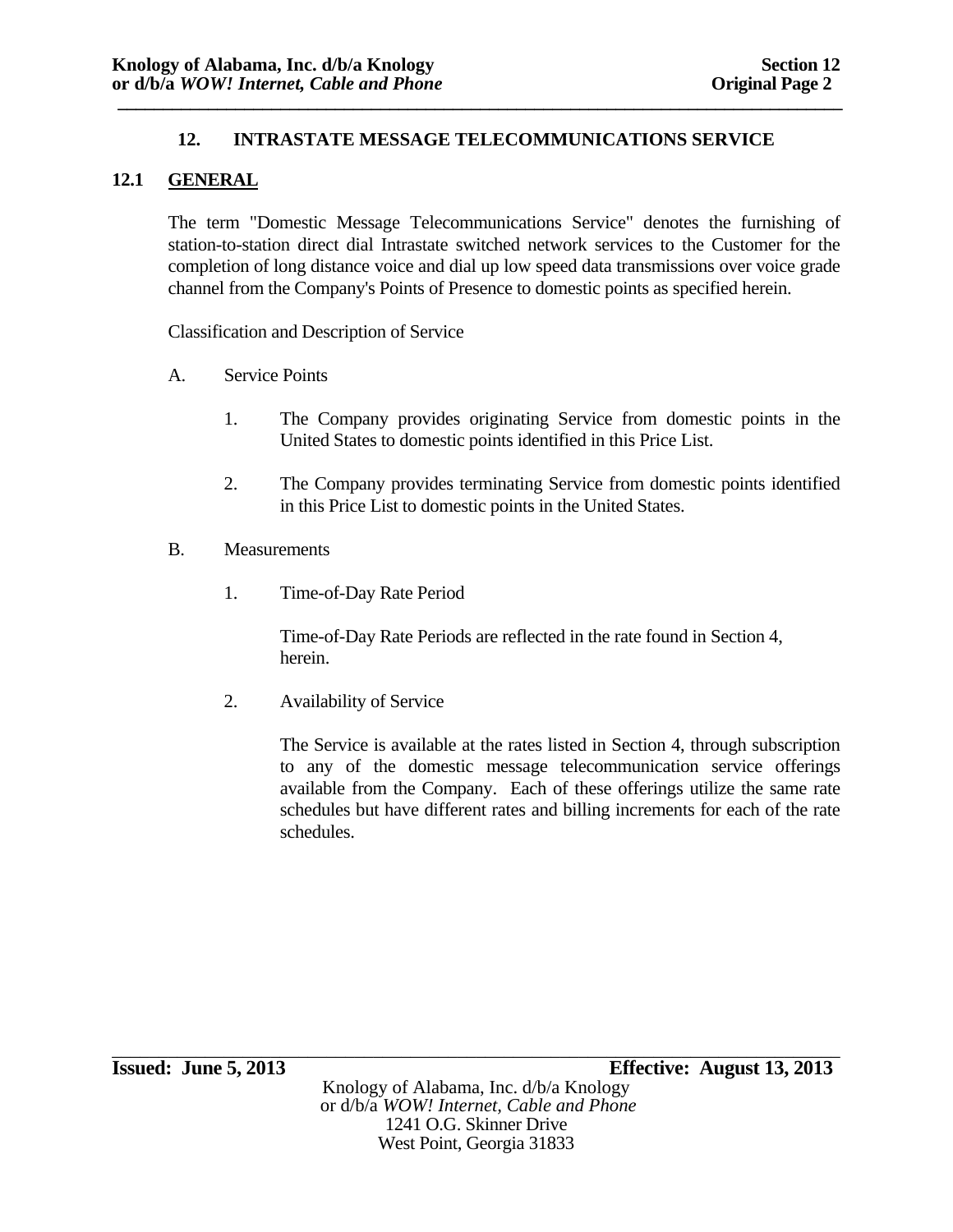**\_\_\_\_\_\_\_\_\_\_\_\_\_\_\_\_\_\_\_\_\_\_\_\_\_\_\_\_\_\_\_\_\_\_\_\_\_\_\_\_\_\_\_\_\_\_\_\_\_\_\_\_\_\_\_\_\_\_\_\_\_\_\_\_\_\_\_\_\_\_\_\_\_\_\_\_\_\_\_\_** 

### **12.1 GENERAL** (Cont'd)

- B. Measurements (Cont'd)
	- 3. Holiday Rates
		- (1) During the following officially recognized holidays, Evenings Rates will be applicable during all hours, except for hours when a lower rate (i.e., Night/Weekend) is applicable.

| New Year's Day**        | Labor Day        |
|-------------------------|------------------|
| Memorial Day*           | Thanksgiving Day |
| Independence Day**      | Christmas Day**  |
| Martin Luther King Day* | Columbus Day*    |
| Presidents' Day*        | Veterans' Day**  |

- \* Applies to Federally observed day only.<br>\*\* When this holiday falls on a Sunday, the
	- When this holiday falls on a Sunday, the Holiday calling rate applies to calls placed on the following Monday. When this holiday falls on a Saturday, the Holiday calling rate applies to calls placed on the preceding Friday.

### C. Timing of Calls

- 1. Unless otherwise indicated in this Price List, calls are timed by the Company in sixty (60) second increments. "Ring-busy" and "ring-no-answer" calls will not knowingly be charged to the Customer and if charged in error, will be credited by the Company to the Customer. Timing begins at the "starting event" and ends at the "terminating event," unless otherwise specified. Time between the starting event and the terminating event is the call duration. The minimum call duration for a completed call is sixty (60) seconds, unless otherwise specified.
- 2. The starting event occurs when the Company's terminal experiences an "Incoming Signaling Protocol Successful," i.e., upon the seizure of an inbound trunk.
- 3. The terminating event occurs when the Company's terminal receives a signal from the Local Exchange Carrier that either the calling party or the called party has hung up.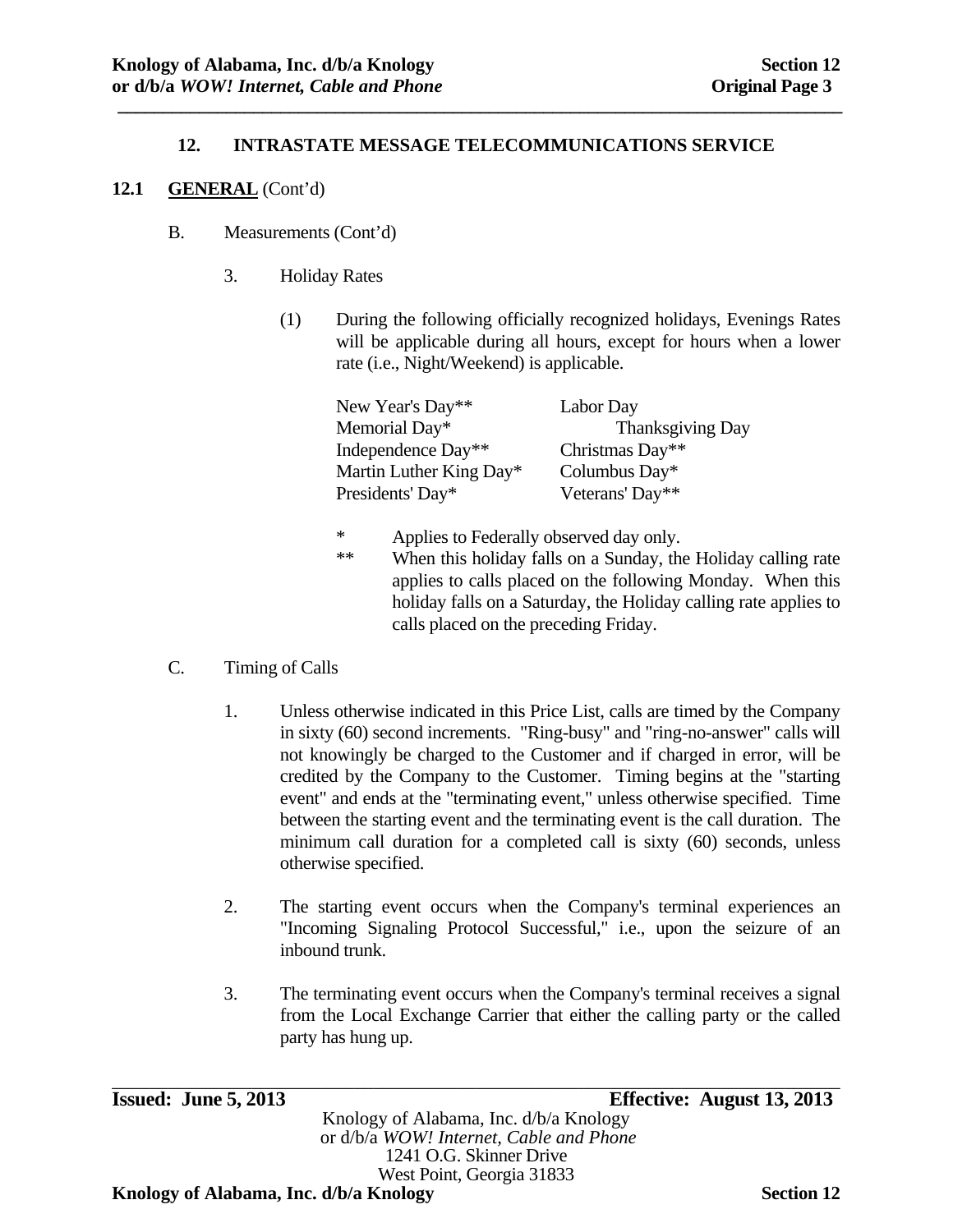#### **\_\_\_\_\_\_\_\_\_\_\_\_\_\_\_\_\_\_\_\_\_\_\_\_\_\_\_\_\_\_\_\_\_\_\_\_\_\_\_\_\_\_\_\_\_\_\_\_\_\_\_\_\_\_\_\_\_\_\_\_\_\_\_\_\_\_\_\_\_\_\_\_\_\_\_\_\_\_\_\_ 12. INTRASTATE MESSAGE TELECOMMUNICATIONS SERVICE**

- **12.1 GENERAL** (Cont'd)
	- C. Timing of Calls (Cont'd)
		- 4. There shall be no charge for unanswered calls. Upon receiving reasonable and adequate notice of billing from a Customer for any such call, the Company may issue a credit in an amount equal to the charge for the call. Calls which are in progress longer than one minute will be presumed to have been answered.
		- 5. Domestic Message Telecommunications Service rates are quoted in terms of initial and additional minutes. The initial minute is the first minute or any fraction thereof after connection is made. The additional minute is each minute or any fraction thereof after the initial minute.
		- 6. The time of day at the calling party rate center determines what Time-of-Day rate period applies.
	- D. Computation of Distance
		- 1. All calls are rated on the basis of airline mileage locations of the caller and the called party, regardless of the call's routing.
		- 2. Airline mileage is obtained by using the "V" and "H" coordinates assigned to each point. To determine the airlines distance between any two cities, the airline mileage is determined as follows:
			- a. Obtain the "V" and "H" coordinates for each city.
			- b. Obtain the difference between the "V" coordinates of each of the cities. Obtain the difference between the "H" coordinates.
			- c. Square each difference obtained in step 2, above.
			- d. Add the square of the "V" difference and the "H" difference obtained in step 3, above.
			- e. Divide the number obtained in step 4 by 10. Round to the next higher whole number if any fraction is obtained.
			- f. Obtain the square root of the whole number obtained in step 5 above. Round to the next higher whole number if any fraction is obtained. This is the airline mileage.

| <b>Issued: June 5, 2013</b>            |                                         | Effective: August 13, 2013 |
|----------------------------------------|-----------------------------------------|----------------------------|
|                                        | Knology of Alabama, Inc. d/b/a Knology  |                            |
|                                        | or d/b/a WOW! Internet, Cable and Phone |                            |
|                                        | 1241 O.G. Skinner Drive                 |                            |
|                                        | West Point, Georgia 31833               |                            |
| Knology of Alabama, Inc. d/b/a Knology |                                         | <b>Section 12</b>          |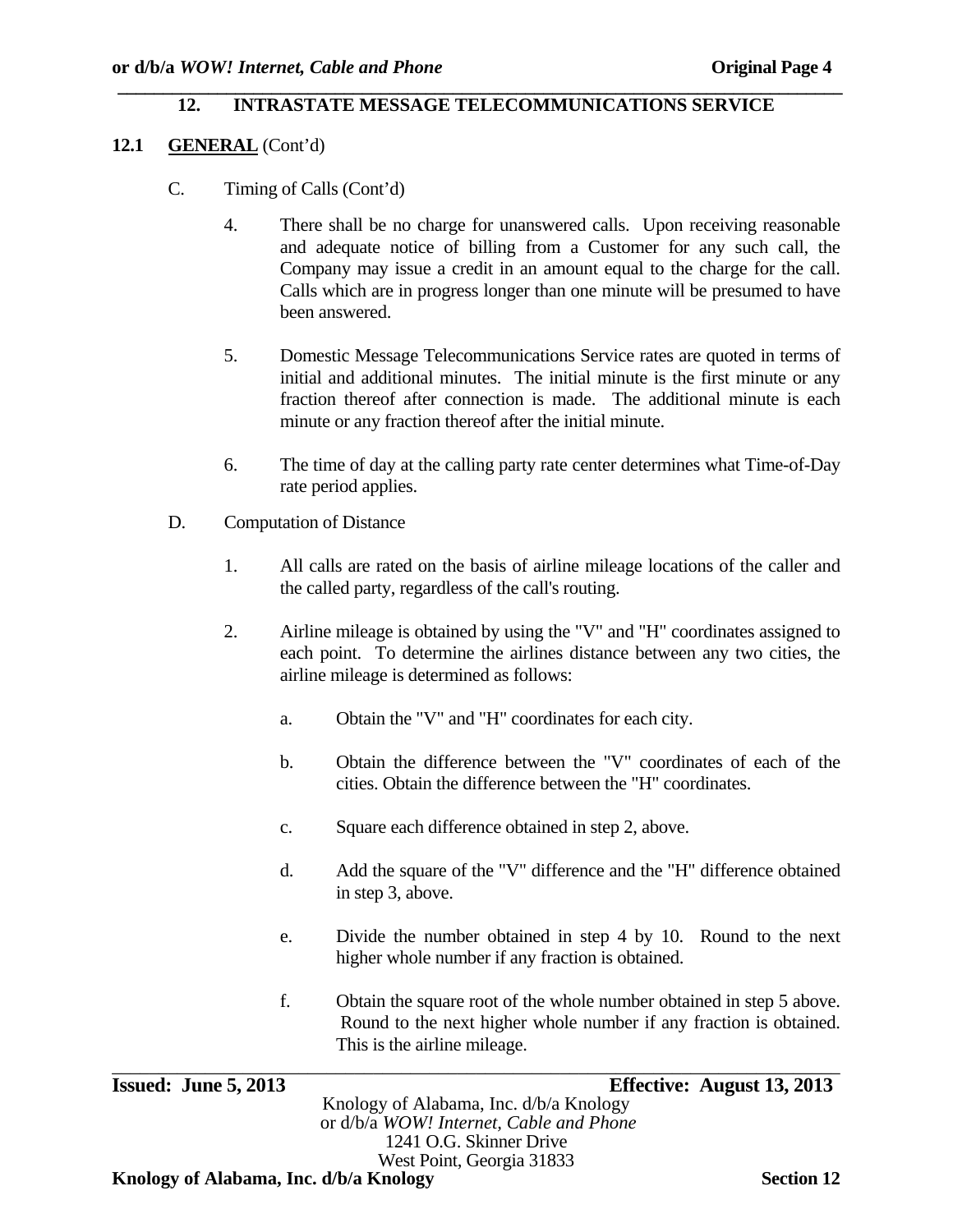### **12.1 GENERAL** (Cont'd)

- E. Method of Applying Rates
	- 1. Calls that begin in one rate period and terminate in another will be billed for the entire call duration at the rate applicable at the commencement of the call.
	- 2. Unless specified otherwise in this Price List, the duration of each call for billing purposes will be rounded off to the nearest higher minute.
- F. Promotional Discounts

The Company may from time to time offer promotional discounts. Such discounts will be for a specified period of time, will not exceed published rates, and will be offered to all qualifying Customers on a non-discriminatory basis, under any rules prescribed by the Commission.

- G. Dialed Domestic Message Telecommunications Services
	- 1. Dialed Domestic Message Telecommunications Services are measured use, full time services and are offered on a monthly basis, utilizing Intrastate communications facilities. When appropriate access arrangements exist, these switched services are available on a presubscription (Equal Access) basis. Otherwise, the Services require that a Customer access the Company's network via an alternative access code arrangement such as "900 XXXX" plus the Customer's security code, a toll-free "1 800" telephone number with the Customer's security code, or via "1 0 XXX" code with Customer security code.
	- 2. Depending upon the service option chosen by the Customer, the charges for the use of such domestic Intrastate communications facilities may be based upon the time of day, the total minutes of use and/or the distance of each call.
	- 3. All Customers shall be charged the rates identified in Section 12.1.J.2.a.(1) for Residential Customers and in Section 12.1.J.2.b.(1) for Business Customers.

\_\_\_\_\_\_\_\_\_\_\_\_\_\_\_\_\_\_\_\_\_\_\_\_\_\_\_\_\_\_\_\_\_\_\_\_\_\_\_\_\_\_\_\_\_\_\_\_\_\_\_\_\_\_\_\_\_\_\_\_\_\_\_\_\_\_\_\_\_\_\_\_\_\_\_\_\_\_ **Issued: June 5, 2013 Effective: August 13, 2013** 

Knology of Alabama, Inc. d/b/a Knology or d/b/a *WOW! Internet, Cable and Phone* 1241 O.G. Skinner Drive West Point, Georgia 31833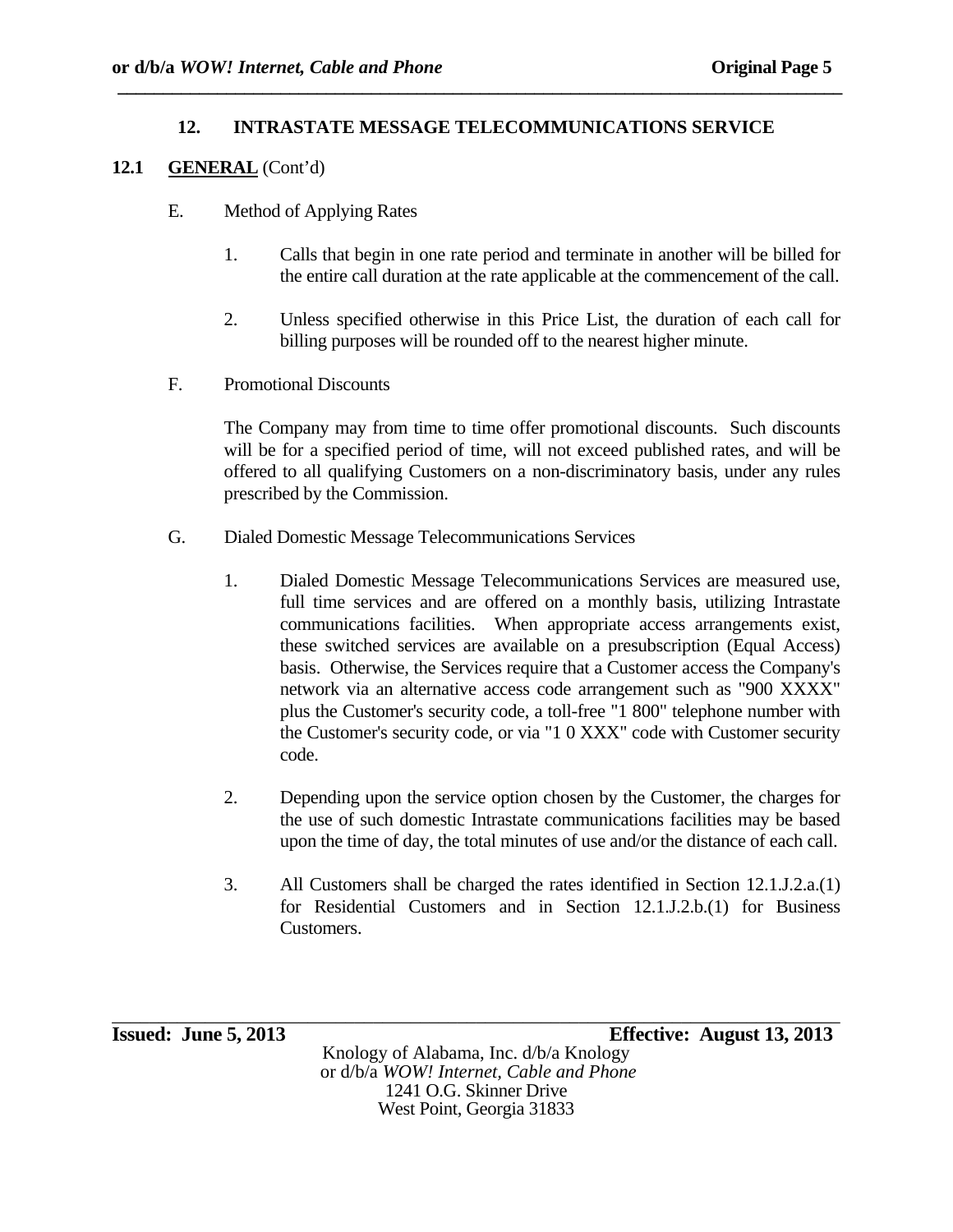**\_\_\_\_\_\_\_\_\_\_\_\_\_\_\_\_\_\_\_\_\_\_\_\_\_\_\_\_\_\_\_\_\_\_\_\_\_\_\_\_\_\_\_\_\_\_\_\_\_\_\_\_\_\_\_\_\_\_\_\_\_\_\_\_\_\_\_\_\_\_\_\_\_\_\_\_\_\_\_\_** 

### **12.1 GENERAL** (Cont'd)

### H. Calling Card Services

Calling Card Service permits Customers which have arranged for a Company-issued calling card to make calling card calls throughout the domestic United States through the use of a specific "1 800" telephone number provided by the Company. The rates for this service are provided for in Section 12.1.J.2.a.(4), herein.

If fraud is suspected on a customer's calling card, the Company will attempt to contact the customer 3 times within 30 minutes. Calling Card Fraud is considered any activity on a calling card that is not typical of that cardholder usage or activity that indicates suspicious activity. If the customer does not respond within the 30 minute timeframe, the calling card will be suspended immediately.

- 1. If the customer is reached within the 30 minute timeframe and
	- a. does not acknowledge the calls that created the fraud concern, the card will be terminated immediately and a new card will be issued.
	- b. does acknowledge the calls as made with the customer's knowledge, the customer has the option of leaving the card active or terminating the card.
- 2. If the customer is not reached within the 30 minute timeframe, the card will remain suspended for five days. If the customer does not contact the Company, on the sixth day the card will be permanently terminated. If the customer contacts the Company within 5 days, the Company will inform the customer that the card was suspended due to possible fraud and inform the customer that contact was attempted. The fraud situation will be explained to the customer. If the customer
	- a. does not acknowledge the calls that created the fraud concern, the card will be terminated and a new card will be created.
	- b. acknowledges the calls as made with the customer's knowledge, the customer has the option of reactivating the card, or ordering a new one.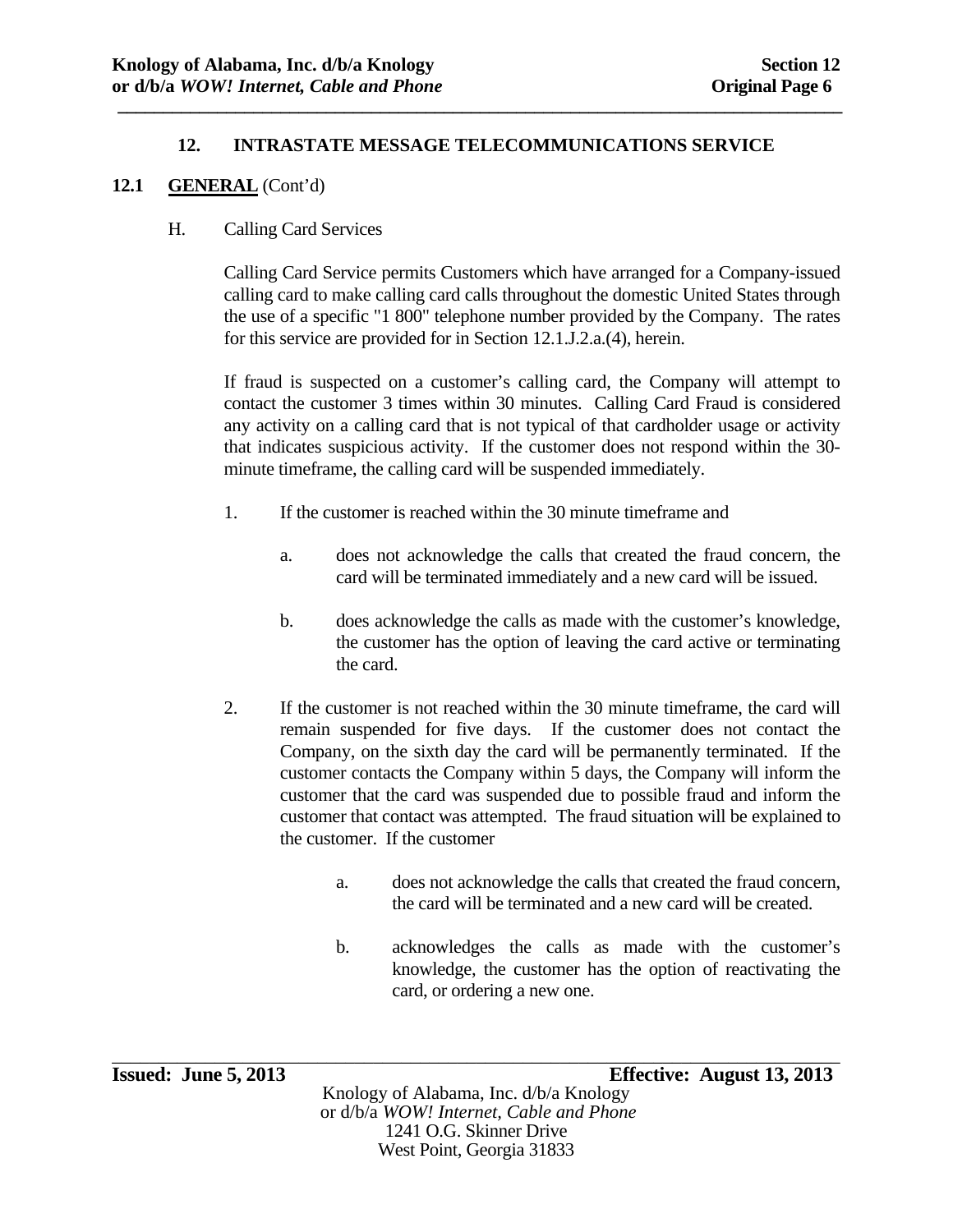**\_\_\_\_\_\_\_\_\_\_\_\_\_\_\_\_\_\_\_\_\_\_\_\_\_\_\_\_\_\_\_\_\_\_\_\_\_\_\_\_\_\_\_\_\_\_\_\_\_\_\_\_\_\_\_\_\_\_\_\_\_\_\_\_\_\_\_\_\_\_\_\_\_\_\_\_\_\_\_\_** 

### **12.1 GENERAL** (Cont'd)

- H. Calling Card Services (Cont'd)
	- 3. A card that has been terminated for fraud purposes may not be reactivated unless the customer contacts the Company within the above stated timeframe. If the customer needs a calling card, a new card with a new PIN number must be issued to the customer.
	- 4. Lost/Stolen Cards
		- a. Customer is responsible for notifying the Company immediately upon the loss of a calling card or if it is stolen. If the card was stolen from the customer, the customer should contact the appropriate law enforcement agency.
		- b. The Company will immediately terminate the lost or stolen calling card upon notification in order to avoid any fraudulent calls on the card.
		- c. A lost or stolen calling card can not be reactivated at any time. If the customer needs a calling card, a new card with a new PIN number must be issued to the customer.
	- 5. Customer Liability

Customer is liable for all calling card activity and charges generated from calling cards. The Company's calling card activity is monitored on a 24x7 basis. Any suspicious calling card activity will be followed up as stated in section 1 above. If a card is lost or stolen, it is the customer's responsibility to notify The Company immediately and then The Company will terminate the card to avoid fraudulent calls as stated above.

#### I. 800 Service

 a. 800 Service is a one-way inbound service originating on feature group facilities provided by the Company and terminating on a regular telephone line. The Customer is responsible for payment of all charges associated with such terminating calls rather than the calling party.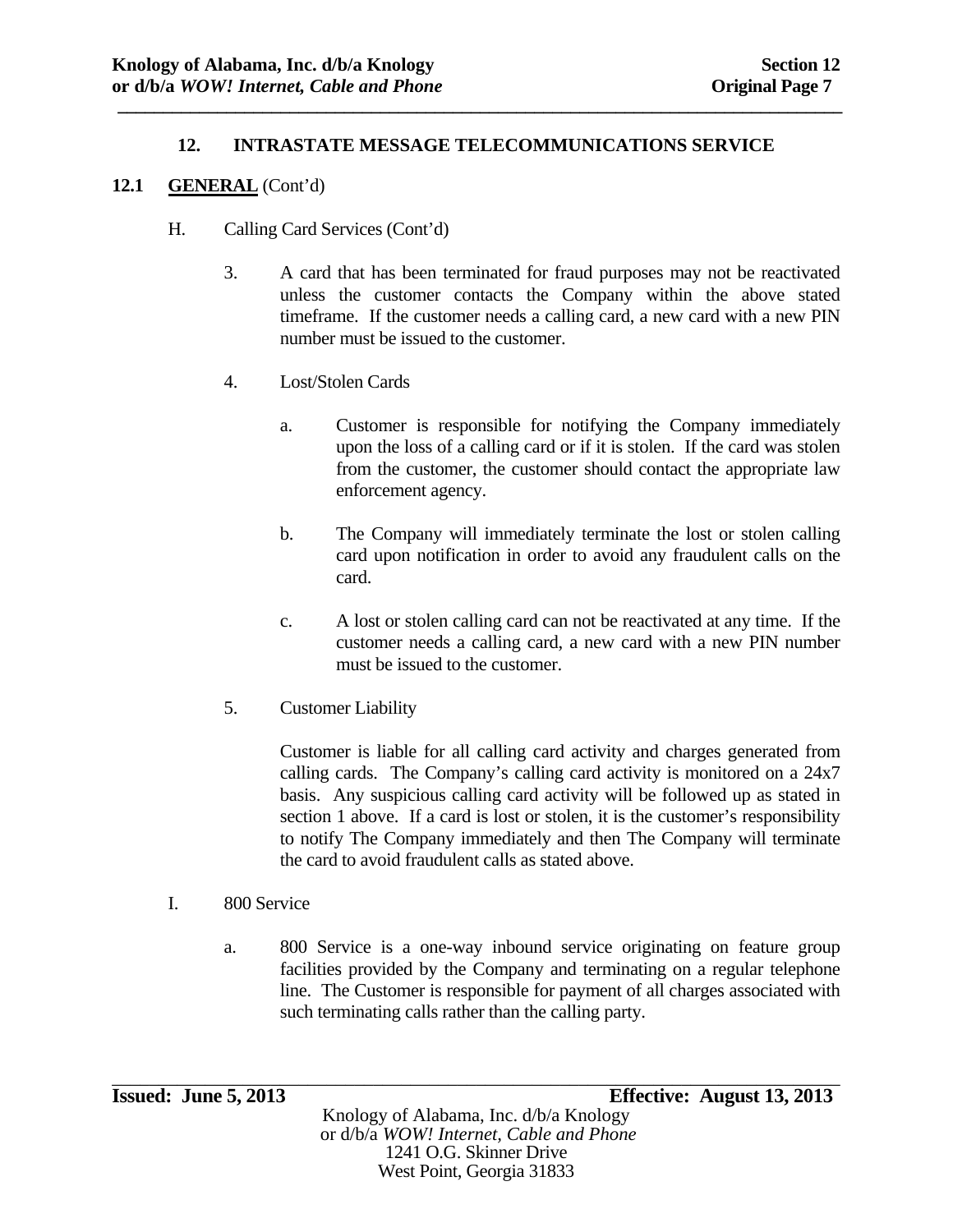**\_\_\_\_\_\_\_\_\_\_\_\_\_\_\_\_\_\_\_\_\_\_\_\_\_\_\_\_\_\_\_\_\_\_\_\_\_\_\_\_\_\_\_\_\_\_\_\_\_\_\_\_\_\_\_\_\_\_\_\_\_\_\_\_\_\_\_\_\_\_\_\_\_\_\_\_\_\_\_\_** 

### **12.1 GENERAL** (Cont'd)

- J. Rates
	- 2. Rate Schedules
		- a. Residential Direct Dial Service
			- (1) Usage Plan

Residential direct dial calls are timed by the Company in sixty (60) second increments. Rates are not mileage or time of day sensitive. Customers are billed on a minimum monthly commitment. Should the Customer not meet the monthly estimated usage, the Company and the Customer will determine whether this is the correct plan for the Customer. In any case, the Customer will not be billed the minimum usage should the estimated monthly billing be met.

Minimum Monthly Billing Rate

| $$0 - $34.99$ | \$0.15/minute |
|---------------|---------------|
| $\$35.00+$    | \$0.10/minute |

(2) Seven Cents Plan

| Per minute               | $$0.07/m$ inute |
|--------------------------|-----------------|
| Monthly recurring charge | \$4.95/month    |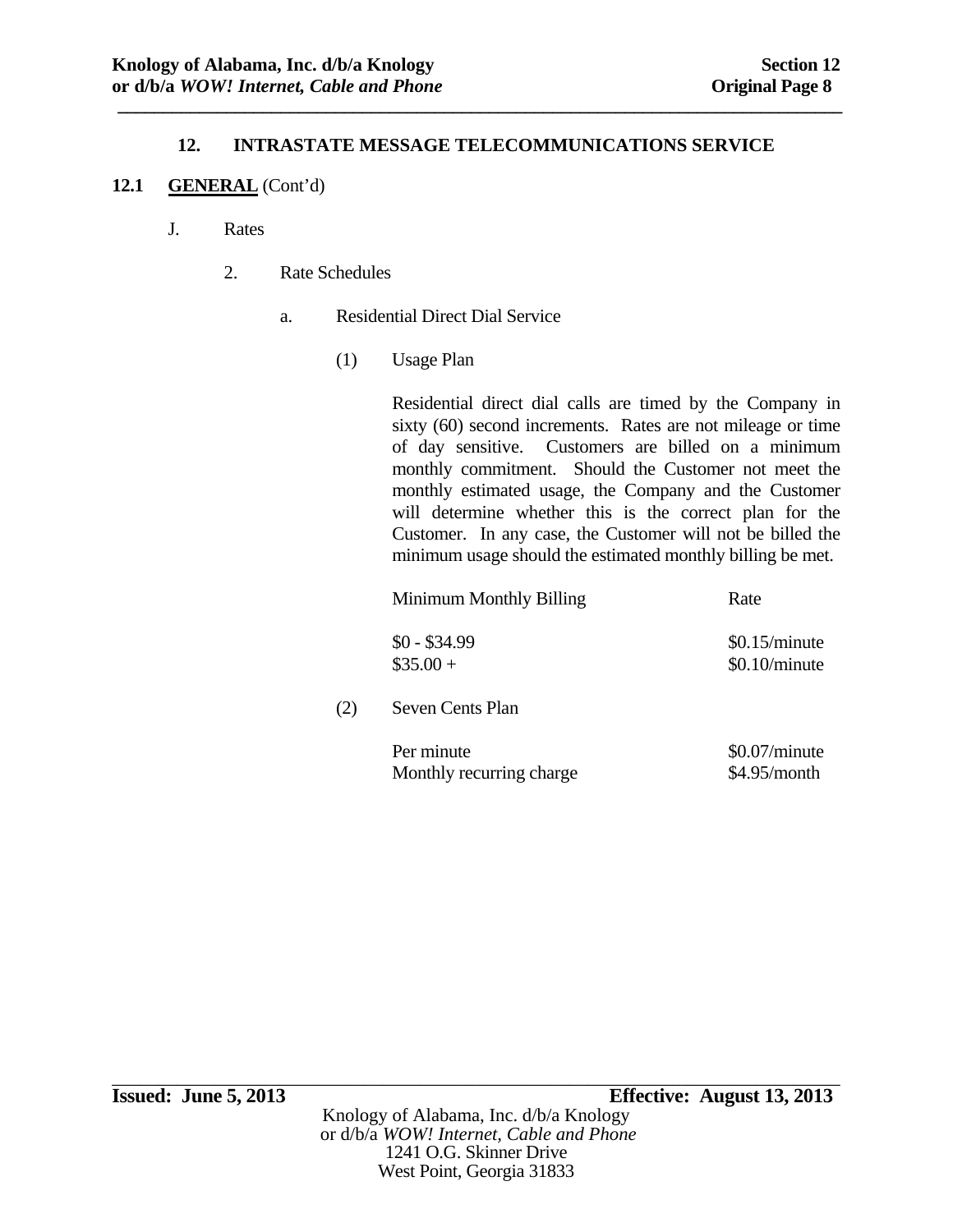\_\_\_\_\_\_\_\_\_\_\_\_\_\_\_\_\_\_\_\_\_\_\_\_\_\_\_\_\_\_\_\_\_\_\_\_\_\_\_\_\_\_\_\_\_\_\_\_\_\_\_\_\_\_\_\_\_\_\_\_\_\_\_\_\_\_\_\_\_\_\_\_\_\_\_\_\_\_\_\_

#### **12.1 GENERAL** (Cont'd)

- J. Rates (Cont'd)
	- 2. Rate Schedules (Cont'd)
		- a. Residential Direct Dial Service (Cont'd)
			- (3) Select-A-State Plan

The Customer designates one domestic state other than Alabama as their primary state. Charges for this program are as follows:

Per minute calls to primary domestic state \$0.05/minute Per minute calls to all other domestic states \$0.09/minute Monthly recurring charge \$5.95/month

(4) Home State Plan

The Customer designates the state of Alabama as their primary state. Charges for this program are as follows:

Per minute calls terminating in Alabama \$0.055/minute Per minute calls to all other domestic states \$0.09/minute Monthly recurring charge \$5.95/month

(5) Five Cents Plan

Per minute \$0.05/minute Monthly recurring charge \$6.95/month

(6) Talk 300 Plan

Per minute (0-300 minutes/month) No Charge Per minute (over 300 minutes/month) \$0.07/minute Monthly recurring charge \$14.95/month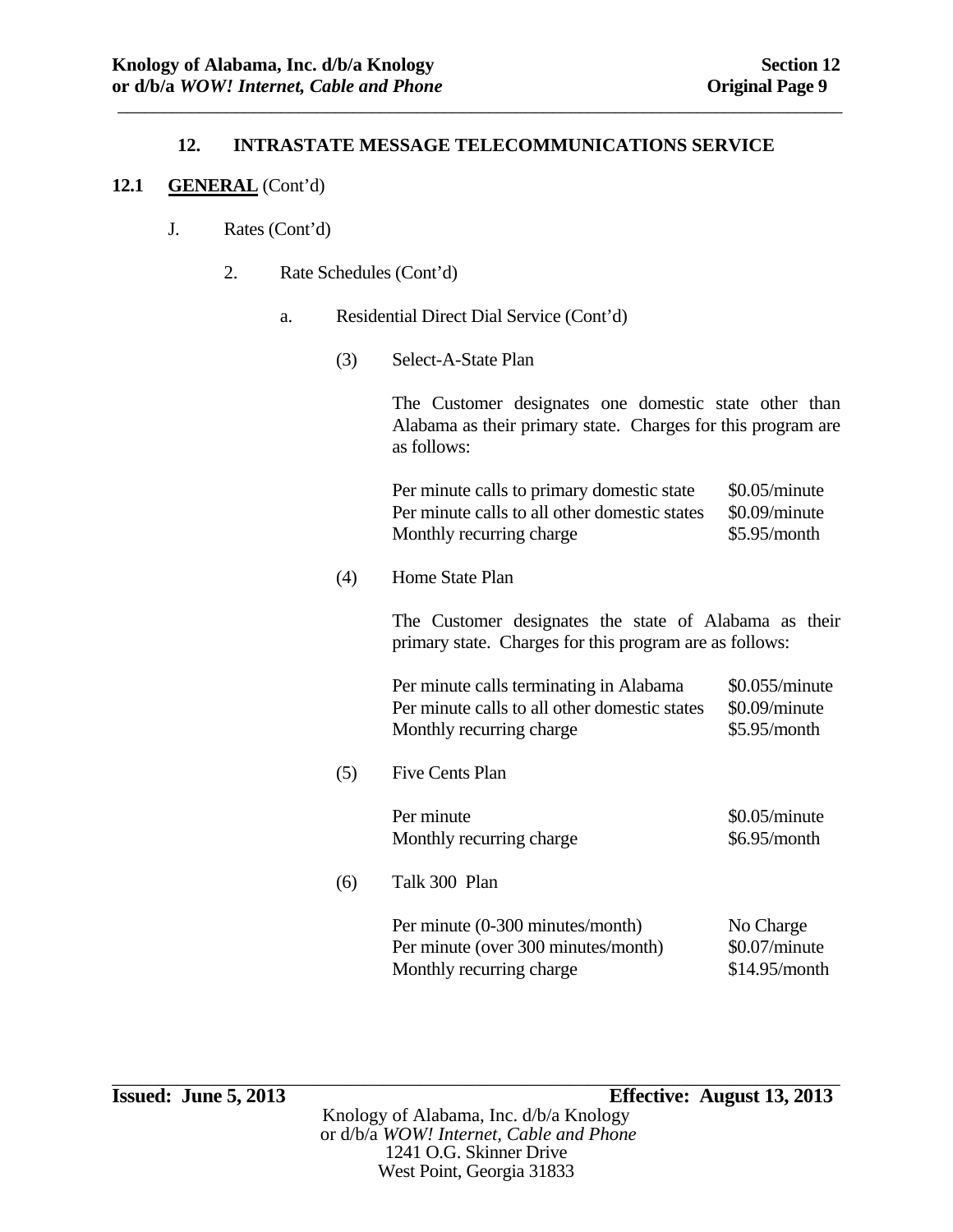\_\_\_\_\_\_\_\_\_\_\_\_\_\_\_\_\_\_\_\_\_\_\_\_\_\_\_\_\_\_\_\_\_\_\_\_\_\_\_\_\_\_\_\_\_\_\_\_\_\_\_\_\_\_\_\_\_\_\_\_\_\_\_\_\_\_\_\_\_\_\_\_\_\_\_\_\_\_\_\_

### **12.1 GENERAL** (Cont'd)

- J. Rates (Cont'd)
	- 2. Rate Schedules (Cont'd)
		- b. Business Direct Dial Service
			- (1) Usage Plan

Rates are not mileage or time of day sensitive. Customers are billed on a minimum monthly commitment. Should the Customer not meet the monthly estimated usage, the Company and the Customer will determine whether this is the correct plan for the Customer. In any case, the Customer will not be billed the minimum usage should the estimated monthly billing be met.

### Minimum Monthly

| <b>Billing</b> | No Contract   | 1 year  | 2 years | 3 years |
|----------------|---------------|---------|---------|---------|
| $$0-$49.99$    | \$0.15/min    | \$0.093 | \$0.085 | \$0.070 |
| \$50-\$199.99  | $$0.109/m$ in | \$0.093 | \$0.085 | \$0.070 |
| $$200+$        | \$0.099/min   | \$0.093 | \$0.085 | \$0.070 |

c. Operator-Assisted Service

| Verification, each | \$0.95 |
|--------------------|--------|
| Interruption, each | \$3.00 |

- d. Calling Card Service
	- (1) Availability of Service

The Company issues the Knology of Alabama, Inc. Calling Card and also allows Customers to utilize the line-based Calling Cards of other local exchange carriers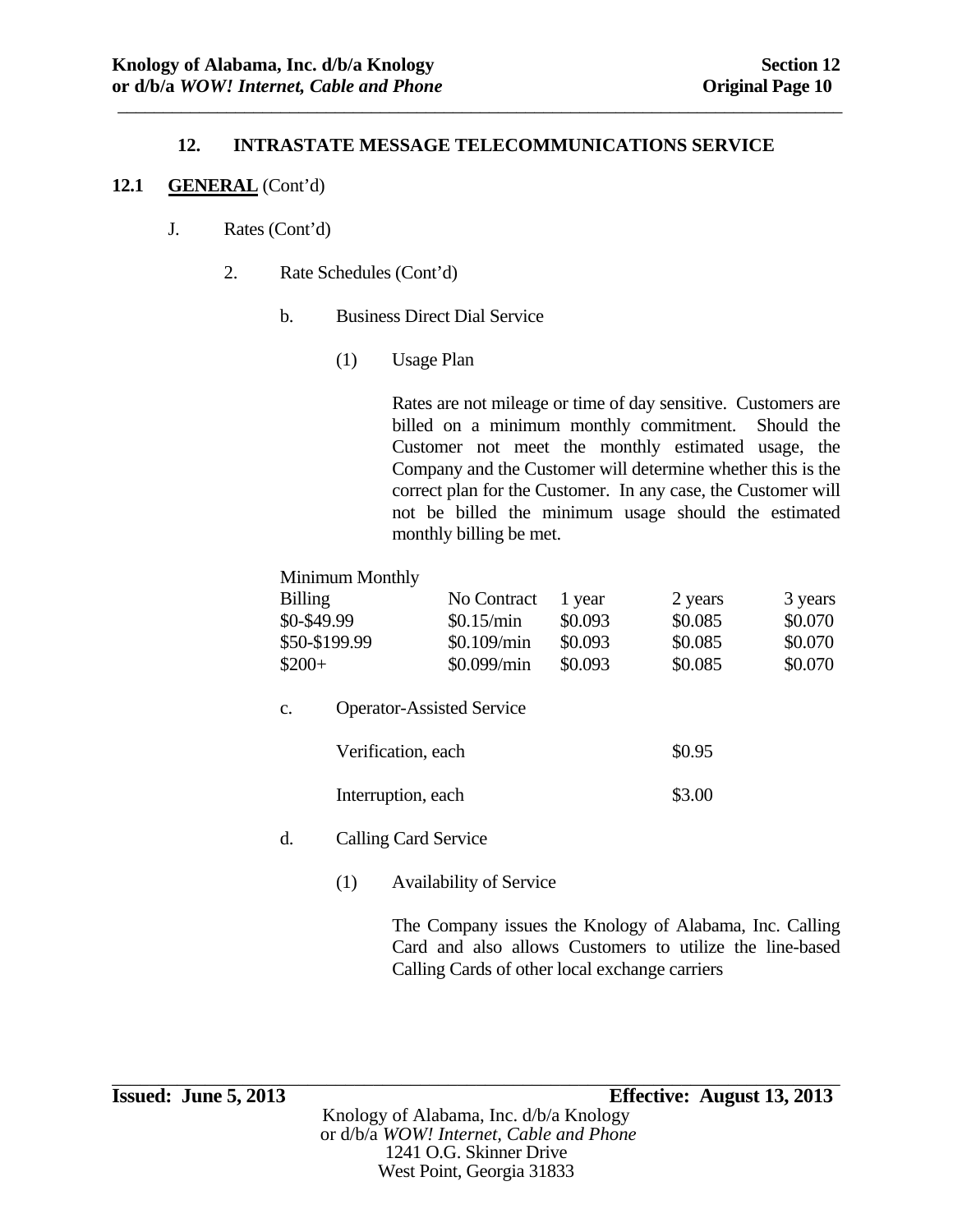\_\_\_\_\_\_\_\_\_\_\_\_\_\_\_\_\_\_\_\_\_\_\_\_\_\_\_\_\_\_\_\_\_\_\_\_\_\_\_\_\_\_\_\_\_\_\_\_\_\_\_\_\_\_\_\_\_\_\_\_\_\_\_\_\_\_\_\_\_\_\_\_\_\_\_\_\_\_\_\_

#### **12.1 GENERAL** (Cont'd)

- J. Rates (Cont'd)
	- 2. Rate Schedules (Cont'd)
		- d. Calling Card Service
			- (1) Availability of Service
				- (a) KNOLOGY of Alabama, Inc. Calling Card

Calling Card Calls completed with the KNOLOGY of Alabama, Inc. Calling Card are available at the rates specified below:

Per Minute Charge  $$0.27/minute$ 

 Surcharge for Calling Card Calls made from payphones \$0.30/call

The same rate will apply in all times of day and days of week without regard to distance.

(b) Non-KNOLOGY of Alabama, Inc. Calling Card

The Company allows Customers to utilize the linebased Calling Cards of other local exchange carriers. Different pricing applies to the utilization of other carriers' line-based Calling Cards. These prices are established by each individual carrier.

 Calling Card Surcharge for Cards issued by other Carriers  $$0.80/call$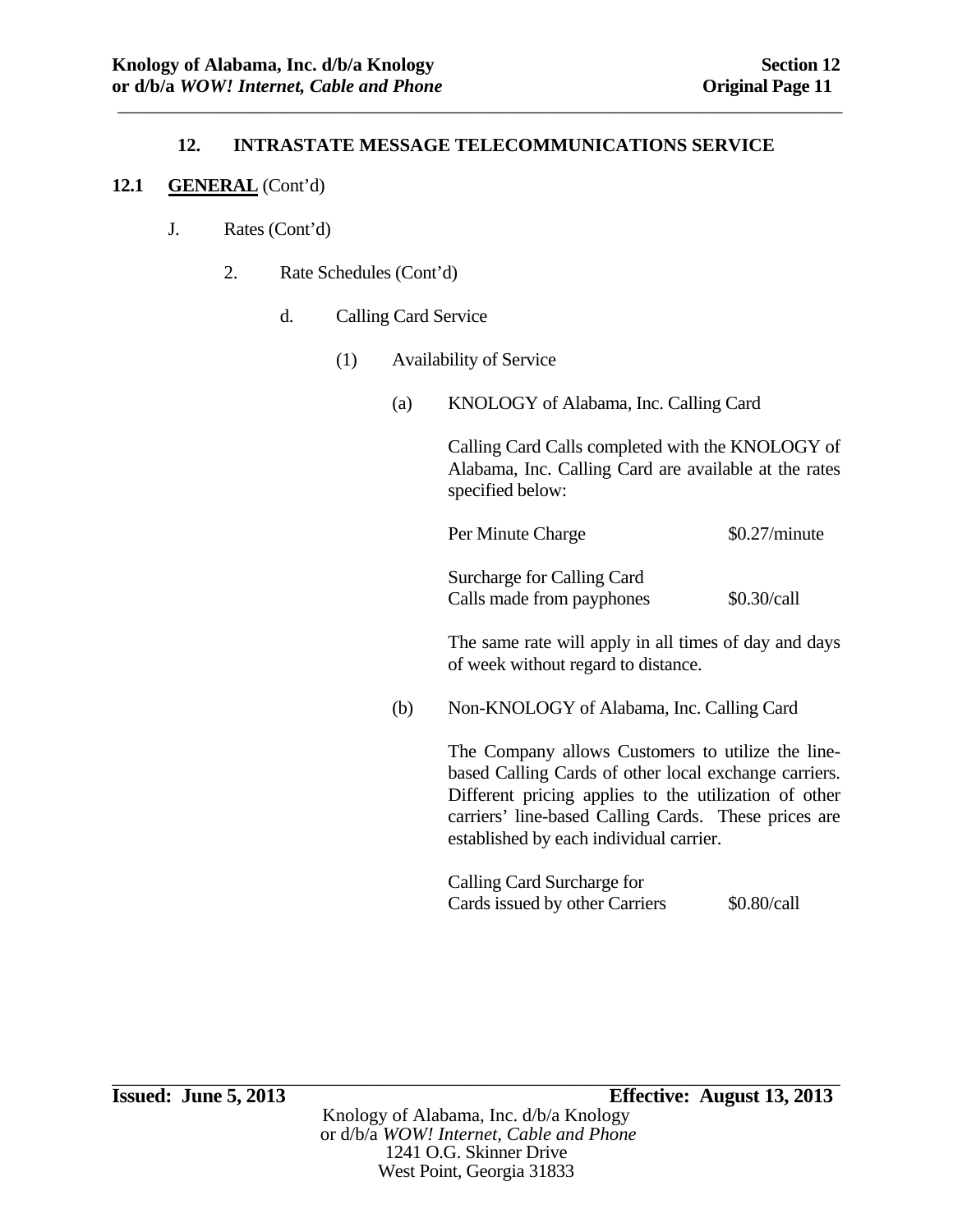\_\_\_\_\_\_\_\_\_\_\_\_\_\_\_\_\_\_\_\_\_\_\_\_\_\_\_\_\_\_\_\_\_\_\_\_\_\_\_\_\_\_\_\_\_\_\_\_\_\_\_\_\_\_\_\_\_\_\_\_\_\_\_\_\_\_\_\_\_\_\_\_\_\_\_\_\_\_\_\_

### **12.1 GENERAL** (Cont'd)

- J. Rates (Cont'd)
	- 2. Rate Schedules (Cont'd)
		- e. 800 Service
			- (1) Monthly Recurring Charge

 In addition to the Usage Charge described in this Section, there shall be assessed a monthly charge per line for each 800 Service terminating line at the rates specified below:

 Monthly Recurring Charge for Domestic 800 lines \$3.00

(2) Usage Charge

 800 Service is available at the same usage sensitive (per minute) rates as specified in Section 12.1.J.2.a.(1) for Residential and Section 12.1.J.2.b.(1) for Business Service.

3. Service Charges

Service Charges are found in Section 12.2.J.5 of this Price List.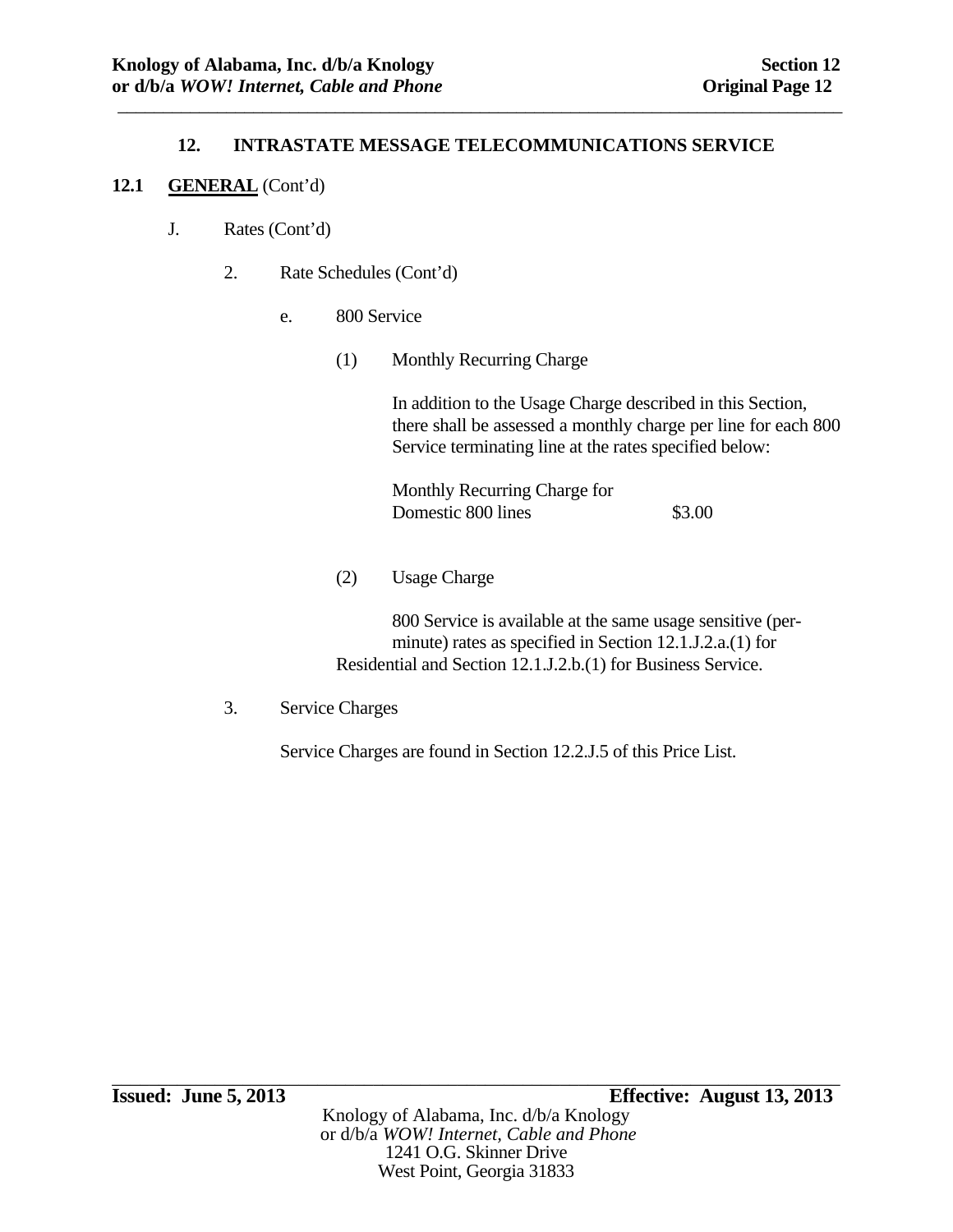\_\_\_\_\_\_\_\_\_\_\_\_\_\_\_\_\_\_\_\_\_\_\_\_\_\_\_\_\_\_\_\_\_\_\_\_\_\_\_\_\_\_\_\_\_\_\_\_\_\_\_\_\_\_\_\_\_\_\_\_\_\_\_\_\_\_\_\_\_\_\_\_\_\_\_\_\_\_\_\_

### **12.2 OPERATOR SERVICES**

A. General

The Company provides Intrastate Operator Services for telephone calls initiated from aggregator locations through contractual relationships with Intrastate service providers. This Section contains the regulations and rates applicable to Intrastate Operator Services, as defined herein, provided by the Company for telecommunications between points within the United States.

- B. Applicability of this Section
	- 1. This Section is filed for informational purposes only, pursuant to Section 226(h)(1) of the Communications Act of 1934, as amended.
	- 2. The rates and regulations contained in this Section do not apply, unless otherwise specified, to the lines, facilities, or services provided by a local exchange telephone company or other common carrier for use in accessing the services of the Company.
- C. Use of Operator Services
	- 1. The Company's Operator Services may be used for any lawful purpose consistent with the transmission and switching parameters of the telecommunications facilities utilized in the provision of services.
	- 2. The use of the Company's Operator Services to make calls which might reasonably be expected to frighten, abuse, torment, or harass another or in such a way as to unreasonably interfere with use by others is prohibited.
	- 3. The use of the Company's Operator Services without payment for service or attempting to avoid payment for service by fraudulent means or devices, schemes, false or invalid numbers, or false calling or credit cards is prohibited.
	- 4. The Company Operator Services are available for use twenty-four hours per day, seven days per week.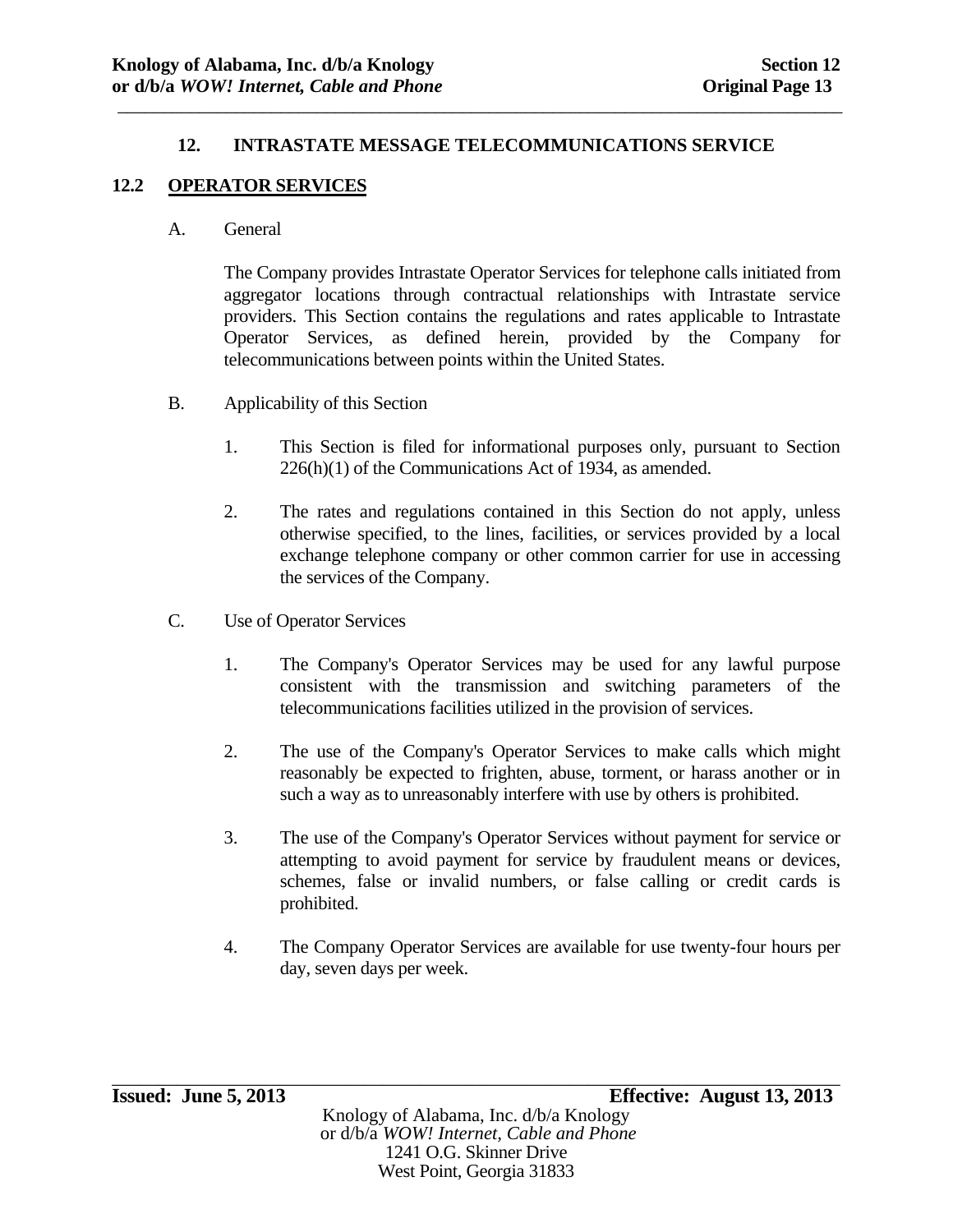\_\_\_\_\_\_\_\_\_\_\_\_\_\_\_\_\_\_\_\_\_\_\_\_\_\_\_\_\_\_\_\_\_\_\_\_\_\_\_\_\_\_\_\_\_\_\_\_\_\_\_\_\_\_\_\_\_\_\_\_\_\_\_\_\_\_\_\_\_\_\_\_\_\_\_\_\_\_\_\_

#### **12.2 OPERATOR SERVICES** (Cont'd)

- D. Responsibilities of the Company
	- 1. The Company shall identify itself, audibly and distinctly, to the Consumer at the beginning of each telephone call and a second time before the Consumer incurs any charge for the call.
	- 2. The Company shall permit the Consumer to terminate the telephone call at no charge before the call is connected.
	- 3. The Company shall disclose immediately to the Consumer, upon request and at no charge to the Consumer,
		- a. A quote of its rates or charges for the call;
		- b. The methods by which such rates or charges will be collected; and
		- c. The methods by which complaints concerning such rates, charges, or collection practices will be resolved.
	- 4. The Company shall withhold payment (on a location-by-location basis) of any compensation, including commissions, to Aggregators if the Company reasonably believes that the Aggregator (i) is blocking access by means of "800" numbers to Intrastate common carriers in violation of Section 12.2.E.1.b.; or (ii) is blocking access to Equal Access codes in violation of rules the Federal Communications Commission may prescribe.
- E. Responsibilities of Subscribers
	- 1. The Subscriber shall:
		- a. Post on or near the telephone instrument, in plain view of Consumers:
			- (1) The name, address, and toll-free telephone number of the Provider of Operator Services;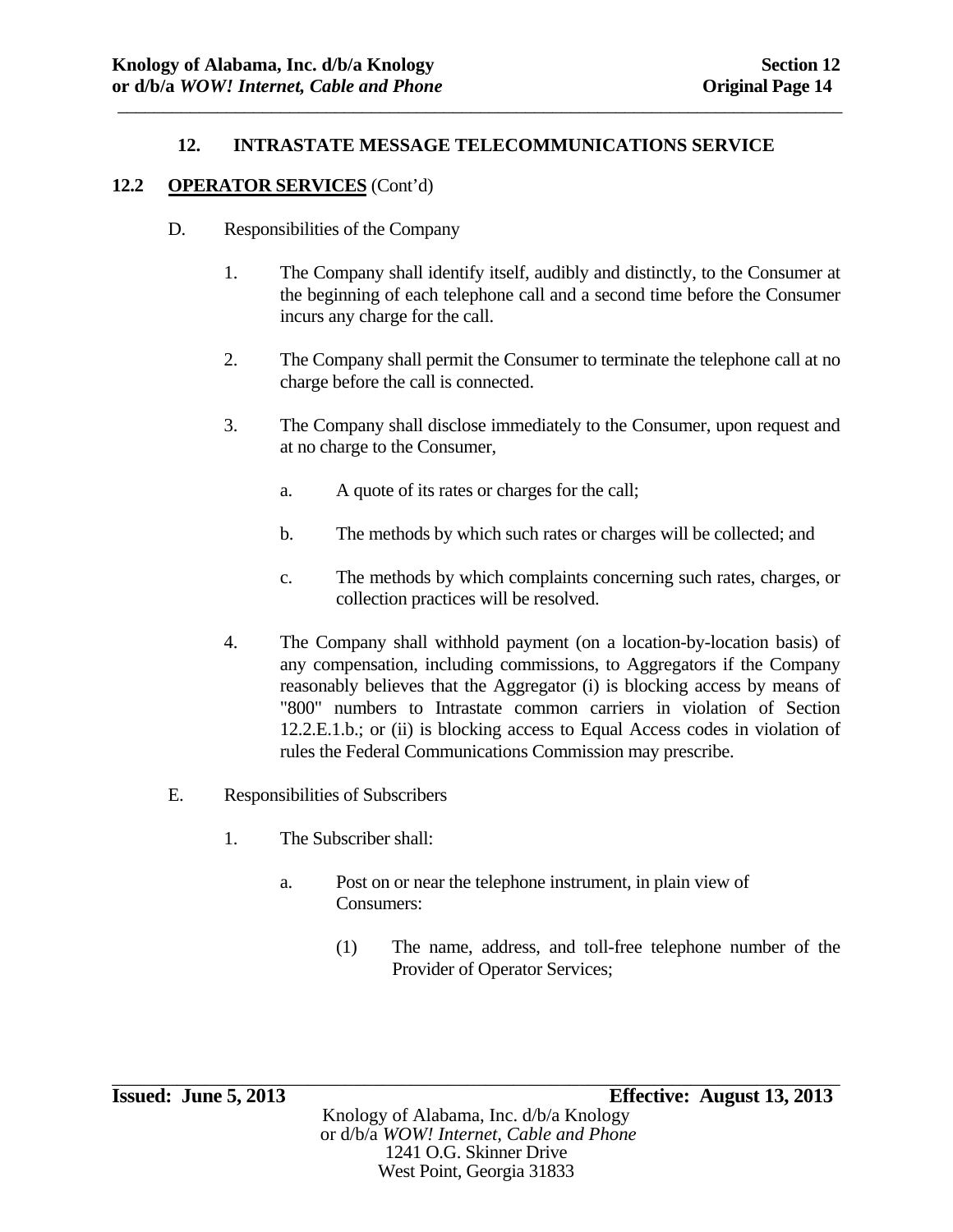\_\_\_\_\_\_\_\_\_\_\_\_\_\_\_\_\_\_\_\_\_\_\_\_\_\_\_\_\_\_\_\_\_\_\_\_\_\_\_\_\_\_\_\_\_\_\_\_\_\_\_\_\_\_\_\_\_\_\_\_\_\_\_\_\_\_\_\_\_\_\_\_\_\_\_\_\_\_\_\_

#### **12.2 OPERATOR SERVICES** (Cont'd)

- E. Responsibilities of Subscribers (Cont'd)
	- 1. (Cont'd)
		- a. (Cont'd)
			- (2) A written disclosure that the rates for all operator-assisted calls are available on request, and that Consumers have a right to obtain access to the Intrastate common carrier of their choice and may contact their preferred Intrastate common carriers for information on accessing that carrier's service using that telephone; and
			- (3) The name and address of the enforcement division of the Common Carrier Bureau of the Commission, to which the Consumer may direct complaints regarding Operator Services; and
		- b. Ensure that each of its telephones presubscribed to a Provider of Operator Services allows the Consumer to use "800" numbers and carrier access codes to obtain access to the Provider of Operator Services desired by the Consumer; and
		- c. Ensure that no charge by the Subscriber to the Consumer for using "800" numbers or carrier access codes, is greater than the amount the Subscriber charges for calls placed using the presubscribed Provider of Operator Services.
		- d. The requirements of Section 12.2.E.1.a. shall not apply to a Subscriber in any case in which State law or State regulation requires the Subscriber to take actions that are substantially the same as those required in Section 12.2.E.1.a.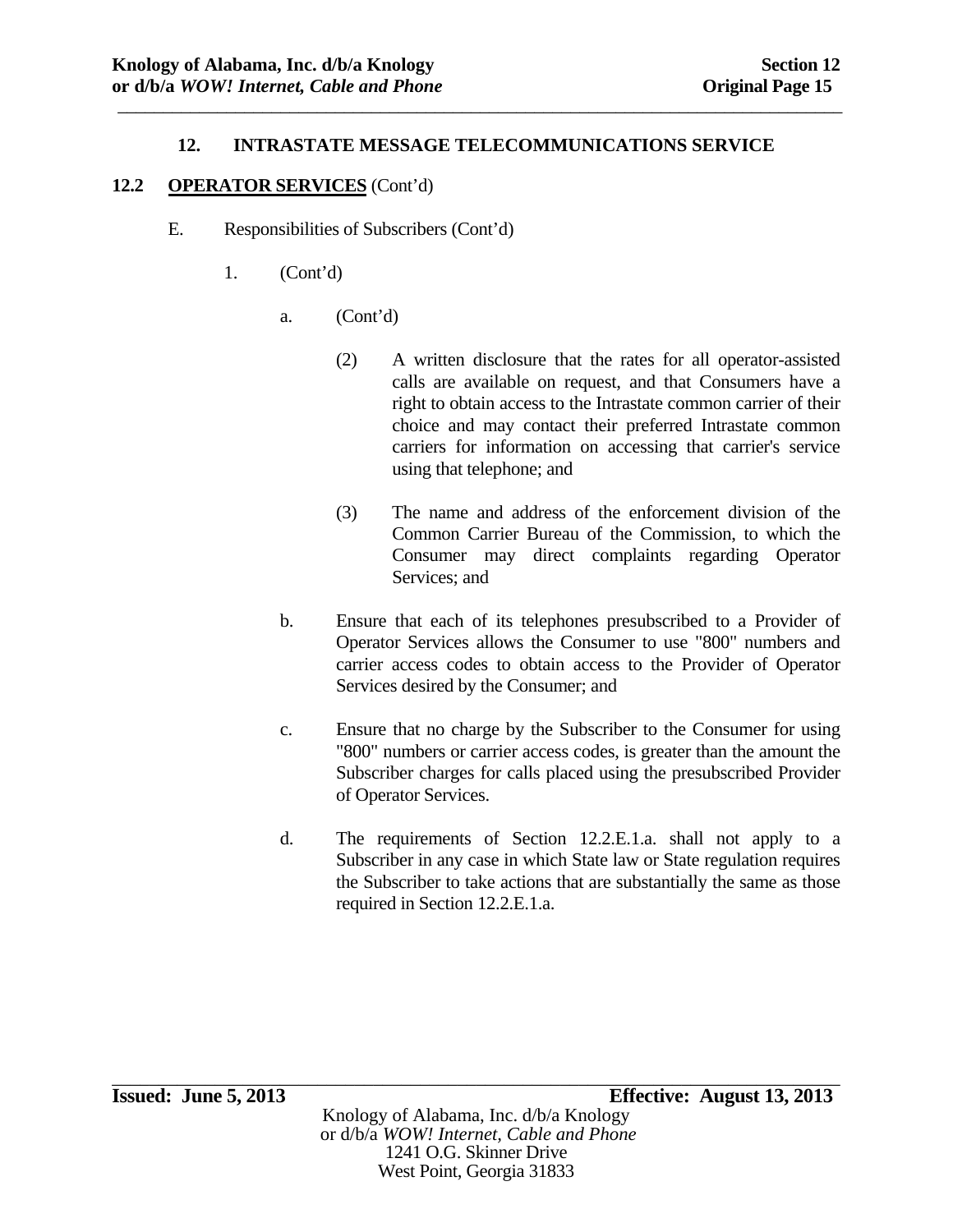\_\_\_\_\_\_\_\_\_\_\_\_\_\_\_\_\_\_\_\_\_\_\_\_\_\_\_\_\_\_\_\_\_\_\_\_\_\_\_\_\_\_\_\_\_\_\_\_\_\_\_\_\_\_\_\_\_\_\_\_\_\_\_\_\_\_\_\_\_\_\_\_\_\_\_\_\_\_\_\_

#### **12.2 OPERATOR SERVICES** (Cont'd)

- E. Responsibilities of Subscribers (Cont'd)
	- 2. The Subscriber is responsible for placing any necessary orders, for complying with the rules and regulations found in this Price List, and for assuring that Consumers comply with these rules and regulations. The Subscriber shall ensure compliance with any applicable laws, regulations, orders or other requirements (as they exist from time to time) of any governmental entity relating to services provided or made available by the Subscriber to Consumers. The Subscriber is also responsible for the payment of charges for calls originated at the Subscriber's numbers which are not collect, third party, calling card, or credit cards calls.
	- 3. The Subscriber is responsible for charges incurred for special construction and/or special facilities which the Subscriber requests and which are ordered by the Company on the Subscriber's behalf.
	- 4. If required for the provision of the Company's services, the Subscriber must provide any equipment space, supporting structure, conduit and electrical power without charge to the Company.
	- 5. The Subscriber is responsible for arranging access to its premises at times mutually agreeable to the Company when required for personnel to install, repair, maintain, program, inspect or remove equipment associated with the provision of the Company's services.
	- 6. The Subscriber shall ensure that its terminal equipment and/or system is properly interfaced with the Company's facilities or services; that the signals emitted into the Company's network are of the proper mode, bandwidth, power and signal level for the intended use of the Subscriber and in compliance with the criteria set forth in Part 68 of the Rules of the Federal Communications Commission; and that the signals emitted do not damage equipment, injure personnel, or degrade service to other Subscribers.

If the Subscriber fails to maintain the equipment and/or the system properly, with resulting imminent harm to the Company's equipment, personnel, or the quality of service to other Subscribers, the Company may, upon written notice, require the use of protective equipment at the Subscriber's expense. If this fails to produce satisfactory quality and safety, the Company may, upon written notification, terminate the Subscriber's service.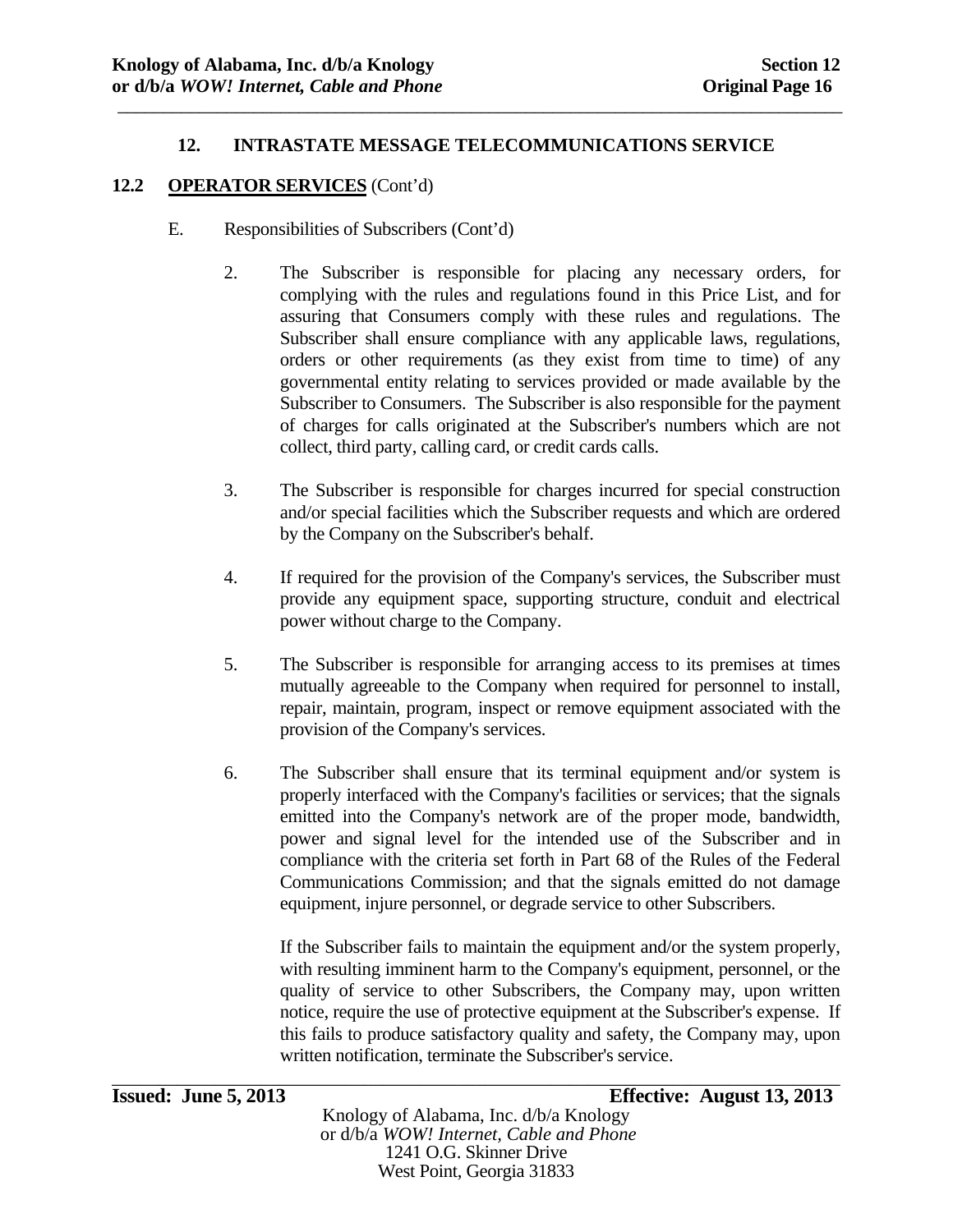\_\_\_\_\_\_\_\_\_\_\_\_\_\_\_\_\_\_\_\_\_\_\_\_\_\_\_\_\_\_\_\_\_\_\_\_\_\_\_\_\_\_\_\_\_\_\_\_\_\_\_\_\_\_\_\_\_\_\_\_\_\_\_\_\_\_\_\_\_\_\_\_\_\_\_\_\_\_\_\_

### **12.2 OPERATOR SERVICES** (Cont'd)

- E. Responsibilities of Subscriber (Cont'd)
	- 7. The Subscriber must pay the Company for replacement or repair of damage to the equipment or facilities of the Company caused by the negligence or the willful act of the Subscriber, Consumers, or others, by improper use of equipment provided by the Subscriber, Consumers, or others.
	- 8. The Subscriber must pay for the loss through theft of any of the Company's equipment installed at Subscriber's premises.
- F. Responsibilities of the Consumer
	- 1. The Consumer is responsible for compliance with the applicable regulations set forth in this Section.
	- 2. The Consumer is responsible for establishing its identity as often as necessary during the course of a call.
	- 3. The Consumer is responsible for identifying the station, party, or person with whom communications is desired and/or made at the called number.
	- 4. The Consumer is responsible for providing the Company with a valid method of billing for each call. The Company reserves the right to validate the credit worthiness of users through available credit card, calling card, called number, third party telephone number and room number verification procedures. Where a requested billing method cannot by validated, the user may be required to provide an acceptable alternate billing method or the Company may refuse to place the call.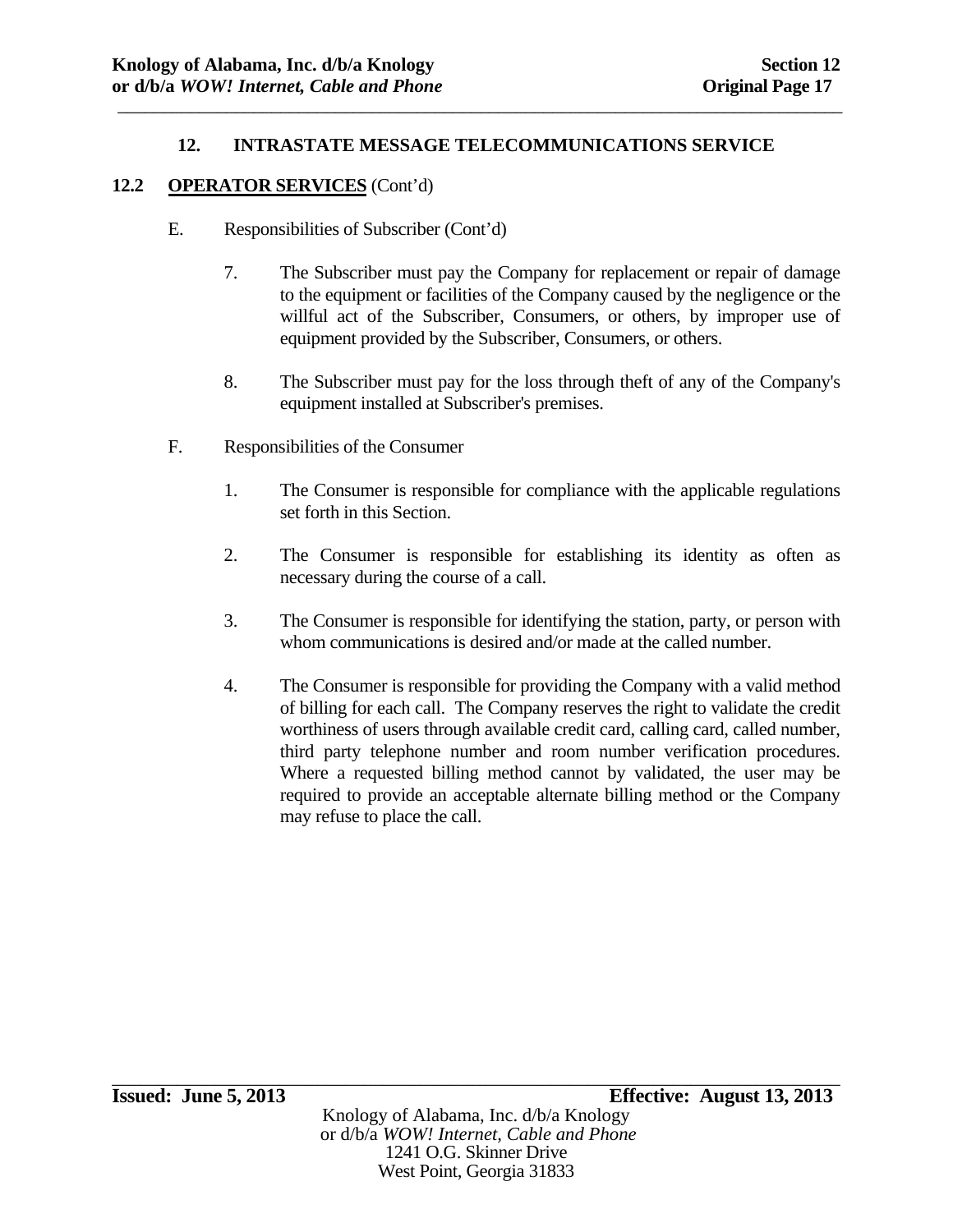**\_\_\_\_\_\_\_\_\_\_\_\_\_\_\_\_\_\_\_\_\_\_\_\_\_\_\_\_\_\_\_\_\_\_\_\_\_\_\_\_\_\_\_\_\_\_\_\_\_\_\_\_\_\_\_\_\_\_\_\_\_\_\_\_\_\_\_\_\_\_\_\_\_\_\_\_\_\_\_\_** 

### **12.2 OPERATOR SERVICES** (Cont'd)

- G. Cancellation or Interruption of Services
	- 1. Without incurring liability, the Company may discontinue Operator Services to a Subscriber or to a particular Subscriber location, or may withhold the provision of ordered or contracted services under the following conditions:
		- a. After a five day written notice, for nonpayment of any regulated sum due the Company after issuance of the bill for the amount due;
		- b. For violation of any of the provisions of this Section;
		- c. For violation of any law, rule, regulation or policy of any governing authority having jurisdiction over the Company's services; or
		- d. By reason of any order or decision of a court, public service commission or Federal regulatory body or other government authority prohibiting the Company from furnishing its services.
	- 2. Without incurring liability, the Company may interrupt the provision of services at any time in order to perform tests and inspections to assure compliance with the rules and regulations found in this Price List and the proper installation and operation of the Subscriber and the Company's equipment and facilities and may continue such interruption until any items of noncompliance or improper equipment operation so identified are rectified.
	- 3. Service may be discontinued by the Company, without notice to the Subscriber, by blocking traffic to certain countries, cities, or NXX exchanges, or by blocking calls using certain customer authorization codes, when the Company deems it necessary to take action to prevent unlawful use of its service. The Company may restore service as soon as it can be provided without undue risk.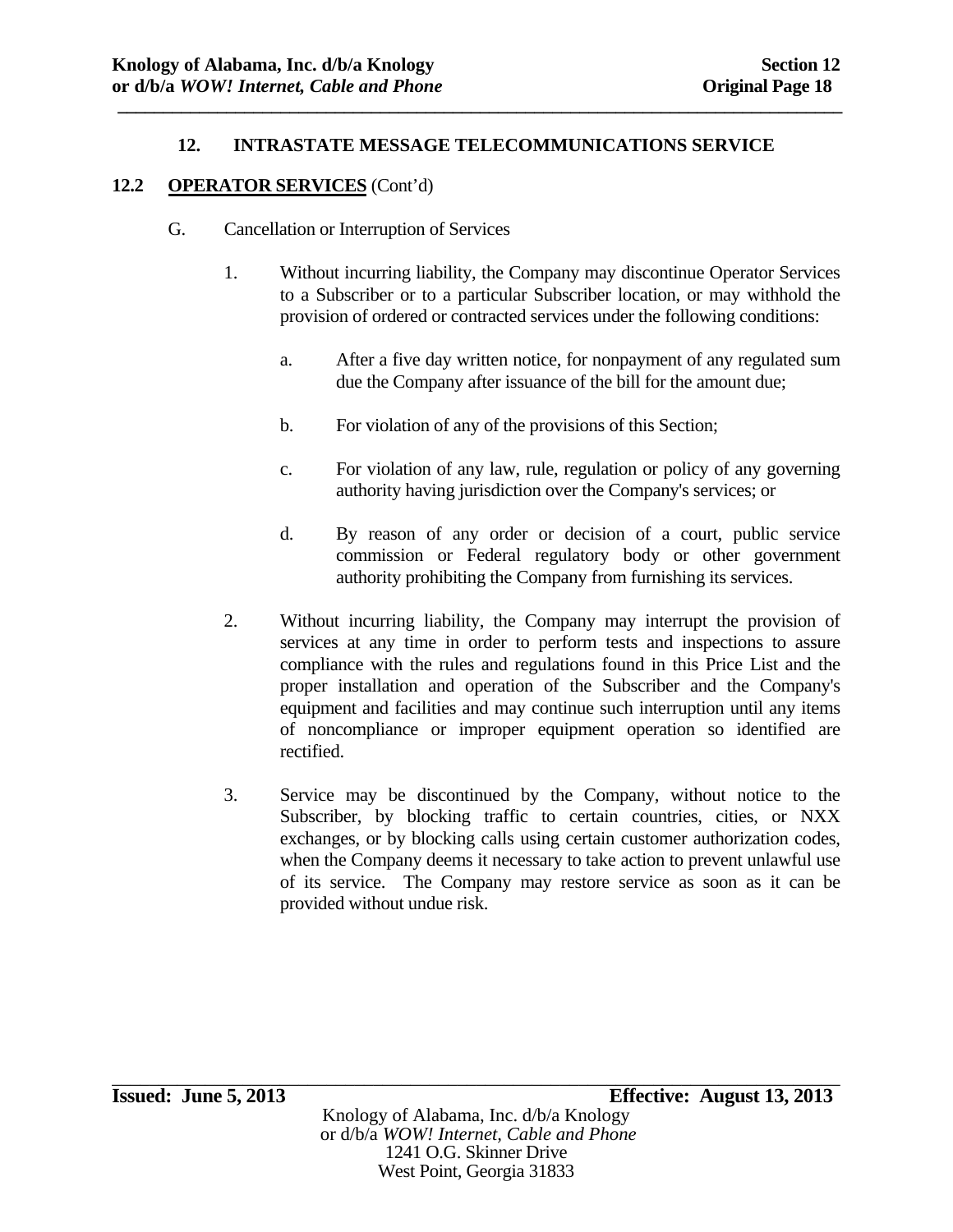**\_\_\_\_\_\_\_\_\_\_\_\_\_\_\_\_\_\_\_\_\_\_\_\_\_\_\_\_\_\_\_\_\_\_\_\_\_\_\_\_\_\_\_\_\_\_\_\_\_\_\_\_\_\_\_\_\_\_\_\_\_\_\_\_\_\_\_\_\_\_\_\_\_\_\_\_\_\_\_\_** 

### **12.2 OPERATOR SERVICES** (Cont'd)

- H. Billing Arrangements
	- 1. Collect, Calling Card and Third Party Calls

Charges for calls of this type will be included on the Billed Party's regular hour business telephone bill pursuant to billing and collection agreements established by the Company or its intermediary with the applicable telephone company. The Company will not bill an interexchange telephone call to a billing card number which is issued by another Provider of Operator Services, and permits the identification of the other provider, unless the call is billed at a rate not greater than the other provider's rate for the call, the Consumer requests a special service that is not available from the other provider, or the Consumer expressly consents to a rate greater than the other provider's rate.

2. Credit Card Calls

Charges for credit card calls will be included on the Billed Party's regular monthly statement from the card-issuing company.

3. Room Charge Calls

When requested by the Consumer, and authorized by the Subscriber, the charges may be provided for inclusion on the hotel or motel bill of the Consumer. In such cases, the Company will provide a record of the call detail and charges to the hotel or motel for such billing purposes. The subscriber is solely responsible for the collection of room charges from its guests, and remains liable to the Company for all Room Charge calls regardless of whether such charges are in fact collected from the Consumer.

4. Unanswered Calls

The Company will not bill for unanswered calls in areas where Equal Access is available, nor will the Company knowingly bill for unanswered telephone calls where Equal Access is not available. In the event that an unanswered call is inadvertently billed due to the unavailability of Equal Access, the Company will cancel or refund all such charges upon request of the Billed Party. Any call for which the billed duration exceeds one minute shall be presumed to have been answered.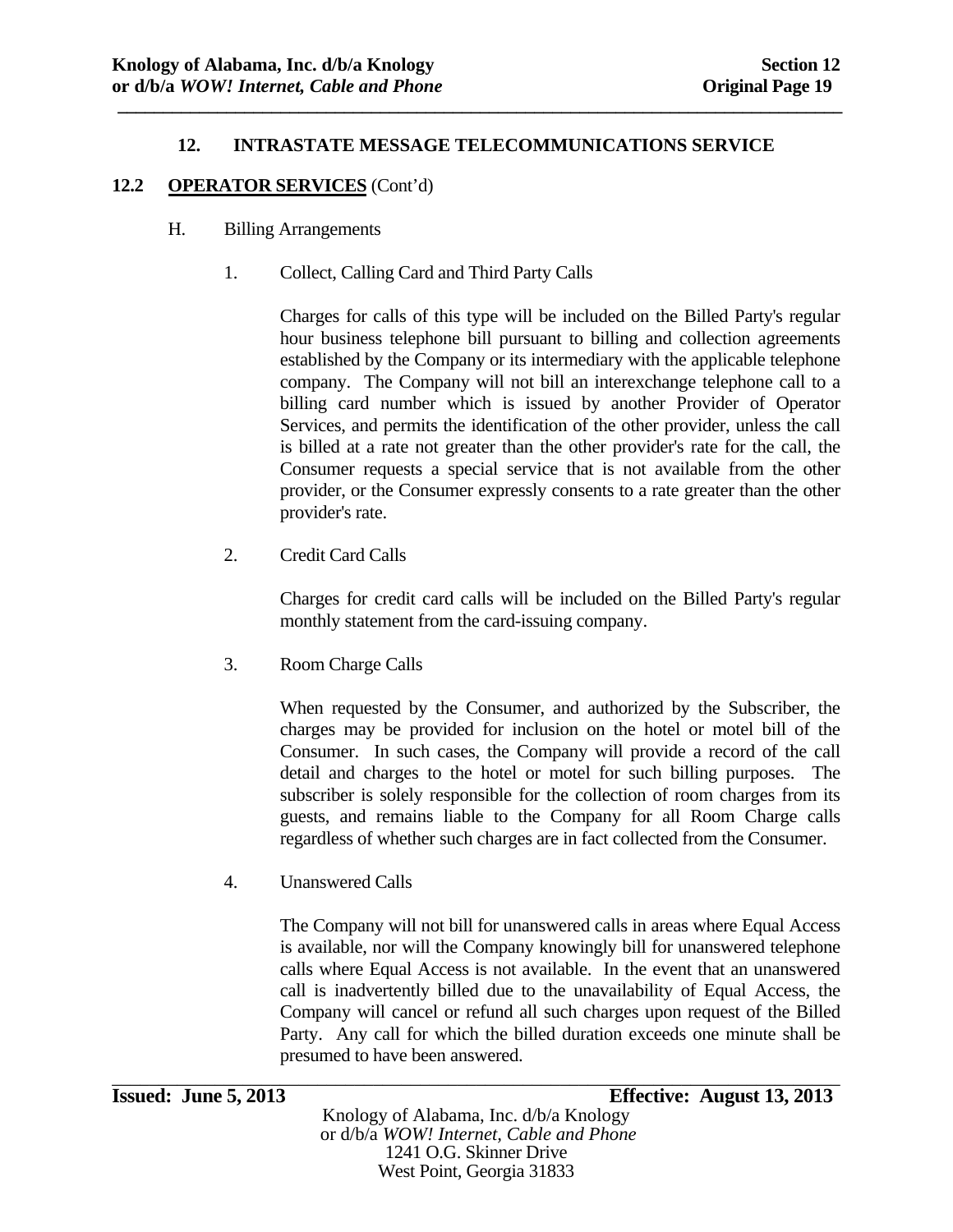\_\_\_\_\_\_\_\_\_\_\_\_\_\_\_\_\_\_\_\_\_\_\_\_\_\_\_\_\_\_\_\_\_\_\_\_\_\_\_\_\_\_\_\_\_\_\_\_\_\_\_\_\_\_\_\_\_\_\_\_\_\_\_\_\_\_\_\_\_\_\_\_\_\_\_\_\_\_\_\_

#### **12.2 OPERATOR SERVICES** (Cont'd)

- H. Billing Arrangements (Cont'd)
	- 5. Call Splashing

The Company will not engage in Call Splashing, unless the Consumer requests to be transferred to another Provider of Operator Services, the Consumer is informed prior to incurring any charges that the rates for the call may not reflect the rates from the actual originating location of the call, and the Consumer then consents to be transferred.

6. Billing Entity Conditions

When billing functions on behalf of the Company are performed by local exchange telephone companies, credit card companies or others, the payment conditions and regulations of such companies apply, including any applicable interest and/or late payment charges. In case of any disputed charges which cannot be resolved by the billing company, the Billed Party may contact the Company directly. If there is still a disagreement about the disputed amount after investigation and review by the Carrier, the Billed Party may file an appropriate complaint with the Alabama Public Service Commission.

I. Description of Services

The Company offers Operator Services pursuant to this Price List. All Operator Services are offered for the purpose of completing Intrastate telephone calls to any ten-digit telephone number (area code plus seven-digit local number) in the United States.

1. Collect Calls

A call for which charges are billed, not to the originating telephone number, but to the destination or termination telephone number.

2. Third Party Calls

A call for which charges are billed, not to the originating telephone number, but to a third party telephone number which is neither the originating nor the terminating telephone number.

\_\_\_\_\_\_\_\_\_\_\_\_\_\_\_\_\_\_\_\_\_\_\_\_\_\_\_\_\_\_\_\_\_\_\_\_\_\_\_\_\_\_\_\_\_\_\_\_\_\_\_\_\_\_\_\_\_\_\_\_\_\_\_\_\_\_\_\_\_\_\_\_\_\_\_\_\_\_ **Issued: June 5, 2013 Effective: August 13, 2013** 

Knology of Alabama, Inc. d/b/a Knology or d/b/a *WOW! Internet, Cable and Phone* 1241 O.G. Skinner Drive West Point, Georgia 31833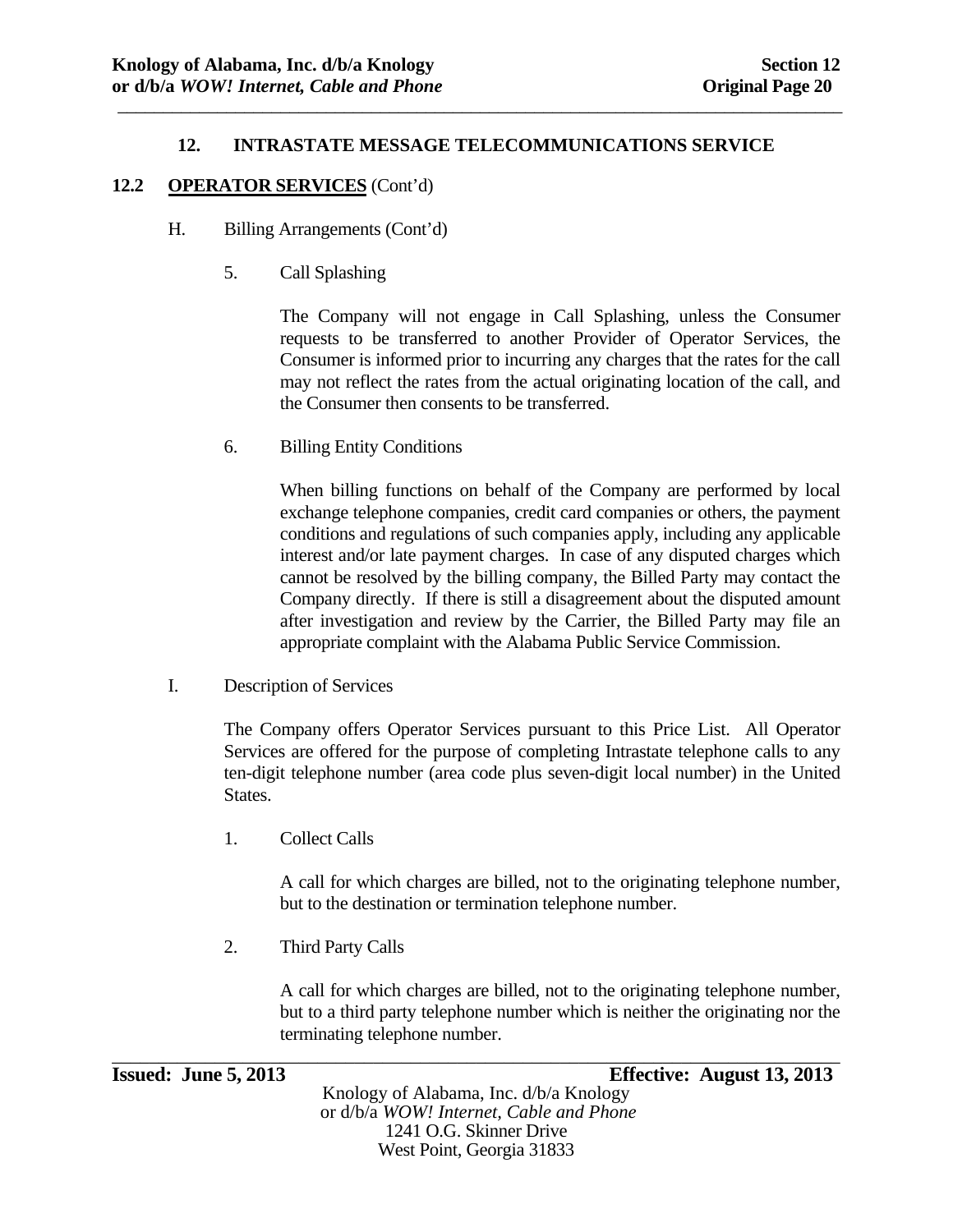\_\_\_\_\_\_\_\_\_\_\_\_\_\_\_\_\_\_\_\_\_\_\_\_\_\_\_\_\_\_\_\_\_\_\_\_\_\_\_\_\_\_\_\_\_\_\_\_\_\_\_\_\_\_\_\_\_\_\_\_\_\_\_\_\_\_\_\_\_\_\_\_\_\_\_\_\_\_\_\_

### **12.2 OPERATOR SERVICES** (Cont'd)

- I. Description of Services (Cont'd)
	- 3. Calling Card Calls

A call for which charges are billed, not to the originating telephone number, but to a telephone calling card issued either by a local exchange or long distance telephone company for this purpose.

4. Room Charge Calls

A call placed with the assistance of an operator, for which charges are collected by the Subscriber, normally a hotel or motel, from the guest or occupant of the room from which the call originated. A call of this type requires that the Company communicate the call detail and charges back to the originating Subscriber location following the completion of the call. This service is provided only where authorized by the Subscriber.

5. Person-to-Person Calls

A call which is placed under the stipulation that the caller will speak only to a specific called party. Such a call is not completed until either the specific party named by the caller is contacted, or the caller agrees to speak to a different party. Any of the types of calls described in Sections 12.2.I.1. to 4. above may optionally be placed on a person-to-person basis. The caller must arrange with the operator to make a person-to-person call; otherwise, all calls will be treated as station-to-station.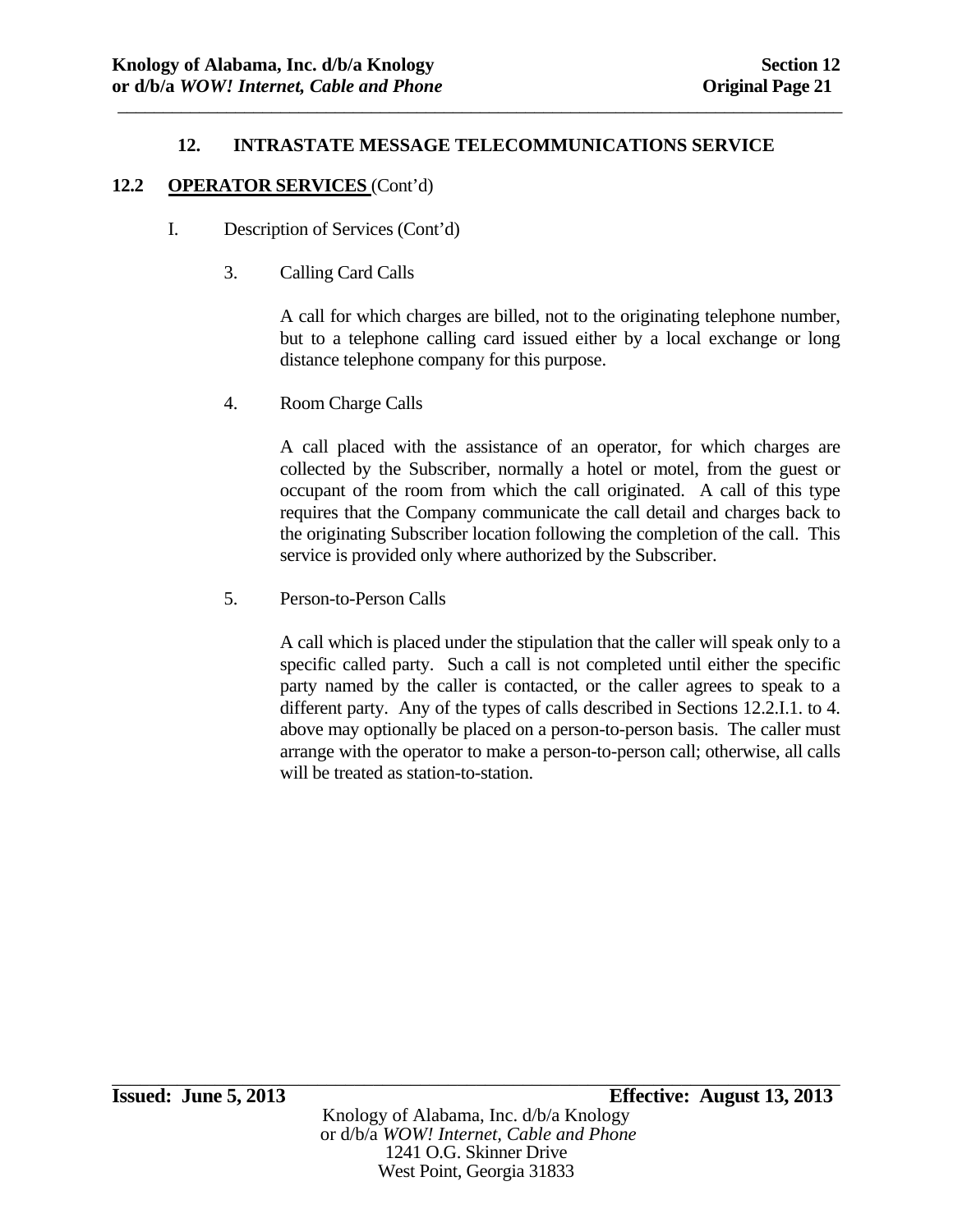\_\_\_\_\_\_\_\_\_\_\_\_\_\_\_\_\_\_\_\_\_\_\_\_\_\_\_\_\_\_\_\_\_\_\_\_\_\_\_\_\_\_\_\_\_\_\_\_\_\_\_\_\_\_\_\_\_\_\_\_\_\_\_\_\_\_\_\_\_\_\_\_\_\_\_\_\_\_\_\_

### **12.2 OPERATOR SERVICES** (Cont'd)

### J. Rates

This Section contains the Company's basic usage rates for telephone calls completed by means of its Operator Services. Other applicable charges are stated in Section 12.2.J.5.

1. Application of Rate Tables

The total charge for each completed operator assisted call consists of the following charge elements: (a) a measured usage charge dependent on the duration, distance and time of day of the call; (b) a fixed Operator Services charge, as set forth in Section 12.2.J.5., following, which will be dependent on the type of billing selected (i.e., calling card, third party or other) and/or the completion restriction selected (i.e., station-to-station or person-toperson); and (c) other charges as set forth in Section 12.2.K., following. The usage charge element is specified as a rate per minute which applies to each minute of call duration, with fractional minutes of use thereafter counted as one full minute.

2. Taxes

All Federal excise taxes, and state and local sales, use and similar taxes, are billed as separate line items and are not included in the quoted rates.

3. Timing of Calls

Billing for calls placed over the Company network is based in part on the duration of the call. Timing of each call begins as specified below, and ends when the called party hangs up.

- a. Collect Calls Timing begins when the called party accepts the responsibility for payment.
- b. Person-to-person Calls (other than Collect) Timing begins when the designated party comes on the line, or when the caller agrees to speak with a substitute party.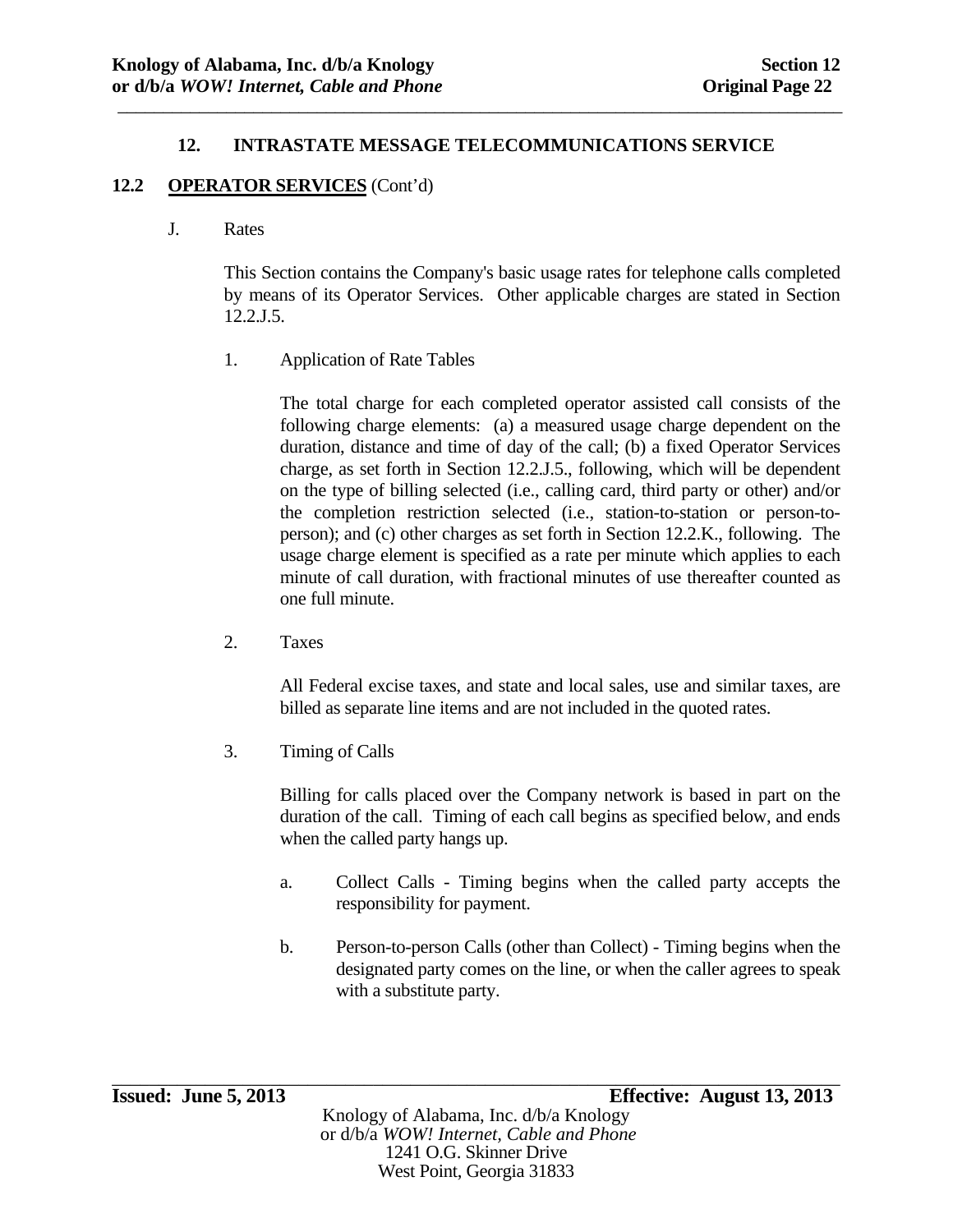\_\_\_\_\_\_\_\_\_\_\_\_\_\_\_\_\_\_\_\_\_\_\_\_\_\_\_\_\_\_\_\_\_\_\_\_\_\_\_\_\_\_\_\_\_\_\_\_\_\_\_\_\_\_\_\_\_\_\_\_\_\_\_\_\_\_\_\_\_\_\_\_\_\_\_\_\_\_\_\_

### **12.2 OPERATOR SERVICES** (Cont'd)

- J. Rates (Cont'd)
	- 3. Timing of Calls (Cont'd)
		- c. All other Calls Timing begins when the called station is answered, as determined by standard industry methods generally in use for ascertaining answer, including hardware answer supervision in which the local telephone company sends a signal to the switch or the software utilizing audio tone detection.
	- 4. Calculation of Distance

All measured usage charges are based on the airline distance between rate centers associated with the originating and terminating points of the call, except as provided in Section 12.2.H.5. Airline distance is determined according to the V&H Coordinate table contained in AT&T's FCC Tariff No. 10 and incorporated herein by reference.

- 5. Rates and Charges
	- (1) Collect, Third-party, Operator Station, Person-to-person and Customer Dialed Calling

Card classes of service calls will be available at the rates specified below:

The message usage charges will be \$ 0.25 per minute, for all times of day, regardless of distance.